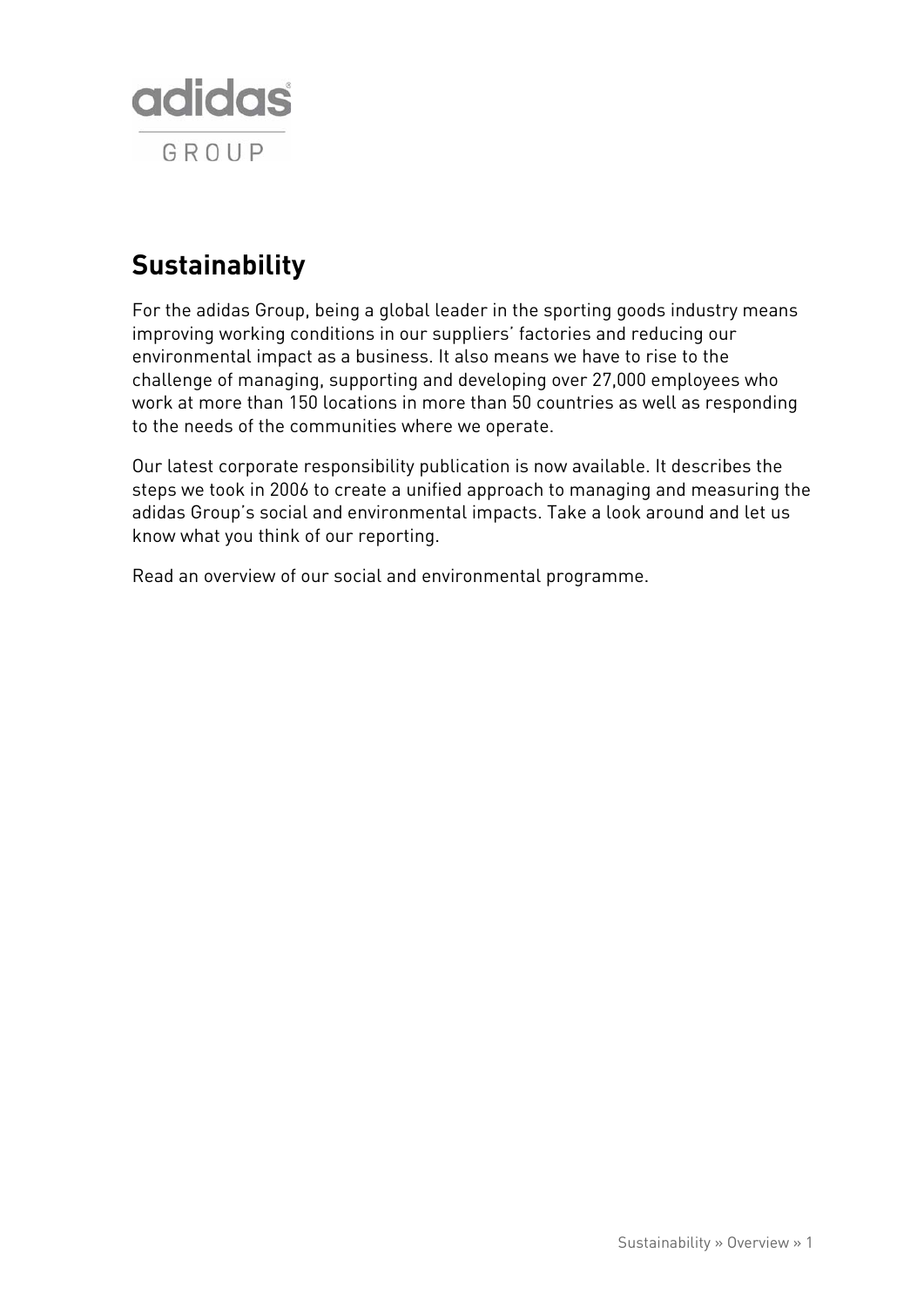

# **OVERVIEW**

This is an overview of our social and environmental strategy and programme. For us everything begins with our 'Workplace Standards'. We also describe some of the challenges we face in being a responsible business, and how we are responding to those challenges.

Publishing our progress in meeting our annual targets gives stakeholders a sense of what we have achieved and where we need to do more. Our commitment to being accountable means we also list our targets for the current year. The glossary explains some of the terms we use.

# **Our Standards**

The adidas Group and its brands have business relationships with manufacturers in many countries around the world. Outsourcing our production in no way absolves us of moral responsibility for the way our products are manufactured and the conditions they are produced under. Recognising this responsibility led us to create a set of guidelines for our suppliers that set minimum social, environmental and health and safety standards we expect them to achieve. We call these our 'Workplace Standards'.

Based on International Labour Organization conventions, the 'Workplace Standards' describe clear rules of conduct for issues such as the environment, safety in the workplace, child labour, and hours of work. By monitoring compliance with the Standards, we can identify potential problems in contract factories and help our suppliers implement positive changes. If they repeatedly fail to do so, we will terminate our contract with them. This however is always the last option we take from a range of other remedies. In short, the 'Workplace Standards' are a tool we use to select and retain only those suppliers whose workplace standards are consistent with our values.

For our 'Workplace Standards', go to the end of this section.

# **Challenges and responses**

#### **Global brands – Global visibility**

Sport is a universal language and the adidas Group is a global business: we have offices in more than 50 countries and more than 40 nationalities represented among our staff at the Group's Headquarters. We source products from more than 60 countries. In short, our brands are visible all over the world. Current developments that further increase our visibility are:

- The acquisition of Reebok has increased our presence and influence in the international sporting goods business.
- The 2008 Beijing Olympics. These first Olympics in China will draw more attention to the adidas Group with millions of people watching the games. And adidas will be there as official partner and kit provider to many leading athletics nations. From a social compliance perspective, managing this increased visibility is a challenge, as we know from issues raised at previous large-scale events such as the FIFA World Cup™.
- As ever, the way we manage our supply chain is under scrutiny. The end of the Multi- Fibre Arrangement, the consolidation of the supply chain, and the social impact of our sourcing strategy have drawn increased attention from various stakeholders.

Being a highly visible brand that operates in a dynamic competitive environment and sources from a multi-layered supply chain poses specific challenges. We now present those challenges and our responses. In the progress against targets section we provide a more specific summary about our successes and failures in 2006.

# **Challenge: Integrating Reebok into the adidas Group**

With the addition of Reebok, our supply chain became even more complex. While adidas brand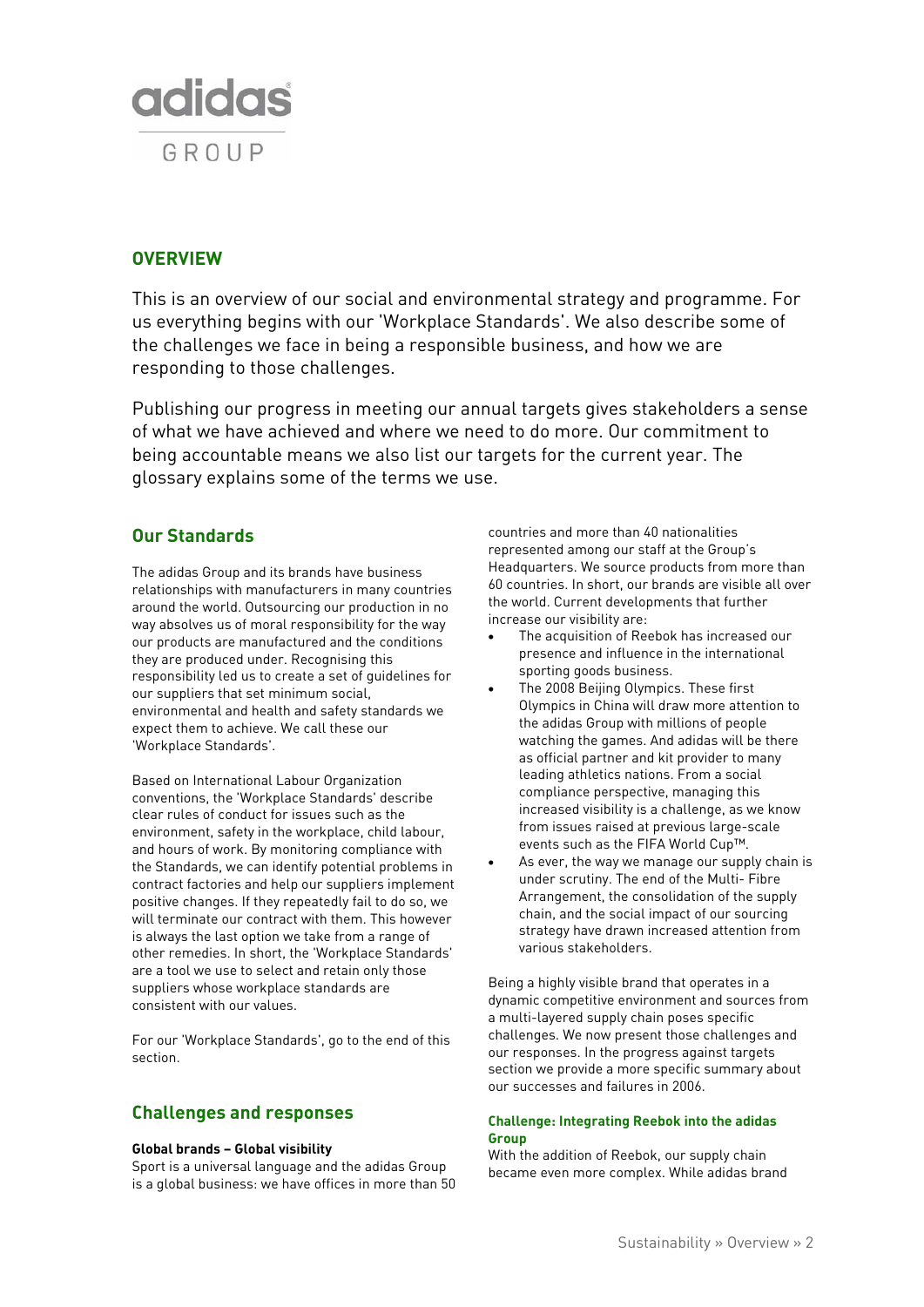

products are in large part sourced centrally, Reebok products are mostly sourced by individual business units, and often through multiple agents and licensees.

The principal challenge for 2006 was to review every standard, guideline and procedure from both brands, and from those to create a combined social and environmental programme that takes into account a larger business footprint and a more complex supply chain.

#### **Response: Approach to integration**

We established working groups drawn from senior managers and field staff to critically evaluate all our standards, guidelines and procedures. Our integration work is not complete but we have reached three key milestones. First, we created a new Group-wide set of 'Workplace Standards' that replace the 'adidas Standards of Engagement' and the 'Reebok Human Rights Production Standards'. Next, we established new internal and external procedures covering initial factory assessments and ongoing monitoring of non-compliances and their root causes. And finally, all our assessments are now recorded in our central database – the Fair Factories Clearinghouse. This allows different corporate functions in the adidas Group to communicate more efficiently and to work more collaboratively.

#### **Challenge: Building credibility and trust**

Some stakeholders have concerns about the credibility of an internal supply chain monitoring programme. The major point of criticism is the independence and impartiality of such programmes. Adverse impacts on working conditions, such as peaks in working hours, may be caused through our own sourcing patterns. The fact that more products are sourced from countries where freedom of association is legally restricted raises further concerns for some stakeholders.

Therefore they argue that we can make only limited progress in improving working conditions. In turn this leads to stakeholders' requests to become transparent in our compliance programmes and to involve third parties in the investigation and verification processes.

Which third parties should we engage? What key performance indicator is useful? What should we report to be more credible?

### **Response: Approach to transparency Transparency, disclosure, and collaboration**

We value transparency and stakeholder feedback. We report regularly on our compliance work including the location of our suppliers globally. We also submit our programme to evaluation, accreditation and public reporting by the Fair Labor Association. Moreover, we continue to practice full disclosure to researchers, trade unions and other concerned NGOs, based on their specific requests. In 2006, we continued in our practices to disclose factory names and addresses to several local union affiliates based on individual request. The addresses of US collegiate licensed suppliers were also disclosed to the universities in the United States that hold licensee agreements with us.

One innovative feature in our efforts to be a transparent company is the Group's participation in the Fair Factories Clearinghouse (FFC). The FFC is an industry-wide data base that centrally gathers information from the whole supply chain, and records our monitoring results. By using this data system there will be a higher level of transparency in the future: for instance, compliance information in the FFC database can be shared with other companies and third parties.

To track factory compliance performance and to support supplier selection and retention by our sourcing organisation, we are using a Key Performance Indicator.

#### **Working with others**

We are involved in many multi-stakeholder initiatives because we believe that working collaboratively can create lasting change in workers' conditions. In 2006 for example, we have expanded our engagement with third parties such as NGOs and government departments both at a country level and on a factory by factory basis. We engaged with other brands, local NGOs and governmental representatives to address shortcomings and failures in the application of local labour laws in El Salvador.

Throughout 2006, we continued working closely with the Fair Labor Association on the Central America project in Guatemala. This project is about developing mechanisms and tools that will produce measurable improvement of workplace conditions in El Salvador, Guatemala, and Honduras, particularly in regard to issues involving discrimination, harassment and abuse, and freedom of association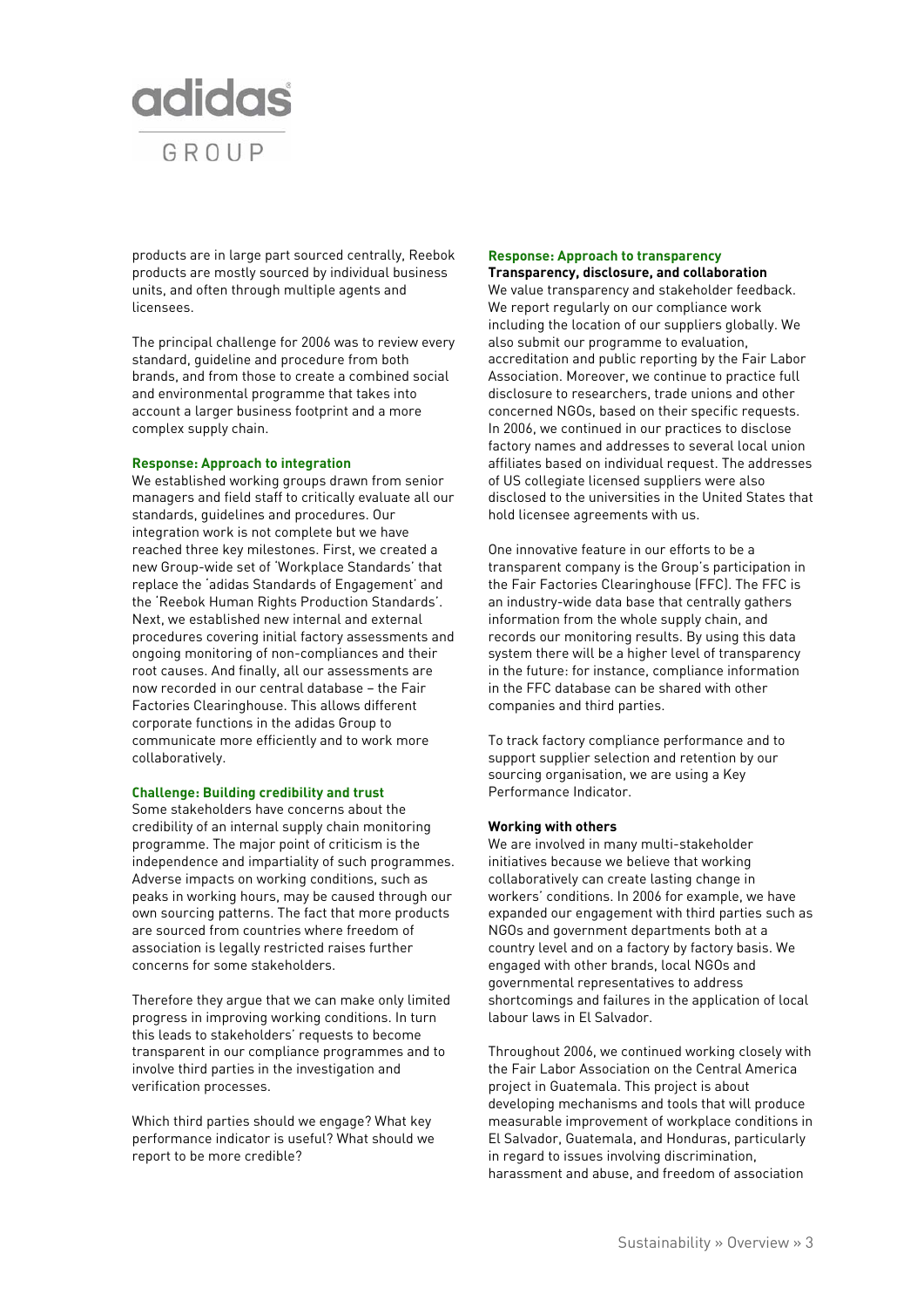

in the apparel assembly (or maquila) sector. We also worked with the FLA in bringing health care to underserved business zones outside the major cities in Honduras.

In Turkey we arranged and facilitated workshops with suppliers to improve internal monitoring skills and practices of factory compliance staff.

In 2006, the adidas Group has supported collaborative efforts to improve environmental standards by participating in the inter-brand working Group AFIRM on restricted substances as well as in the Better Cotton Initiative (BCI) targeted to enhance the environmental conditions of cotton production.

#### **Improving how we measure suppliers' performance**

After a comprehensive period of field-testing and stakeholder consultations we have begun to apply an innovative approach to measuring how well our suppliers are complying with our standards. We now measure how effective suppliers' activities are at delivering safe and fair workplace conditions through a Key Performance Indicator (KPI) introduced at a global supplier forum in April 2005. In 2007 we will extend the application of the KPI to core Reebok suppliers.

For more on this, see the Suppliers and workers section.

For more about transparency, see the Stakeholders section.

**Challenge: Meeting shareholder rights** 

As a publicly listed company the adidas AG is obliged to fulfil defined shareholders' rights related to business information.

Shareholders and representatives of the financial community nowadays request more detailed information about the company and how the business is managing risk. Corporate reporting aids, such as the Global Reporting Initiative, have been developed to promote corporate transparency and disclosure. Increasingly, publicly listed companies are rated against transparency benchmarks.

## **Response: Corporate Governance and risk management**

To effectively and responsibly manage risks and challenges, standards of good corporate management are important. We have established a corporate governance framework that addresses rights of shareholders, the responsibilities and duties of the Executive Board including social and environmental considerations and the Supervisory Board and how they collaborate; information and disclosure obligations; and solutions for any conflicts of interest.

The governing principles we have established ensure good management and control of the business. A comprehensive risk management system addresses internal or external risks that may affect the Group's goals, strategies, brand image, or financial performance and health. Social and Environmental Affairs is an integral part of the risk management system and provides the Executive Board with regular updates on social and environmental risks and developments. SEA strategic business plans that have been approved by the Board supported the development of business contingency plans and staff advisories for public health issues like avian flu.

For more information on corporate governance, see the Investors section on our website.

# **Challenge: Managing an external supply chain**

Our supply chain is large, multi-layered and complex. It comprises many different suppliers that principally can be categorised in four groups: main factories, subcontractors, material suppliers and licensees. With the addition of Reebok a further intermediary was added to our supply chain: agents.

Outsourced production is not without its risks. We have less direct control over suppliers' operations or workplace and environmental conditions at their factories than at company-owned sites.

#### **Not enough capable managers**

We have a code of conduct, our 'Workplace Standards', which guide our suppliers on achieving acceptable working conditions. Our efforts are directed at addressing the root causes of problems and helping factories to improve by developing and running their own management and governance systems. To operate and maintain these, factories need capable people who are trained, competent and experienced. Within our major sourcing countries we have found that there is a very limited supply of skilled middle managers with health & safety and human resource management skills, and where there are capable people, turnover rates are high.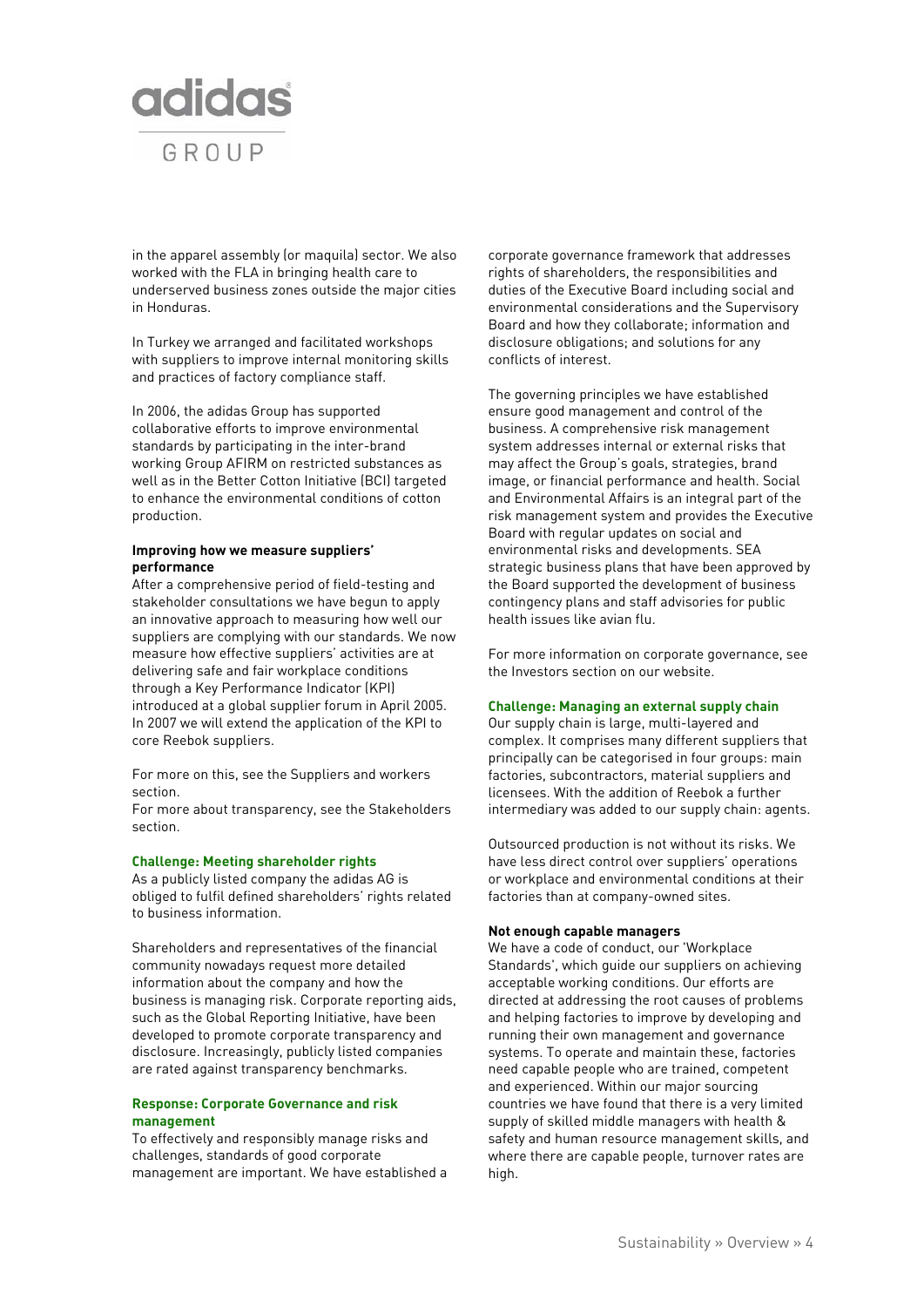

#### **Peak demand stretches suppliers**

Major sporting events create challenges in managing product demands and peak production loads in a limited base of suppliers. Also, marketing and promotion campaigns for major sports events often include specialty and give-away items, which are ordered through agents who operate outside of our main supply chain.

We are a successful company. And that success is measured in the demand for our products. While we strive to consolidate the supply chain for our core business and international export market production, we are entering into licensing arrangements with specialty firms, supporting investment and green field development by our existing business partners, who are building new factories, and finding new suppliers to fill orders for each local market.

#### **Response: How we work with suppliers**

Our strategy is based on a long-term vision of selfgovernance for our suppliers and focuses on:

- supporting business partners in their efforts to establish effective human resources, health & safety and environmental management systems
- building capacity within the workforce and the management of our supply chain to ensure fair and safe working conditions
- raising environmental awareness and promoting best environmental practice, and
- expanding our interaction with local worker organisations and NGOs to better understand working conditions in places where our products are made.

We act as both inspectors and advisors, assessing management commitment to our 'Workplace Standards' but also training our suppliers on the key issues. We use a new key performance indicator to measure the effectiveness of actions taken by suppliers and we also provide training materials, such as our Sustainable Compliance guidelines, to help suppliers understand what is needed from them to achieve self-governance.

We are extending the contractual obligations of those agents and licensees who operate outside of our main supply chain to include compliance with our 'Workplace Standards'. We now require agents and licensees to develop strategic compliance plans that show how they manage their suppliers'

compliance. These plans are subject to review by the adidas Group.

For more, see the Suppliers and workers section.

## **Challenge: Being competitive and customerfocused**

Real athletes want to perform well in all conditions. The same goes for the adidas Group: we need to be flexible and to perform at our best to thrive in the highly competitive sporting goods market, with its ambitious new players, and constant product innovations.

Shorter product cycles and the demand for more individualised products are specific challenges that not only affect marketing strategies but also our sourcing models. We are also expanding into markets that are more seasonal, for example lifestyle and fashion.

Cost-effective product manufacturing and distribution are further imperatives. To remain competitive, we have outsourced production to countries where product costs are less. Interestingly, the emerging countries from which we source are themselves developing into major consumer markets for our products. The line between export producers and local or domestic manufacturers is becoming blurred.

#### **Managing uncertainty**

External factors such as rising prices of energy or the end of the Multi-Fibre Arrangement (which set quotas for textile imports) require both our sourcing strategies and suppliers to be very adaptable. The transitional period, as the EU and the US governments negotiated new textile quotas, created a great deal of uncertainty in the industry.

In 2006, the Council of the European Union imposed an anti-dumping duty on imports into the EU of footwear with leather uppers originating in China and Vietnam. These anti-dumping measures will be applicable for two years. Initial discussions about potential anti-dumping duties indicated that approximately 20% of our Group's footwear volume would have been impacted. However, we began sourcing these products from Indonesia and Thailand early in 2006 because of the potential imposition of import duties. As a result, when the legislation became effective, only limited fine-tuning of our source base and product allocation was necessary to eliminate virtually all negative impacts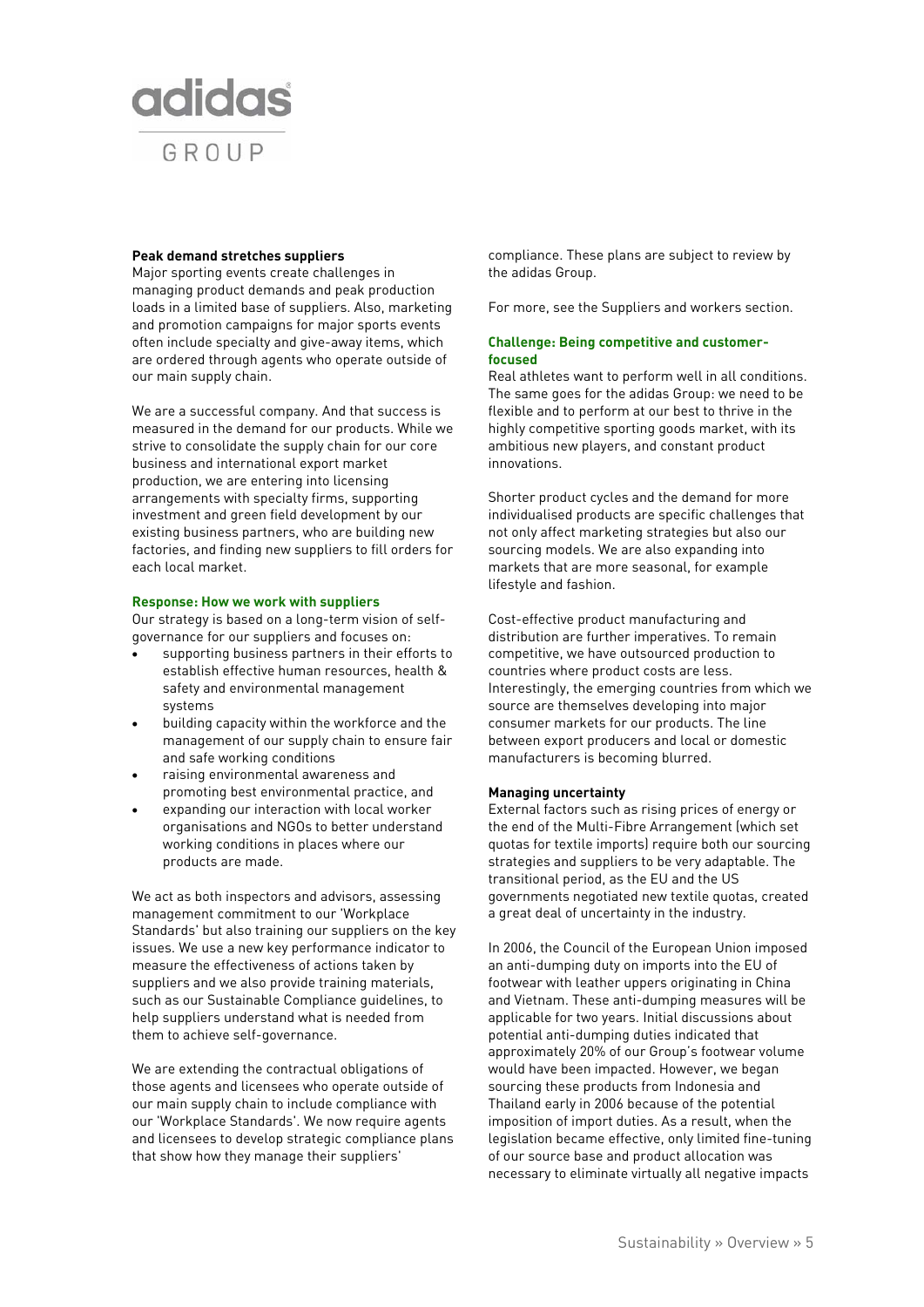

#### resulting from these duties.

Going forward, we will continue to diversify our sourcing portfolio across all product types to gradually reduce reliance on China-only sourced product. Our overall plan is to reduce the proportion of sourcing volume in China by increasing capacities in other countries such as Indonesia, Vietnam and India. In 2006, we introduced India as a new footwear sourcing country and will gradually grow capacity there in the coming years.

#### **Response: Competing responsibly**

We believe that the values and principles we share with our business partners positively impact business and the life of people making our products. We communicate these values through our 'Workplace Standards', the Group's code of conduct. The Standards are based on the International Labour Organization (ILO) and UN conventions relating to human rights and employment practices. They follow the model code of conduct of the World Federation of Sporting Goods Industry.

#### **Integrating standards**

The 'Workplace Standards' form a fundamental base of our relationships with our suppliers and are a contractual obligation. Before suppliers can become authorised business partners, they must be able to show how they comply with our Standards. But this is not the end point. We want to see our suppliers integrating the standards fully in their management and decision-making process, and finally moving towards a system of self-governance.

The results of supply chain compliance performance must inform the Group's operations team and other supply chain decision makers. The 'Workplace Standards' are an integral part of the Global Operations cumulative factory rating system and ensures that customer demands and competitive advantages are achieved in a responsible environment.

The Social and Environmental Affairs team is tasked to ensure supply chain compliance with the 'Workplace Standards' and manage wider corporate responsibility activities of the Group. The team is led by three regional Heads and the Global Director who reports to the General Counsel and the Executive Board of the Group. The SEA team collaborates closely with the Global Operations group, which is responsible for developing and sourcing products from suppliers.

For more see the Mission and values section.

# **Challenge: Sustainable products**

Sustainability poses a number of challenges for our innovation and development teams as well as manufacturing partners. The goal is to achieve a balance between various demands: the products must not only be competitive in function and price, but also safe (during use and after disposal) as well as environmentally friendly. Manufacturing needs to be done with the least environmental impact without compromising quality.

#### **Response: Being environmentally responsible**

Reducing pollution with so-called end-of-pipe solutions offers only limited environmental benefits, so we strive to design out environmental problems by rigorously applying the following principles:

- Compliance with all legal local laws and regulations
- Apply best practices at own sites and operations
- Product materials and components to be nontoxic and safe
- Promote environmental management systems and best practices in the supply chain, where major environmental impacts occur.

Following the addition of Reebok, we reviewed all policies, procedures and practices to ensure we are operating to the highest standard. We have now made it mandatory for all our core suppliers to establish environmental management systems, which will encourage them to plan, manage and review their own environmental performance. We have harmonised the way we capture and report on resource consumption at our own factories and major sites, and have introduced similar environmental metrics for our suppliers' footwear factories. These initiatives will allow us to identify and share best practice across the whole Group – both at our own sites and in our supply chain.

For more see the Environment section.

# **Challenge: Managing and developing our people**

Being a global player in a disparate and constantly changing world creates complex challenges with regard to the management of our employees. Our HR strategy therefore has to:

• embrace diversity as a stimulus rather than a restriction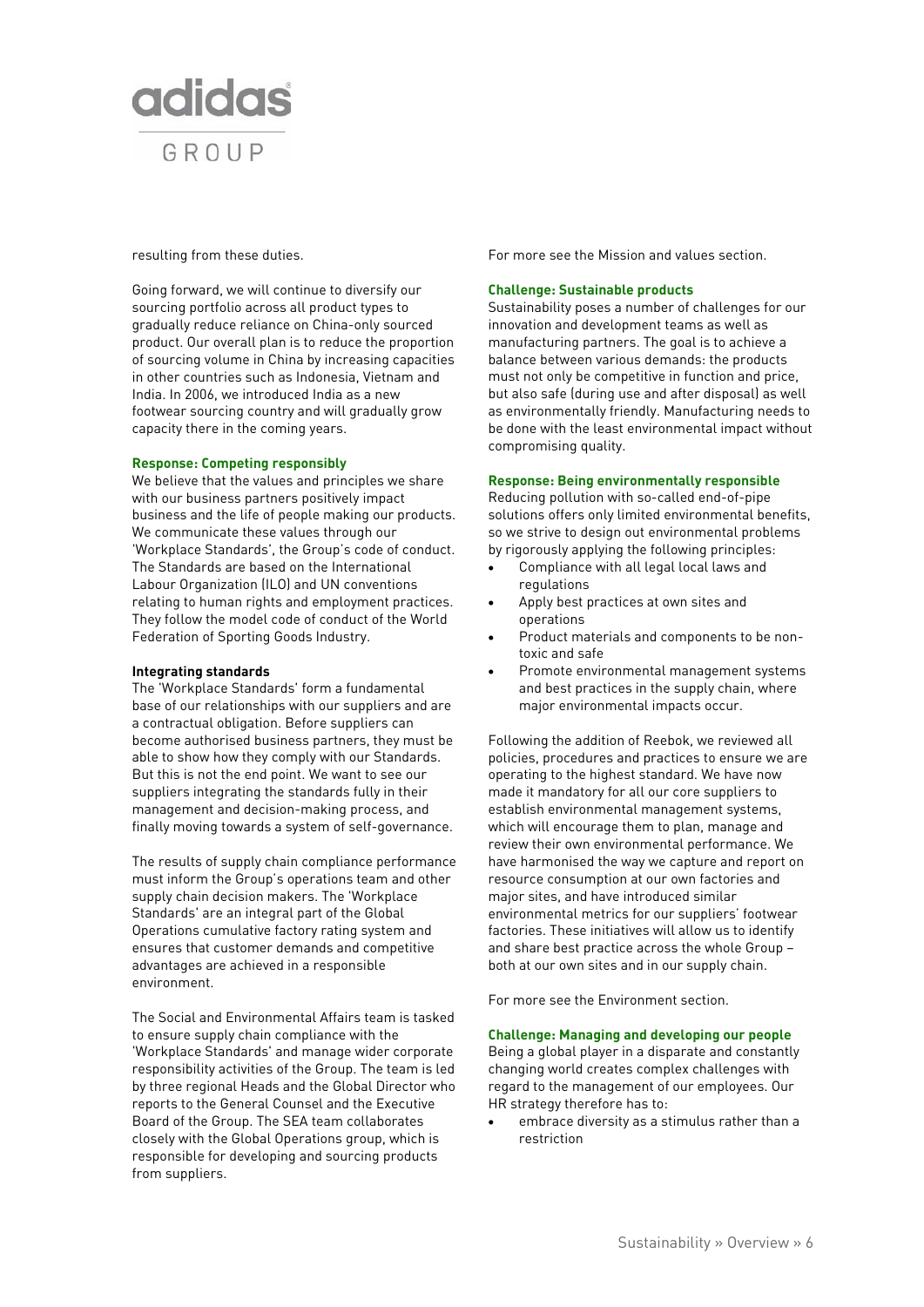

- monitor demographic changes and respond with the appropriate recruitment and retention strategy and work-life balance initiatives
- mirror the global marketplace with a multinational workforce and, promoting mobility that complies with different local laws and incorporates cultural differences
- listen to our employees, understand their needs and motivations and help them to realise their full potential.

#### **Response: Making the adidas Group the place to be**

The success of the Group is a direct result of the commitment and talents of people who work for us. We want to create the best and most productive workplace in the industry by:

- creating a working environment that stimulates team spirit and passion, engagement and achievement
- instilling a performance culture, based upon strong leadership
- fostering an understanding of social and environmental responsibility for the world in which we live – for the rights of all individuals, and for the laws and customs of the countries in which we operate
- providing a secure working environment.

For more see the Employees section.

# **Challenge: Supporting local communities through effective programmes**

As a multinational enterprise the adidas Group is represented in many countries around the world and its business operations impact the lives of the people in those communities. While there are many ways and possibilities to donate money and resources, the challenge is to know the local needs of the communities and to identify programmes that sustainably enhance the social and environmental infrastructure and positively impact the business environment too.

# **Response: Decentralised decision-making within a global framework**

The adidas Group has adopted a largely decentralised and brand-oriented model for community involvement practices, recognising that people in our regional subsidiaries and Group entities best understand the needs and cultural sensitivities of their local communities. At the Group level we continue to support our suppliers' communities, as well as make contributions to

organisations that promote sustainable development practices within the industry.

Initiatives that derive from the brands' individual identities and value sets may vary in form, but they are all aimed at supporting children and young adults, with sports as a common theme. Our key brand community programmes are described below:

#### **Adi Dassler Fund**

The Fund supports organisations that connect children with coaches who teach life values in addition to sport. These organisations and their programmes use sport to teach things such as selfconfidence, respect and teamwork that can break down barriers and allow people to live healthier, happier lives. The Fund receives assistance from the adidas Brand and its employees around the world.

## **Reebok Human Rights Foundation**

In 2007, the Reebok Human Rights Foundation and Community Relations programme will continue financially supporting organisations in and around Reebok World Headquarters, namely the Greater Boston area. We will award grants and expand existing strategic alliances and collaborations with organisations that promote social and economic equality through programmes serving inner-city youth and underserved minority groups.

#### **TalorMade programme**

TaylorMade-adidas Golf is committed to supporting charitable organisations that champion youth, golf, and those less fortunate of all age groups. TMaG supports sports and community events near its head office in Carlsbad, California as well as charitable organisations in England, Korea and Japan.

For more see the Community affairs section.

# **Progress**

As we aim to become a sustainable business with self-governing suppliers, we set ourselves annual targets. We have reported progress against these annual targets for six years now and see this as a crucial step in being accountable to our stakeholders. The three sections below list our targets for 2006 and describe our progress in achieving them:

- Management targets 2006
- Suppliers targets 2006
- Environment targets 2006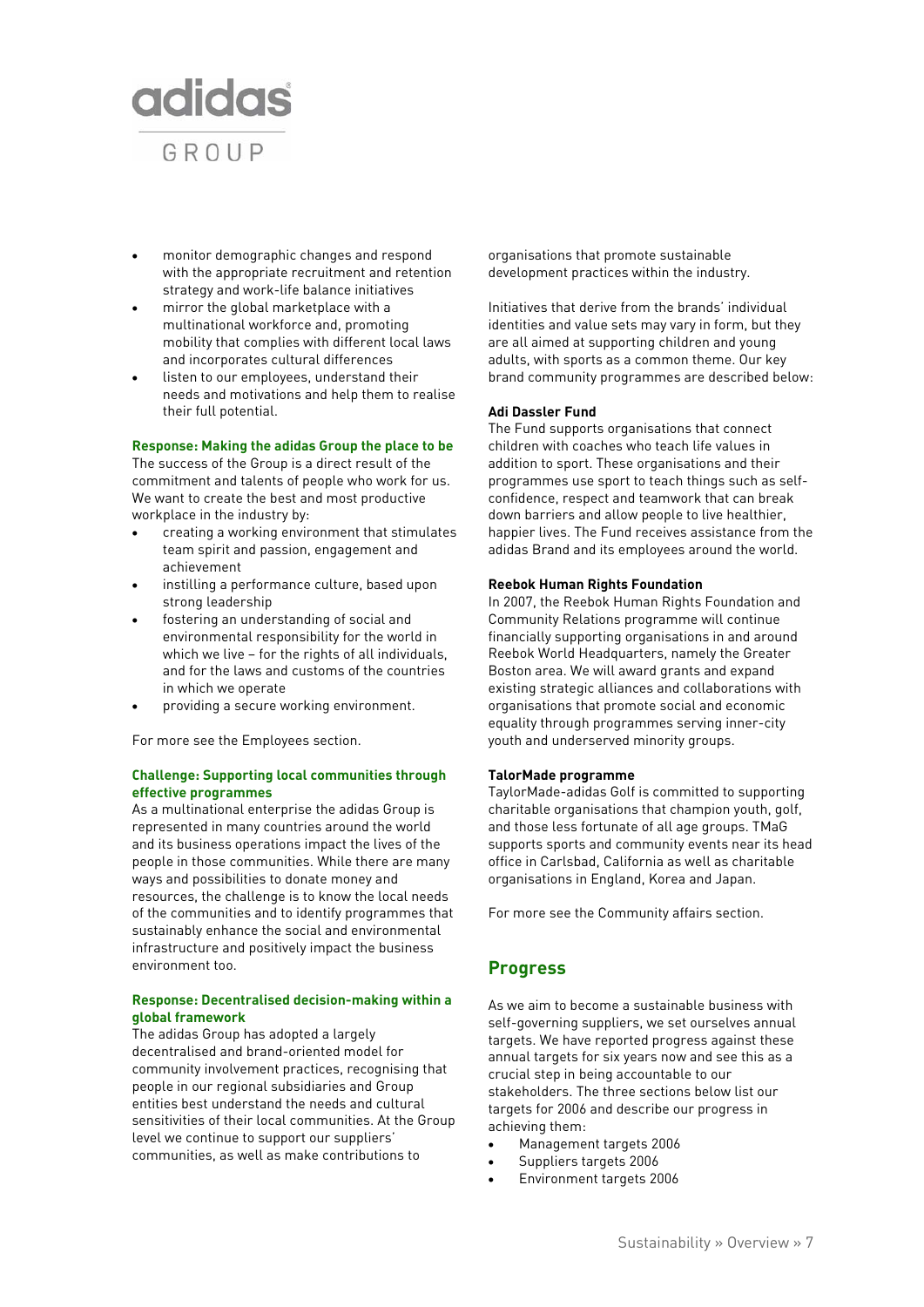

# **Management Targets 2006**

| Targets 2006                                                                                                                                                                                                                  | <b>Progress</b>                                                                                                                                                                                                                                                                                                                                                                                                                                                                                                                                                       | $\%$ |
|-------------------------------------------------------------------------------------------------------------------------------------------------------------------------------------------------------------------------------|-----------------------------------------------------------------------------------------------------------------------------------------------------------------------------------------------------------------------------------------------------------------------------------------------------------------------------------------------------------------------------------------------------------------------------------------------------------------------------------------------------------------------------------------------------------------------|------|
| To ensure an effective and people<br>minded integration of the adidas and<br>Reebok companies by managing the<br>appointment process and the<br>alignment of the remuneration<br>practices.                                   | The appointment process was concluded by April 1st, our "Go live"<br>date for the new integrated Group. The process was managed by<br>an external auditing firm to ensure an "equal opportunity"<br>approach. The ratio of adidas and Reebok employees appointed to<br>leadership roles reflects the ratio of employees of the two<br>companies before the merger. The integration was supported by<br>change management processes, such as a regular pulse check<br>that was discussed and reacted to by the management.                                             | 100  |
| HR Talent Management/<br>Performance management:<br>To implement the Group's Talent<br>Performance Management and<br>Career development concepts (team<br>line up, Champions league, PEP) in<br>all Regions and HQ functions. | All Talent Management as well as Performance management tools<br>and concepts are implemented and in place in the new Group.<br>Talents from all brands and regions have participated in all<br>modules of our Leadership programmes in 2006 and in the first<br>quarter of 2007. This has contributed significantly to a smooth<br>integration from a people point of view.<br>We also launched a group wide competency model that is the<br>backbone of all hiring, training and development efforts.                                                               | 100  |
| To unify the existing brand<br>compliance programmes into one<br>Group-wide function.                                                                                                                                         | A Group-wide social and environmental compliance organisation<br>was established integrating the adidas and Reebok brand<br>programmes. Three major milestones were reached:<br>Creation of a new Group-wide set of workplace standards<br>$\bullet$<br>Establishment of new internal and external monitoring<br>$\bullet$<br>procedures covering initial factory assessments, and ongoing<br>monitoring of non-compliances and their root causes<br>Factory assessments are now recorded in our central<br>$\bullet$<br>database - the Fair Factories Clearinghouse. | 90   |
| To distribute the CSR survey among<br>adidas Group employees; to analyse<br>and report back on survey findings.                                                                                                               | The survey was conducted among a representative number of<br>adidas employees (prior to the acquisition of Reebok). Survey<br>findings were shared with Senior Management and a summary<br>report has been posted on the website.                                                                                                                                                                                                                                                                                                                                     | 100  |
| To finalise the review of the Group's<br>internal code of ethics and to plan<br>the rollout of a Group-wide<br>compliance programme.                                                                                          | The revised adidas Group's code of ethics was officially approved<br>by the Executive Management and the Works Council. Rollout via<br>eLearning tools is scheduled for 2nd half of 2007.                                                                                                                                                                                                                                                                                                                                                                             | 70   |
| To develop a regular review<br>mechanism of supplier compliance<br>KPI with the Sourcing organisation.                                                                                                                        | The SEA compliance KPI has been incorporated as a<br>$\bullet$<br>benchmark for core suppliers; biannual updates of the KPI for<br>a period of three years.<br>The SEA Enforcement Guideline was finalised and launched<br>$\bullet$<br>with approximately half of the Group entities.<br>All regions have at least one annual supply chain review<br>between Global Operations, Business Units and SEA.                                                                                                                                                              | 80   |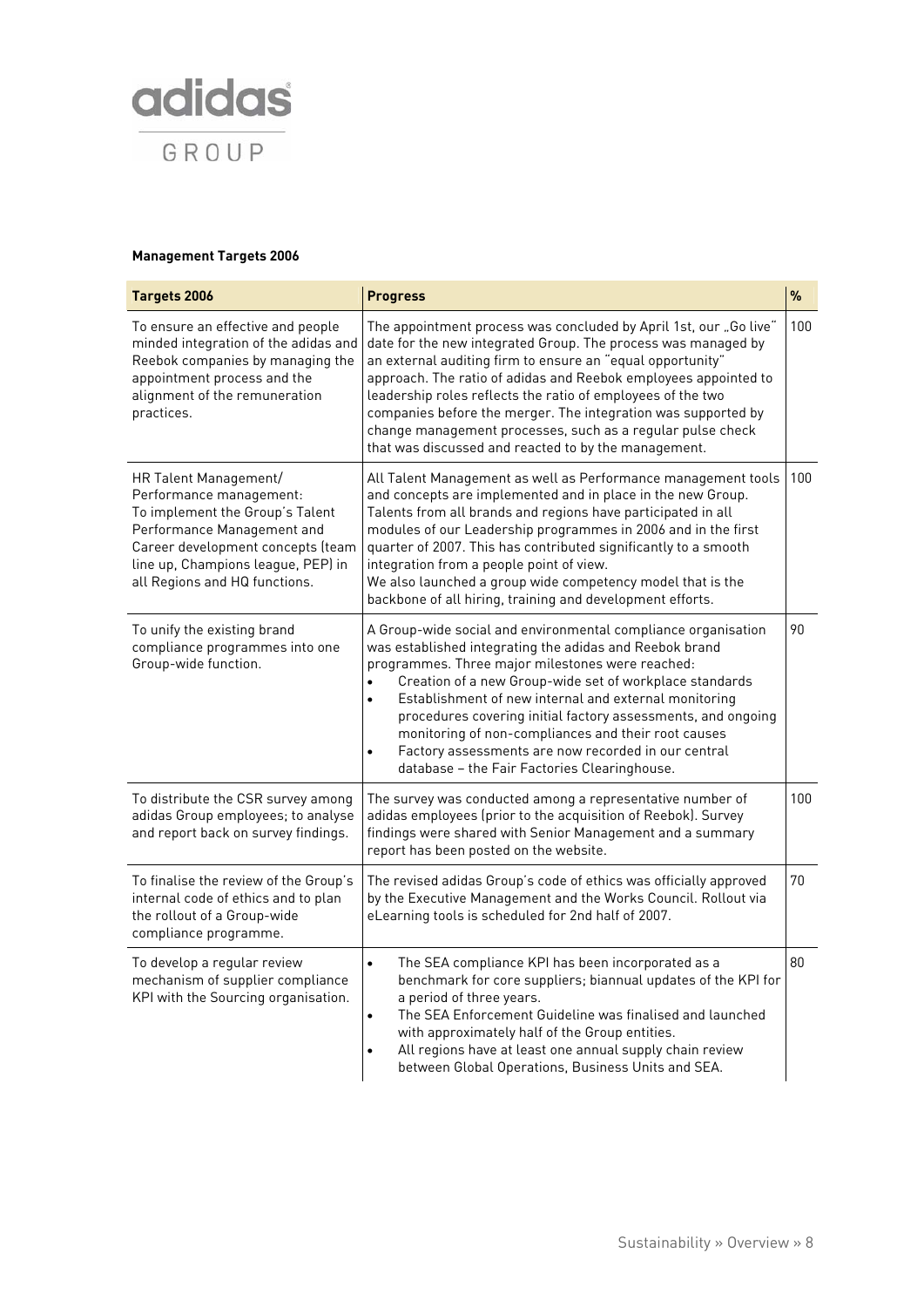

# **Supplier Targets 2006**

| Targets 2006                                                                                                                                                                                                                                                     | <b>Progress</b>                                                                                                                                                                                                                                                                                                                                                                                                                                                                                                                                                                                                                                                                                                                                                                                                                                                                                                                                                                                                | $\%$ |
|------------------------------------------------------------------------------------------------------------------------------------------------------------------------------------------------------------------------------------------------------------------|----------------------------------------------------------------------------------------------------------------------------------------------------------------------------------------------------------------------------------------------------------------------------------------------------------------------------------------------------------------------------------------------------------------------------------------------------------------------------------------------------------------------------------------------------------------------------------------------------------------------------------------------------------------------------------------------------------------------------------------------------------------------------------------------------------------------------------------------------------------------------------------------------------------------------------------------------------------------------------------------------------------|------|
| To roll out the first two modules of<br>HR management system (HRMS)<br>and to provide training to a selective<br>group of key suppliers in China.                                                                                                                | All four pilot groups in China were kicked off and have<br>$\bullet$<br>received HRMS training in 2006.<br>Participating suppliers were given assignments relating to<br>$\bullet$<br>specific HRMS improvements to implement in their respective<br>factories, and have completed and presented their<br>implementation plans.<br>Suppliers have also submitted HRMS progress reports and<br>$\bullet$<br>outlined their future plans for HRMS implementation.                                                                                                                                                                                                                                                                                                                                                                                                                                                                                                                                                | 100  |
| To fully apply the new SEA<br>compliance KPI for all key suppliers<br>per region, update their compliance<br>performance rating, and link the KPI<br>to supplier strategic compliance<br>planning and expectations for the<br>Sustainable Compliance Guidelines. | All key suppliers received updated KPI and compliance<br>$\bullet$<br>performance ratings.<br>Approximately 15% had the KPI linked to strategic<br>$\bullet$<br>compliance planning.<br>Unplanned but successful strategic compliance planning with<br>$\bullet$<br>all of the critical Reebok business units and sourcing agents.                                                                                                                                                                                                                                                                                                                                                                                                                                                                                                                                                                                                                                                                             | 60   |
| To fulfil our obligations towards the<br>FLA in view of an increased number<br>of applicable factories.                                                                                                                                                          | All obligations for monitoring, remediation and project work were<br>completed.                                                                                                                                                                                                                                                                                                                                                                                                                                                                                                                                                                                                                                                                                                                                                                                                                                                                                                                                | 100  |
| To apply the safety officer<br>registration and training<br>programme with selected suppliers<br>in one key sourcing country in Asia.                                                                                                                            | Safety officer registration and training was delivered in two<br>٠<br>countries in Asia: Vietnam and Cambodia.<br>Candidates registered at a level based on their academic<br>$\bullet$<br>background and work experience. There were three modules<br>taught for each level of Safety Officer Training:<br>- Module 1 - Occupational Safety<br>- Module 2 - Occupational Health<br>- Module 3 - Safety Management<br>Trainees are required to pass a test paper and complete a<br>٠<br>project report for each module.<br>All Safety Officers are tracked with a registration number and<br>$\bullet$<br>individually assigned a progress report card.                                                                                                                                                                                                                                                                                                                                                        | 100  |
| To commit at least 5 worker<br>dialogues in the Americas, Asia and<br>Europe with focus on worker-<br>management communications and<br>verification of the country risk<br>assessments.                                                                          | Dialogues with workers from factories Hermosa, Satellite and<br>$\bullet$<br>Chi Fung in El Salvador.<br>FLA Central America Project II (FLA CAmP II) in Guatemala.<br>$\bullet$<br>Multi-stakeholder engagement in Honduras to bring health<br>$\bullet$<br>care to underserved business zones outside the major cities.<br>Training of two factories in Turkey on worker-management<br>$\bullet$<br>communications.<br>Workshop with 12 Turkish suppliers' internal compliance<br>$\bullet$<br>staff on internal auditing methods.<br>An innovative quiz competition was held for workers in China<br>$\bullet$<br>to engage them and strengthen their understanding of health<br>and safety in the workplace. Six factories participated.<br>Extensive worker dialogues were held regarding the ongoing<br>$\bullet$<br>operation of welfare committees in five factories in China, as<br>well as the establishment of worker-management committee<br>in two factories in Indonesia and a factory in India. | 100  |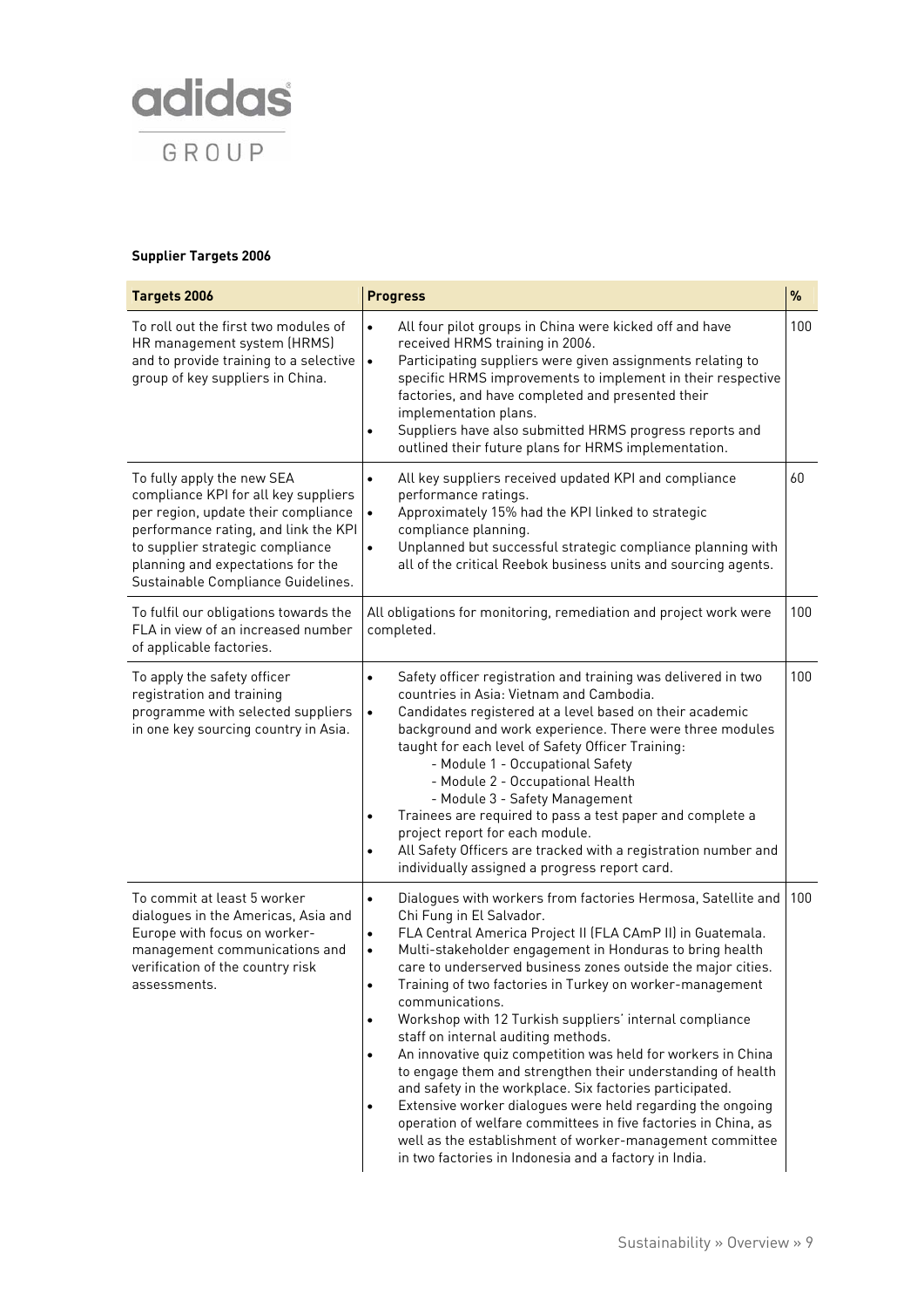

|                                                                                                                                |           | Following large-scale factory closures in Indonesia, SEA held<br>an intensive dialogue with workers and unions from three<br>factories over the design of a humanitarian aid programme<br>(medical care and job placement).<br>An Industrial Relations stakeholder dialogue also took place<br>in Vietnam to address the increasing numbers of strikes in<br>that country. |    |
|--------------------------------------------------------------------------------------------------------------------------------|-----------|----------------------------------------------------------------------------------------------------------------------------------------------------------------------------------------------------------------------------------------------------------------------------------------------------------------------------------------------------------------------------|----|
| Increase our strategic monitoring<br>practice to 75% of SEA factory<br>monitoring exercises.                                   | $\bullet$ | 100% of the initial SEA assessments of factories were<br>completed using strategic monitoring methodologies.<br>80% of factory visits resulted in an updated SEA KPI<br>performance rating.                                                                                                                                                                                | 80 |
| Ensure that all key suppliers<br>develop and start implementation of<br>strategic compliance plans<br>informed by KPI ratings. |           | 90% of our global key suppliers were developing strategic<br>compliance plans. Already 25% of the global key suppliers<br>had strategic compliance plans implemented.<br>75% of key business units and sourcing agencies were<br>developing strategic compliance plans.                                                                                                    | 80 |

# **Environment Targets 2006**

| Targets 2006                                                                                                                                      | <b>Progress</b>                                                                                                                                                                                                                                                                                  | $\frac{9}{6}$ |
|---------------------------------------------------------------------------------------------------------------------------------------------------|--------------------------------------------------------------------------------------------------------------------------------------------------------------------------------------------------------------------------------------------------------------------------------------------------|---------------|
| To finalise the development of an<br>HSE Guideline for SMEs and to<br>identify external service providers<br>for rollout and training.            | The new quideline structure has been reviewed and field-tested in<br>selected regions. The guidelines will be merged with the core set<br>of HSE guidelines that are subject to complete revision following<br>the integration of the adidas and Reebok social and environmental<br>programmes.  | 30            |
| To run energy-saving workshops for<br>key footwear suppliers in Asia<br>facilitated by environmental<br>consultants                               | Energy workshops scheduled for 2006 were postponed and took<br>place in China and Vietnam in 1st quarter 2007. In addition to<br>adidas and Reebok footwear facilities strategic suppliers from<br>other product divisions such as apparel also participated.                                    | 90            |
| To extend the use of the<br>environmental indicator system to<br>one selected footwear and vertically<br>integrated supplier in Latin<br>America. | The environmental indicator system was extended to core<br>footwear suppliers and a vertically integrated supplier in Latin<br>America, as well as to the southern region of Africa.                                                                                                             | 100           |
| To provide a progress report on the<br>Better Cotton project.                                                                                     | Work with regional and local groups in India and Pakistan<br>$\bullet$<br>started to prepare for training farmers.<br>BCI hired full time manager to strengthen project rollout<br>process.<br>Extended stakeholder outreach to obtain feedback on labour<br>٠<br>issues in the cotton industry. | 80            |
| To develop an environmental<br>accounting framework for all major<br>sites of the adidas Group.                                                   | A standard template and reporting process has been developed for   70<br>recording environmental key data from major administration sites<br>and production facilities operated by the adidas Group. After<br>rollout this will be used from 2nd quarter 2007 onwards.                           |               |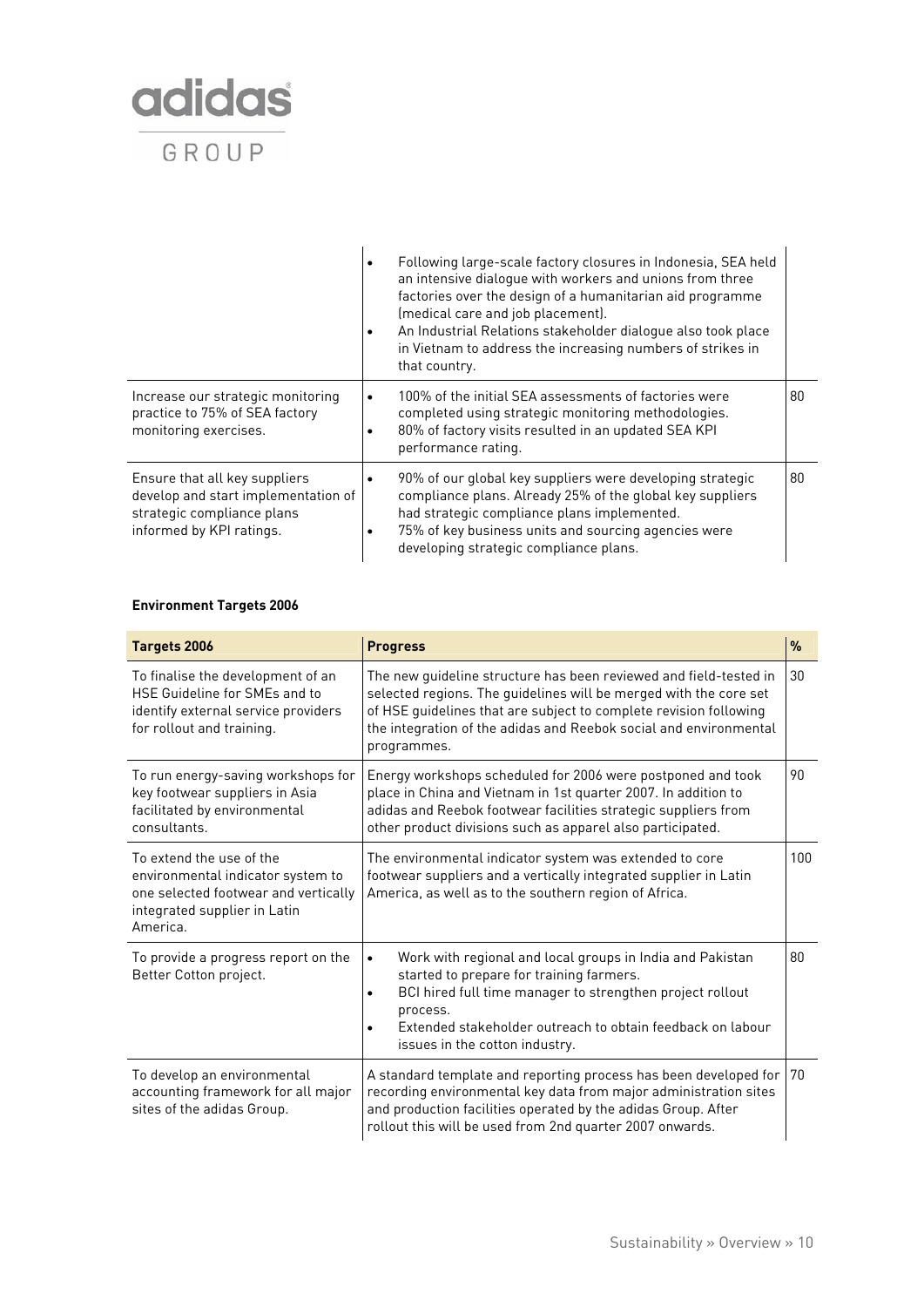

# **Targets for 2007**

In 2007 we will apply the newly integrated programme across all brands of the adidas Group for the first time. Key targets are to:

- ensure the consistent rollout of our new programme standards across the supply chain
- finalise supplementary guidance materials and strategic compliance plans for training and supportive activities with our suppliers
- finalise the Group-wide compliance data management system (FFC) so we can communicate and report on our social and environmental performance to internal and external stakeholders
- as the new unified Group, continue to fulfil our obligations as a Participating Company of the Fair Labor Association
- ensure Sourcing decisions are increasingly informed by supplier compliance Key Performance Indicator (KPI) ratings
- become the employer of choice in our industry and our target group by becoming a "world class recruiter" and by extending our "emerging employee" programmes beyond brands, functions and borders
- Talent Management/Performance management: Bring sustainability to our Group-wide programmes and monitor success, for example by conducting employee engagement surveys. Establish ourselves as a leader in Talent Management internally and externally.

# **Glossary**

# **Capacity building**

Helping our business partners and others understand how to manage and improve workplace conditions, e.g. through training, producing guidance manuals, and sharing best practice.

## **Community Affairs**

Corporate function which coordinates a network of employees managing corporate donations, volunteering programmes and community relations in the subsidiaries and other local entities of the adidas Group. This function has become part of the SEA team in 2005.

#### **Corporate Social Responsibility (CSR)**

Managing a company's business processes in a way that creates economic value while also respecting

people and communities and minimising environmental impact.

#### **Eco-Management and Audit Scheme (EMAS)**

System designed to improve a company's environmental performance by ensuring that all environmental effects and impacts of a facility are recorded and documented.

#### **Fair Factories Clearinghouse (FFC)**

A collaborative industry effort involving retail and consumer brands and retail trade associations to create a system for managing and sharing social audit information.

## **Fair Labor Association (FLA)**

Non-profit organisation working cooperatively with companies, NGOs and universities, to promote a workplace code of conduct based on International Labour Organization standards.

## **Flock transfer printing**

Technology that allows structural and solid print designs.

#### **Global Operations**

Board function responsible for the global development and sourcing of adidas products such as footwear, apparel, accessories and gear.

#### **Global Reporting Initiative (GRI)**

Independent institution developing a generally accepted framework for sustainability reporting.

#### **Hot melt**

Environmentally safe bonding technology using heat-activated adhesives.

#### **ISO 14000/1**

Environmental management standard.

# **Key Performance Indicator (KPI)**

Measures the effectiveness of actions taken by our suppliers to ensure compliance with the "Workplace Standards".

#### **Lean**

Manufacturing efficiency programme promoted by the adidas Group to improve overall factory performance in terms of delivery, quality and cost.

#### **Lean/6 Sigma**

A more sophisticated methodology aimed at eliminating defects.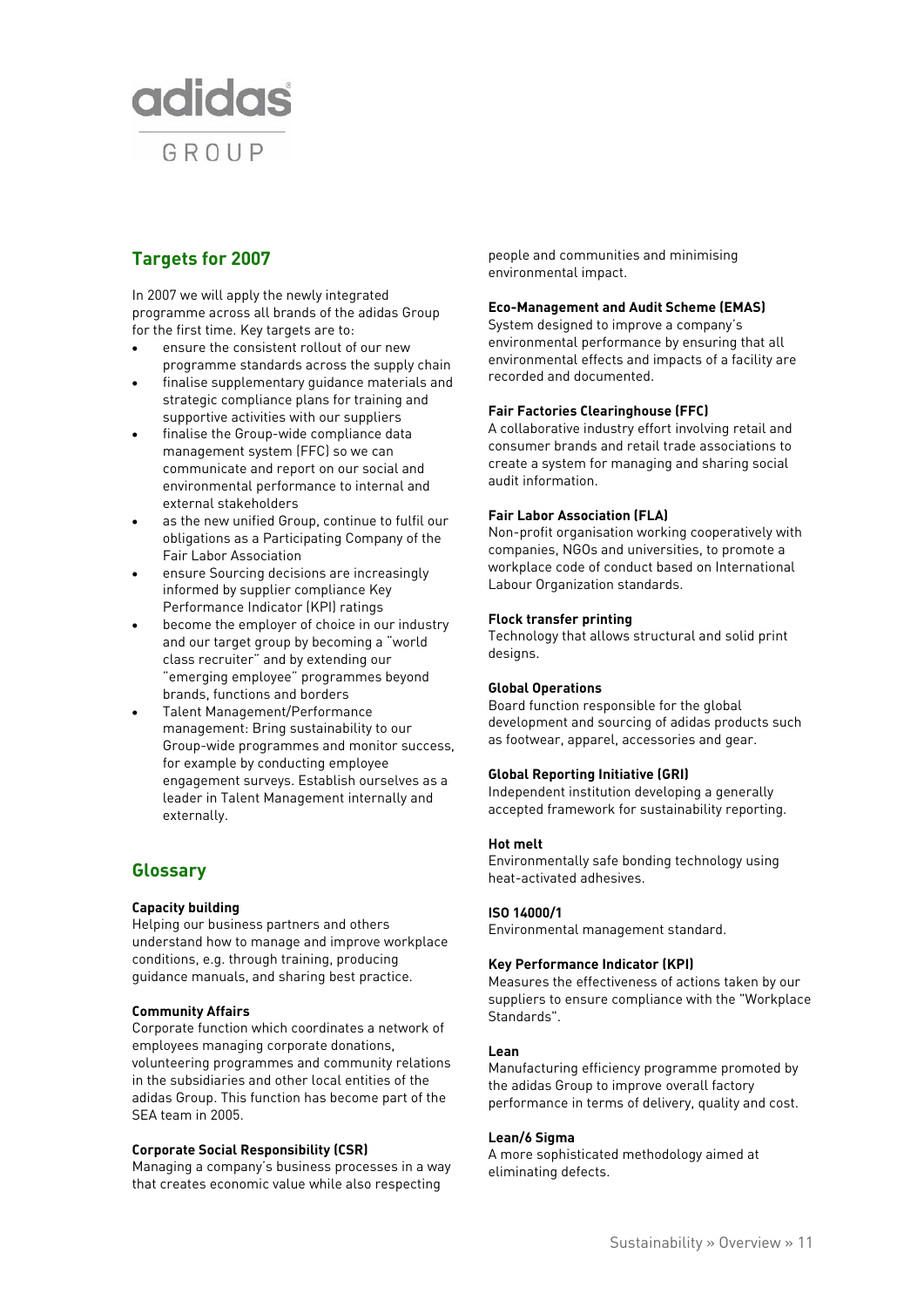

### **Multi-Fibre Arrangement (MFA)**

Introduced in 1974, establishing the rules for international trade in textiles and garments. Through the MFA, quotas were set limiting the amount of imports of textiles and clothing to the developed world. The MFA expired at the end of 2004.

## **Non-Governmental Organisations (NGOs)**

Special interest groups, often not-for-profit, raising awareness of sustainable development issues in business.

# **Occupational Health and Safety Assessment Series 18001 (OHSAS)**

Occupational health and safety standard.

## **Polyvinyl chloride (PVC)**

Synthetic material used in the manufacture of sports apparel and hardware that we are striving to phase out because of its adverse health and environmental impacts.

### **Social and Environmental Affairs (SEA)**

Department of the adidas Group responsible for producing and developing sustainability policies and initiatives, and promoting social and environmental awareness throughout the company and its supply chain.

# **Socially Responsible Investment (SRI)**

Investment that is made on the basis of the financial, environmental and social performance of a company.

## **Stakeholder**

Person, community or organisation that affects, or is affected by, the operations of a company.

## **Standards of Engagement (SOE)**

The SOE have been replaced by the adidas Group's 'Workplace Standards' as of 1st January 2007. Please see 'Workplace Standards' for explanation.

## **Sustainability**

The ability to create economic, social and environmental value in the long term.

## **Volatile Organic Compounds (VOCs)**

Solvents that can cause breathing and health problems. VOCs are by-products of the shoe manufacturing process.

### **Workplace Standards**

The Group's supply chain code of conduct, formerly known as the 'Standards of Engagement' (SOE). A set of labour, health and safety, and environmental principles designed as tools to help the adidas Group choose supply chain partners, monitor their performance and identify problems.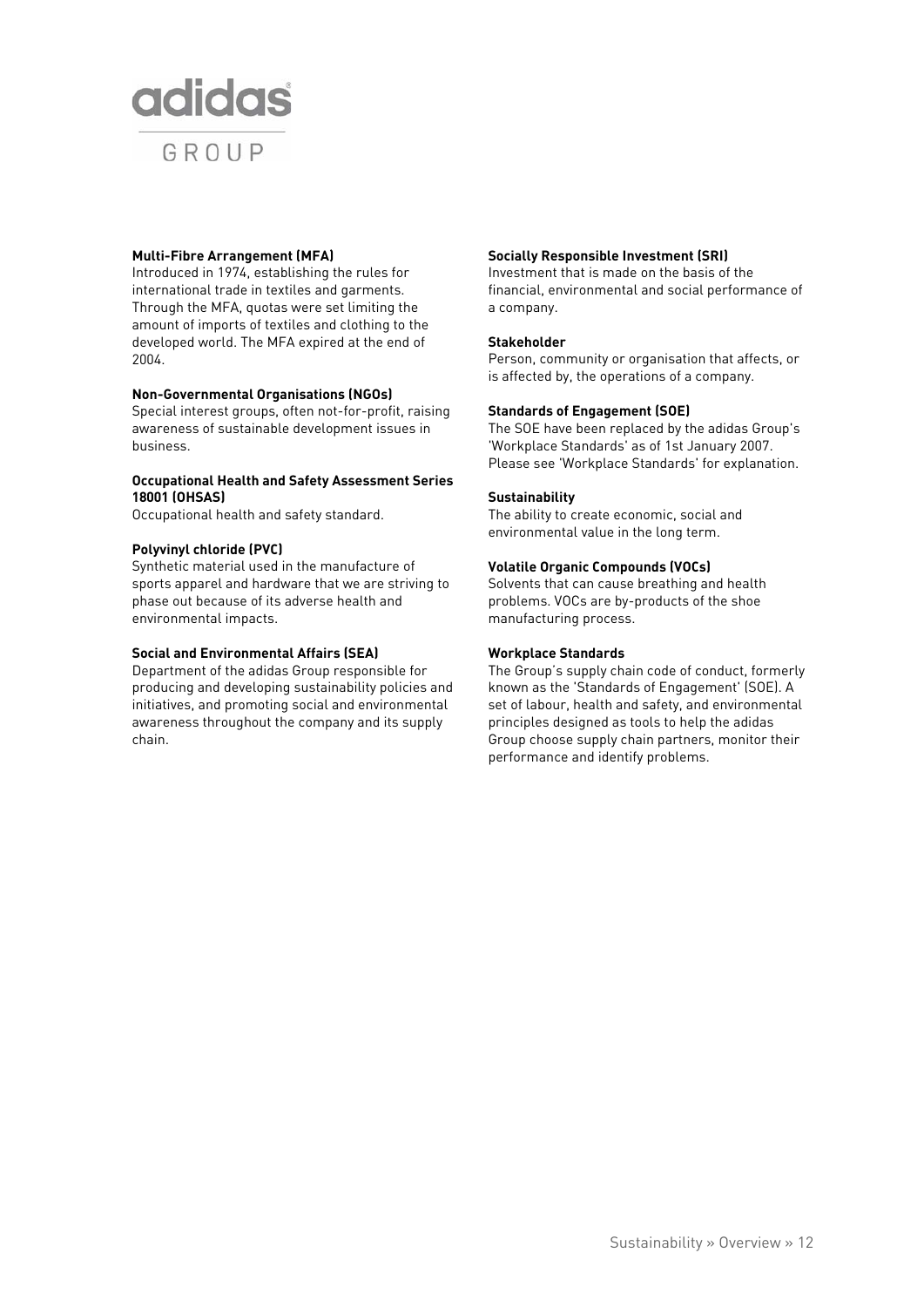

# **WORKPLACE STANDARDS**

#### **Performance. Passion. Integrity. Diversity.**

These are the core values found in sport. Sport is the soul of the adidas Group. We measure ourselves by these values, and we measure our business partners in the same way.

Consistent with these values, we expect our partners – contractors, subcontractors, suppliers, and others – to conduct themselves with the utmost fairness, honesty and responsibility in all aspects of their business.

We use the adidas Group Workplace Standards as a tool to assist us in selecting and retaining business partners who follow business practices consistent with our policies and values. As a set of guiding principles, the Workplace Standards also help identify potential problems so that we can work with our business partners to address issues of concern as they arise. Business partners will develop and implement action plans for continuous improvement in factory working conditions. Progress against these plans will be monitored by the business partners themselves, our internal monitoring team and external independent monitors.

Specifically, we expect our business partners to operate work places where the following standards and practices are implemented:

#### **General Principle**

Business partners must comply fully with all legal requirements relevant to the conduct of their businesses.

#### **Employment Standards**

#### **Forced Labour**

Business partners must not use forced labour, whether in the form of prison labour, indentured labour, bonded labour or otherwise. No employee may be compelled to work through force or intimidation of any form, or as a means of political coercion or as punishment for holding or expressing political views.

#### **Child Labour**

Business partners must not employ children who are less than 15 years old, or less than the age for completing compulsory education in the country of manufacture where such age is higher than 15.

#### **Discrimination**

Business partners must not discriminate in recruitment and employment practices. Decisions about hiring, salary, benefits, training opportunities, work assignments, advancement, discipline and termination must be based solely on ability to perform the job, rather than on the basis of personal characteristics or beliefs, such as race, national origin, gender, religion, age, disability, marital status, parental status, association membership, sexual orientation or political opinion. Additionally, business partners must implement effective measures to protect migrant employees against any form of discrimination and to provide appropriate support services that reflect their special status.

#### **Wages & Benefits**

Wages must equal or exceed the minimum wage required by law or the prevailing industry wage, whichever is higher, and legally mandated benefits must be provided. In addition to compensation for regular working hours, employees must be compensated for overtime hours at the rate legally required in the country of manufacture or, in those countries where such laws do not exist, at a rate exceeding the regular hourly compensation rate.

Wages are essential for meeting the basic needs of employees and reasonable savings and expenditure. We seek business partners who progressively raise employee living standards through improved wage systems, benefits, welfare programmes and other services, which enhance quality of life.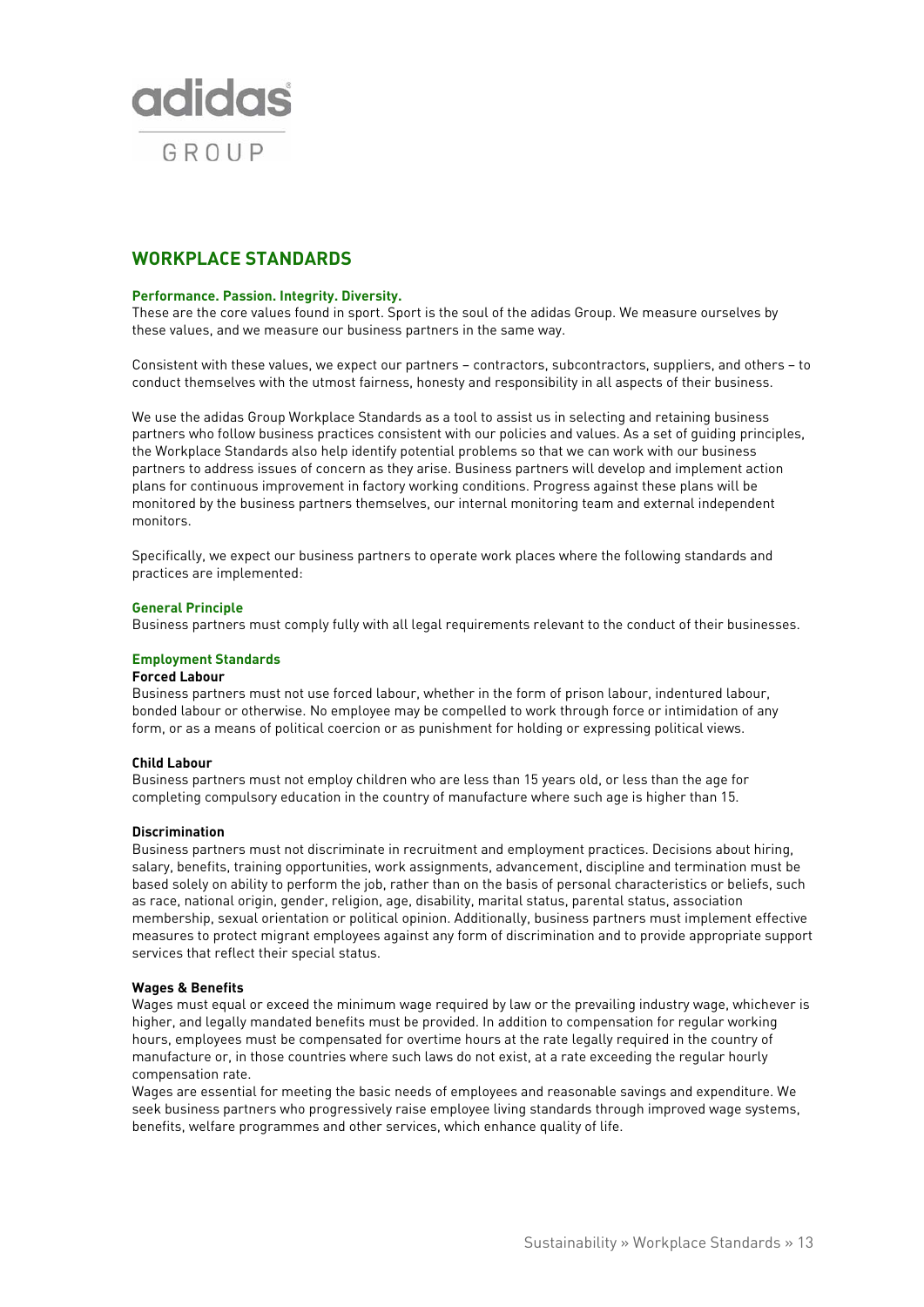

#### **Working Hours**

Employees must not be required, except in extraordinary circumstances, to work more than 60 hours per week including overtime or the local legal requirement, whichever is less. Employees must be allowed at least 24 consecutive hours rest within every seven-day period, and must receive paid annual leave.

#### **Freedom of Association & Collective Bargaining**

Business partners must recognise and respect the right of employees to join and organise associations of their own choosing and to bargain collectively. Business partners must develop and fully implement mechanisms for resolving industrial disputes, including employee grievances, and ensure effective communication with employees and their representatives.

## **Disciplinary Practices**

Employees must be treated with respect and dignity. No employee may be subjected to any physical, sexual, psychological or verbal harassment or abuse, or to fines or penalties as a disciplinary measure. Business partners must publicise and enforce a non-retaliation policy that permits factory employees to express their concerns about workplace conditions directly to factory management or to us without fear of retribution or losing their jobs.

## **Health & Safety**

A safe and hygienic working environment must be provided, and occupational health and safety practices which prevent accidents and injury must be promoted. This includes protection from fire, accidents and toxic substances. Lighting, heating and ventilation systems must be adequate. Employees must have access at all times to sanitary facilities which should be adequate and clean. Business partners must have health and safety policies which are clearly communicated to employees. Where residential facilities are provided to employees, the same standards apply.

#### **Environmental Requirements**

Business partners must make progressive improvement in environmental performance in their own operations and require the same of their partners, suppliers and subcontractors. This includes: integrating principles of sustainability into business decisions; responsible use of natural resources; adoption of cleaner production and pollution prevention measures; and designing and developing products, materials and technologies according to the principles of sustainability.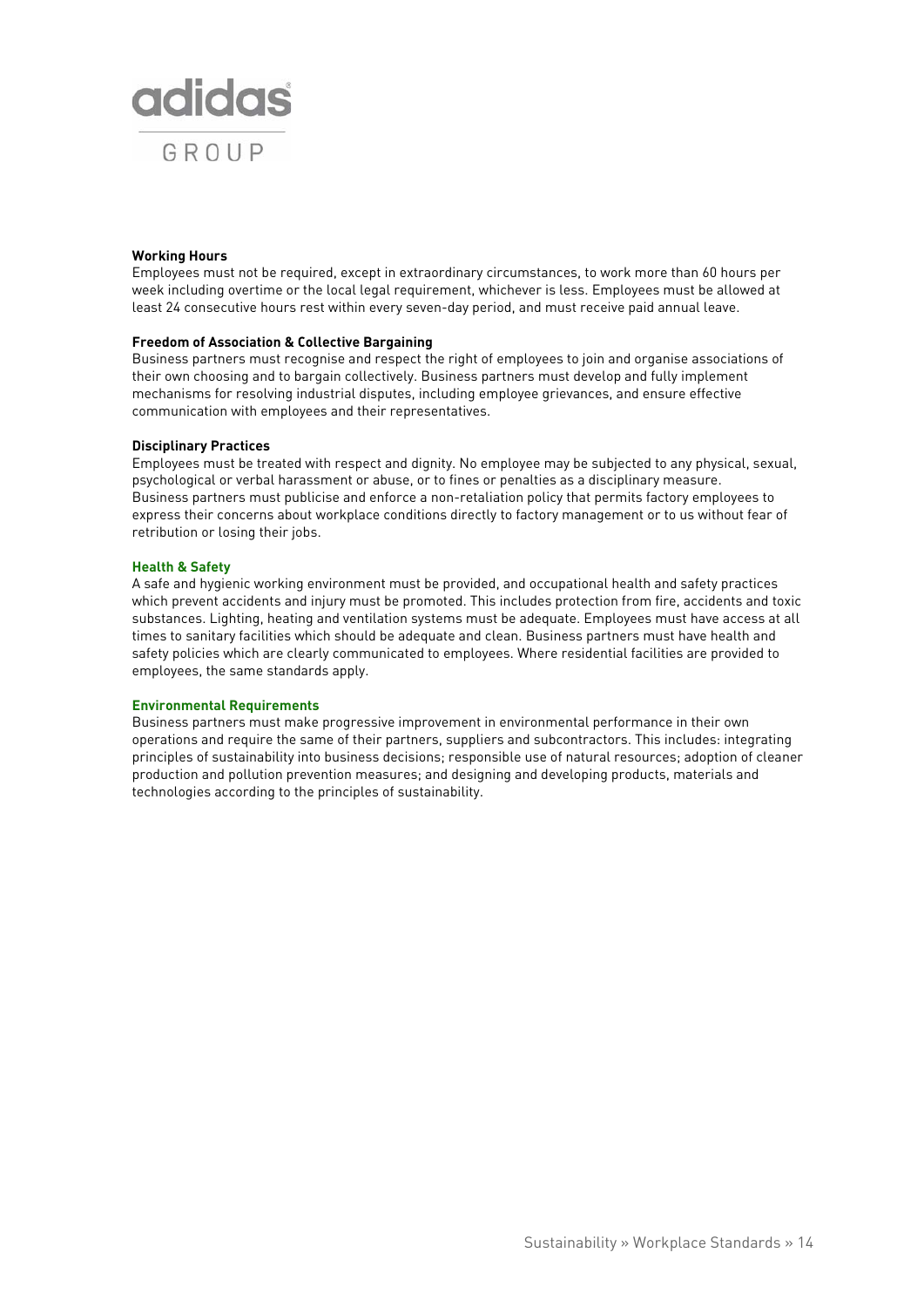

# **MISSION AND VALUES**

We are striving to be the global leader in the sporting goods industry and this demands that we return strong financial results. But leadership is not only about results, it is also about how success is achieved.

We are accountable for the way we do business. In particular, we accept responsibility for the way our products are manufactured by our suppliers. By our actions we can – and should – improve the lives of workers who make our products.

Our vision is for everyone in the Group and the supply chain to share a common set of values and to follow responsible business practices. As well as improving working conditions in suppliers' factories, being responsible also means:

- Reducing the environmental impacts of our operations
- Caring for the welfare and development of our employees
- Making a positive difference to people in the communities where we operate.

In this section we list our values, our sustainability principles and our corporate missions on social and environmental affairs, human resources management and community affairs.

# **Our Values**

# *Performance Passion Integrity Diversity*

These core values define who we are and what we strive to be each day: an honest and ethical business that harnesses people's different ideas and strengths, and inspired by our passion for sport, creates high performance sports goods.

# **Sustainability Principles**

Our core values inform our principles of sustainability, which help us set standards for our social and environmental performance. They are:

# **Legislation**

We adhere to social and environmental laws, directives and guidelines while continually improving upon our own contribution to a sustainable society.

# **Management**

We aim to:

- analyse, evaluate and assess the social and environmental impact of new products, technologies and processes at the design and development stage
- set up clear targets, formulate an action plan and monitor progress
- publish the results.

# **Supplier and customer relationships**

We expect suppliers' activities to be compatible with our 'Workplace Standards'. We work in partnership with them to improve our collective performance. We encourage our business customers to take a proactive stance on the social and environmental impact of their own activities.

#### **Support**

We support social and environmental projects and develop partnerships with businesses and organisations whose direct and indirect output contributes to a sustainable society.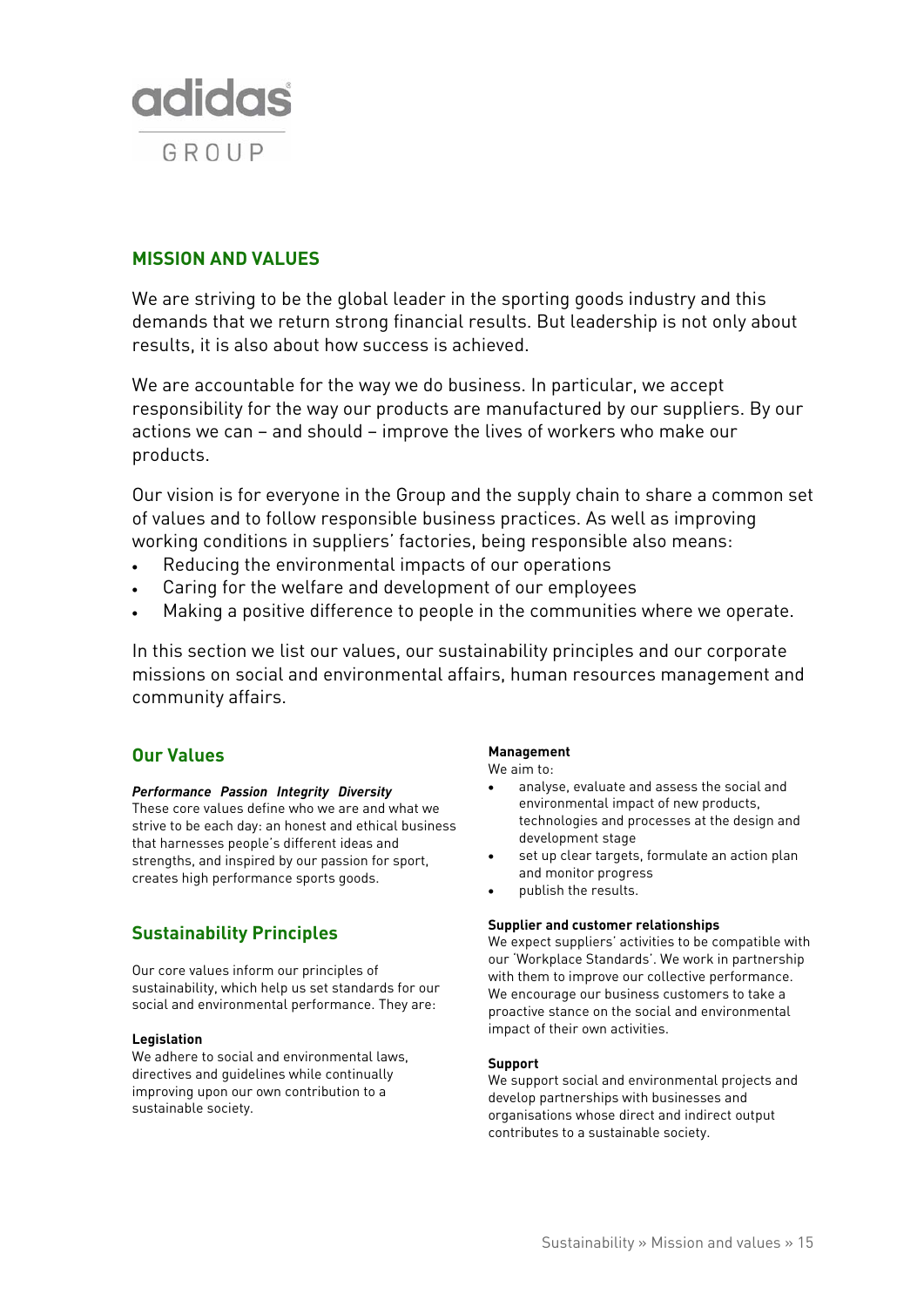

#### **Stakeholder dialogue**

We aim to listen, respond and interact with all stakeholders in an atmosphere of mutual trust and respect. We provide them with appropriate information related to the social and environmental performance of the Group on a regular basis.

# **Corporate Missions**

Our principles of sustainability outline the operational framework for becoming a more sustainable company, and inform our individual missions in Social and Environmental Affairs, Human Resources management and Community Affairs.

## **Mission for Social and Environmental Affairs**

Being a leader in terms of social and environmental affairs means we are dedicated to socially responsible, safe and environmentally sustainable practices in the Group and its supply chain, and to enhancing the value of our brands by:

- guaranteeing the ideals of the company for the consumer and for those making our products
- making the supply chain more effective
- strengthening our image and reputation
- helping to provide a long-term future for sport.

#### **Mission for Human Resources**

The success of the Group is a direct result of the commitment and talents of people who work for us. We are seeking to build the leading global team in the industry.

Our mission is to create the best and most productive workplace in the world by:

- creating a working environment that stimulates team spirit and passion, engagement and achievement
- instilling a performance culture, based upon strong leadership, setting the ground for winners
- fostering an understanding of social and environmental responsibility for the world in which we live; for the rights of all individuals, and for the laws and customs of the countries in which we operate
- providing a secure working environment.

#### **Mission for Community Affairs**

It is our responsibility as a member of each community to act as a true corporate citizen and we are committed to doing this through a range of

activities including corporate giving, volunteer work and community relations programmes.

# **Social and Environmental Affairs Team**

The Social and Environmental Affairs (SEA) team is tasked with ensuring the Group is working towards its vision to operate responsibly. In practice, this means the team ensures compliance with our 'Workplace Standards' within the supply chain and manages the Group's environmental and community affairs programme.

The SEA team consists of a diverse group of 62 individuals – engineers, lawyers, HR managers, and former members of non-governmental organisations (NGOs). The group is organised into three regional teams covering Asia, the Americas and Europe, Middle East and Africa (EMEA).

#### **How the SEA team works**

SEA collaborates closely with other global functions such as Sourcing, Legal, Marketing, Product Development, Facility Management and HR. It is directly involved in developing and updating corporate policies and operating procedures related to social accountability, product safety and compliance with environmental laws and regulations.

The collaboration with Sourcing has been particularly important for improving workplace conditions in the adidas Group supply chain. Over the years, SEA has established collaborative systems and processes to ensure Sourcing fully consider compliance with workplace standards. All potential new suppliers have to undergo an initial assessment performed by the SEA team and orders can only be placed with SEA's approval. And monitoring information gathered by the SEA team is regularly shared with Sourcing so they are aware of the latest compliance status of each supplier.

By engaging directly with suppliers, government and other external stakeholders, SEA is informed about social and environmental issues at an early stage. It addresses any potential risks, and health, safety and environmental liabilities, in its monthly report to the Executive Board and Sourcing Management.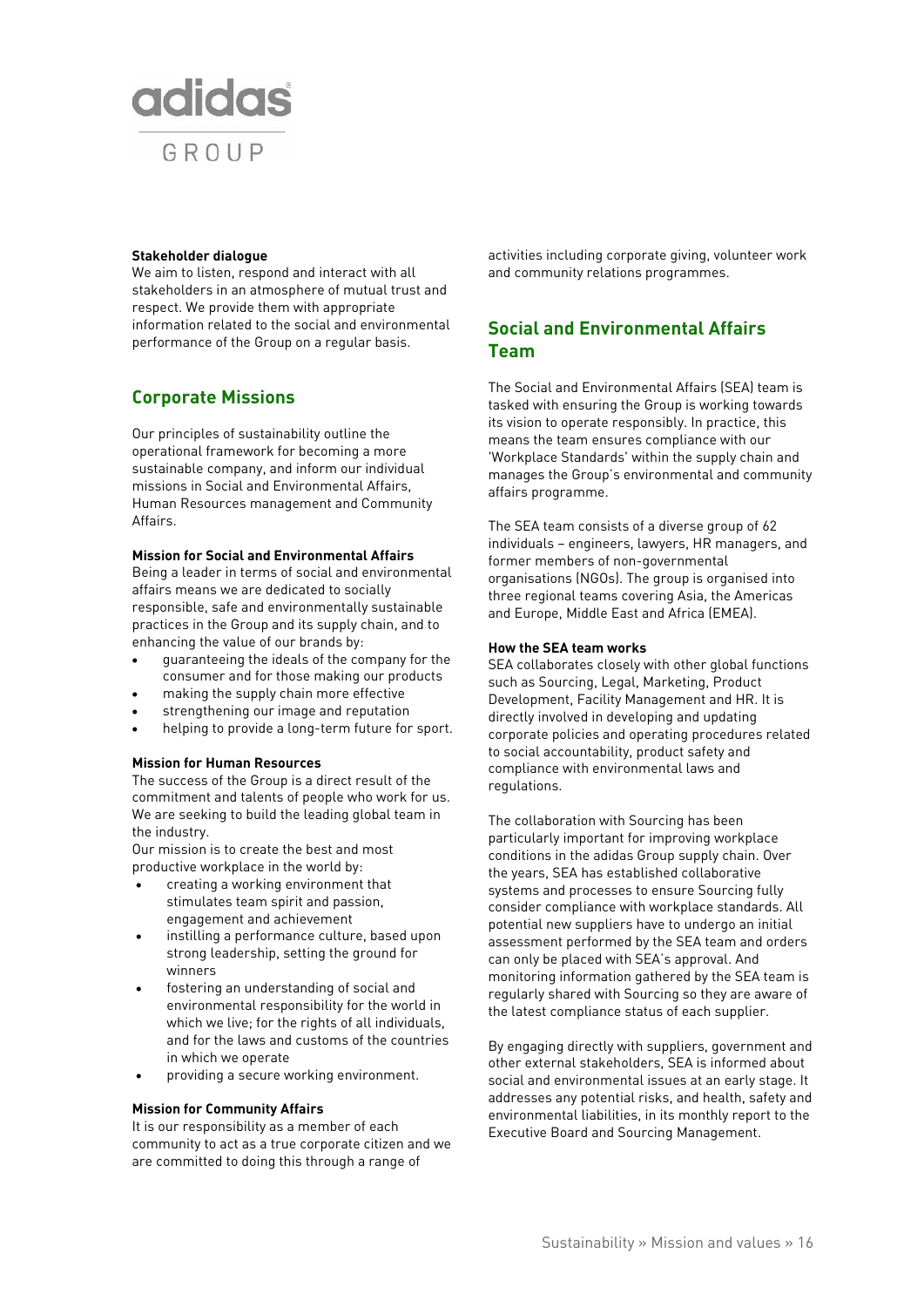

The SEA team follows a rolling three-year strategy that focuses on how our sustainability principles and missions can be integrated into our day-to-day operations and work with business partners.

This strategy, together with our business principles and the results of regular interaction with stakeholders, forms the basis of our road map to sustainability. This is outlined below:

1. Supporting business partners in developing effective human resources and health, safety and environmental management practices in their manufacturing operations.

2. Building capacity within the workforce and the management of our supply chain so they understand how to manage and improve workplace conditions themselves.

3. Expanding our network of local workers' organisations, NGOs and other representative groups so that we better understand working conditions in the places where our products are made.

4. Raising environmental awareness and promoting environmental best practice.

5. Supporting business partners in their local community activities.

Every year we determine how we will follow this road map by translating our strategic objectives into specific initiatives in the SEA team's annual action plan. Progress is measured at fixed review dates and results are reported to the Executive Board.

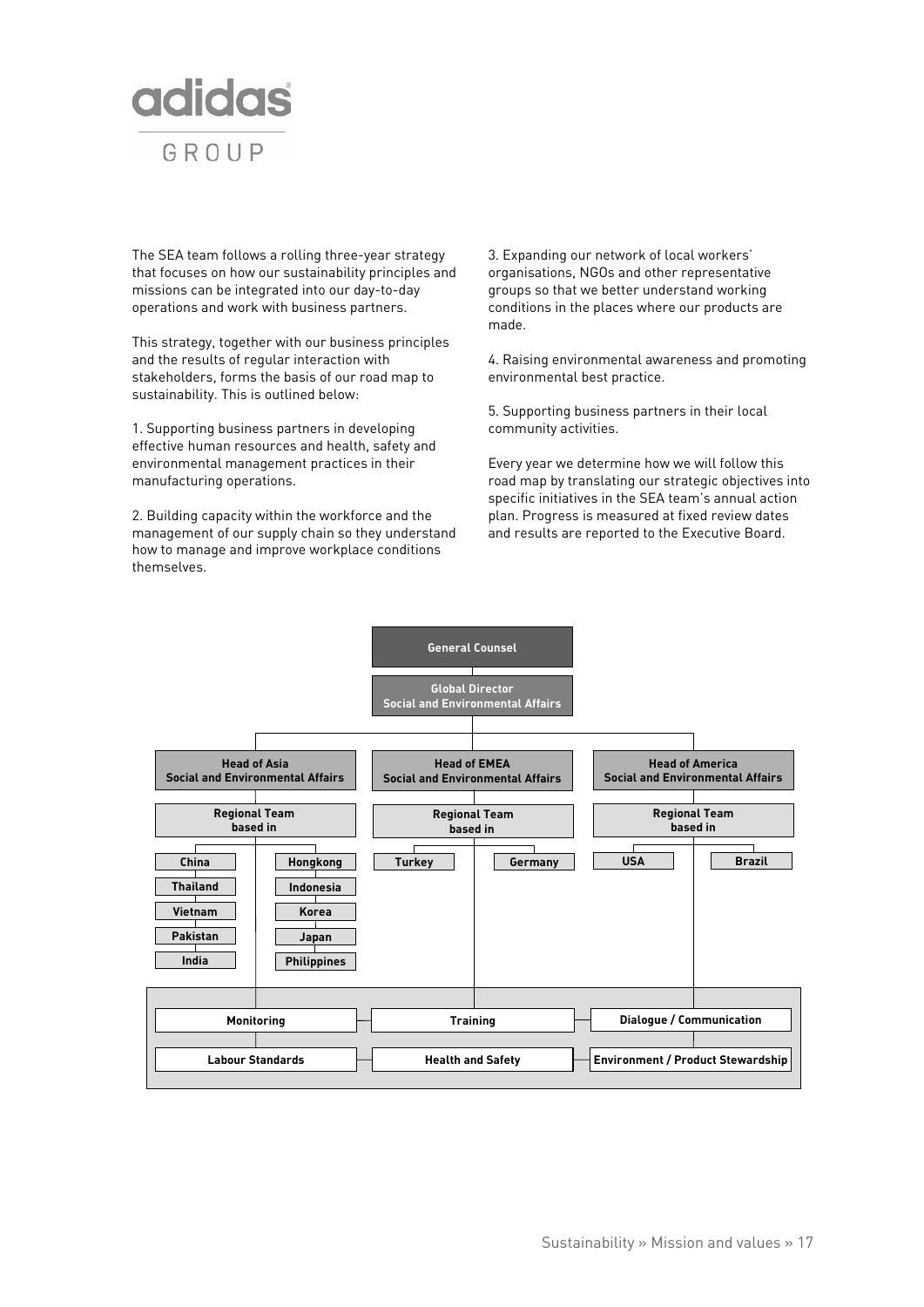

# **STAKEHOLDERS**

Our stakeholders are those people or organisations who affect, or are affected by, our operations. Companies do not operate in isolation from society and our stakeholders have a legitimate interest in the way we do business.

By involving stakeholders in key decisions that shape day-to-day operations, we gain an understanding of current and emerging issues and can best balance interests and improve our performance. We recognise that clear, effective and honest communications with our stakeholders enhances the transparency of our business and demonstrates our commitment to being accountable.

In short, actively engaging our stakeholders underpins all our efforts to be a more sustainable company.

In this section we list our stakeholders, outline partnerships we have with particular organisations and describe how we engage with our stakeholders. Two case studies highlight how we are engaging stakeholders in our supply chain.

# **Our Stakeholders**

Our stakeholders are a diverse group and include the following:

**Employees** of the adidas Group **Authorisers** government, trade associations,

shareholders, Board of Directors

**Business partners** unions, suppliers, service providers

**Workers** in our suppliers' factories

**Opinion formers** journalists, community members, special interest groups

**Customers** professional sports people, distributors, retailers, consumers

# **Partnerships**

We have always worked closely with our business stakeholders - including customers, suppliers, shareholders and staff - in order to build trusting commercial relationships. Increasingly, we are working in partnerships with NGOs so that together we can address their concerns about the way that we conduct our business. Noteworthy partnerships include:

• World Federation of the Sporting Goods Industry (WFGSI)

- Fair Labor Association (FLA)
- Fair Factories Clearinghouse (FFC)
- Environmental Consultancies
- The World Business Council for Sustainable Development
- Round table on codes of conduct, Germany
- AFIRM Working Group
- **Better Cotton Initiative**

# **World Federation of the Sporting Goods Industry (WFSGI)**

The World Federation of the Sporting Goods Industry (WFSGI) is an independent association formed by the industry suppliers, national organisations and sporting goods industry related businesses. The WFSGI enables the sports industry (including manufacturers from developing countries as well as brands based in the richer market countries) to work together on social and environmental issues.

One of WFSGI's earliest project initiatives was to phase out underage workers from football stitching. The project, which began in 1997, worked through the support of a number of different organisations, including adidas, local NGOs, the International Labour Organization, Save the Children and UNICEF. WFSGI continues to be actively involved in supporting institutional development in Asia and through its CSR Committee has extended its work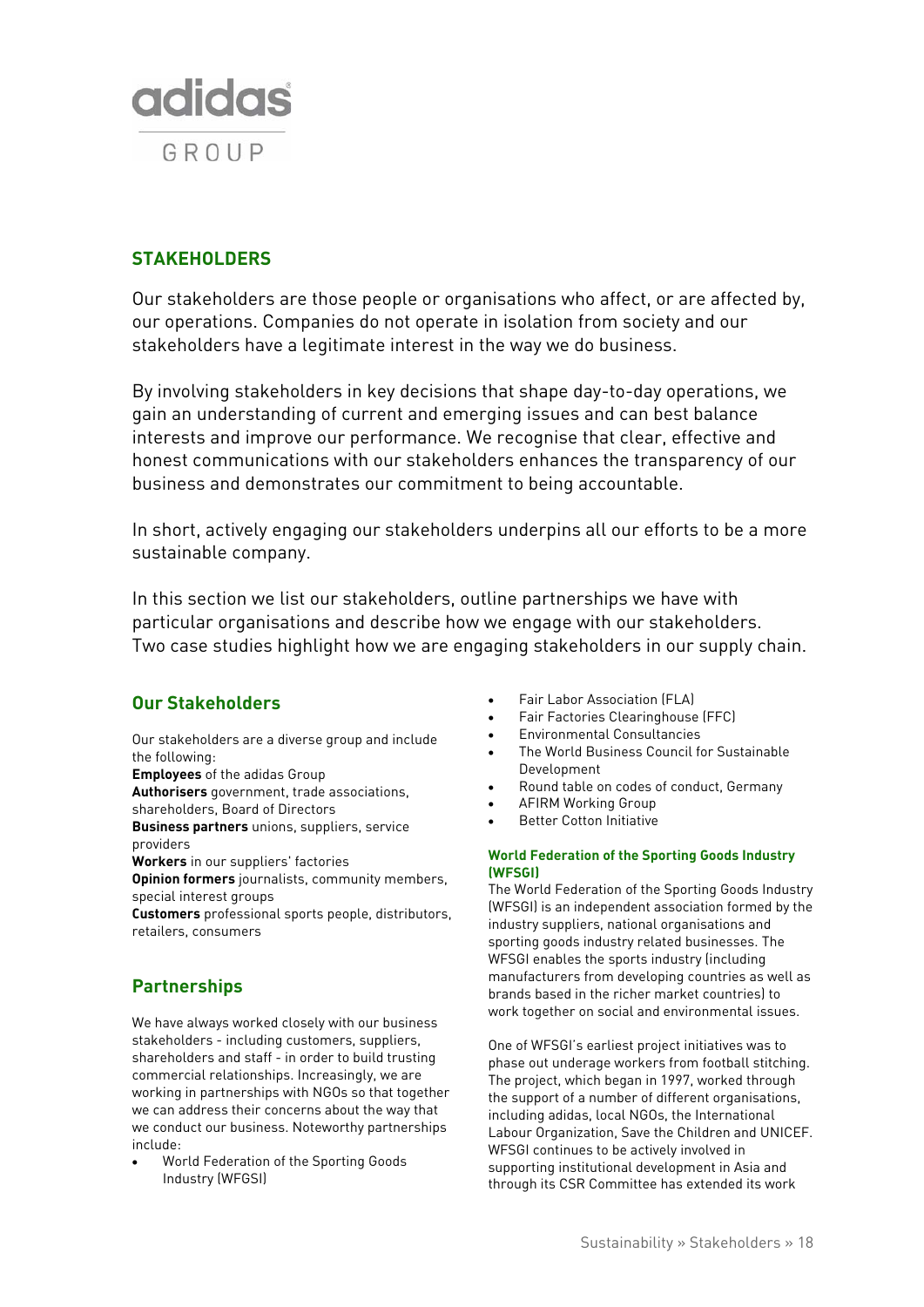

on a range of social and environmental issues that are of importance to the sports goods industry. The adidas Group remains an active member of the WFSGI's CSR Committee.

#### **Fair Labor Association**

The Fair Labor Association (FLA) is a non-profit organisation made up of private corporations, nongovernmental organisations and universities. It sets workplace standards and appoints accredited inspectors to monitor how well affiliated companies meet these standards. The FLA publishes an annual report with each company's results. The FLA accredited the Reebok and adidas programmes in 2004 and 2005. As part of the 2006 obligations, adidas and Reebok received 43 independent, external monitoring and verification visits from FLA monitors, and these tracking reports can be found on the FLA's website. Both brands are active participants in FLA activities, including sustainability assessment (FLA 3.0), annual reporting, and best practice training for suppliers.

In 2007, the adidas Group, including the adidas and Reebok brands, will assume the role of an FLA participating Group. This means the FLA will evaluate the SEA programme as an integrated entity operating under a single management team, with a single but enhanced set of policies and practice. The next FLA evaluation and programme reaccreditation is schedule for 2008.

#### **Fair Factories Clearinghouse (FFC)**

The Fair Factories Clearinghouse (FFC) is a USbased non-profit corporation founded in 2004 and funded by member contributions and a grant from the U.S. Department of State, Bureau of Democracy Human Rights and Labor.

Reebok was a founding member and has been instrumental in the development of the organisation, which houses a global database of factory information and social compliance audit reports. The database enables member companies to manage and share non-competitive information about workplace conditions to help promote factory improvement. Following the integration of adidas and Reebok in 2006, the FFC has become the Group's primary factory compliance tracking system.

For further information, see www.fairfactories.org.

#### **Environmental consultancy INTECHNICA**

INTECHNICA are environmental and management consultants who help the adidas Group to introduce and maintain management systems for occupational health, safety and environmental protection and assist in establishing and developing quality management systems at various sites of the Group.

INTECHNICA is part of an international network with locations in London, Brussels, Pamplona and Singapore.

#### **The World Business Council for Sustainable Development (WBCSD)**

The membership of the adidas Group in the World Business Council for Sustainable Development (WBCSD) was agreed in 2000 and became effective in January 2001. The Council is a coalition of some 200 international companies who share a commitment to sustainable development.

The WBCSD aims to develop closer co-operation between business, government and all other organisations concerned with the environment and sustainable development, and to encourage high standards of environmental management in business.

We aim, through the Council, to share our experiences with other companies and stakeholders and to extend our knowledge of issues relating to sustainability. The adidas Group has been engaged in various working Groups over the last 5 years and contributed to guidance materials about sustainable development and CSR issued by WBCSD to its members.

#### **Round Table on codes of conduct, Germany**

We are participating in a Round Table on codes of conduct established and facilitated by the German Ministry for economic development and cooperation. The Round Table comprises representatives of the private sector, trade unions, non-governmental organisations and government.

The objective of the Round Table Codes of Conduct is to improve the implementation of labour and social standards in developing countries through corporate codes of conduct.

Working together, the Round Table is focusing on designing effective and universally acceptable processes for the introduction, monitoring and verification of voluntary codes of conduct. This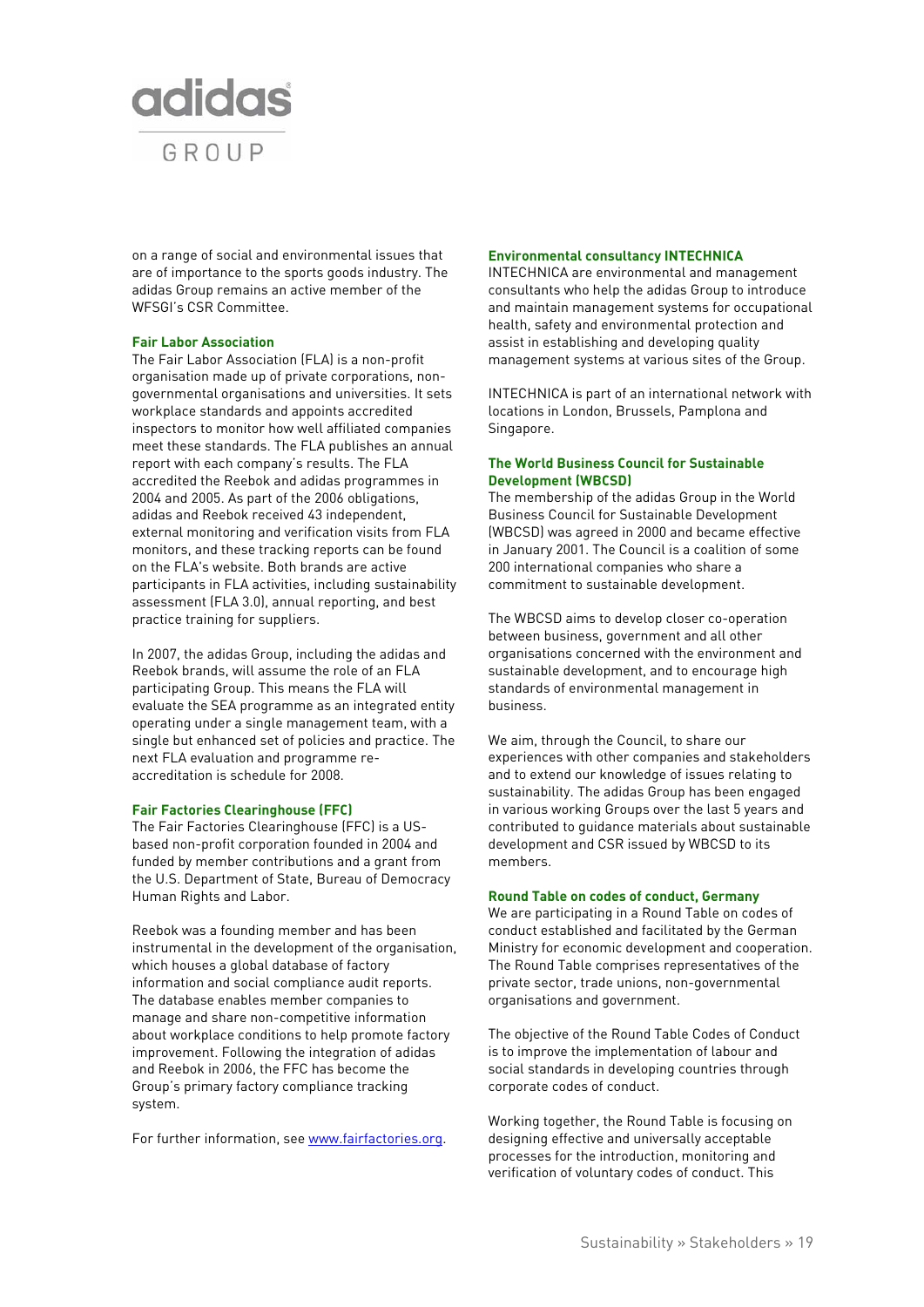

includes how to adequately involve trade unions/ employee representatives and non-governmental organisations.

#### **Project involvement**

The adidas Group is engaged in a project that was developed by a sub-working group of the Round Table. The project is about improving working conditions and competitiveness in subcontractors to multinational companies in Romania, by providing training on in-company dialogue between management and employees.

The project began in February 2005 and ran through until October 2006. Through effective training, the project enhanced communication and negotiation skills among the workforce and the management of the participating factories. This in turn fostered improvements in industrial relationships and social dialogue.

Some participating factories elected worker councils and implemented formalised official dialogue structures or official grievance systems. Both management and workers had the chance to become more aware about each other's problems, which has helped to increase transparency in many of the participating companies. Various suppliers reported that productivity has increased and as a result overtime was reduced; some implemented incentive systems or even raised wages. Some suppliers also started to informally co-operate in various areas such as material logistics or package service.

Read more at www.coc-runder-tisch.de.

#### **AFIRM Working Group**

The adidas Group is an active member in The Apparel and Footwear International Restricted Substances (RS) Management Working Group (AFIRM). It is a multi-company working Group which provides a forum to advance the global management of restricted substances in apparel and footwear and to exchange ideas for improving RS management to ultimately increase consumer satisfaction. The AFIRM Working Group brings together product chemistry, safety, regulatory, and other experts within the apparel and footwear industry.

In 2006, the members of the AFIRM Group intensified their collaboration and information exchange and extended their scope of activities to broader environmental issues in the companies' supply chains. The AFIRM group provided lessons on best environmental practices and restricted substances management during international textile and apparel exhibitions in Asia.

#### **Better Cotton Initiative**

The adidas Group is part of the Better Cotton Initiative, which promotes a more sustainable approach to growing cotton. The initiative aims to do this by training farmers to change their practices, and in particular to curb excessive water use, the biggest environmental issue associated with growing cotton.

In 2006, the initiative hired a fulltime project manager, consulted with various interest groups and set up the test phase of the field work.

Please find more information about sustainable cotton in the Environment section.

# **Ways we engage**

We engage with our stakeholders in a number of ways:

- Formal stakeholder consultation meetings (called 'stakeholder dialogues') with workers, union representatives, NGOs and factory managers. See Reports of stakeholder dialogue meetings in the Stakeholder chapter of our website.
- Meetings with socially responsible investment (SRI) analysts
- With our employees through internal reporting and induction programmes
- Responding to enquiries from consumers and the media
- Collaborating with other brands in joint initiatives.

#### **SRI Fund managers and analysts**

Interest from the financial community has steadily increased. Over the course of 2006 we responded to 19 comprehensive enquiries from socially responsible investors, fund managers and financial analysts. The questionnaires they send us each require about 8-10 hours of work to complete. We also gave four telephone interviews to SRI organisations from Europe and the United States. Major subject of the interviews were the steps taken by the adidas Group to integrate the social and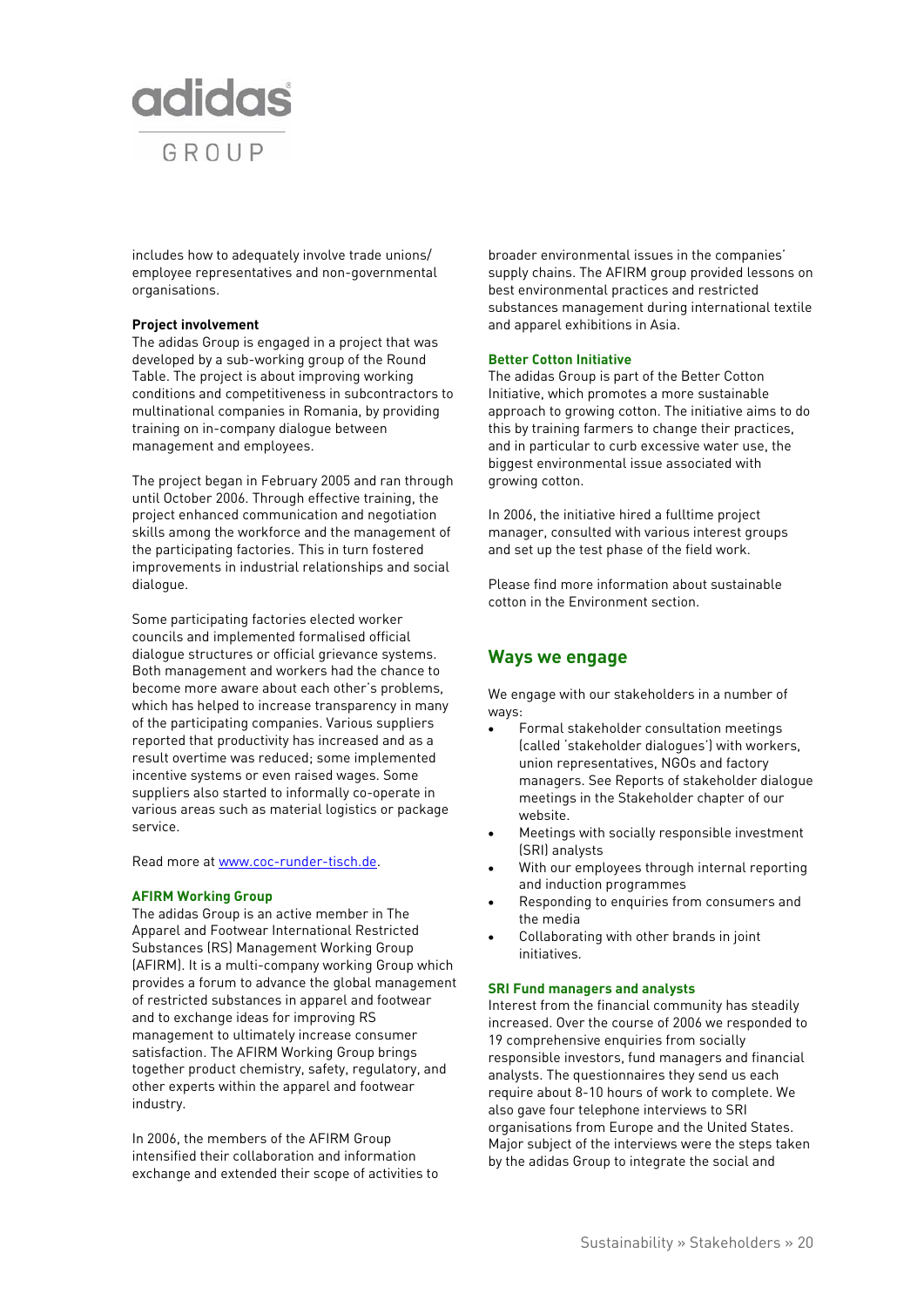

environmental programmes of adidas and Reebok into one Group function.

#### **Employee engagement**

In order to understand our employees' views on Corporate Responsibility and for adidas Group staff to better understand the work of SEA, we undertook the following initiatives in 2006:

#### **Internal reporting**

adidas is the world's leading football brand. To celebrate the World Cup our 2006 social and environmental report adopted the theme 'Connected by Football'. As in previous years, the report was again communicated to all our employees via our global electronic newsletters and our intranet. Furthermore, information about our social and environmental programme was distributed to all employees via the quarterly newsletter 'Inside'.

Programme updates were regularly reported via the company's newsletter and circulated to the global workforce. The Employees' newsletter also contains a new section about community affairs that provides employees with current information.

### **Employee Feedback Survey**

A survey was conducted on the importance of various aspects of corporate responsibility to our employees and the support provided by the SEA team. A summary of survey findings can be found in the Stakeholder section of our website.

#### **Induction of new employees**

In Asia, approximately 100 new managers and staff were provided with an orientation session on the social and environmental affairs programme. For about 90 new employees in North America, an annual HR orientation was conducted, including a history of the social and environmental programme. In Europe 198 new employees participated in five orientation sessions on SEA in the adidas Group's Headquarters in Herzogenaurach, Germany.

## **Training provided to employees of the adidas Group**

The following training sessions took place:

- Americas there were 18 training sessions for 74 employees of the adidas Group, including integrated SEA policy briefings and FFC training.
- Europe SEA team members held 6 training sessions for a total of 49 adidas employees from Turkey, France, Germany, Italy and UK.

This includes one orientation session on SEA for 14 new employees in Turkey.

In Asia, the SEA team provided 24 training sessions for internal staff in China (Guangzhou, Shanghai and Hong Kong), India, Indonesia, Japan, Korea, Malaysia, Philippines, Thailand and Vietnam. This includes two cross-training sessions on compliance for TaylorMade and the Hockey Company sourcing staff from North America.

#### **Responding to enquiries Customers**

In 2006, we responded to each inquiry, whether they were submitted by individual consumers, academics, school classes or retailers. Major subjects of inquiries were:

- the production of footballs with regard to the 2006 FIFA World Cup in Germany
- product safety adidas Group policy on restricted substances
- environmental issues adidas Group programme on the elimination of PVC
- the company's supplier monitoring programme
- the integration of the social and environmental programmes of adidas and Reebok
- specific supplier cases.

#### **Media**

We had a high level of media activity during 2006, with the FIFA World Cup™ hosted in Germany. Through the course of 2006, we received more than 43 formal enquiries from the media – the international press, radio and television. This included 27 requests for interviews. On 14 occasions, journalists visited factories and were accompanied by SEA staff. The majority of these visits were to Molten Thailand, where the adidas World Cup ball was being manufactured. One visit was declined and one visit deferred to 2007. The Social & Environmental Report 2006 was made available to the media and journalists' questions were discussed upon request.

#### **Non-Government Organisations**

NGOs, worker rights groups, campaigners, students and the academic community were active through the year, raising questions and presenting proposals regarding workplace conditions. Examples of enquiries include:

• questions over supply chain transparency and whether adidas will make public the names and addresses of our suppliers' factories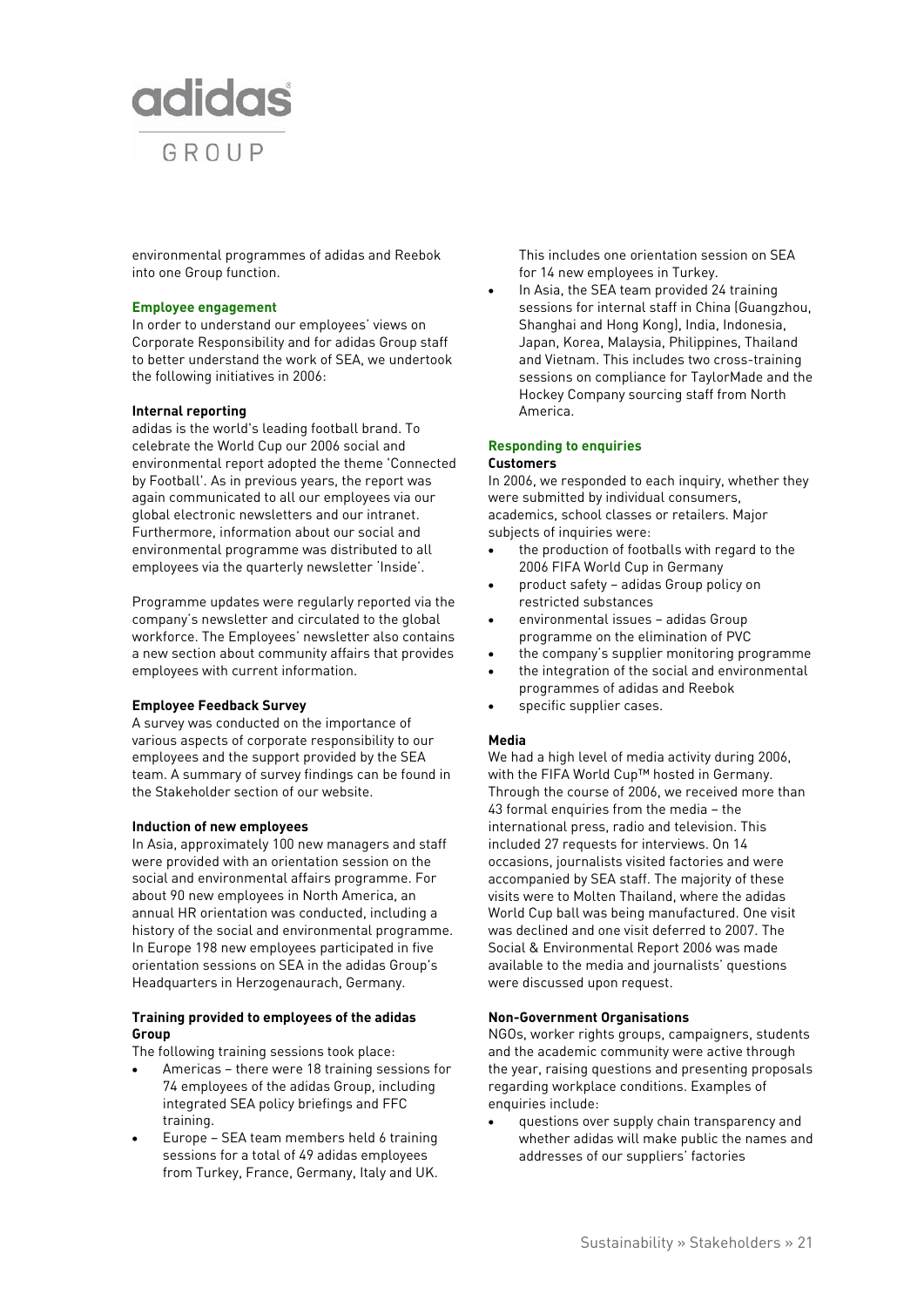

- the impacts arising from the integration of the Reebok supply chain, following the acquisition of this brand
- the reinstatement of workers dismissed by PT Panarub, a supplier being independently monitored by the Worker Rights Consortium (WRC)
- repeated allegations by an NGO concerning the closure of garment factories in El Salvador (Hermosa and Chi Fung) and in Honduras (BJ&B)
- the end of the Multi-Fibre Arrangement and the Group's sourcing strategies
- NGO concerns related to the closure of three Reebok footwear suppliers in Indonesia, which resulted in large scale layoffs and worker protests
- a proposal from United Students Against Sweatshops (USAS) to require university logo apparel goods to be produced by designated suppliers where workers earn a living wage and are represented by legitimate trade unions.

Our public responses to these concerns can be found in our Statements section on the website.

#### **Participation and collaboration**

In 2006, the adidas Group actively participated in the work of the World Business Council for Sustainable Development, the World Federation of Sporting Goods Industry's CSR Committee and the Fair Labor Association.

We also participated in:

- Discussions with the Global Business Coalition on HIV/AIDS China Working Group regarding HIV/AIDS programmes being implemented with Marie Stopes International in China
- A Multi-Stakeholder Initiative pilot project (Jo-In Project) in Turkey about workplace standards; together with six international organisations, nine brands, 14 suppliers' factories and various other stakeholders. See www.jo-in.org
- Multi-stakeholder engagements by the ILO Cambodia regarding the Better Factories initiative
- European Chamber of Commerce CSR Working Group in Beijing and their Supply Chain Task Force
- German Round Table Codes of Conduct; Worker-Management Communications Pilot in Romania
- BDA (German Employer Association) ad hoc Working Group on CSR. See www.csrgermany.de
- 'Stiftung Warentest' football testing (Germany)
- Liaison with International Toys Confederation and various toys manufacturer to discuss common standards
- CSR Forum in Beijing hosted by Ministry of Commerce and UN Global Compact
- Engagement with FIFA on community initiatives for World Cup 2010
- Panel discussion on globalisation and fair trade organised by the community of Herzogenaurach, Germany, where the adidas Group is headquartered
- Discussions with Students Network on Sustainability (OIKOS) on future scientific cooperation
- Dialogue with WRC, USAS and the Designated Supplier Programme applicable to US collegiate licensed product
- Rollout of ILO-run Factory Improvement Projects in India and Vietnam
- Footwear Distributors and Retailers of America China workshop
- US National Retail Federation and FFC discussions on technology solutions and information sharing
- Discussions with Center for Reflection, Education and Action (CREA) for launching a Fair Wage Study in El Salvador
- Forum on Supplier Relocation and Impact on Workers run by Thai Center for Labor Rights
- Engagement with the Honduran Government on medical coverage and health care facilities rural for apparel workers
- Dialogue with the US Department of Labor and the US State Department over legal and trade issues in EL Salvador
- Formation of a Better Workplace Association in Beijing, to support education and awareness raising in China in relation to labour rights and occupational health and safety
- Participation in Levis-run brand collaboration meetings for the apparel sector
- Feedback to Dutch Ministry of Economic Affairs on the effectiveness of OECD complaint mechanisms
- Marie Stopes International and Concepcion Caceres Women's health project in Honduras
- CSR Community initiative in Guangzhou/China
- Ongoing dialogue with Play Fair Campaigners and Oxfam International on 'Offside' report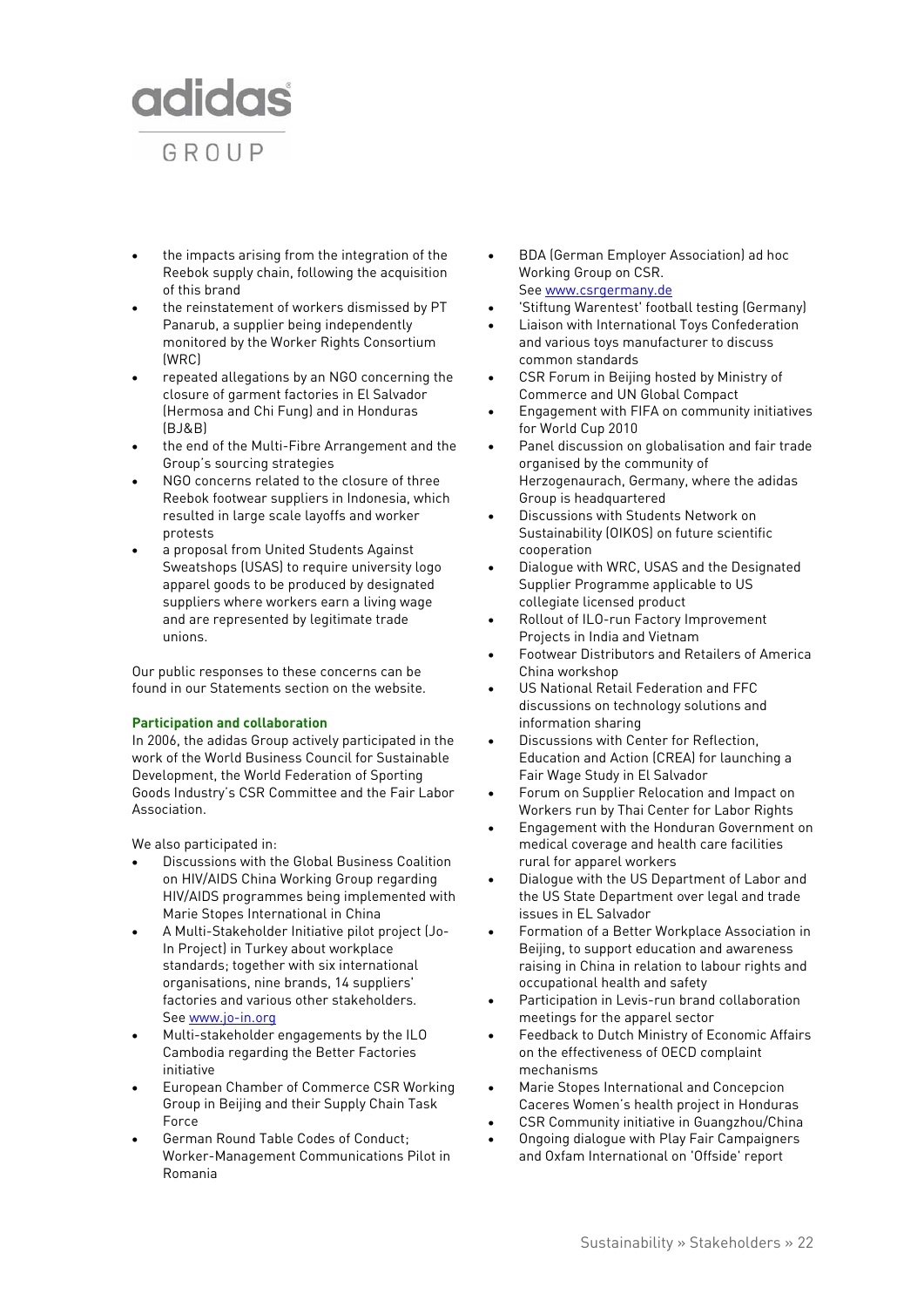

- International Textile Garment and Leather Workers Federation forums in the Philippines and Thailand
- ILO-US Department of Labor Industrial Relations Project, Vietnam
- Panel discussion on worker representation in China, hosted by Hong Kong NGOs and trade unions and the Trade Union Solidarity Centre of Finland
- Collaboration with WWF on CO2 offset projects
- CSC9000T, China's first indigenous social compliance standard being piloted in the apparel sector. We contributed to training on social responsibility run by CSC9000T staff and the WTO in Southern China
- General Electrics (GE) stakeholder dialogue in Asia.

In some cases we have not been a direct participant but nevertheless we have considered the outcomes and recommendations of other key multistakeholder initiatives and, where appropriate, we have incorporated these to our own practices and programmes. For example, Levis has developed a useful collaborative programme for shared suppliers and is working closely with a number of major brands which share a common supply chain. Although there is very little overlap between the adidas Group suppliers and Levis we believe that their collaborative approach is a useful one and should be considered as a model when entering in joint-initiatives with other brands.

# **Complaint and redress mechanism**

#### **Worker complaints and requests**

In 2005 and 2006, labour rights groups, trade union officials and workers approached SEA on more than 700 occasions, seeking help or redress to issues in partner factories. The most common complaints related to strikes and disputes, unfair dismissal, discrimination, incorrect payment of wages and benefits, harassment and intimidation, excessive overtime, disciplinary practices and poor workplace conditions. Where there was an allegation or complaint, an investigation was conducted, the facts behind the case established and, where proven, action was taken.

# **Improving the complaints and redress mechanism**

We have strengthened the transparency of our complaints and redress mechanism by taking the following steps:

- Our complaint and redress mechanism has been incorporated in the Contact section of our website.
- The Contact section also includes a link to the FLA third party complaints channel.
- For the complaints and redress mechanism to be truly useful, we recognise that we should 'close the loop' and include worker feedback when we are commissioning new projects.

# **Case studies**

In this section we detail two case studies of stakeholder dialogues we have held with partners in our supply chain:

- Workers' feedback 2004
- PT Panarub factory addressing stakeholder concerns 2002-2004

# **Workers' feedback 2004**

One challenge we faced in 2004 was to find ways to get clear input from workers about the effectiveness of Codes of Conduct (CoC) and compliance programmes, in a manner that maintains worker confidentiality and trust. Feedback from this key stakeholder group is critical to verifying that our compliance activities in factories are relevant and meaningful to workers.

The objectives of the engagement project were to organise the activity at a venue comfortable for the workers, to identify the gaps in their understanding of the CoC, and to develop more effective compliance and remediation tools. We also wanted feedback on how factories' compliance management systems could better address non-compliance, including management-worker communication, freedom of association, and blacklisting.

#### **Two worker dialogues**

Two worker dialogues were held in El Salvador and Honduras in September 2004. We learned that there is a need for additional training of workers and managers to raise awareness of the CoC and local laws. Worker feedback stressed that remediation should encourage suppliers to internalise compliance programmes because there are benefits to maintaining good working conditions. Unannounced visits by auditors would encourage factories to assimilate CoC systematically and with sustainable impact rather than just cleaning up for the monitors.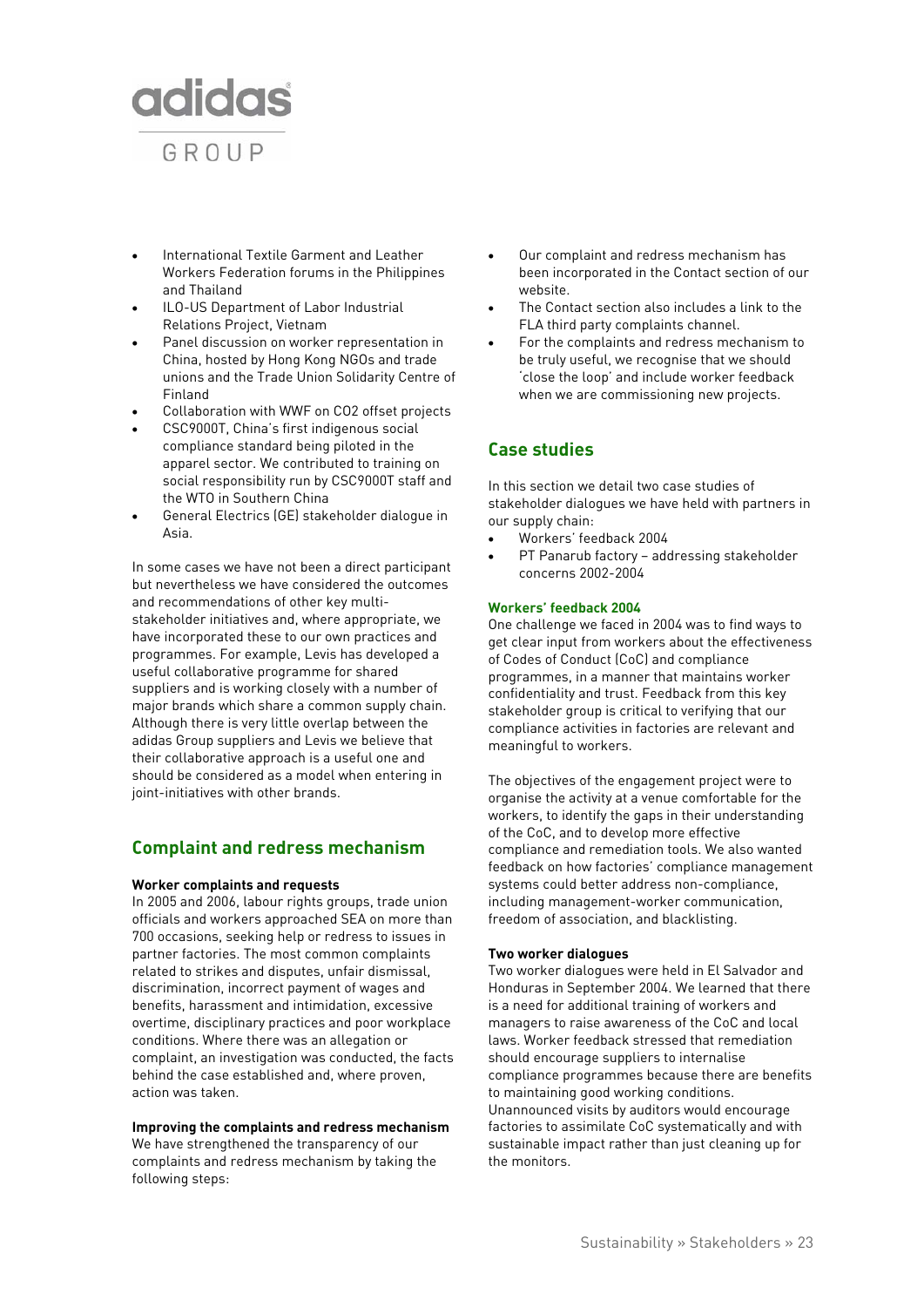# **adidas** GROUP

# **Local facilitators**

The facilitators were NGOs local to each country – Grupo de Monitoreo Independiente de El Salvador and Equipo de Monitoreo Independiente de Honduras. They were responsible for creating the agenda, selecting participants, coordinating logistics, and producing a summary report. Representatives from organised labour, local NGOs, and the adidas SEA team attended as observers. Each dialogue included approximately 16 worker participants from local apparel factories.

#### **Findings**

The dialogue facilitators agreed in the project summaries that worker engagement is essential since it enables factory workers to express their point of view about how the CoC are being implemented, and what effect the compliance programmes are having. They concluded the effort truly influences the improvement of labour practices in their supply chain.

'Worker engagement is essential since it enables factory workers to express their point of view about what effect compliance programmes are having.' Summary report of worker dialogues

## **PT Panarub factory – addressing stakeholder concerns 2002-2004**

For the past five years, PT Panarub, a key footwear supplier to adidas located in Indonesia, had been beset with industrial relations problems and breaches of the SOE.

# **History of the complaint**

These issues were reported by Oxfam Australia in "We are Not Machines", a report published in March 2002. Citing the findings of the Oxfam report, in September 2002, the Clean Clothes Campaign lodged a complaint with the Organisation for Economic Corporation and Development's (OECDs) national contact point in Austria related to PT Panarub and another Indonesian footwear supplier, Pou Chen. The complaint was subsequently

transferred to the OECD national contact point at the Federal Ministry of Economics and Labour in Germany, for mediation. A concluding statement was issued by the Ministry in May 2004.

# **Reaching agreement**

Since 2001, the adidas Group has maintained a dialogue with Oxfam Australia and in February 2004 an agreement was reached to allow a credible and independent third party, the Worker Rights Consortium (WRC), to enter PT Panarub and investigate SOE violations. A key driver to the agreement was the acceptance by all parties of the need for greater transparency, to establish root causes and bring about lasting change. A precondition of the WRC's involvement was the right to make public its findings. 'The Assessment Team concluded that factory management illegally terminated workers' contracts and used coercive means to compel workers to resign.' from Worker Rights Consortium Assessment re PT Panarub (Indonesia) – Summary of findings and recommendations, September 7, 2004, page 16

# **The supplier's response**

PT Panarub has responded positively to the findings of the WRC report, and has made improvements – the most significant of which was the restatement of previously dismissed workers and the introduction of medical insurance for all workers and their families. Despite these changes management-union relations remain problematic; in October 2004, a bonus pay dispute led to a strike and the temporary closure of the factory. To further support transparency, at the end of 2004 we began to publish updates of the ongoing remediation efforts at PT Panarub.

For an update on more recent issues at PT Panarub and the responses of the adidas Group, please see the company correspondence and statements posted in 2006 and 2007 in the Statements section of our website.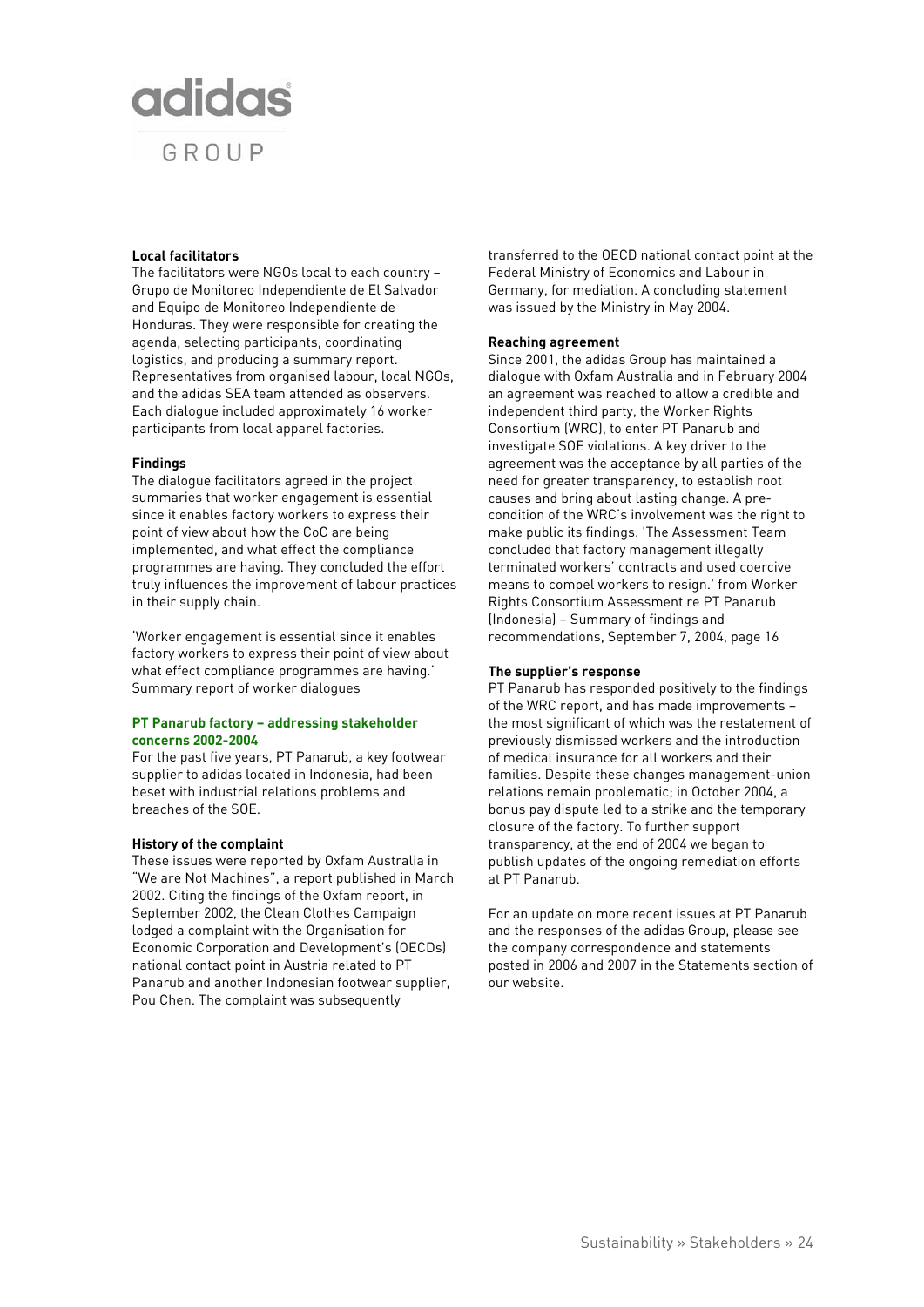

# **SUPPLIERS AND WORKERS**

Workers in our suppliers' factories are at the heart of our programme. It was concern for their working conditions that led us to write our 'Workplace Standards'. Some of the most challenging issues facing workers are discussed in the exploring labour standards section. Our suppliers must also safeguard their workers' health and safety. To explain how we expect our suppliers to live up to our Standards, we have produced a number of supporting guidelines that further define expectations for fair, healthy and safe workplace conditions.

Our supply chain is large, multi-tiered and varied. We have a detailed approach to managing the relationships with our suppliers and we continue to develop approaches for engaging suppliers who are part of indirect sourcing models. Monitoring compliance is carried out by the adidas Group SEA staff and commissioned third party experts while independent auditors verify compliance or evaluate our 'Workplace Standards' programmatic activities. We are committed to facilitating workplace improvement and working with others to achieve this, so we continue to invest in capacity building and outreach. We have a process for enforcing compliance with our standards and an innovative system for rating suppliers. The section case studies serves as examples of how we support supply chain activities that improve compliance performance.

# **Exploring labour standards**

All companies that source from developing countries face challenges in implementing codes of conduct. The adidas Group 'Workplace Standards' set out the Group's position on a number of important labour issues. In some cases implementing these standards has been particularly challenging. Here we explore the steps we have taken to meet these challenges and what we have achieved on:

- Working hours
- Fair wages
- Freedom of association
- Our position on child labour

# **Working hours**

In 2002, working with the Group's Sourcing department, we surveyed Asian footwear factories on working hours. We found that, while the trend was toward reduced working hours, there were still many instances of people working more than our 'Workplace Standards' maximum of 60 hours per week.

We established a taskforce that first looked at supply-side issues and found the causes of excessive working hours included:

- poor production planning
- late material deliveries
- high turnover rates
- worker seasonality.

In 2003, the taskforce looked at internal operations at the adidas Group reviewing where we were putting pressure on the number of hours worked. The task force submitted recommendations that covered:

- a revised method of calculating main supplier production capacity, order forecasting and capacity loading
- monitoring the quality and delivery performance of raw material suppliers
- guidelines for last minute order fulfilment demands and charges.

### **Striking the balance since 2003**

Despite this valuable work, the demands of our consumers for short lead times at competitive pricing have made it challenging to enforce the 60-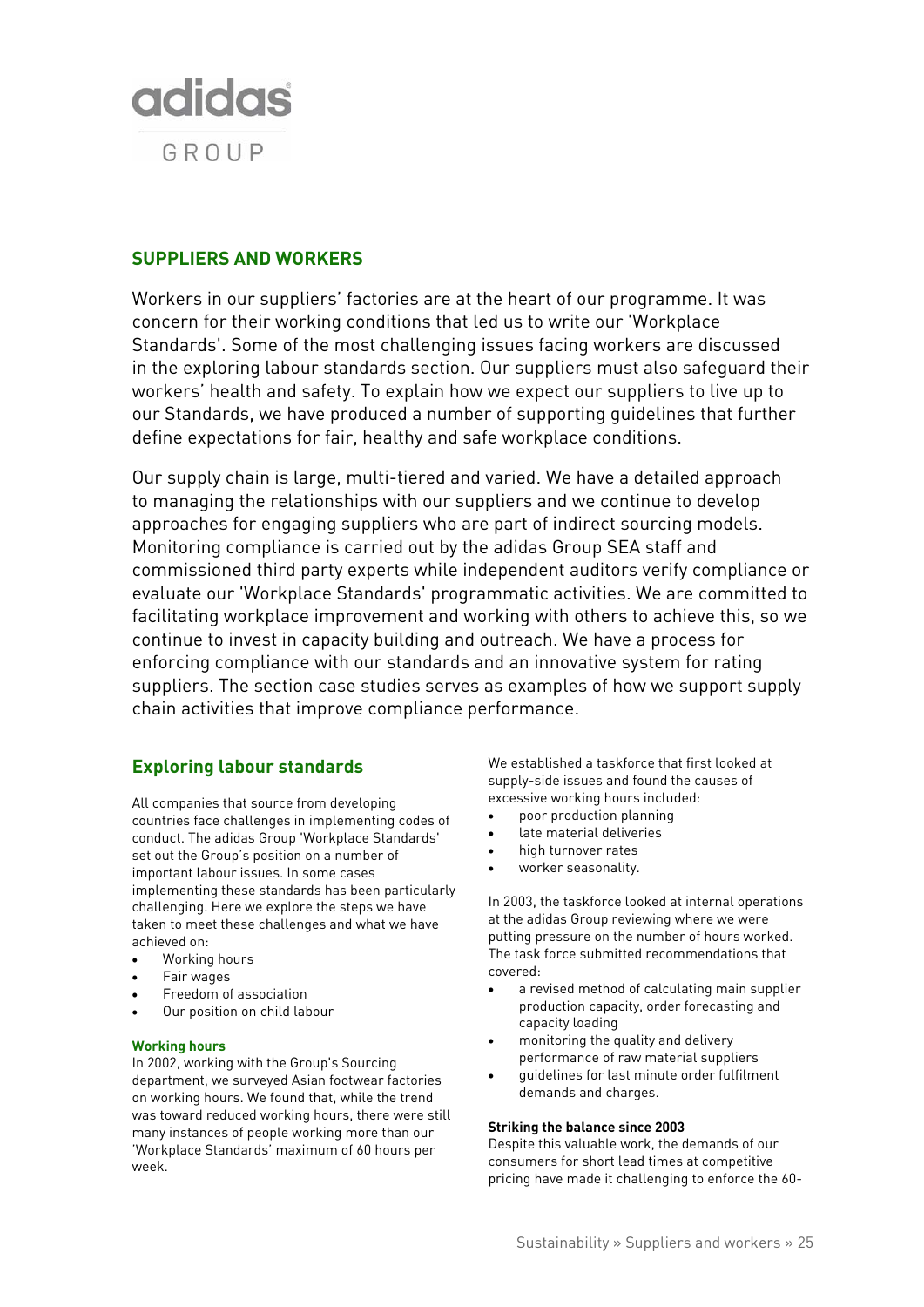

hour work week. Our efforts to alleviate the issue with a production efficiency drive has, in some cases, led to less overtime and less pay or even layoffs. In other cases production efficiencies have led to more secure employment – depending on how they are implemented by management.

The number of variables involved – external market demands, pricing, material suppliers' performance, staff turnover, management approach – means striking the balance between ensuring that workers consistently earn a fair wage but avoid excessive working hours.

We will continue in our efforts to drive transparency about working hours through a rigid reporting and approval system but also by supporting our suppliers in developing more efficient production and planning systems.

# **Fair Wages**

What is a sufficient wage to cover basic needs and reasonable savings and expenditure?

To begin investigating this question, we commissioned an NGO to carry out a pilot project on fair wages in Indonesia. Their findings were presented in a suite of reports at two workshops in 2003 in Indonesia and the USA. Read the full text of the reports on our website.

The Indonesian workshop was an opportunity to hear from a range of stakeholders and based on that and the reports, we have been able to outline a strategy to improve wages and benefits.

# **Fair wage strategy**

We have been working with our strategic business partners to promote a wage-setting mechanism that:

- is transparent and has the direct input by the workers, ideally through negotiation or collective bargaining, or through alternative legal means, such as a workers council or welfare committee
- benchmarks basic pay at a level that is higher than the local minimum wage
- acknowledges and rewards workers for productivity gains
- includes and takes into account data on general cost of living and workers' needs
- is part of a broader and much improved human resources management system
- meets in full all legally mandated benefits

• where practicable, promotes and supports the development of worker cooperatives.

# **Freedom of association**

We believe that worker-management communication is vital for successful businesses. Workers must have effective communication channels with management to help resolve workplace issues and disputes.

In order to provide clearer guidance and a deeper understanding of these requirements, we give suppliers the Guidelines on Employment Standards. The Guidelines include a dedicated section on FOA and collective bargaining and set out our expectations, case studies and practical activities to achieve compliance.

One form worker-management dialogue takes is through a trade union. While we stand neither pronor anti-union, we believe that workers' rights to freely associate must be protected, and they must not suffer because of any union affiliation. We have persuaded factories to rehire staff dismissed for attempting to form associations (see Case study: PT Panarub – addressing stakeholder concerns).

As a buyer and third party we cannot become directly involved in forming factory associations, but we feel they have a valuable role to play in giving workers a voice and providing training on workplace safety. We are also aware that freedom of association (FOA) is a contentious issue in some countries so our approach focuses on:

- gaining a clear picture of the local political and regulatory environment for FOA in the countries where we operate
- developing individual country strategies as appropriate for promoting managementworker-union collaborations that will resolve workplace issues in a sustainable manner.

We have tried different strategic approaches in various sourcing countries like El Salvador, Indonesia, Thailand and Bulgaria. The goal is always to ensure workers' voices are heard and trust between workers and management is increased.

# **Recent activities**

In 2005, we made dispute resolution, mediation skills and worker-management communication mechanisms a key focus of our programme. Training workshops were carried out for China and Vietnam (the countries where we see the greatest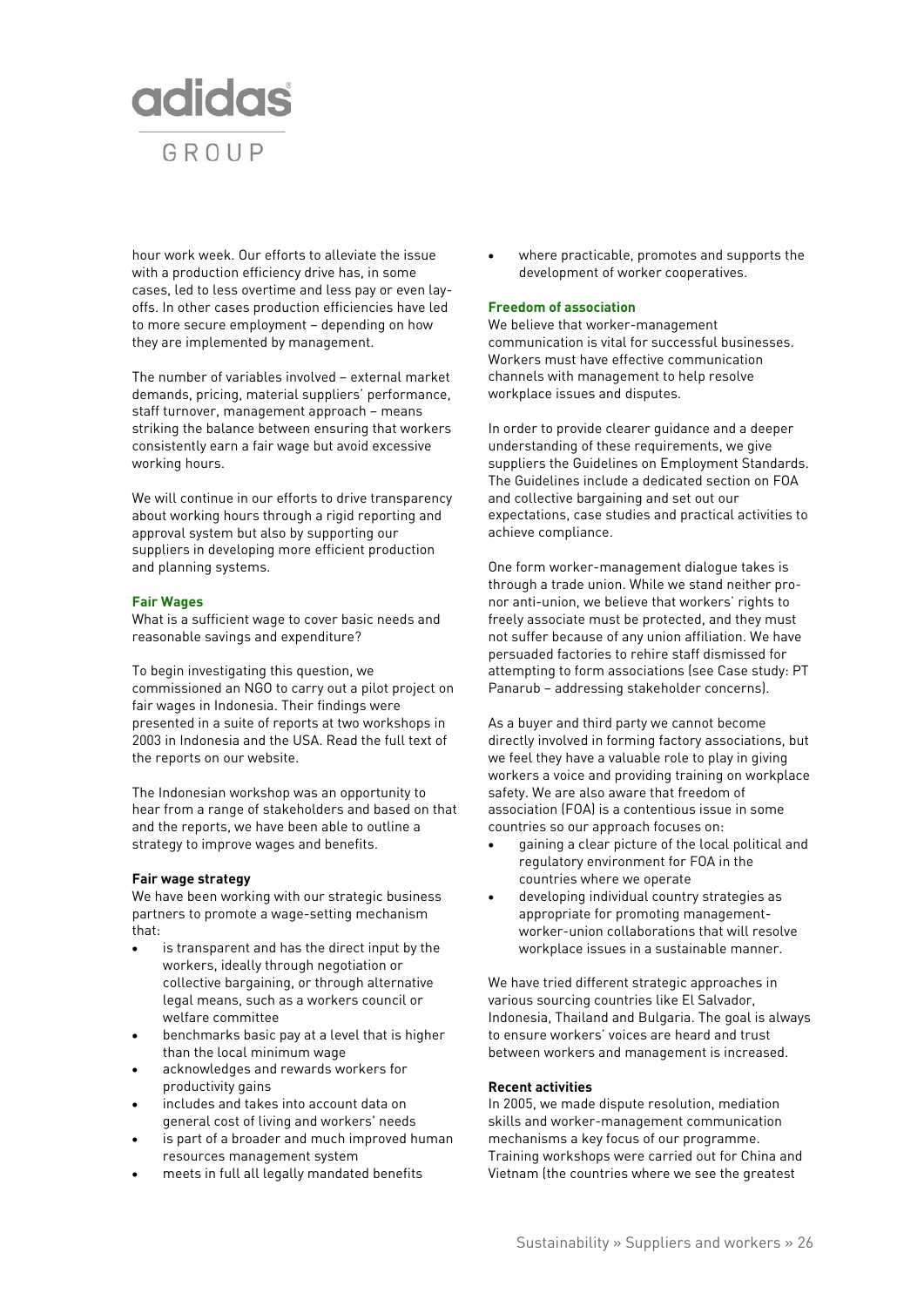

incidence of labour unrest). For such sessions, we have requested the participation of government labour departments, dispute resolution lawyers, NGOs, the ILO, human resources consultancies and industry partners. Similar training was scheduled and completed in Indonesia and Thailand in 2006. An additional workshop with suppliers, government and the official state union was held in Vietnam in 2006. In El Salvador we sponsored independent training exercises for suppliers, recruitment managers and the national Ministry of Labor inspectorate. The training modules focused on workers' association rights and eliminating blacklisting practices when hiring workers who have union affiliations.

#### **Our position on child labour**

The position of the adidas Group with regard to child labour has been outlined in our 'Workplace Standards' which state that '*Business partners must not employ children who are less than 15 years old, or less than the age for completing compulsory education in the country of manufacture where such age is higher than 15.*'

The decision about the minimum age for workers has been as difficult for us as it has been for the whole industry, and one that we have considered very carefully. Before reaching our final conclusions, we visited our suppliers' factories to investigate causes, and consulted with the UN. Ultimately, we used international precedence from the UN Convention on the Rights of the Child and the International Labour Organization Conventions since they reflect most importantly, the best interests of the young people concerned.

#### **Applying international standards**

The UN Convention on the Rights of the Child (CRC) and the International Labour Organization Convention (ILO) 138 allow for work to be done from age 14 onwards, and only under certain conditions. The Social & Environmental Affairs team (SEA team) ensures that these conditions are fulfilled by suppliers who employ people under age 18. While we do not intend to promote juvenile employment we believe that supporting the conditions of these international standards is more consistent than completely banning the employment of any worker under age 18.

In most countries the labour law will not allow people under 16 to work, and between the ages of 16 and 18 there are strict limitations about the kind of jobs that can be done, and the number of hours

worked. We require our suppliers to comply with these laws and to pay people below the age of 18 at the same rates as people over 18. We do not allow our suppliers to have young people working for long hours in their factories, or on night shifts, or near heavy machinery.

#### **Monitoring age**

An important monitoring task is to check evidence of the workers' ages. Factories are required to keep copies of birth certificates, identity cards, or other legal proof of age for everyone of their employees. These monitoring findings indicate that over 99% of workers making our products are aged 18 years or older. For factories employing workers between ages 15-17, we monitor to check that all aspects of juvenile employment conditions are met.

#### **Continuing education and training**

In a small number of countries formal education finishes at age 14 and people are legally allowed to work at 15. To ensure that children below 15 do not work, we engage in Pakistan and India with programmes led by the International Labour Organization and Save the Children. These programmes are intended to improve local schools and protect family incomes when children stop working.

As part of the programme led by Save the Children, a local NGO assessed the education needs of children in Sialkot and then devised and delivered education and training interventions. The programme was partly funded by the adidas Group. To date, there are 17,768 children in 123 government schools who have directly benefited from improved school facilities and access to better education.

### **Football stitching centres**

In 1997, the ILO, UNICEF and the Sialkot Chamber of Commerce and Industry signed a partner agreement to eliminate child labour in Pakistan's football manufacturing industry. As part of its commitment to that agreement, the ILO established an independent workplace monitoring system to check for underage workers in registered stitching centres. adidas has three football suppliers with registered stitching centres in Sialkot.

During the peak production period for the 2006 FIFA World Cup™ we commissioned an independent review to develop a more rigorous monitoring system for the stitching centres. This more effective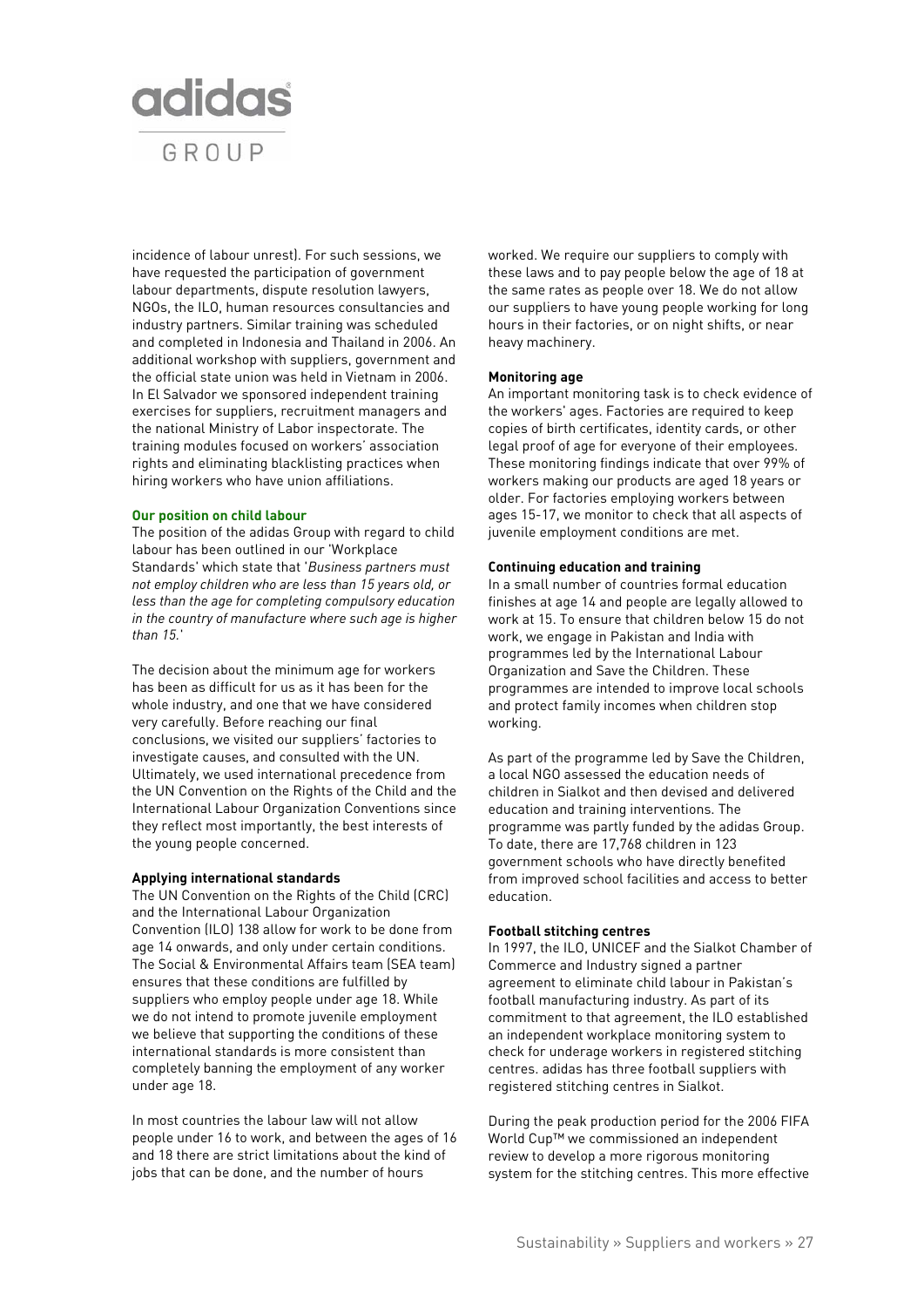

monitoring system prevents the employment of underage workers and minimises the risk of contracting with home based stitching operations.

# **Approach to health and safety**

We expect our suppliers to provide a safe and hygienic working environment for all their employees. Nothing less is acceptable. To make this a reality, we will in future be making it a requirement for all our business partners to establish a health and safety management system, such as OHSAS 18001. Our aim was for all our footwear suppliers to be certified in OHSAS 18001 by the end of 2006. 100 per cent of adidas footwear suppliers producing for the international export market met the target and obtained certificates.

Major apparel and accessories and gear suppliers were certified during 2006. Our initiatives focused on preparing the SEA team and our business partners for an increased emphasis on management systems and in 2007, we will work with other key suppliers to establish effective health and safety management systems.

#### **Training the SEA team**

To provide the necessary support and evaluate the effectiveness of a health and safety management system, all team members have received introductory training in OHSAS 18001. Selected team members attended an in-depth OHSAS 18001 Lead Auditor course, recognised by the International Register of Certificated Auditors, UK (IRCA). The participants now know how to establish an OHSAS management system from inception through to implementation. At the end of 2006, there were four IRCA accredited auditors in the SEA team.

#### **Training adidas personnel**

In 2006, numerous training sessions were provided by SEA to adidas Group employees including staff from Operations, Product and Quality Management.

#### **Training suppliers**

Training is provided to suppliers to influence the prevailing management culture, including environments where compliance has not been prioritised and with new suppliers in the Group's supply chain including those producing for Reebok, Reebok-CCM Hockey, and Rockport. In 2006 more than 2,500 people were trained by SEA staff.

# **Helping small and medium size enterprises (SME) implement HSE management systems**

At the end of 2004 we commissioned an independent consultant to develop a set of industry specific procedures and guidance to help SMEs establish and implement an occupational health and safety management (OH&S) system. For those very small suppliers with few workers and limited resources, this package will:

- Raise the awareness and importance of occupational health and safety
- Help determine the key occupational health and safety impacts and practices for SMEs
- Demonstrate the basics for developing generic guidance, procedures, and work instructions to support the development of a documented OH&S management system, in general compliance with the requirements of OHSAS 18001.

In 2005, two apparel suppliers were selected to prepare them for OHSAS 18001 certification. Both suppliers achieved certification at the end of the year. Based on the experience from these suppliers, a manual was developed with generic guidance, procedures and instructions to operate and maintain a world class OH&S management system. This manual is being distributed to other small and medium sized enterprises in the supply chain.

# **Next steps**

Following the acquisition of Reebok and the merger of the adidas and Reebok compliance programmes, the Group's existing guidelines in Health, Safety and Environment will be revised in 2007 and will include specific management guidance for small and medium suppliers. The new guidelines will follow the original format of the HSE Guidelines, but with clearer and more specific supplements. To accommodate ever more complex manufacturing processes, sections will be added to reflect those actual working environments.

## **Selection of HSE certification bodies**

Globally adidas Group suppliers have a wide selection of health, safety and environmental certification bodies to choose from. However, in developing countries many certification bodies are not subject to any regulatory constraints and provide little assurance of integrity and accountability. For this reason we have selected reputable international certification bodies, and suppliers are encouraged to choose from our nominated list of certifiers.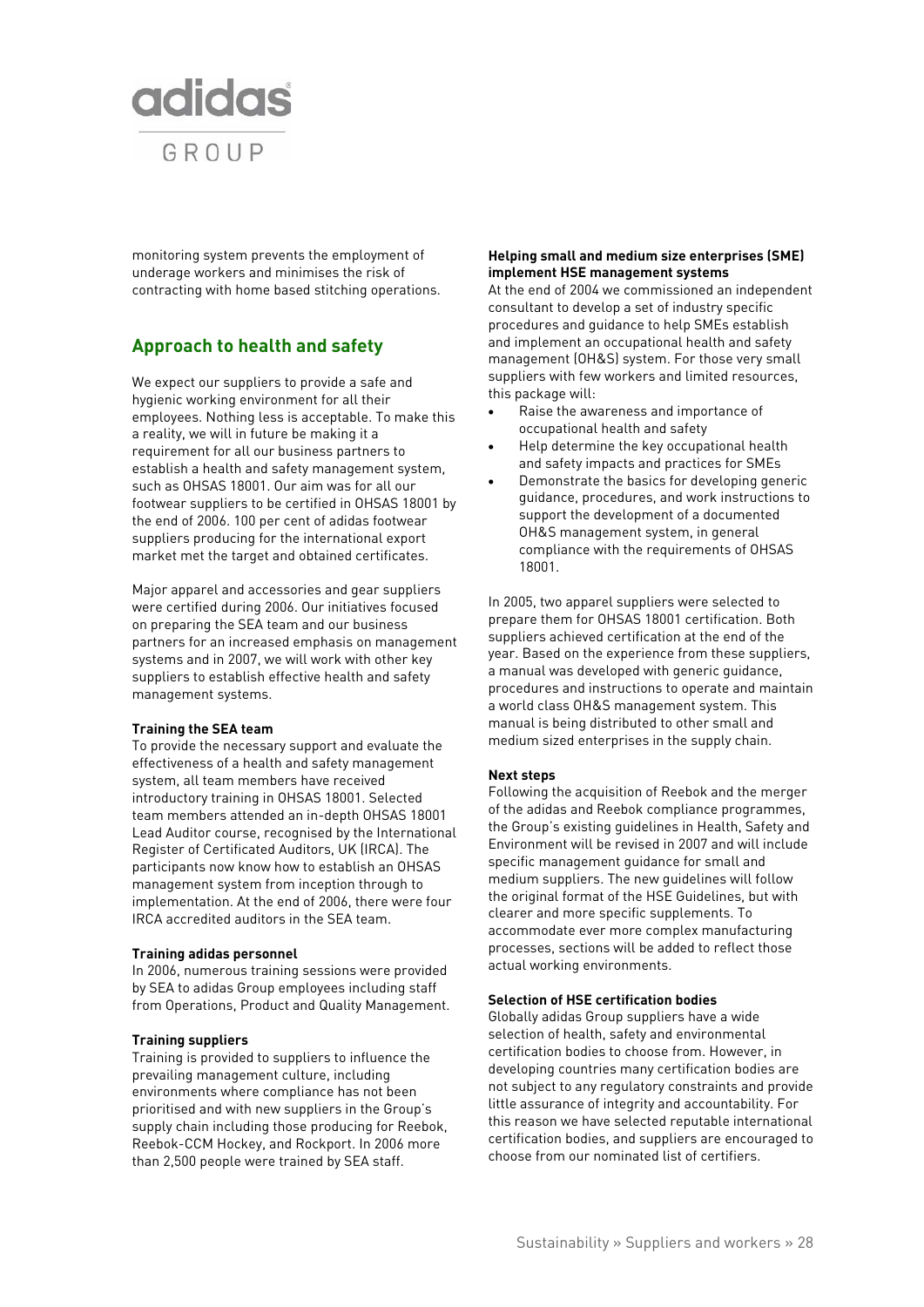

In order to fulfil our requirements, each nominated certification body must:

- operate according to OHSAS health and safety management system
- be recognised by the government authorities where they are located and operate in strict accordance with international standards
- be subjected to peer assessment by other recognised international accreditation bodies
- have been accredited by the relevant institution, such as UKAS in the United Kingdom
- be located in at least three of our major sourcing countries
- incorporate our 'Workplace Standards', employment and health and safety guidelines.

## **Promoting occupational health initiatives**

In 2004, we collaborated with other brands to organise occupational health (OH) training at our footwear factories in Asia. International SOS, a medical provider, was invited to develop and implement the training programme, which began in China with a review of the OH conditions in the factory clinics and staff facilities and an assessment of training needs. Based on this review, a series of ten training sessions were held attended by medical doctors, the factory management responsible for health issues, and safety officers.

In 2005, the occupational health doctors' training for three sourcing countries – China, Indonesia and Vietnam – was completed. A follow-up audit found general improvements in clinical services.

In 2006, two occupational health training sessions were organised for suppliers. The training focused on identifying symptoms of toxicity and reducing chemical exposure.

#### **2006 supply chain activities**

SEA sponsored an HSE Quiz Competition, launching it with 80,000 workers in the Asia Pacific region. This competition was designed to increase health, safety and environmental awareness at all levels of the workforce. Selected suppliers organised the competitions at their facilities and contributed a factory champion to the grand final competition.

To enhance the competency and skills of safety managers in factories and to promote selfgovernance by our suppliers, we launched the safety officers' registration concept in 2005. The programme aims to recognise the profession, the

occupational health and safety practitioner and the committed individual who helps to improve standards of Occupational Health and Safety in the supply chain. While dependent on the factory size, the concept clearly outlines the required skill sets, roles and responsibilities of safety managers as well as their training requirements. In 2006, the concept was replicated and successfully rolled out with selected suppliers in Vietnam and Cambodia. The relevant training was conducted by local SEA staff.

In 2006, SEA participated in the CSR Forum 2006, jointly organised by China's Ministry of Commerce and the UN's Global Compact Office, to share experiences in implementing HSE programmes with the Group's supply chain.

# **Supporting guidelines**

The 'Workplace Standards' are a set of rules that our suppliers must abide by, but to illustrate how suppliers should implement our standards, we have created a set of guidelines for use in factory settings. These expand on our 'Workplace Standards', giving detailed instructions and practical examples for implementation.

The guidelines are also used by our SEA team to:

- determine whether a supplier is complying with our standards
- advise and train our suppliers in improving their performance.

We regularly create new guidelines and revise existing ones. There are currently six guidelines and those six are further complemented by specific supplementary materials. The six guidelines are:

- Guidelines on Health, Safety and Environment
- Guidelines on Employment Standards
- Guidelines to Best Environmental Practice
- Worker Cooperative Guidelines
- Enforcement Guidelines
- Guidelines on Sustainable Compliance

In the course of 2006 the major components of our guidelines were reviewed and revised.

#### **Guidelines on Health, Safety and Environment**

The HSE Guidelines are the result of the numerous HSE audits conducted with external specialists since the inception of the SEA programme. The guidelines contain comprehensive written instructions, photographs, charts, symbols, and specific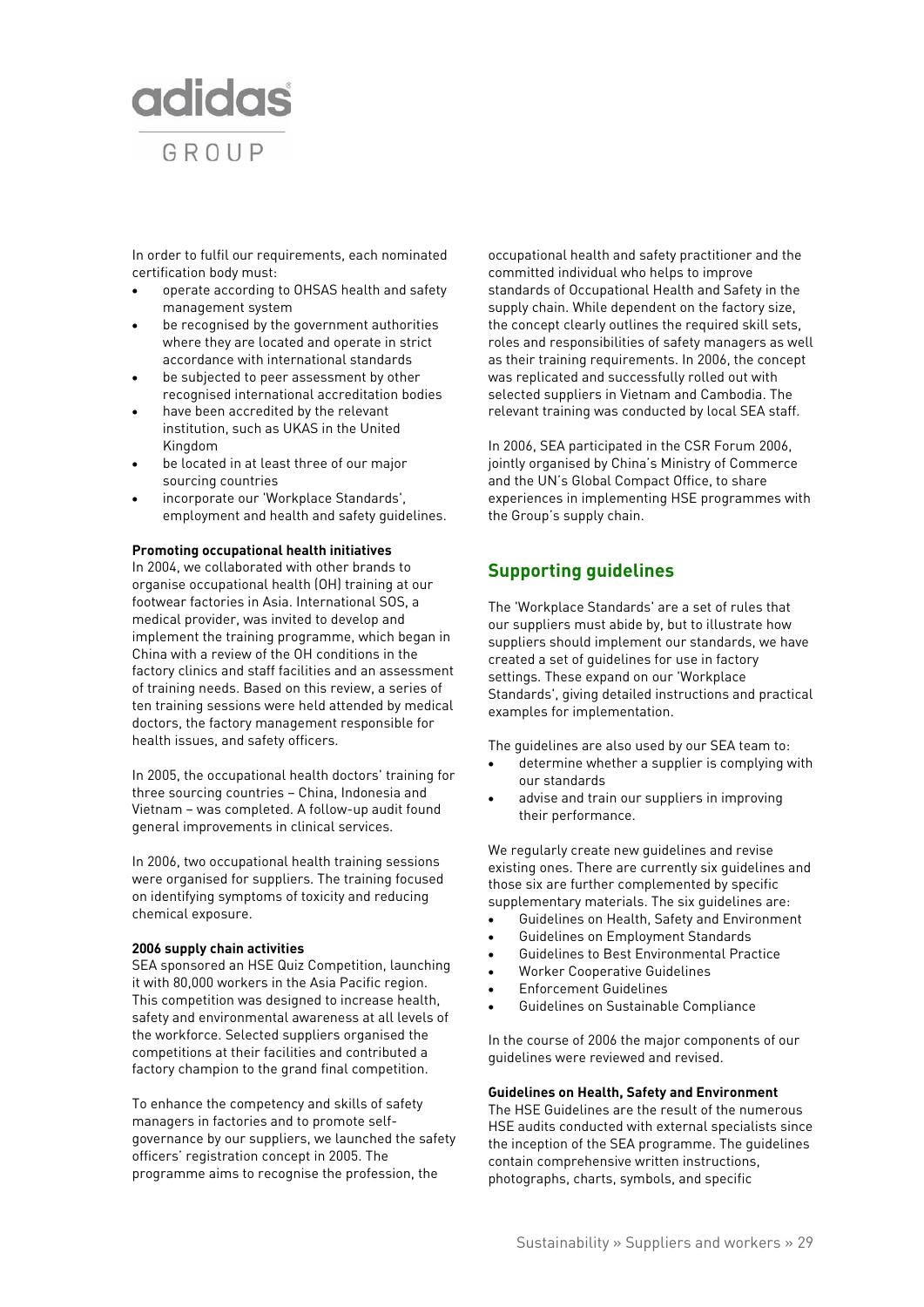

examples of good and bad HSE practices. Several language versions are available to suppliers. These guidelines are also complemented by specific supplementary guidance materials.

#### **Guidelines on Employment Standards**

The guidelines set out the employment standards, case studies and examples of common noncompliance, suggested systems and solutions for avoiding non-compliance, documentation requirements, and relevant international laws. Several language versions are available to suppliers. These guidelines are also complemented by specific supplementary guidance materials.

## **Guide to Best Environmental Practice**

Designed as the third component in managing social and environmental affairs, this guide aims to help our suppliers meet the environmental requirements of our 'Workplace Standards' and move beyond regulatory compliance. The guidance illustrates how to follow sustainable business practices and reduce costs by using energy efficiently, reducing waste and preventing pollution.

#### **Worker Cooperative Guidelines**

Our fair wage study uncovered the clear value of workers' cooperatives so we commissioned two labour NGOs to research and write guidelines on establishing a workers' cooperative. The guidelines cover key criteria for success and how to avoid common pitfalls.

# **Enforcement Guidelines**

First finalised in 2004, then revised again in 2006, the Enforcement Guidelines cover the principles of enforcement of the 'Workplace Standards' and the range of remedies for breach of standard. Such sanctions or remedies include reducing orders, commissioning third-party investigations, and as a last resort, terminating the manufacturing agreement.

#### **Guidelines on Sustainable Compliance**

As stated in the 'Workplace Standards', we expect our suppliers to deliver continuous compliance improvements in their operations. This means that business partners must internalise compliance and take ownership of their activities that ensure longterm, consistent compliance execution. To internalise the Standards means developing effective systems to manage employment and HSE issues. To maintain these systems management must be engaged and the necessary resources

## committed.

The Sustainable Compliance Guidelines were designed to be a reference point for suppliers establishing an internal compliance programme. They were developed in 2004 and introduced to strategic suppliers in mid 2005. The Guidelines defined specific measurements, spread over timelines up to three years that would inform the SEA Key Performance Indicator. In 2006, the Guidelines were used to help define the SEA KPI components of the Group's Sourcing initiative, the Global Apparel Strategic Alliance (GASA) world class supply chain programme.

During SEA's 2006 integration activities, it was decided that the distribution of these Guidelines be restricted to a small group of strategic suppliers. To the newly emerging and complex supply chain, most of them small and medium sized manufacturing sites, many of the Sustainable Compliance Guidelines were beyond their financial or professional means. A simpler and more direct connection to the factory's KPI was needed so the strategic compliance planning used with Group licensees was customised and launched with SMEs. The strategic compliance plan was developed as an executive level, 3-5 year, detailed investment and activity plan for the KPI's six units of measure. It is intended to have a direct linkage with the SEA KPI and to track a supplier's performance over time. During 2006, approximately a dozen suppliers started or implemented strategic compliance planning. In 2007, the goal is to see 150 suppliers develop strategic compliance plans.

# **Our supply chain**

We work with more than 1.080 independent suppliers from around the world who manufacture our products in 65 countries. Many of these are in one of the following six countries: China, India, Indonesia, Thailand, Turkey or Vietnam.

Our supply chain is global and multi-layered, with many different types of business partner some of whom are directly contracted, others who are not. Our influence in terms of social compliance is linked to the strength of our partnerships, and is often proportional to scale and stability of the orders placed with our suppliers. For this reason we aim to further consolidate our supply chain, with fewer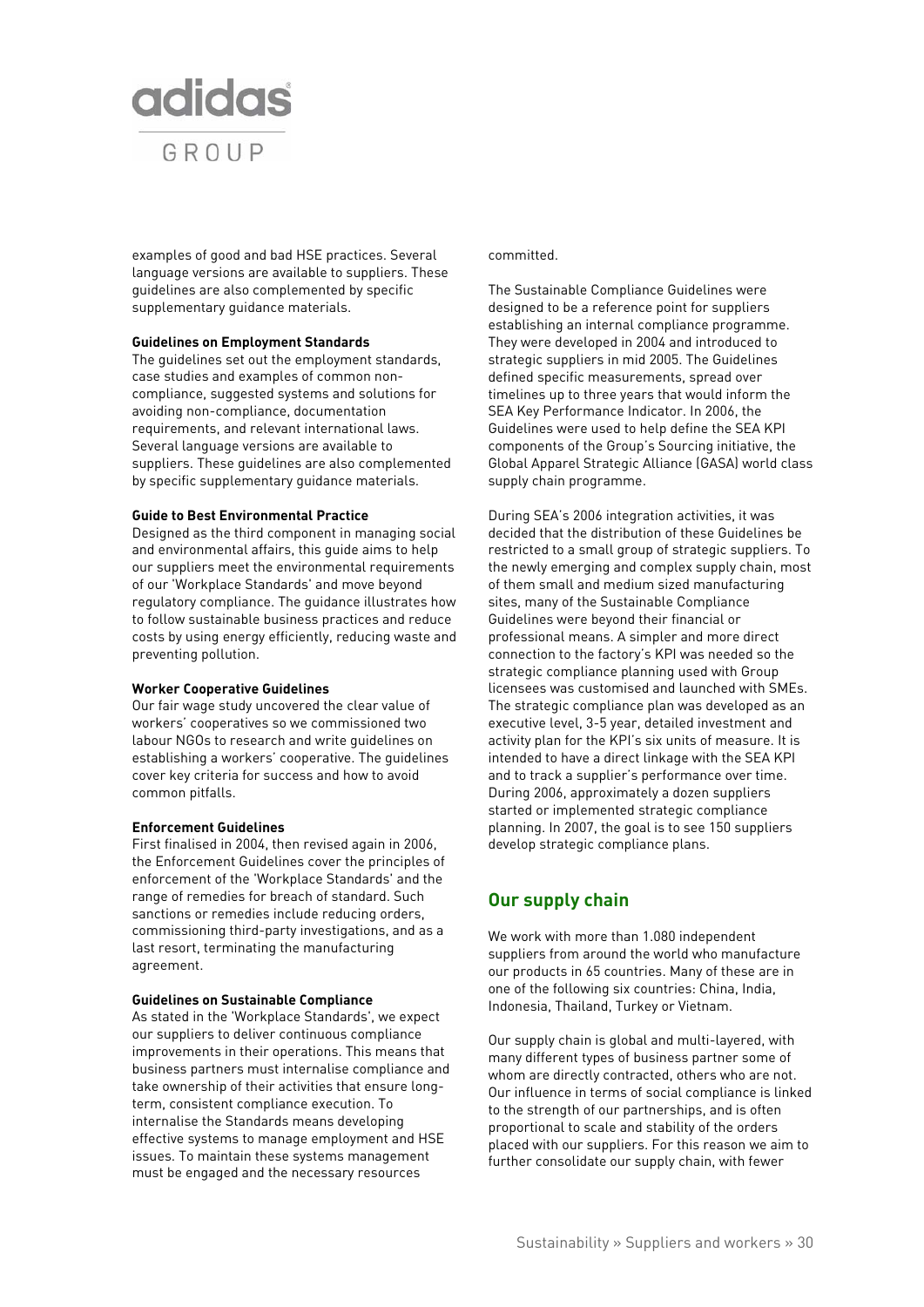

larger factories, with higher order volumes.

## **Types of supplier**

Suppliers fall into five broad categories:

- Main suppliers
- Subcontractors
- Material and other service providers
- Licensees
- **Agents**

# **Main suppliers**

Suppliers that have a direct contractual relationship with the adidas Group for the supply of products, whether for export or domestic market consumption. We call these Tier 1 suppliers. The largest of these have multiple factories and manufacturing sites across several countries.

## **Subcontractors**

These are factories that have been subcontracted by our suppliers. They have no direct contractual relationship with the adidas Group, however, we do require them to be compliant with our 'Workplace Standards' before authorising them as subcontractors.

#### **Material and other service providers**

These suppliers may not have a direct business relationship with the adidas Group, but supply goods and services to our main suppliers. We call these Tier 2 suppliers. Within this category, there are nominated material suppliers with whom we work.

#### **Licensees**

Independent companies which manage the design, production and distribution of specific products, under license to the adidas Group.

#### **Agents**

Independent companies that determine where products are manufactured, manage the manufacturing processes, and sell finished products to the Group.

Reebok has historically placed a significant number of apparel orders through agents and licensees, increasing the need to address effective compliance in an indirect sourcing model. The Group's Global Sourcing team has decided to consolidate orders with the best-performing core suppliers. So during 2007 and 2008 there will be a phased reduction in the number of agents used.

# **Managing our suppliers**

We have created an SEA management cycle to describe the way we manage compliance performance by our suppliers. It has four elements:

- 1. Achieving sustainable compliance
- 2. Refining our audit technique
- 3. Providing training support
- 4. Promoting management systems for Human Resources and HSE



# **1. Achieving sustainable compliance**

Our strategy is based on a long-term vision of selfgovernance in our supply chain where suppliers take ownership of their compliance programme. To achieve this, we need to act both as inspectors and advisors – assessing management commitment to compliance and the effectiveness of the programme, and providing help and support to suppliers to ensure success in the long term.

# **2. Refining our audit technique**

Effective compliance needs committed management that is responsive to feedback and our factory rating system needs to be able to measure this. By refining our auditing approach, we will be more able to close the compliance gap where suppliers are delivering practices in a superficial, opaque, and ineffective way.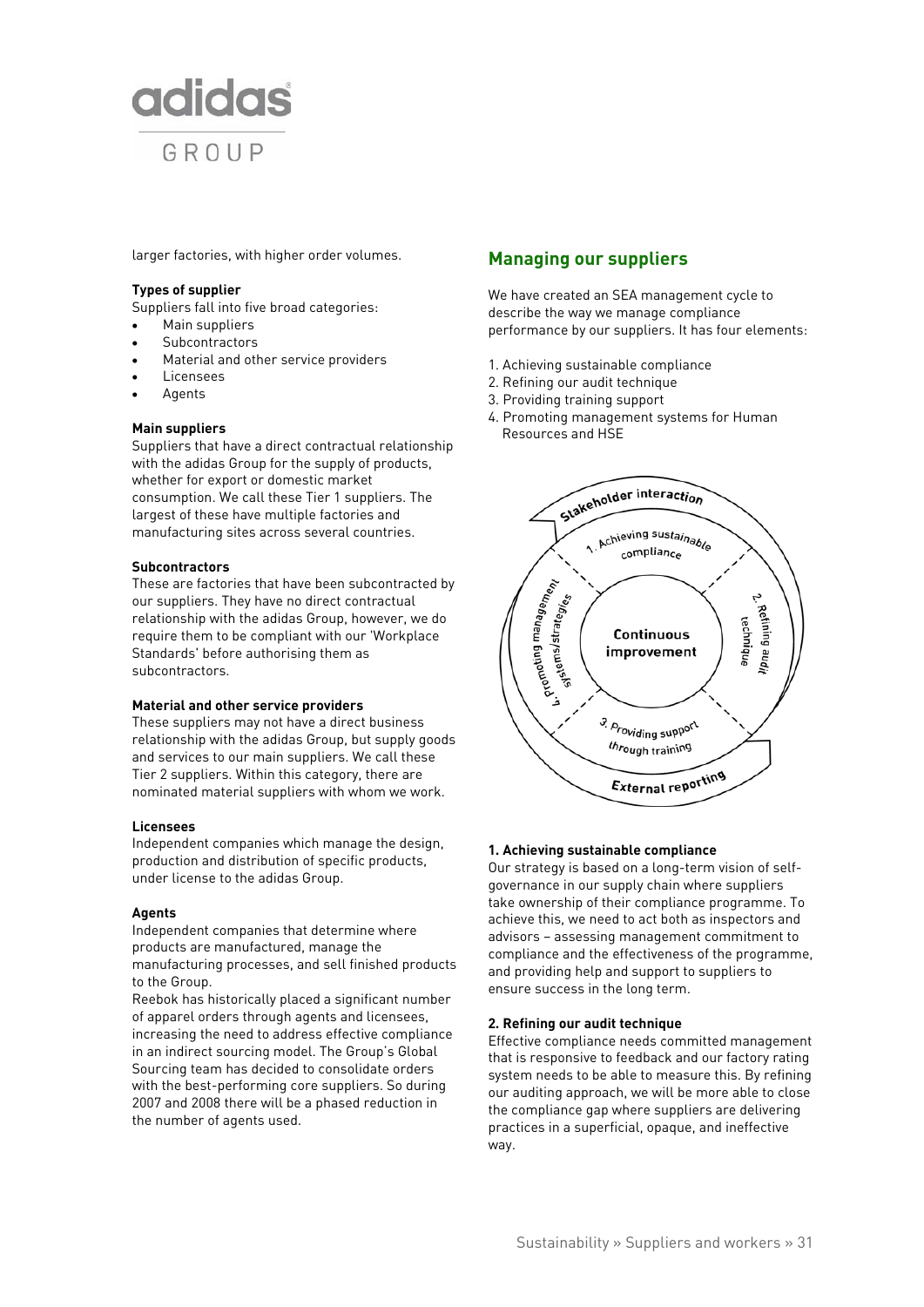# **adidas** GROUP

## **3. Providing training support**

We are committed to facilitating supplier compliance with our 'Workplace Standards'. We therefore offer training on all key issues including labour, H&S and environment – either led by SEA or a qualified external service provider. This training can be customised for a single supplier, or be provided to a number of suppliers in large group sessions. We also provide training with other brands that source from the same factory.

## **4. Promoting management systems for Human Resources and HSE**

We promote effective human resources, health & safety and environmental management systems as an effective way to internalise continuous improvement, and we have now made implementing an environmental management system mandatory for all our core suppliers. Strategy development and execution must be in the hands of qualified, committed and capable middle managers who are supported and empowered by senior management. The Lean manufacturing initiative and SEA activities strive to be collaborative and ensure that suppliers establish systems that support fair, healthy and safe work conditions, and deliver improved efficiency and productivity.

#### **Tackling root causes of non-compliance**

To drive effective solutions you need to know the root cause of problems. In 2005, we defined a root cause of the problems suppliers had implementing effective management systems. The employment of untrained HR and HSE managers was widespread in the supply chain. Little was done to retain those who had been trained to proficiency and so there was a very high turnover of personnel in these positions. A team that is constantly changing cannot perform.

As a result, SEA reduced the focus on training managers and started to promote the registration of qualified management system professionals. We collaborated with other brands to establish a qualified marketplace of candidates. Additional training and guidelines on occupational health were developed for the factories' medical staff.

# **Monitoring compliance**

We audit our suppliers to ensure they are complying with our standards. Independent monitoring of our suppliers has also been carried out for the past six years.

#### **A new approach to monitoring**

In 2004, we introduced a new approach to monitoring our suppliers, which we call 'strategic monitoring'. Previously suppliers 'waited' for audits by SEA field staff that identified non-compliances before taking any remedial action. This reactive compliance model proved ineffective leading to incremental or sometimes purely cosmetic changes in performance rather than sustainable compliance.

## **How strategic monitoring is different**

Strategic monitoring rigorously assesses compliance risks and identifies the root causes of non-compliance. Auditors do more preparatory work and then check performance against a risk list customised for each factory that is monitored. As well as monitoring compliance performance the new system evaluates the effectiveness of compliance systems and the work of their administrators. This in turn leads to a more precise evaluation of training needs and encourages suppliers to implement HSE and HR management systems.

# **Fewer factories visited more often**

This approach means deeper monitoring of fewer suppliers, where factories may be visited two or three times more often than before.

For audit numbers, see our performance data section on our website.

#### **Pre-approval of new suppliers**

All potential new suppliers undergo an assessment carried out by the SEA team, and orders cannot be placed with a new supplier without SEA approval. By setting a high entry bar for potential and new suppliers we avoid getting into business relationships with suppliers that have serious workplace issues and little means of improving unacceptable conditions.

#### **Developing strategic compliance in 2006**

Strategic monitoring and its risk-based approach were further expanded in 2005 by updating and revising the SEA audit tools and KPI. Training in the practices of root cause identification, interviewing techniques, and change management was introduced. A new form of the action plan for remediation was developed along with institutional history and diagnostic tools.

With the acquisition of Reebok in early 2006, the development of a strategic monitoring methodology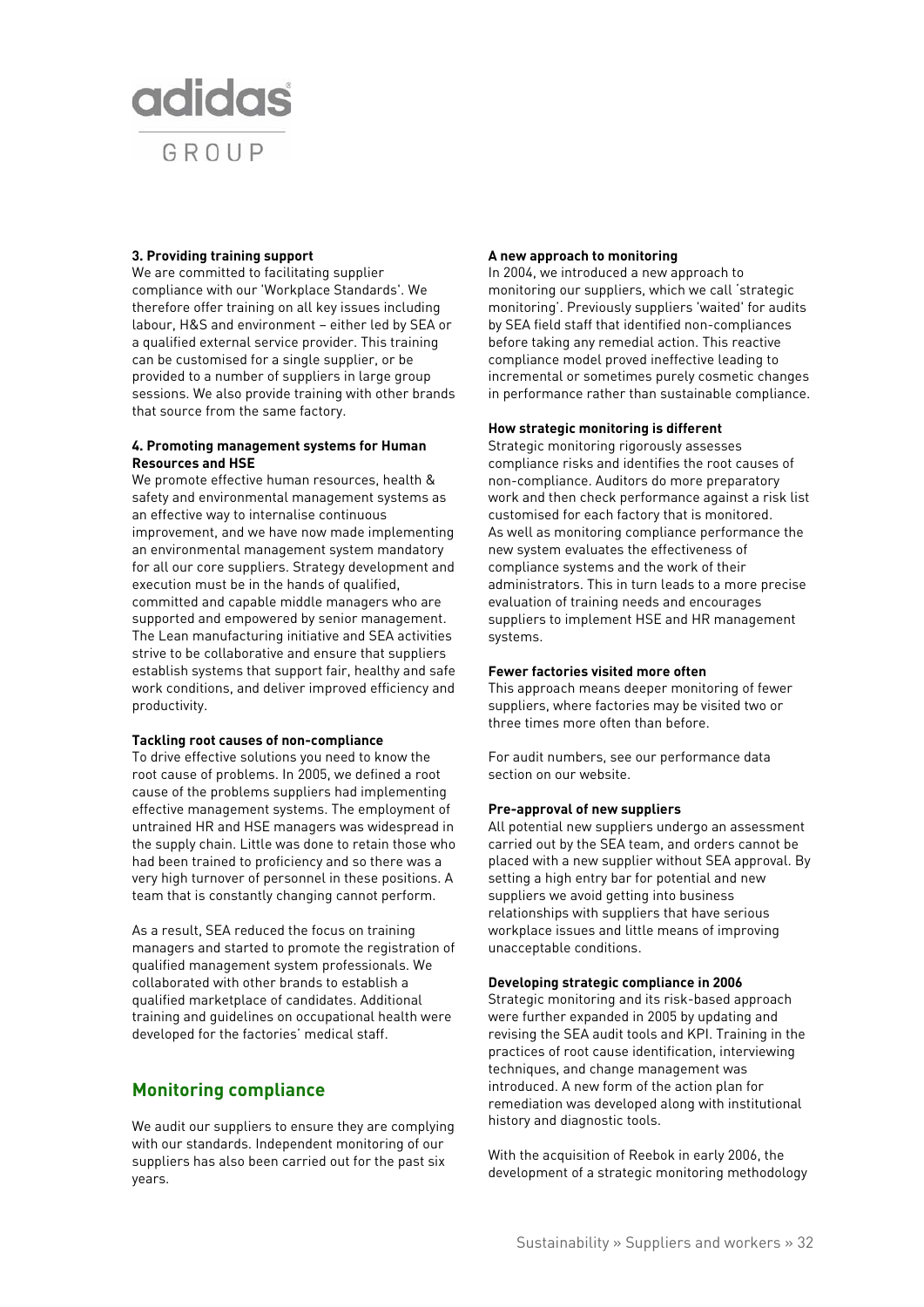

was quickly re-aligned to include the sustainability audit development work done by Reebok Human Rights programme staff. This assimilation immediately expedited the development process. Multiple existing audit tools used in both programmes were culled down to two models, the Initial Assessment (for new suppliers) and the Sustainability Assessment (used for all factory visits after the first). The SEA team has been using the Initial Assessment format since mid 2006, and development continues for the Sustainability Assessment, to be rolled out in late 2007.

Both methodologies have been successfully linked to the new KPI factory rating, and the strategic compliance planning process. The latest version of the KPI, which measures the delivery and effectiveness in six compliance units of measure, has been in full use during 2006. Strategic compliance planning, originally developed to manage adidas brand licensees' compliance activities, was expanded to use by suppliers. While neither tool replaces the monitoring process, they have been designed as management benchmarks to track overall factory compliance performance and to inform decisions for investment and relevant activities.

We are planning to extend our strategic compliance approach to all of our licensees and agents from 2007 onwards.

# **Verifying compliance**

Both Reebok and adidas have played a pivotal role in the formation of the Fair Labor Association (FLA), a tripartite organisation of companies, universities and NGOs dedicated to the sustainable improvement of workplace conditions. Through the FLA, we seek to provide verified information about our programme to stakeholders. As a participant of the FLA, the adidas Group commits to the labour standards in the FLA code of conduct, extensive internal monitoring, external monitoring by independent monitors, to remediate and prevent instances of non-compliance, public reporting, and to participate in the FLA's third-party complaint system.

In 2004 and 2005, the Fair Labor Association (FLA) accredited the individual compliance programmes of adidas and Reebok. This indicated that we satisfactorily completed an initial three-year

implementation period. The FLA found that both brands were in 'substantial compliance with FLA requirements to implement a rigorous workplace code of conduct in factories making the company's products'. In 2006, both brands remained individual participating companies of the FLA but under a single operational management. In 2007, the adidas Group, including the adidas and Reebok brands, will assume the role of an FLA participating company. This means the FLA will evaluate the SEA programme as an integrated entity operating under a single management team, with a single but enhanced set of policies and practice. The next FLA evaluation and programme re-accreditation is schedule for 2008.

For the past five years FLA-accredited independent monitors have conducted monitoring visits to suppliers of the adidas Group. In 2006, external FLA-accredited independent monitors conducted:

- 35 monitoring audits
- 8 independent external verification visits

# **Capacity building and outreach**

Capacity building and outreach during 2006 included developing training needs assessment, supplier strategic planning, industry collaborations, and a more defined approach to Freedom of Association and worker management communications. Service providers were identified in the regions, and brand collaboration strengthened through joint projects. We have worked on:

- Training
- NGO outreach
- Government outreach

# **Training**

There was active participation by SEA in the FLA's Central America Project that delivered training on best practice guidelines for hiring, dismissals, grievance and discipline to Central American labour inspectorates, maquila associations and suppliers. SEA attended Freedom of Association training at the Cornell University School of International Labor Relations. These measures contributed to the subsequent refinement of the new KPI's component for freedom of association (FOA) and the evaluation of suppliers' respect for worker representation and dispute resolution.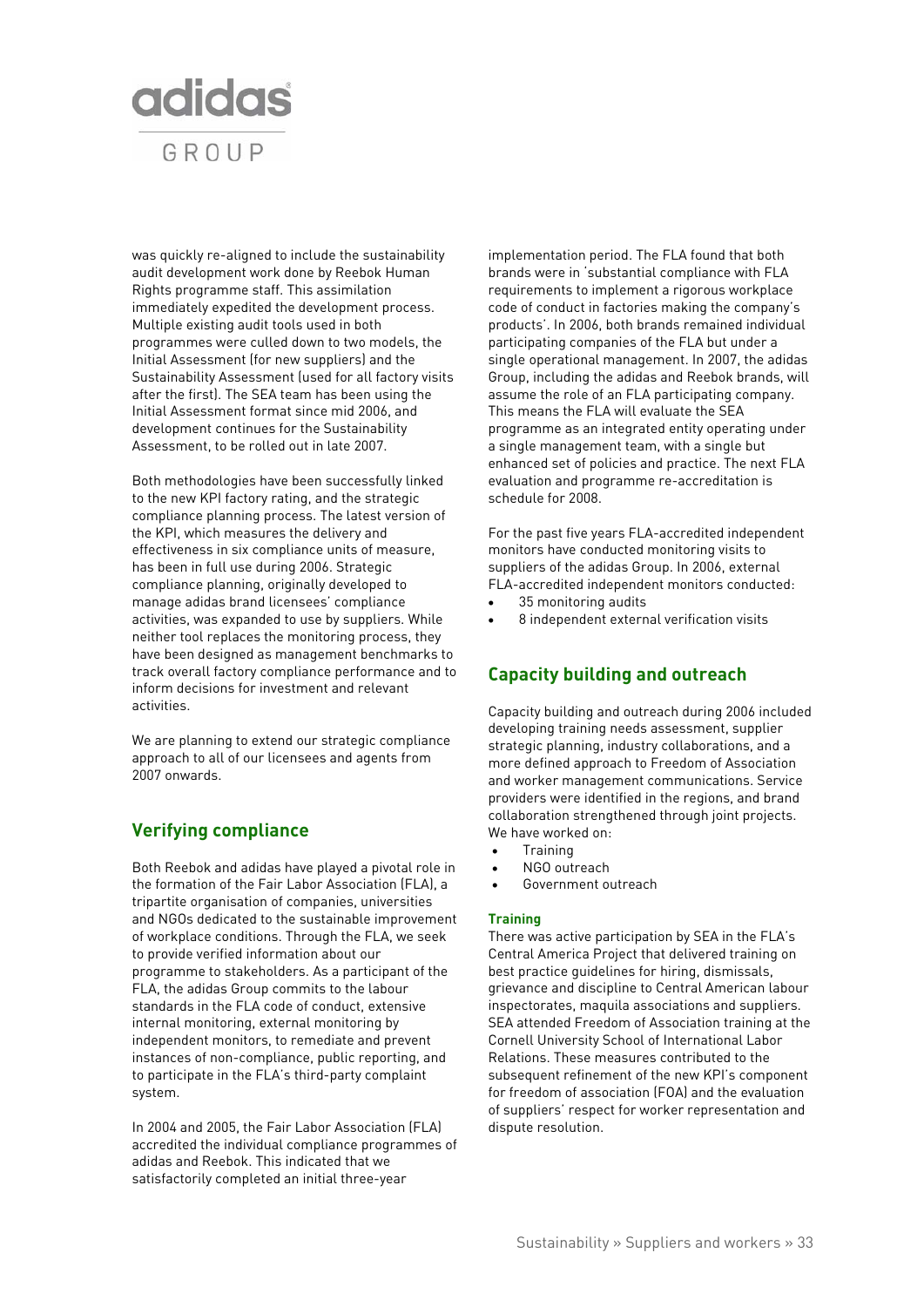# **adidas** GROUP

# **Training in Asia**

Staff in China, Thailand and Vietnam participated in FLA-run training for workers on Guideline of Good Practice on Hiring, Termination, Discipline and Grievances, while staff in Vietnam attended NGO training on managing HIV/AIDS in the workplace. SEA have supported internal business continuity planning in Asia, and training for operational staff in Vietnam, on preventative measures related to Bird Flu.

During 2005 and 2006, SEA Asia strengthened internal HSE capacity by attending related training for OHSAS 18000 Management System lead auditor certification and BSI (British Standards Institute) Fire Safety Engineer certification.

As part of adidas strategic initiative to improve factory and production efficiencies, SEA continued to participate in LEAN training, ensuring the synergies between the HSE programme and LEAN concepts.

In 2006, SEA attended training sessions designed to prepare staff to train the trainers (TOT). External training experts were commissioned for this work.

SEA staff in China continued to participate in the Human Resource Management System (HRMS) pilot, collaborating with other brands and the NGO TUV Rheinland. 2006 activities included training on China labour law, the recruitment and selection of workers and defining obligatory compensation and benefit award practices.

To build capacity and to support the ongoing rollout of HRMS in Asia Pacific factories, selected SEA staff in Indonesia, Vietnam and Thailand attended Human Resource training in Indonesia and Singapore.

#### **NGO outreach**

In the Americas, there was continued outreach with NGOs and workers in El Salvador and Honduras, including worker consultations to verify SEA's process for assessing compliance risks. There were SEA training sessions on strategic compliance planning for selected key regional suppliers and the Maquila Industry Associations in Honduras and Guatemala were engaged frequently to clarify compliance expectations, local laws, and sustainable compliance activities. In Europe there were continued SEA training sessions on strategic compliance planning for various key regional suppliers. In China and Vietnam SEA worked closely with local arbitration bodies, external consultants

and the ILO, to develop and run dispute resolution training for suppliers.

Efforts to strengthen occupational health continued, with training for suppliers on OHSAS 18000 management systems in China and medical training for the clinicians in key apparel suppliers in China, Indonesia, Thailand and Vietnam. Service providers were identified in Indonesia for customised Human Resource (HR) training and selected key suppliers participated with brands in a HR management systems workshop hosted in China, with the objective of developing tailored training modules for the industry.

In 2006, SEA supported the execution of a medical coverage programme with a local service provider for redundant workers at three closed footwear factories in Indonesia.

SEA Vietnam continues the engagement with Marie Stopes International and the reproductive health and HIV/AIDS project. In 2006 there was a focus on training the trainers (TOT), static and mobile clinics for factory workers and the community, and SmartWorks TOT for the HIV/Aids awareness project in factories.

During 2005 and 2006, and in collaboration with several safety and health service providers, SEA conducted HSE training for suppliers. Topics included occupational health and safety management systems, and systems to ensure good hygiene in food handling. Pakistan based SEA staff worked with a local supplier and the NGO Disha to identify employment opportunities for workers with disabilities.

In Cambodia, there is an ongoing relationship with the ILO and the Better Factory Programme, in terms of monitoring and building relationships with local government and other brands. In China, the SEA team continues to work with an Educational Development Centre project addressing migrant workers issues.

In Vietnam, Thailand and China, the SEA team engaged with the ILO, the American Center for International Labor Solidarity, and the Thai Centre for Labour Rights to build supplier awareness of Employee Welfare Committees and Collective Bargaining Agreements.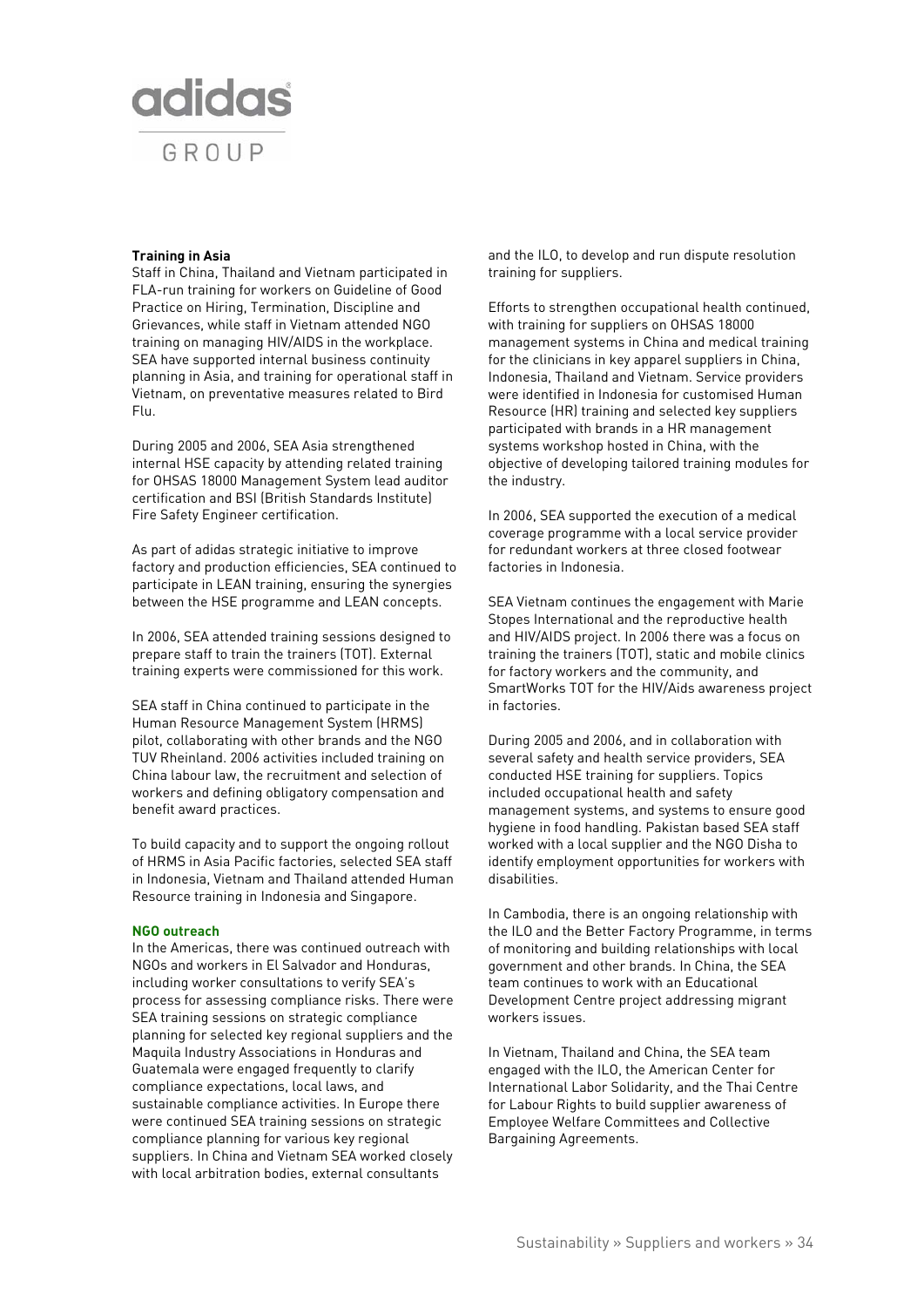

#### **Government outreach**

Government outreach in Central America focused on promoting training opportunities for labour inspectorates and the resolution of compensation for workers of the Hermosa apparel factory in El Salvador that closed in May 2005.

Following the factory closure, the SEA team began an investigation with the local NGO Grupo Monitorio Independiente El Salvador and the compliance representative of the adidas main supplier who subcontracted with Hermosa. In December 2005, following the 3rd party complaint to the FLA, an expanded investigation team was formed including representatives from other brands.

From November 2005 until February 2006, almost three dozen engagements with stakeholders were held. This included the Minister and senior officials of the Ministry of Labour, the Ministry of Economy, the US Embassy, local NGOs and a senior prelate of the Catholic Church, the trade union confederation Fenastras and their affiliate STITTAS, the trade union FEASIES, approximately 65 Hermosa workers, the Hermosa factory owner and his legal counsel, the Labour Tribunal, officials of ISSS (Institute of Social Security), and local banks.

The Ministry of Labour later committed to hiring 69 new labour inspectors, effectively doubling the labour inspectorate.

We continue to have discussions with the US Embassy and US State Department about government consultations with El Salvador in light of CAFTA provisions for effective management and regulation of labour laws. In particular, we will continue to engage the national government requesting protection of all workers rights to compensation as guaranteed under the national constitution.

See the Statements section on our website for more information on Hermosa.

# **Government outreach in Asia**

In 2006, Asia Pacific outreach with government agencies continued. Collaborations with Indonesia's Manpower Department and other brands included training for suppliers on employment contracts and settling industrial disputes. The Ministry of Labour and Industrial and Trade Ministry were engaged to discuss effective management of factory closures.

In Vietnam, the Ministry of Labour and Invalid Social Affairs and the Vietnamese General Confederation of Labour were engaged for regular briefings on the ever more important issue of strikes at Foreign Direct Invested Enterprises.

The Thailand Labour Ministry was engaged for clarification on legal interpretations for the wage components, including piece rates systems and incentives earned during overtime. In Cambodia there was a collaborative effort with BSR, the ILO, Better Factory Cambodia and other brands to engage the government in efforts to safeguard union leaders in the country after the killing of two union leaders in 2004 and 2005.

In China, SEA participated in seminars with the Guangzhou Labour Department regarding the social insurance system, labour law updates and managing industrial relations. The Guangdong Labour and Social Security Department also met with SEA frequently to review workplace injury policies and practice.

# **Enforcing compliance**

#### **Enforcement guidelines**

In 2005, we issued the enforcement guidelines to our suppliers. The guidelines cover the principles of enforcement of the 'Workplace Standards', and those sanctions or remedies we will apply where the Standards are breached. Such sanctions or remedies include:

- termination of the manufacturing agreement in situations of severe or repeat noncompliance
- stop-work notices in life-threatening situations or where the manufacturing process is likely to have significant negative consequences for the environment
- third-party investigations where persistent or repeat violations of the 'Workplace Standards' or local laws have become a matter of public interest
- warning letters in cases of ongoing and serious non-compliance
- reviewing orders
- commissioning of special projects to remedy particular compliance problems.

#### **Two types of non-compliances**

In 2006 and during the integration of programmatic policies and practices, the breaches of the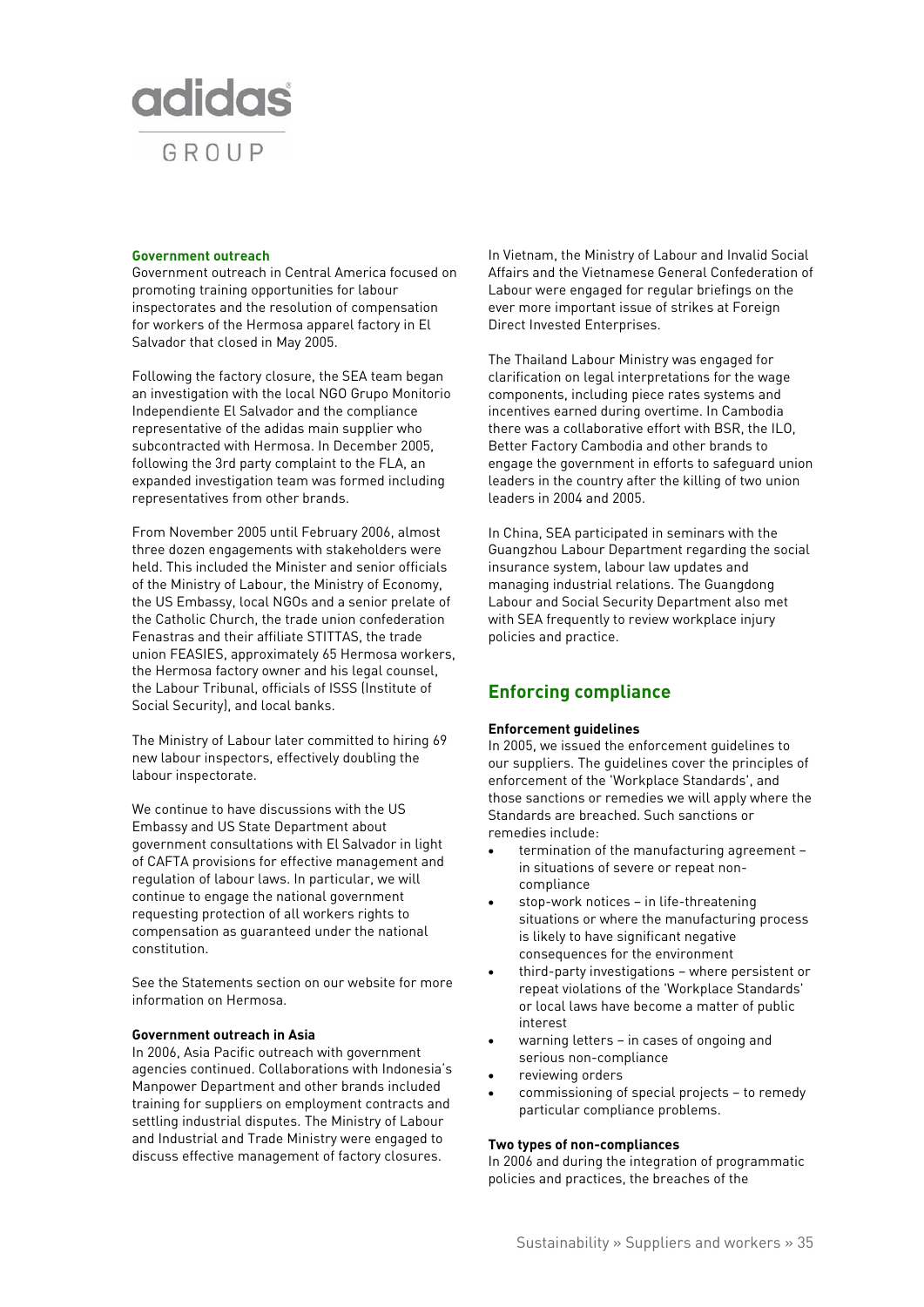

'Workplace Standards' were categorised into zero tolerance points and threshold issues. Zero tolerance includes prison labour, serious, life threatening health and safety conditions and repetitive or systematic abuse. The Enforcement Guidelines for zero tolerance is the supplier's disqualification from the adidas Group supply chain. Threshold compliance issues include serious employment issues, serious health, safety or environmental issues and any combination of the two. The Enforcement Guidelines for threshold issues can disqualify a new supplier from production or lead to enforcement actions with existing suppliers.

## **Next steps**

The challenge in 2007 is to expand the Enforcement Guidelines to engage third party representatives in indirect sourcing models. Existing Group relationships will have to be modelled to define clear and effective lines of responsibility with the third party supply chain and the adidas Group.

### **Warning letter system**

We strongly believe in a partnership approach, and where a supplier is performing poorly in terms of 'Workplace Standards' compliance we will work closely with them to find solutions. However, where we find ongoing and serious non-compliances and a lack of commitment on the part of management to address the issues, we will, when appropriate, issue a formal warning letter.

For threshold compliance issues, three warning letters will usually result in an immediate recommendation to terminate. In very serious cases or in cases of zero tolerance non compliance, a single letter will be issued advising our suppliers that SEA has recommended the business relationship be terminated. Our Sourcing, Business Unit and Legal departments would then follow-up with a formal notification of the end of the business relationship.

# **Rating our suppliers**

The new 'Workplace Standards' KPI was completed in 2006, and widely applied with the global supply chain. Mainstreaming of the KPI, started in Q4 of 2005 with desktop exercises for supplier applications, continued in 2006 with rating exercises integrated into the majority of field monitoring activities. Newly integrated supply chains for

Reebok received KPI rating exercises. Plans were begun to address KPI application in indirect sourcing models, and adidas International Sourcing incorporated the SEA KPI to the overall supplier KPI rating.

#### **The KPI's six units of measure**

- 1. Measuring management commitment and responsiveness to a strategic compliance plan. The planning document defines each unit of measure from the supplier KPI so there is a direct linkage between 12-month compliance activities and opportunities for improvement identified during SEA monitoring. Additionally, the plan spells out details for employee retention, compliance-related investment, relationships with third parties and local government, crisis management, and project development on critical compliance issues.
- 2. Measuring supplier management systems for HR and HSE includes an evaluation of certifications for environment and health & safety, development of HR and HSE systems, retention of qualified professionals for those management systems, and internal audit assessments of labour and HSE.
- 3. Measuring management worker communications and industrial relations focuses on the factory's ability to resolve disputes, respect forms of worker representation, develop effective grievance procedures and promote sustainable workermanagement communications. There is an evaluation of the communication committee's effectiveness and sustainability, and the training needs assessment used by the factory to develop worker and management training.
- 4. Measuring the delivery and effectiveness of internal training for factory staff focuses on the process for a training needs assessment, the scheduling and execution of the training programme, and the budget allocated for training. Trainers are evaluated for their skill, knowledge and experience. Factory records for training and the protocols for reporting these activities are also reviewed.
- 5. Measuring transparency in communication and reporting focuses on proactive factory reporting of self-assessment audits and action plan progress. There are additional benchmarks for determining if workers are coached, verification of document authenticity and communication of the 'Workplace Standards' to the workforce and subcontractors.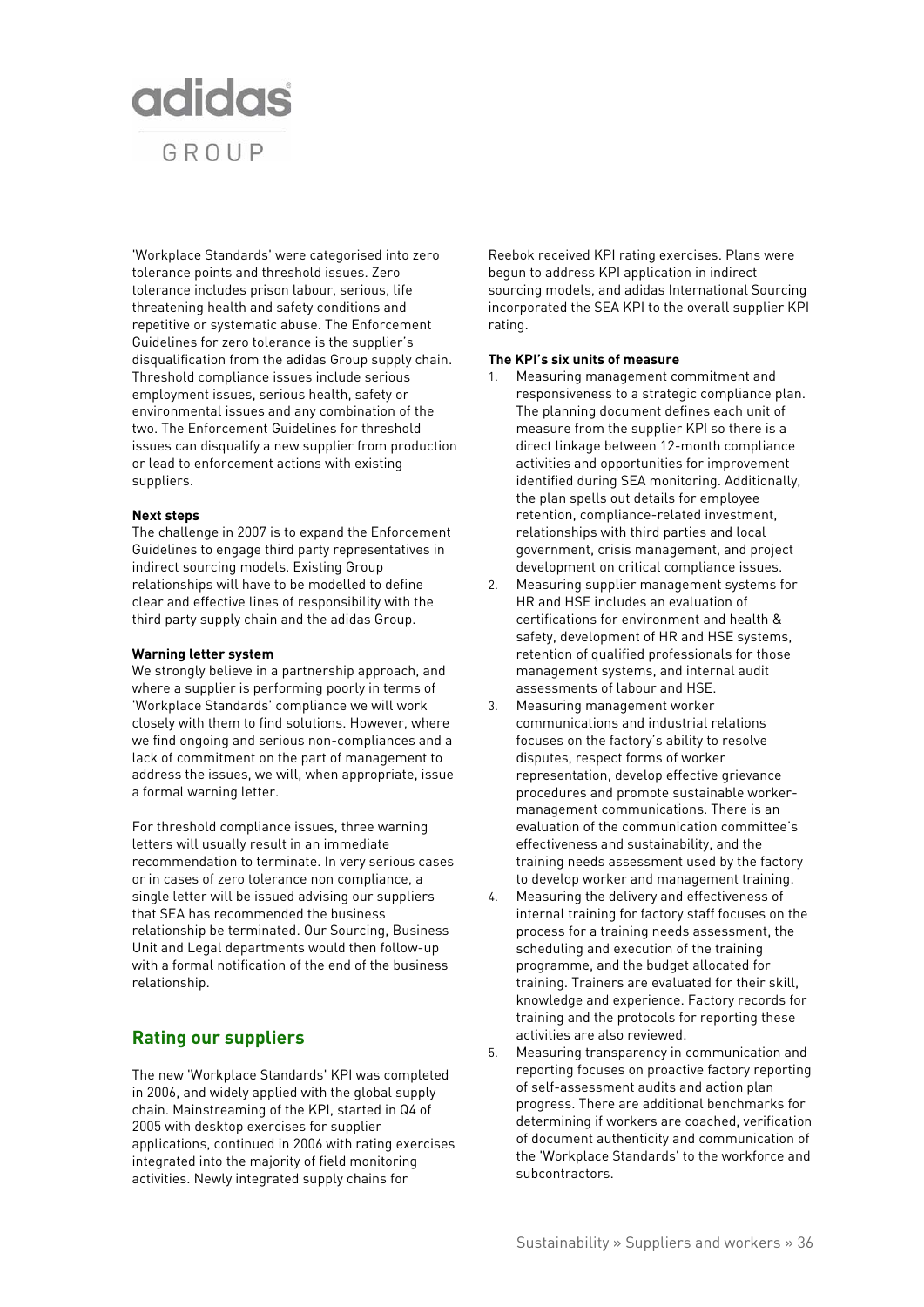

6. Measurements for compliance activities that focus on the factory's management response to findings of non-compliance, remediation, or enforcement actions.

In 2007 the application of the SEA Key Performance Indicator will be further extended to the Reebok brands and licensee, agency and distributor supply chains. More Tier 2 suppliers (such as embellishers) will be monitored and evaluated for KPI ratings.

# **Our factory rating system diagram**



## **Case studies**

We include here three case studies that illustrate how we are working with suppliers to improve their compliance performance. These suppliers are all involved in manufacturing football products:

- Increasing management commitment at Sports Gear, Vietnam
- Independent review of compliance practices in football production, Pakistan
- Health and safety improvements at Trikotek Tekstil knitwear factory, Turkey

### **Increasing management commitment at Sports Gear, Vietnam**

Vietnam is a key sourcing country for the adidas Group, with 17 footwear, apparel and accessories and gear factories making various products for a number of different markets. Like many other countries in South-east Asia, the local worker

population is managed mostly by Taiwanese, Korean, Malaysian and Singaporean manufacturers. In step with Vietnam's development, our suppliers are going through a period of rapid growth. In recent years, a new wave of migrant workers has moved from north and central Vietnam to the south where our suppliers' factories are located. This creates a demanding set of communication and industrial relations issues that need to be managed very carefully.

#### **Healthy competition**

To help our suppliers in Vietnam handle the rapid changes, the SEA team has introduced a system of peer reviews. Elsewhere in the region, the SEA team has led several years of regular workshops, discussions groups and on-site training for factory compliance coordinators. In Vietnam, we've taken this to the next level. Peer reviews and the subsequent healthy competition between suppliers are starting to drive management commitment rather than top down pressure from buyers' compliance teams. Each factory 'competes' to host, design, and manage workshops, cross-auditing exercises and training programmes. Our staff act as observers and provide technical support where necessary.

#### **Increased commitment**

This form of constructive peer pressure has contributed to a significant improvement in the attitudes and management commitment to the SEA programme at Sports Gear. The change is particularly encouraging because Sports Gear has one of the most sophisticated facilities in Vietnam, manufactures footwear products for FIFA World Cup™ but was not a top compliance performer. The factory has hired a full-time compliance professional to manage ongoing labour and HSE issues on the factory. At the same time, reluctance to participate in compliance initiatives has been replaced by a growing awareness that not only should the factory participate in such projects, but that it should be an industry leader in Vietnam. Management has fully supported:

- the SOS occupational health training project [see Suppliers and workers – approach on health & safety]
- the MSI reproductive health and HIV/AIDS initiative [see Community Affairs case study]
- a worker satisfaction survey and communications needs assessment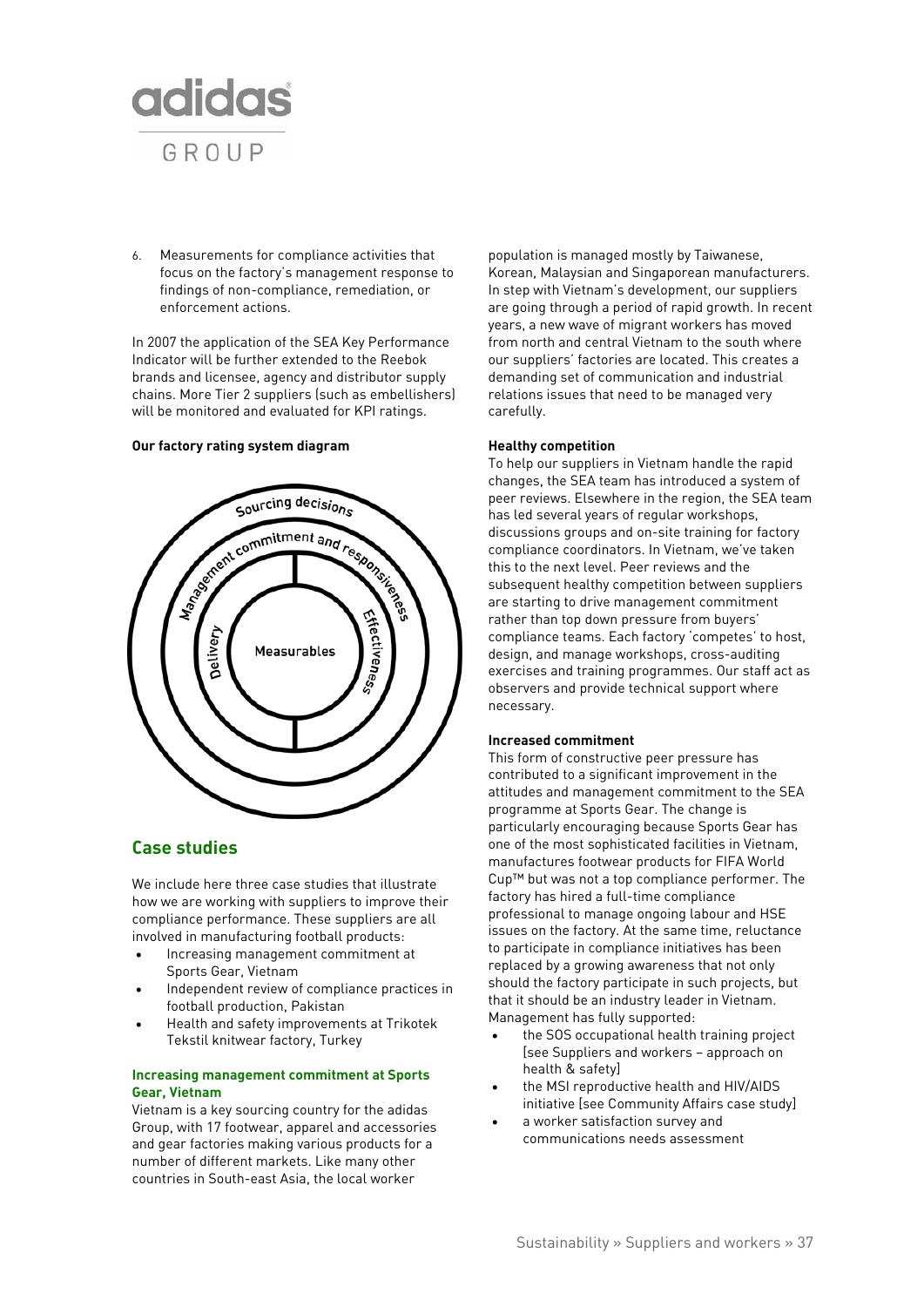

SEA training to pilot the new strategic monitoring process [see Suppliers and workers – monitoring compliance].

Given the increasing levels of industrial disputes and other labour actions by workers in Vietnam, Sports Gear management has repositioned itself over a relatively short period and is now better able to manage and protect its 8,700 (and growing) strong workforce.

#### **Independent review of compliance practices in football production, Pakistan**

For the past 70 years, Pakistan has been a major supplier of hand-stitched footballs. The town of Sialkot, in the Punjab region, is the main centre for production. The presence of child labour came to light in the mid 1990s and was addressed through an industry-wide initiative supported by the ILO and UNICEF. As a result, an independent child labour monitoring body which is now self-governing, was established in 1997. The underlying issues of poverty, employment and access to schooling were addressed through a combination of educational and social development programmes. See Sudhaar case study in the Community affairs section.

#### **About the stitching centres**

adidas places orders for hand-stitched footballs with three main suppliers who produce the ball components and inspect, pack, and ship the balls. The stitching of the balls is contracted to dedicated stitching centres in the rural community surrounding Sialkot. adidas has sourced footballs from this region for 32 years.

The stitching centres workforces vary in size from 20 to 450 workers. The larger centres are generally located close to or within the grounds of the main suppliers. These suppliers normally operate a total of 70 stitching centres but due to the volume of orders for FIFA World Cup™ products the number of stitching locations increased to a peak of 121 in October 2005. Of these, 18 are women-only stitching centres.

#### **Reviewing and improving performance**

A significant challenge for us in 2005 has been maintaining the integrity and security of the supply chain through the FIFA World Cup™ peak production period. We commissioned an independent review of the monitoring programme after SEA monitoring visits in 2004. We identified the need to improve the payment of social benefits to stitchers in regular

employment, and to strengthen monitoring practices and stitching centre coverage during the anticipated peak production periods.

The review highlighted the weaknesses of the current compliance monitoring, with insufficient coordination and cross-checking. A new monitoring model was developed using the combined resources of all three factories monitoring staff, and random verification by adidas SEA and an independent third party. Monitoring activities for checking infrastructure, safety, stock registers, attendance records, wage payments and proof of age were all significantly improved.

The review resulted in an increased frequency of monitoring visits, improved timeliness of reporting, and the identification and resolution of product tracking and labour issues. Some of the substandard stitching centres were closed.

#### **Health and safety improvements at Trikotek Tekstil knitwear factory, Turkey**

The adidas Group has buying relationships with 17 main suppliers in Turkey. adidas has been buying football team scarves from Trikotek Tekstil, a company with 140 workers located in Istanbul since 2003.

As with other Turkish factories, there were a number of health and safety (H&S) noncompliances, including poor H&S management systems, the absence of an H&S policy or coordinator, insufficient emergency preparedness, no fire evacuation drills, and poor knowledge of personal protective equipment (PPE) and chemical handling.

#### **Advising as well as auditing**

Our audit process not only identifies the root cause of each non-compliance but also incorporates the SEA Health and Safety Guidelines to illustrate the benefits and methods of remediating specific issues. For example, the factory management was not only told to conduct fire evacuation drills, but why and how to do so efficiently. Together with Trikotek's management, SEA developed a detailed action plan that was monitored regularly.

Three months after the initial audit in 2003, a second audit was conducted at Trikotek that revealed some improvements in the factory's H&S conditions. The verification included documentation of their remediation efforts. These promising results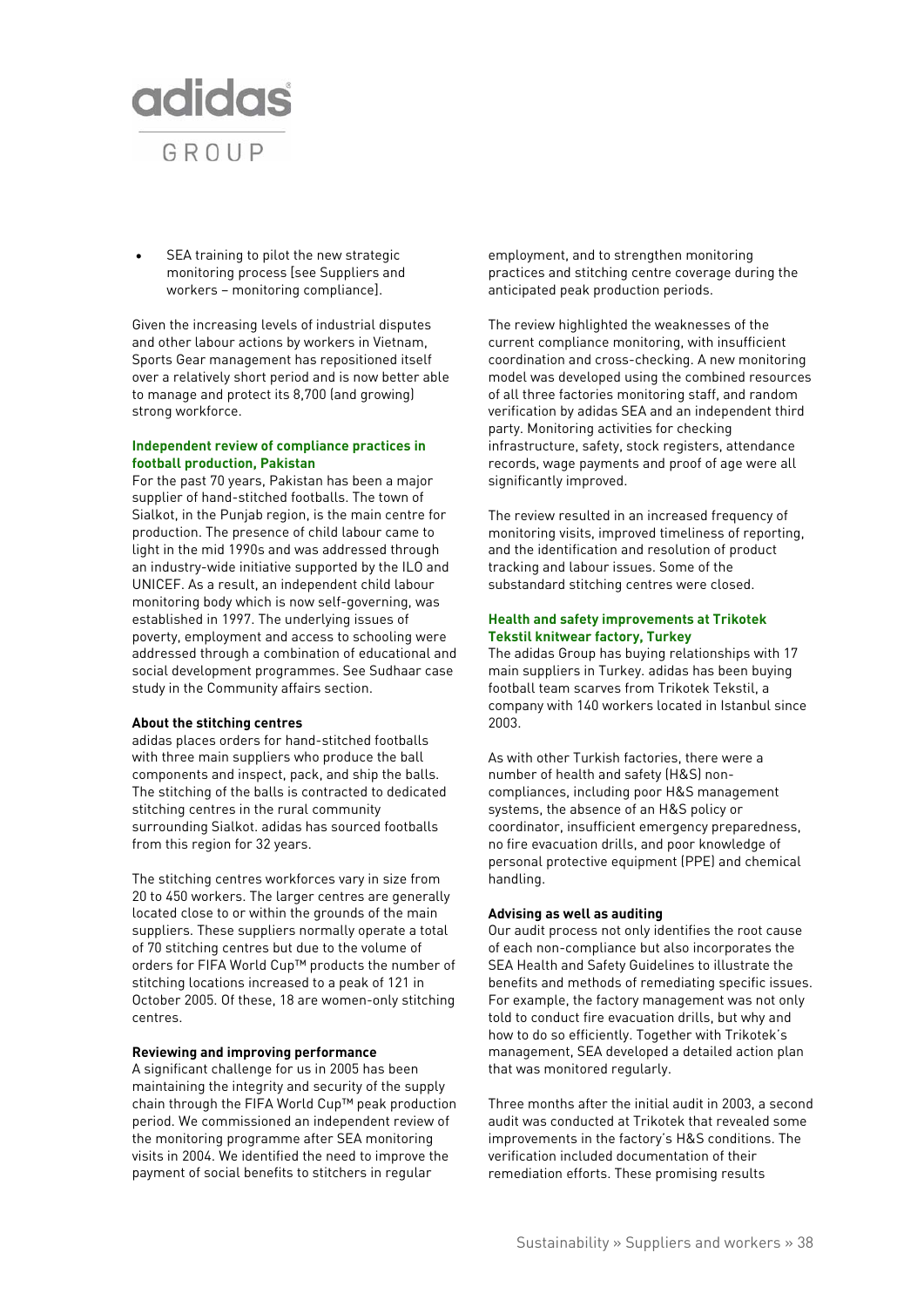

emphasised that an effective H&S policy and a coordinator with clear responsibilities and authority were crucial for sustainable improvements.

#### **Taking responsibility**

Trikotek continued to improve their H&S performance. The new H&S policy and a competent coordinator helped to resolve many other H&S issues quickly and sustainably. Encouraged by the consistency of the improvements, Trikotek applied for OHSAS 18001 in February 2004, and received certification in September 2004. The factory's internal audit team now conducts self-assessment audits on a monthly basis, and has developed systems for emergency preparedness and fire fighting. They have also introduced training to improve the usage of PPE, machinery guarding and chemical handling.

A December 2004 SEA audit of Trikotek revealed the increased compliance with HSE workplace standards and the effective delivery of a management system. The subsequent factory performance rating for HSE was increased from 3 stars to 4 stars.

In conclusion, the improvements at Trikotek resulted from not merely auditing, but follow-on activities for policy development, staff competency training, policy and process implementation, and verification and reporting. This holistic cycle of H&S management is now guided by the OHSAS 18001 process.

Trikotek was the first of our Turkish suppliers to successfully achieve OHSAS 18001 certification. Their example has raised the bar and we are now seeing a general improvement of HSE conditions throughout the local supply chain.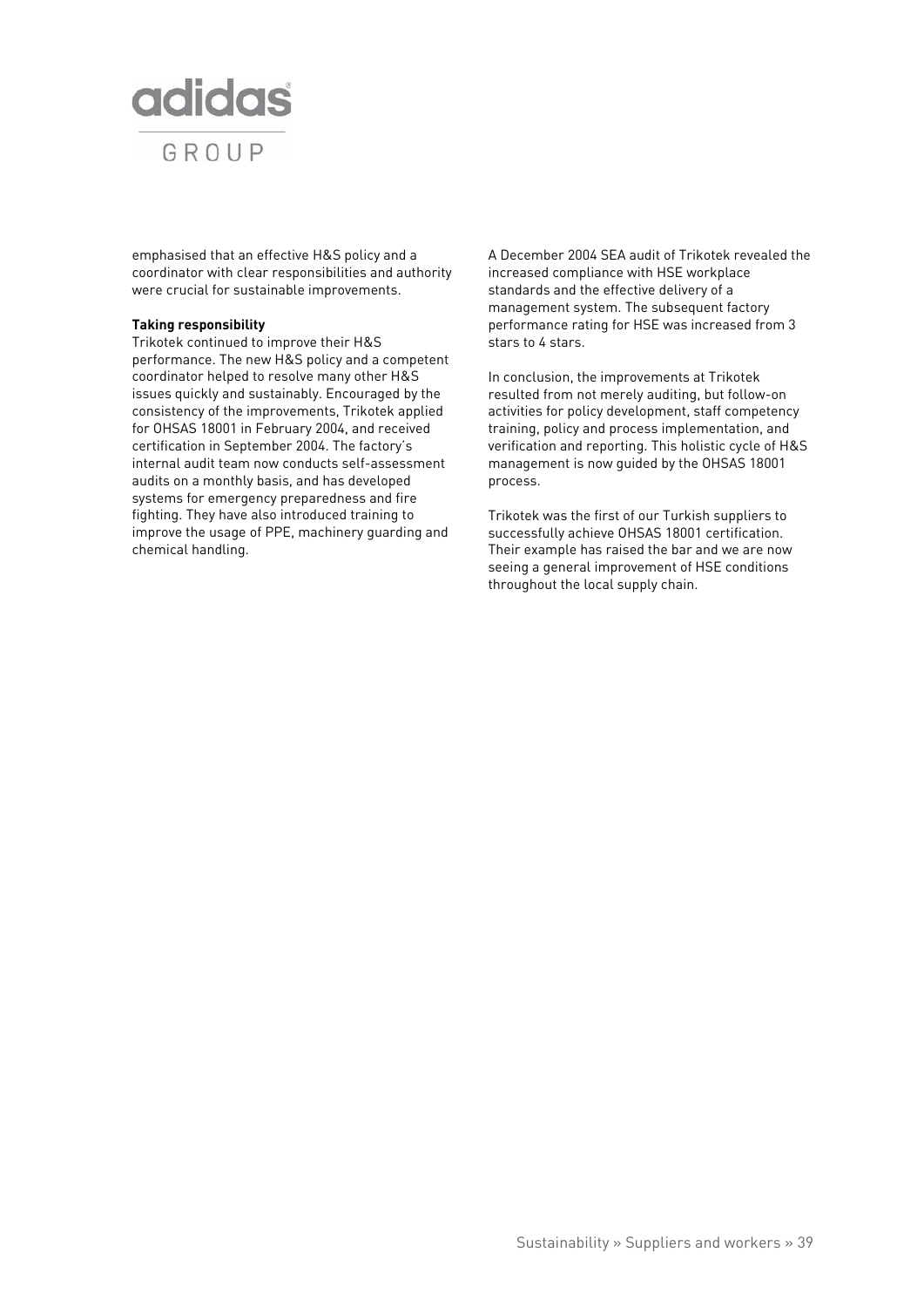

# **ENVIRONMENT**

We have a responsibility to look after the natural environment both for people today and in the future. We recognise that the new adidas Group is a bigger company with a larger physical footprint, which means we have an even greater responsibility to manage our impact on the environment.

Environmental impacts occur at all stages of the lifecycle of our products, from product design to disposal. Our efforts are focused on the manufacture of our products at our suppliers' sites where more than 95% of our products are made.

We adopt a systems-based approach to managing our environmental impacts in our own production facilities and in our supply chain. Within the life cycle of our products there are two points in the product design and development process where we can make a significant difference to the company's environmental footprint. The first is in improving the materials that go into our products, and the second is in tackling pollution in factories.

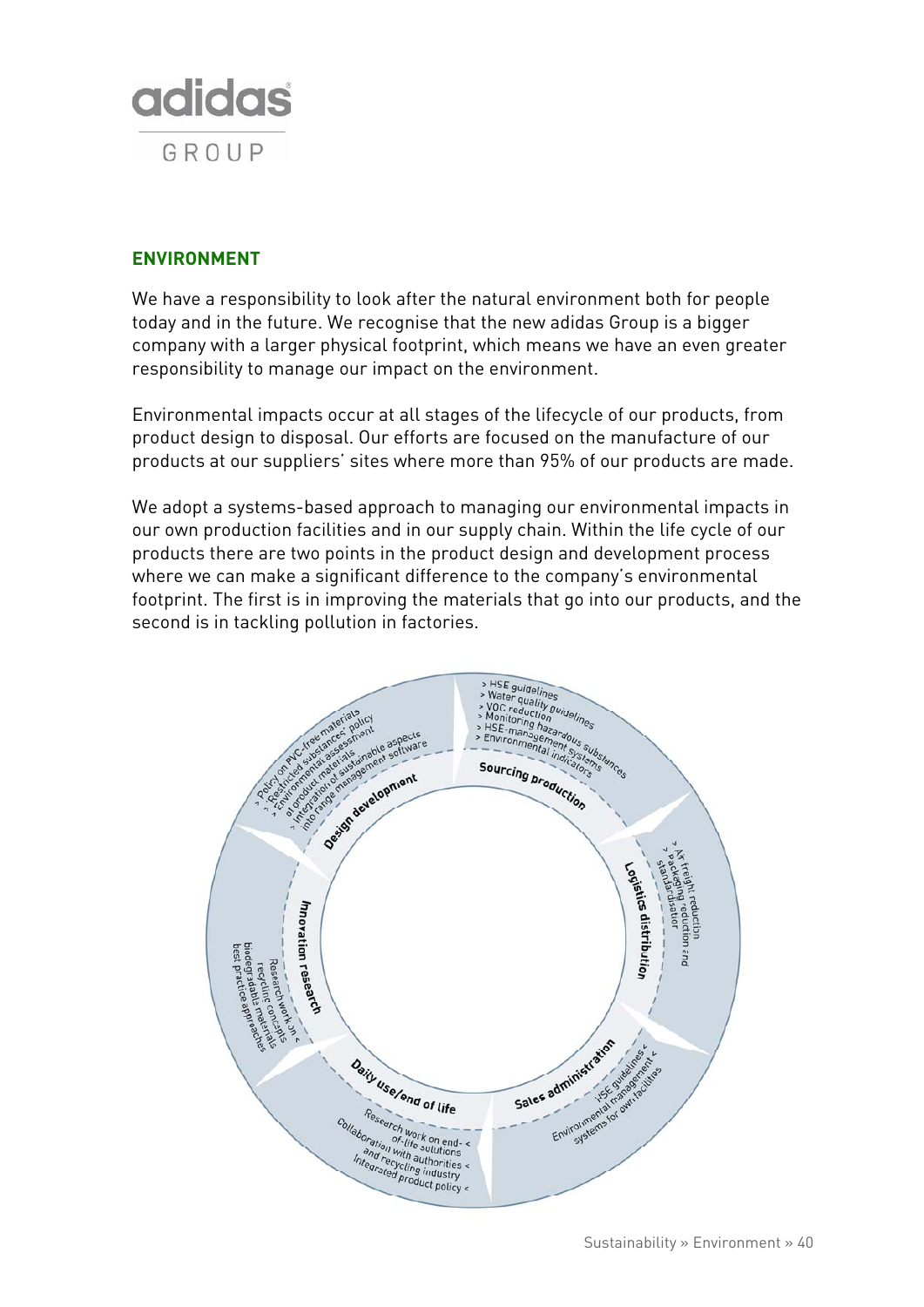

# **Managing environmental impacts**

The best way we can influence the environmental impacts at our suppliers' factories is to encourage the introduction of environmental management systems, and we have now made implementing an EMS mandatory for all our core suppliers. Achieving certification to a management system requires factory managers to plan, manage and review their own environmental performance. This encourages them to approach the issue with rigour and the appropriate resources. Environmental management systems commit the supplier to continuous improvement.

We have harmonised the way we capture and report on resource consumption at our own factories and major sites, and have introduced similar environmental metrics for our suppliers' footwear factories. These initiatives will allow us to identify and share best practice across the whole Group – both at our own sites and in our supply chain.

### **adidas Group production sites**

With the acquisition of Reebok and its brands the adidas Group now operates 13 sites around the world where manufacturing takes place. Production sites are located in Germany (1), Sweden (1), Finland (1) USA (4), Canada (4), China (1) and Japan (1). These facilities produce garments, athletic footwear, golf clubs, ice hockey sticks, helmets, and blades and do screen-printing and embroidering.

The factories comply with local laws and regulations, and have HSE programmes that are managed by designated HSE coordinators. Sites in Germany and in China have been certified in accordance with EMAS and ISO 14001. Corporate Guidelines for Health, Safety and Environment have been produced at a Group level to support facility managers and HSE coordinators.

In 2007 we began to keep a systematic record of the environmental impact of the production sites that were added to the adidas Group following the acquisition of Reebok. This will allow us to comprehensively report about our environmental performance in early 2008. For an overview of the environmental performance of these sites please go to the performance data section.

In 2006, there were no legal prosecutions reported for environmental liabilities at the Group's own sites.

Here are some examples of how we manage environmental issues at our own sites:

## **Scheinfeld**

This small scale athletic footwear factory produces premium football boots and made to measure shoes, but also operates a warehouse and flock transfer printing department. This was the first factory in the sporting goods industry to obtain certification according to EMAS - in 1998 - and it was re-certified under the EMAS II scheme in 2001 and 2004. In 2006, the site was audited by an environmental verifier; a complete recertification is scheduled to take place mid 2007.

## **adidas-Suzhou**

adidas-Suzhou, part of our subsidiary in China, produces garments for the international and local market. The factory has been certified to ISO 14001 since 2002. The production manager, plant manager, office manager and administrator are qualified internal ISO 14001 auditors.

The monthly average energy consumption rose about 16% from 2004 to 2005, due to enlarging the raw material warehouse area about 70%. A further 12% area growth as well as extended installation of air condition systems led to another increase in energy usage of 15% in 2006. An external consultant reviewed wastewater quality and noise level in July 2005, with all values meeting local standards.

## **Carlsbad TMAG**

Starting in 2005 our site in Carlsbad, California began implementing the so-called 6S approach (Sort, Straighten, Shine, Standardise, Safety, Sustain), which led to restructuring the office and workplace layout and an improvement in its environmental and health and safety performance. This commitment to continuous improvement was further supported during 2005/2006 by an engineering risk assessment conducted by a European based consultancy. Recommendations included using a noise dosimeter, installing air circulation systems and various ergonomic aspects.

#### **Administration offices**

Most of our sourcing offices, sales subsidiaries, warehouses and administration sites have less environmental impact than the environmental effects of manufacturing products in factories. HSE activities are managed by designated HSE coordinators or the respective facility management.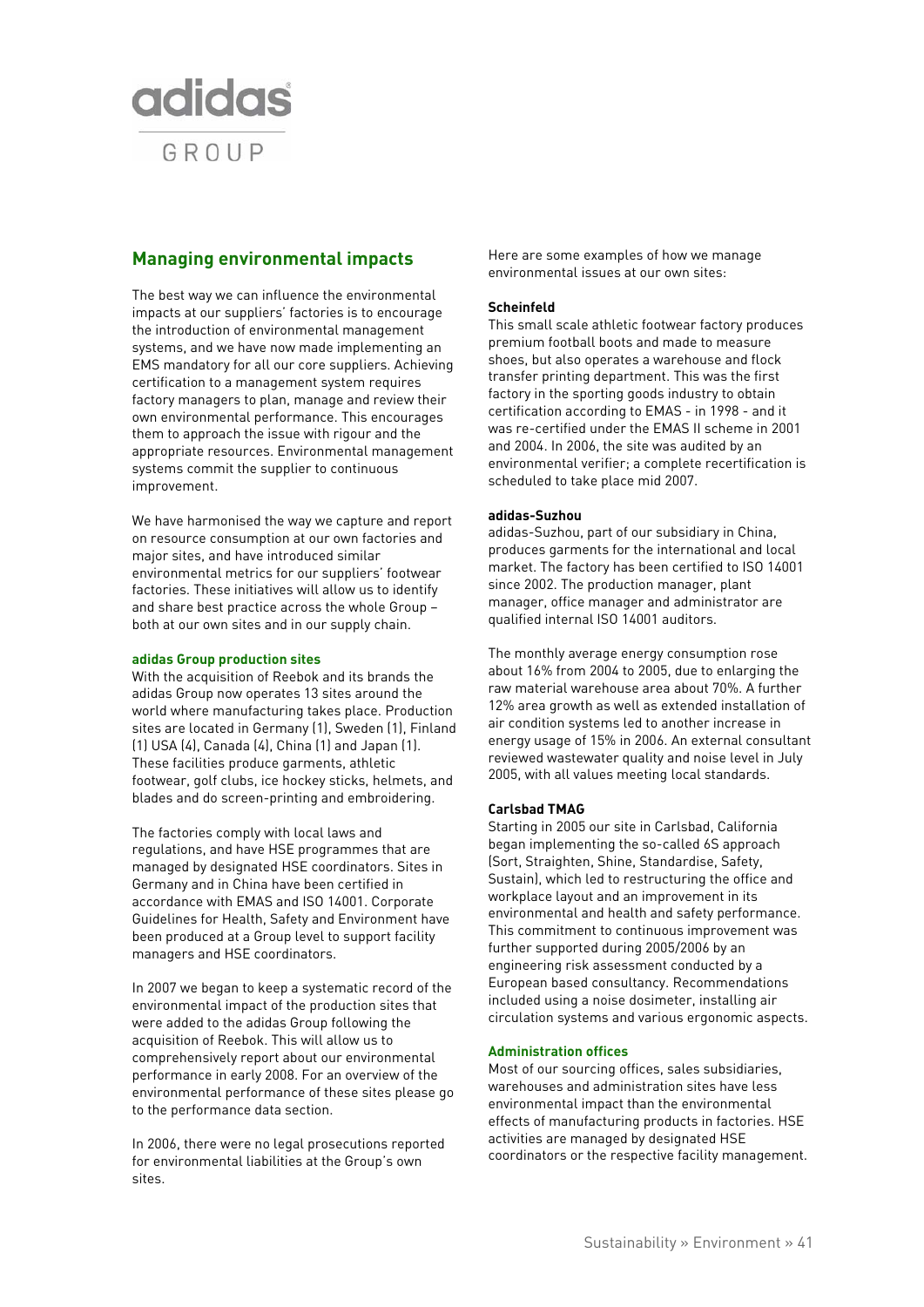

Nonetheless, besides adhering to specific local laws, Corporate Guidelines for Health, Safety and Environment have been produced to support facility managers and HSE coordinators. These guidelines provide best practice advice for workplace ergonomics, eco-purchasing of office materials and resource savings. For example, from mid-2006 onwards, at the adidas Group Headquarters in Germany, we have introduced a new generation of office paper. The paper contains chlorine-free recycled materials but provides a high-value look as requested by our design departments. Since June 2006, 14 million sheets of this innovative matrix paper system have been purchased for the HQ facilities.

#### **Building in environmental efficiencies**

We consider environmental issues whenever we design new buildings or refurbish existing ones. For example, when our global Headquarters in Herzogenaurach was redesigned from old military barracks, specific measures were taken which included using recycled building materials, avoiding energy-intensive air conditioning and installing innovative heating and cooling systems in the employee restaurant STRIPES.

#### **adidas Group HQ in Herzogenaurach, Germany - Environmental activities**

During 2006, several new facilities and buildings started their business operations at our global Headquarters, in particular the adidas brand center, the Adi Dassler sporting grounds and the adidas World of Global IT. Major events that took place at the World of Sports facilities during the 2006 FIFA World Cup caused an unavoidable increase in natural resources and energy. For more information see the performance data section.

## **adidas North America Headquarters in Portland, USA - Environmental activities**

Salmon Safe Certification - Salmon-Safe is an independent 501(c)3 non-profit organisation devoted to restoring agricultural and urban watersheds so that salmon can spawn and thrive. The organisation is based in Portland, Oregon. Salmon-Safe land management involves conservation practices that benefit the watershed where the farm or other site is located.

In 2006, Salmon-Safe conducted an in-depth assessment of the overall land management policies and operations at adidas in Portland that directly and indirectly affect water quality and fish habitat. Salmon-Safe's management evaluation will be augmented by a field level assessment of the site. Both policy and field-level evaluations will be conducted using Salmon-Safe's peer reviewed Corporate & University Campus Assessment Standards to assess whether the management is consistent with best practice for avoiding harm to stream ecosystems.

Boiler Plant Study - after completing a recent engineering study of the heating plant it has been determined that two heating boilers will be replaced. The new high efficiency units will be directly controlled by the energy management system.

Wildfire Risk Reduction/Native Revegetation - We are participating in a federally funded programme with the city of Portland that has two components: 1. Reduce the low lying brush on the wooded portion of our property that will reduce the fuel for a potential wildfire during the dry summer season. 2. Eliminate the non-native vegetation that has negative effects on the native trees and shrubbery that grows wild throughout the Pacific Northwest.

#### **Reebok Headquarters in Canton, USA - Environmental activities**

This facility, operating since 1999, went through an environmental re-engineering process in 2003/2004, which also covered the linked distribution centres. Systematic upgrades for the heating, cooling and lighting equipment has resulted in an annual saving of nearly 2 Million KWh per year, which is equivalent to \$200,000 per year.

An ongoing office paper recycling programme has been established as well as certain employee volunteering programmes like a car-pool sharing database, supported by transportation awareness events and Bike to Work days. In 2006, a shuttle bus to the local public transport hub was set up.

#### **Our suppliers' sites**

Our core suppliers must implement environmental management systems. Many of our Asian footwear factories led the way in establishing these systems. And increasingly apparel and accessories and gear factories are following their lead.

In 2006, 21 footwear factories were certified according to ISO 14001 and/or OHSAS 18000.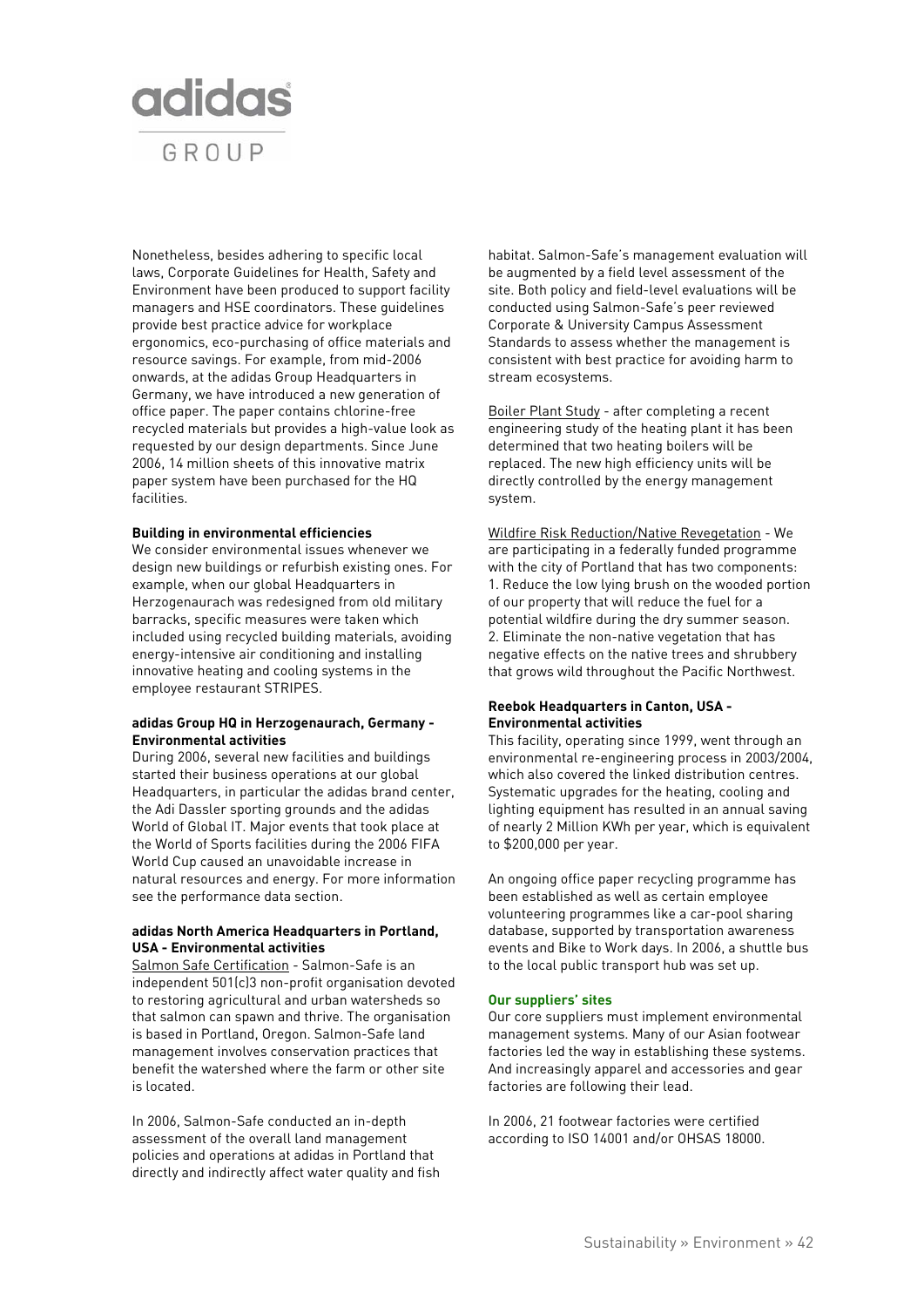

See the table of suppliers with environmental and health and safety certifications in the performance data section.

# **Improving materials**

Our approach is to seek to design out polluting materials and processes and increasingly to adopt sustainable materials instead.

You can read about the various initiatives we have in place that help us achieve our goal of improving materials.

- Material selection policy
- Sustainable cotton
- Recycled materials
- Eliminating PVC
- Control and monitoring of restricted substances
- EU legislation on REACH
- Integrated Product Policy
- Product safety

## **Material selection policy**

We do not source raw materials from any endangered or threatened species as defined by the International Union for Conservation of Nature and Natural Resources (IUCN) in their red list. We also do not use leathers from animals that have been inhumanely treated, whether these animals are wild or farmed.

Materials supplied to the adidas Group must meet local regulations. We ask our suppliers to ensure that:

- Materials be non-toxic in use and disposal
- Using materials does not cause toxic emissions during the manufacturing process
- Products are manufactured under the best possible conditions using the best available technology.

## **Sustainable cotton**

We further investigated the use of certified organic cotton, which is expensive and more difficult to find. It also does not sufficiently address the biggest environmental issue with growing cotton, which is excessive water use.

Taking a more holistic approach, we are part of an initiative called 'Better Cotton' that seeks to train cotton farmers to adopt a more sustainable approach to farming. This is consistent with our

general approach to build capacity in our supply chain. Together with other brands, NGOs and environmental organisations we have initiated a five-year plan, which aims to create and implement a set of better cotton standards and practices for the mainstream cotton growing industry.

Participating companies show interest to reviewing their own sourcing arrangements, looking for examples where all links on the supply chain benefit, from farmer and spinner to garment manufacturer and retailer. Finding these win-wins and encouraging more arrangements like them is crucial to achieving the project's goals to get as many buyers behind this concept as possible and so create a critical mass demanding better cotton.

In 2006, consultations with regional organisations and local agricultural institutions started in India and Pakistan, as we set up the training and checking for the field testing phase.

A full time project manager was hired on behalf of the Steering Board to support the project's development. Extended stakeholder outreach to various interest groups took place, on the governmental and official side as well as to the NGO community.

## **Recycled materials**

A pilot project in Vietnam experimented with recycling waste rubber soles to make new shoes and soles. To meet quality standards, different mixes of new and recycled material were tried and feedback from the customer was considered. But even though no major quality problems occurred, this concept was not applied as a global policy for all rubber applications. Reasons for this are significant colour and design limitations in applying this technology. The approach will be continued for certain rubber designs depending on the model of shoe. New technical solutions that can be applied more widely are constantly under review by the respective operational departments.

## **Eliminating PVC**

In 2000, we decided to eliminate PVC from our products. Alternatives have been found and introduced for most uses. Nearly 99% of our global product range is PVC-free. However, in a few countries, alternatives are not available so some local production of athletic footwear products still uses PVC sporadically.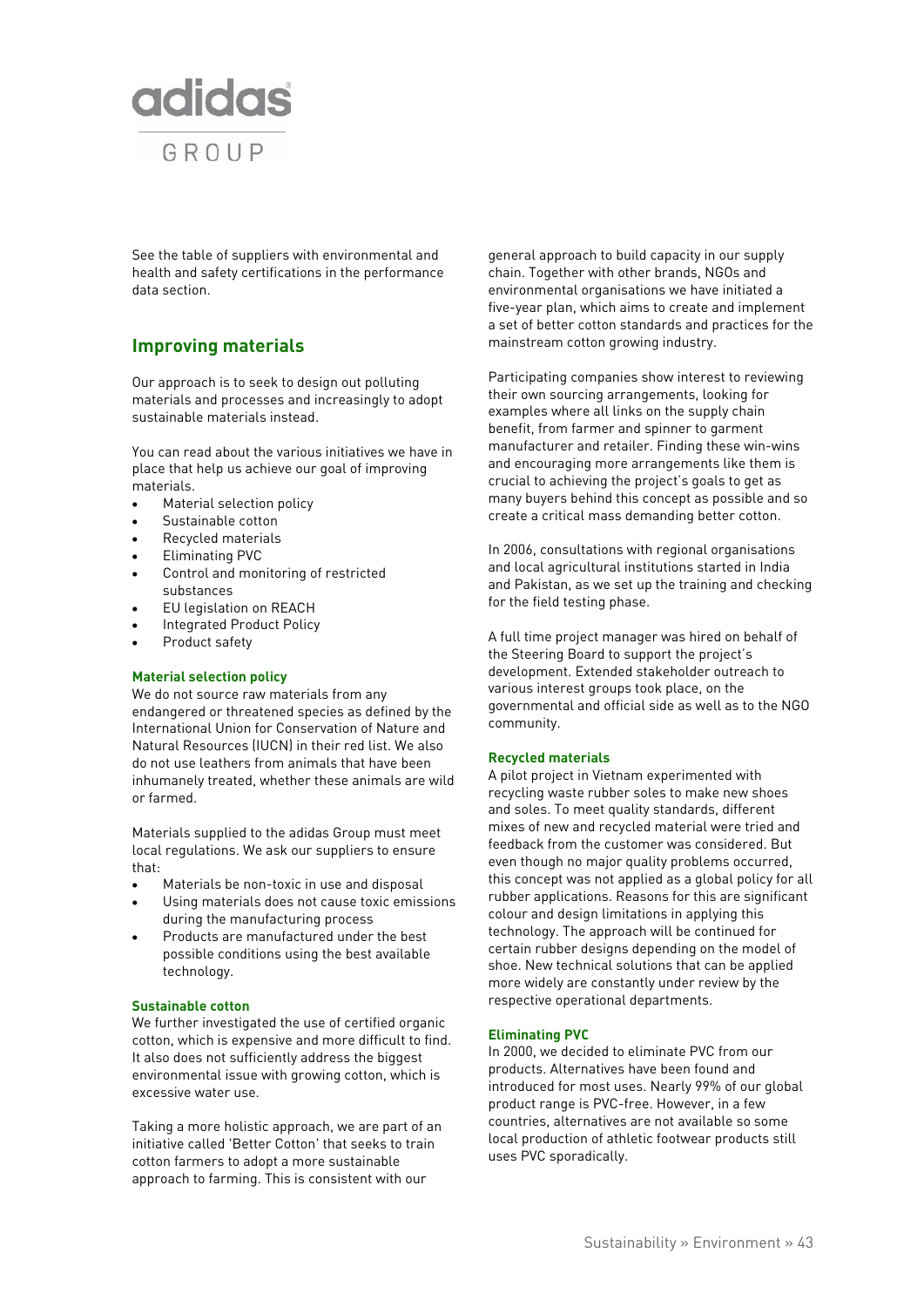

In 2005, we continued to engage with material scientists to understand the environmental impact of chlorine-based materials. These materials are widely used in the industry as PVC-replacements. The consultations are important so we can anticipate environmental developments at an early stage. We have started to review the materials used in footwear products to determine a potential substitution wherever technically and practically possible.

During 2006 and as a result of the integration process the Group's policy to eliminate PVC was rolled out to the new Group entities, where no such programme existed. The first complete phase-out plans were executed by the end of 2006 in several product categories. For a few product applications, full PVC substitution is not achievable due to the absence of technically viable solutions. However, we have developed a mid-term programme to overcome these challenges and to consistently execute our PVC-free policy across all product categories.

#### **Control and monitoring of restricted substances**

Restricted substances are those that cause harm or are suspected to cause harm to human health or the environment. Our policy is that suppliers must avoid using restricted substances to ensure that our products are environmentally safe. In 2006 we reviewed our standards and policies on restricted substances, the 'A-01 Requirements' to make sure they were unified and we were consistently executing them to the highest standard. The policy was rolled out and implementation started within all adidas Group entities and product divisions.

Materials supplied to the adidas Group must meet the strictest local standards globally. We ask our supplier to ensure that:

- Materials are non-toxic in use and disposal.
- Using materials does not cause toxic emissions during the manufacturing process.
- Products are manufactured under the best possible conditions using the best available technology.
- Materials meet sourcing standards of retailers, customer expectations and those recommended by consumer organisations.

We inform our material suppliers regularly about new scientific findings and developments. They must prove that materials comply with our standards by providing test reports from independent external

test institutes on a regular basis. Development and production samples are checked randomly.

Read our A-01 Requirements in the Environment section of our website.

#### **EU legislation on REACH**

We have been carefully observing draft EU legislation related to chemicals called REACH (Registration, Evaluation and Authorization of Chemicals). As a company committed to sustainable practices and meeting consumer needs, we believe that the REACH initiative is an important step towards increased transparency in the use of chemical substances and preparations that result in safer products.

Due to the uncertainty about the final structure and specific requirements from REACH, it is difficult to forecast how the legislation will affect international trade agreements, sourcing and production relationships, business administration and small and medium-sized enterprises. To better understand the future implications of REACH for our business and to express our views we closely interacted with other brands, the Foreign Trade Association and EC-governmental officials.

While the REACH legislation in its basic structure has been approved by the European Commission in 2007, important parts of the Directive, Technical Guidelines, implementation procedures and lists of respective chemicals have not yet been finalised, or have been withdrawn for a further complete review by EU officials. We will continue to carefully observe developments so we are prepared to comply.

#### **Integrated Product Policy**

Integrated Product Policy (IPP) identifies environmental impacts throughout the life cycle of products and, with stakeholder cooperation, explores solutions to these impacts that benefit both the environment and business. The strategy for IPP complements existing environmental policies.

adidas has followed the IPP approach in a pilot study of athletic footwear products supported by the Environmental Ministry of Bavaria. Working with the environmental consultancy INTECHNICA, the project covered all stages of the product's life cycle, from the extraction of natural resources, through to reuse or disposal. Involving adidas representatives from many different functions, a football boot model was selected and all relevant data regarding the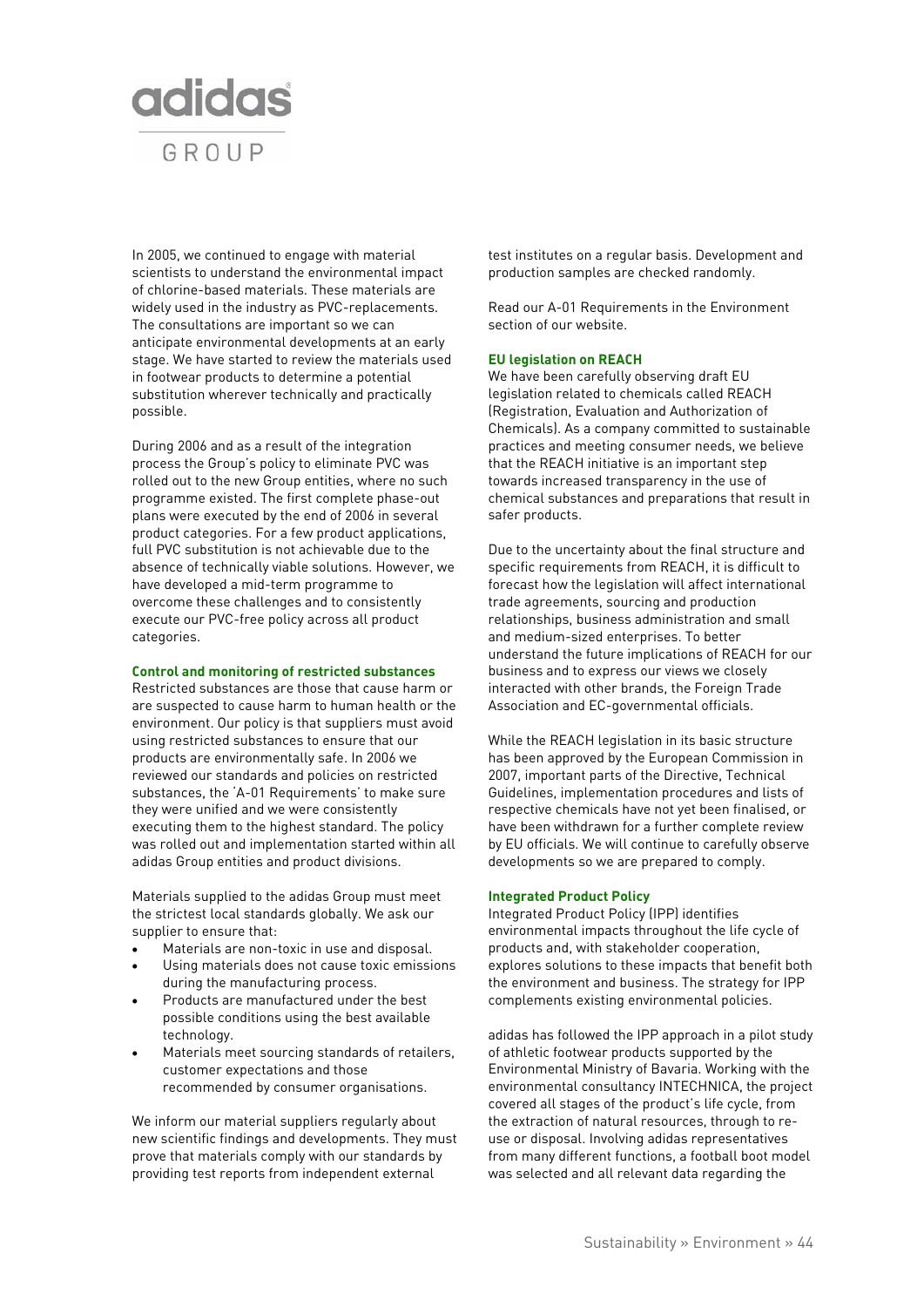

environmental impact of this product from inception to disposal was collected.

#### **Results**

The cumulative environmental impact of the boot was calculated as well as identifying the stages of the lifecycle that cause the largest impact and how we might reduce those impacts. We were also able to quantify changes in the cumulative environmental impact if materials, components or manufacturing processes were changed. The calculation tool can therefore be used as an additional decision-making aid for material selection, design and development.

#### **Developments in 2006**

A new football boot, which was launched in 2006, was screened against IPP principles during its development in 2005 to field-test the applicability of this innovative evaluation tool. Due to significant construction differences and distinctive performance aspects it was impossible to directly compare data from this new product and the originally selected model. However, we were able to establish a calculation process that will allow us in future to compare products with the same construction complexity and to draw conclusions about their relative environmental footprint.

Based on the findings of the studies further prototypes for performance athletic footwear were designed and developed. They consider the most environmentally-friendly but also technically viable solutions, from material selection to trials with the most innovative bonding systems. Prototypes had to meet all functional and quality test requirements. During this phase a number of issues were identified which have to be fixed before the concept is fully commercialised.

#### **Product safety**

To ensure product quality and consumer-safe products, all materials and product samples are tested in accordance with standardised material and product testing specifications and procedures.

The "Product Safety and Environmental Services" function was expanded to further strengthen the internal infrastructure and ensure the consistent application of physical, chemical product safety and conformity standards across all brands of the adidas Group. This step was taken to roll out Group-wide product safety policies, to intensify product checks and to engage more closely with the product teams on product safety issues.

In 2006, Reebok announced 2 voluntary re-calls of products. For more information on this please see the Reebok website.

## **Tackling pollution**

We provide support for our suppliers with guidelines and have a long-standing initiative to reduce VOC emissions. We also seek to address the CO2 emissions from transporting our goods.

- Support for suppliers
- Environmental indicators
- Reducing VOC emissions
- Waste management strategy
- CO2 emissions from transport and travel

#### **Support for suppliers**

Our approach is to help our suppliers reduce the environmental impacts in their factories through advice and support. In 2000, we issued our Health, Safety and the Environment (HSE) guidelines, which have been followed by a more specific Guide to Best Environmental Practice in 2002. Highlighting best practice both inspires and practically explains how our suppliers can improve their performance.

In 2005, we conducted specific needs assessments among our suppliers to understand their environmental priorities that differ significantly from product complexity and production processes at sites. Many reported that energy consumption was one of their main concerns. The drastic increase of oil prices has affected energy costs and the high demand in energy has resulted in power shortages in factories in China, where several of our suppliers' factories are located.

In 2006, we continued the planning and preparations for a series of supplier energy efficiency workshops, which form a core element of the Group's supply chain environmental programme. This included the development of customised training materials and technical recommendations that were developed across the different product divisions with the help of an environmental consultancy. Vietnam and South-China were chosen as the countries to kick off the series of energy workshops.

Facilitated by the SEA team and operated by the environmental consultancy, the first two workshops took place in early 2007 in these countries. 101 suppliers attended the workshops, representing a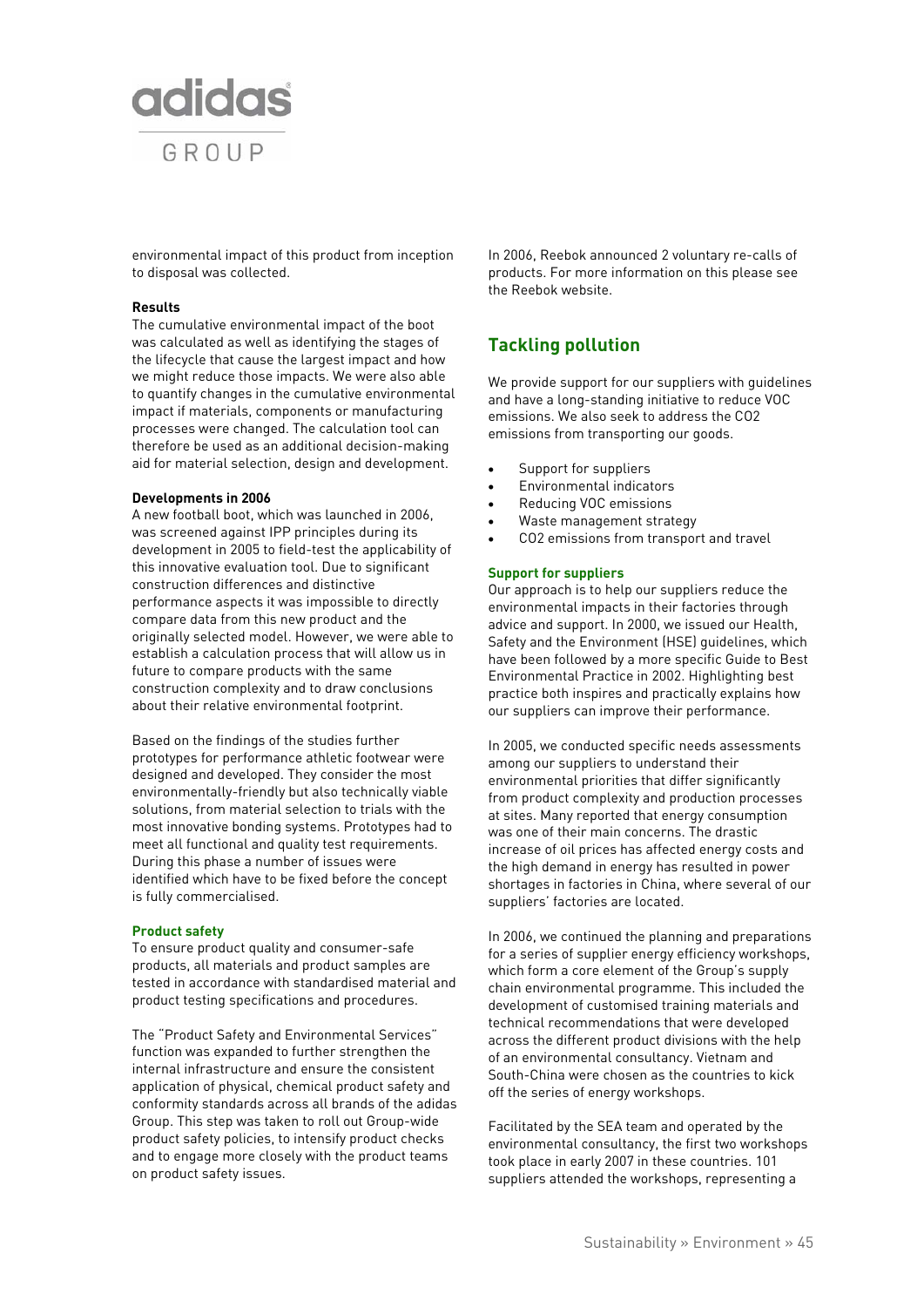

cross section of the Group's core and strategic suppliers and factories, both across divisions as well as across brands.

The workshop which was run under the theme "Energy Efficiency - Advantage for Environment and Industry" stressed the significant economic potential for industry and business and the tangible benefits to the environment. In-depth training was given on various aspects of energy management and contained a wide range of improvement suggestions for factory managers and their facilities. Another important topic was how to stay competitive and safeguard production performance while at the same time reduce pollution and its impact on global warming. Feedback surveys and questionnaires will help to further tailor and streamline our future activities for the needs of our suppliers.

#### **Environmental indicators**

A detailed set of indicators has been developed, and established mainly in our suppliers' footwear factories to measure, track and analyse the environmental footwear operations. Differences in the technical complexity of the various product models in production will always cause deviations in the data collection and interpretations.

The process of data completeness and accuracy, however, matured to a level, that enabled us to calculate the average consumption of key resources per pair of sport shoes produced by our key footwear suppliers in Asia, covering more than 95% of adidas footwear production.

Following the integration process in 2006 those footwear factories that have manufactured for the Reebok brand started to report their consumption. However the below mentioned data still only reflects the brand adidas footwear factories, as the quality of data provided by Reebok suppliers is still under review.

### **Performance of adidas shoes**

- Energy use is 2.36 KWh/pair.
- The amount of waste water per pair is 0.045m**<sup>3</sup>** .
- Waste ratio in product in per cent: 7.81% of the raw leather and 11.22% of the synthetic upper material. (These figures are calculated at a stage in the process before the waste material is fed into a waste management programme.)
- Average VOC consumption per pair is 19.3g.

The indicator system is now a reliable management tool for our footwear suppliers helping them to not only measure resource consumption but also identify potential savings and set reduction targets. We will continue to assist them in maintaining these tools so they can realise these potential savings.

#### **Reducing VOC emissions**

Since 2000, we have been committed to reducing emissions of VOCs in footwear factories in Asia. Our target is average VOC emissions of 20 grams/pair of shoes. VOCs – volatile organic compounds – are found in solvents used in the manufacturing process. They can cause breathing difficulties and other health complaints.

Our footwear suppliers have reduced VOC emissions from 140 grams/pair in 2000 to 19.3 grams/pair in 2006, which includes nearly all new adidas Group footwear factories, and reflects the technical synergies of sharing information, data and sources on production questions such as water based cement systems.

We regularly measure actual exposure in the workplace by asking workers to wear monitors during their working day. Emissions measured are far below the threshold limit value. These results suggest workers are not being exposed to dangerous levels of VOCs but nonetheless we remain committed to further reductions.

See the Performance data section for more figures on VOC reduction.

### **Waste management strategy**

Several in-depth studies and surveys have taken place, mostly with our footwear factories. An external consultant conducted investigations with our footwear partners in China, Indonesia and Vietnam. Considering the different waste amount and sources, but also the specific local circumstances, the outcome showed that it is necessary to:

- further enhance the system to measure the waste volumes
- develop more in-house recycling systems
- consider local conditions and barriers when developing new waste management approaches.

The study also recommended pooling waste material from various factories to create greater volumes and to develop organisations that could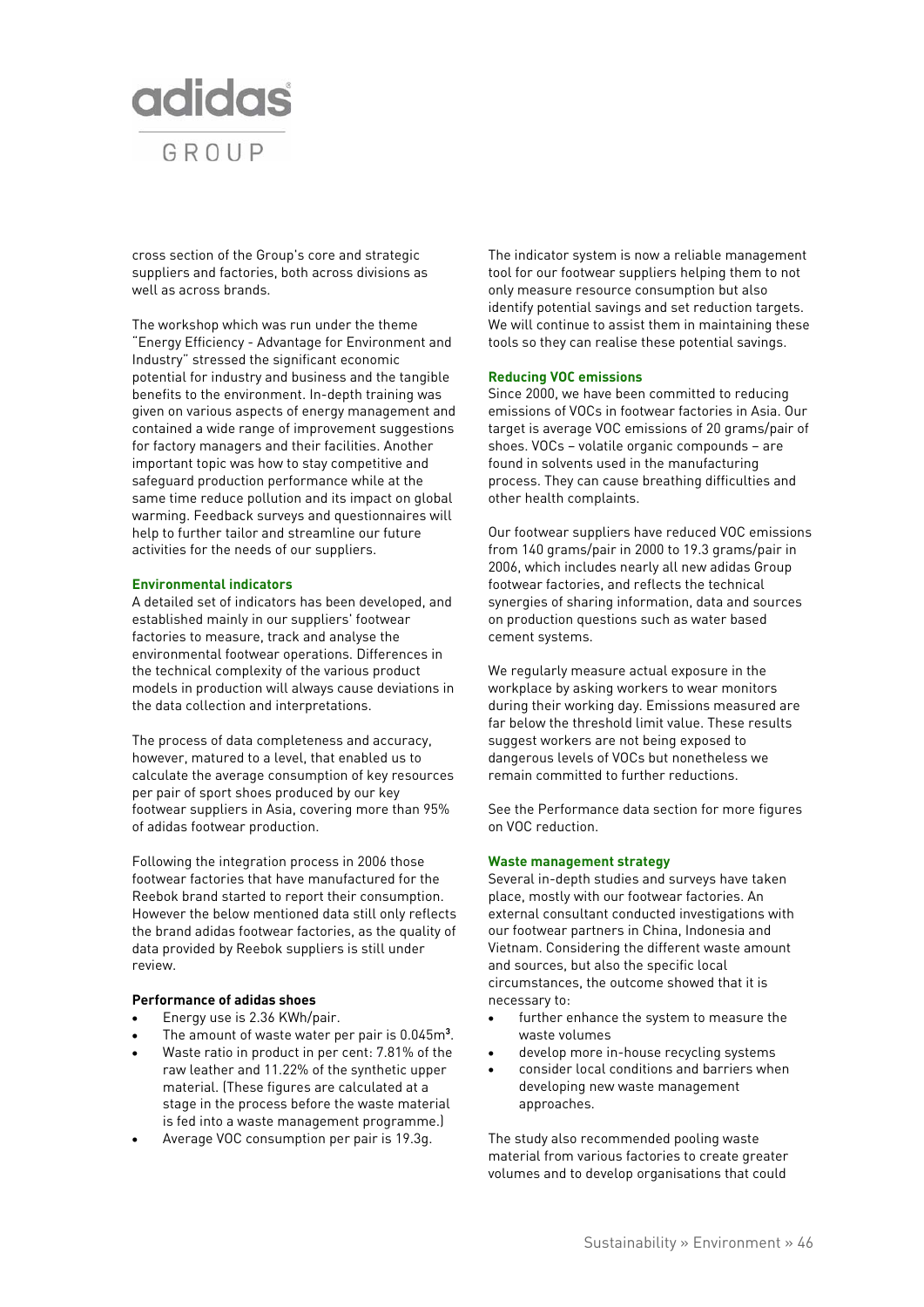

provide a vertically integrated service from collection and sorting to recycling.

One example of how the adidas Group has been looking into ways to reduce and finally eliminate the practice of using waste for landfills is described in the case study below.

**Case Study: Waste Co-processing in Vietnam** 

With the rapid industrialisation and population growth in Vietnam, each year the country produces more than 15 million tonnes of waste. The lack of controlling and monitoring systems, of waste treatment technology and capital resources make the need for effective waste management solutions more important than ever.

One of the country's most popular waste disposal methods is incineration. However, handling the daily waste is becoming more and more of a problem as the technology of incineration plants is very basic and therefore insufficient. In spite of these plants being assessed by the government for technical standards and gas emissions, Vietnam still lacks the technology to analyse dioxin and other pollutant concentrations. Waste collectors are not sufficiently monitored or tracked, and their backyard facilities have adopted insufficient waste treatment methods. This poses a serious threat to people and the environment as ground and surface water is often contaminated from this untreated waste. Consequently, efficient waste management is one of the biggest social and environmental challenges. One proven alternative and possible solution on the way to a "zero waste society" in Vietnam is the so called "Co-processing" technology with the help of which waste is converted into cement.

In November 2005, the SEA team invited all the adidas footwear factories to visit the HOLCIM Coprocessing plant in Rach Gia, a province in the south of the country, to introduce this technology to them. The co-processing technology uses waste materials as raw material for other industrial processes, to recover energy and lower the quantities of other natural resources used. Co-processing means that waste is collected in a monitored way, packed and shipped to the HOLCIM plant where it is shredded and then melted down in special kilns. The plant uses high-tech equipment, and waste co-processing takes place in a strictly controlled environment. The factories now know what happens to their nonrecyclable wastes from footwear manufacturing,

and materials can be traced throughout the production cycle.

The process of using the waste in this cement kilns is seen as very environmental sound, because:

- there is no further ash, all material remain inert in the clinker
- the high temperature process
- it is a self cleaning process, oxidising in alkaline environment
- there is a full set of state of the art monitoring and process control equipment
- it allows for full traceability of the waste flow, which is not available from local waste collectors and service providers.

In 2006, 622.3 tonnes (more then 34% of the entire volume) of the participating factories' waste was used for co-processing, and so will be diverted from low level incinerators or landfill, the most common waste management methods in Vietnam.

For 2007, greater quantities (50%) are targeted to become part of the programme, as well as the extension of the co-operation to more adidas Group suppliers located in the area. For the adidas Group in Vietnam, this is a great opportunity to set an industry benchmark for waste management in our industry, and it will continue to actively reinforce control on waste handling practices by promoting sound waste management solutions to suppliers. Where our suppliers make products for other brands, the team will reach out to them to join the co-processing system. Moving forward, we will roll out this project to include also the Group's apparel and accessories and gear factories in Vietnam. The timeline here is expected to be late 2007 or early 2008.

#### **CO2 emissions from transport and travel**

The fuel used to transport goods to market creates carbon dioxide emissions, a major contributor to climate change. Our policy is to minimise the impacts from transport. Air travel creates the most CO2 emissions so is the focus of our efforts.

Carbon dioxide emissions are measured in grams carbon dioxide per kilometre each tonne travels (grams CO2/km t):

- Sea freight contributes 17.5 grams carbon dioxide CO2/km t
- Road freight by truck contributes 147 grams CO2/km t
- Airfreight contributes 903 grams CO2/km t.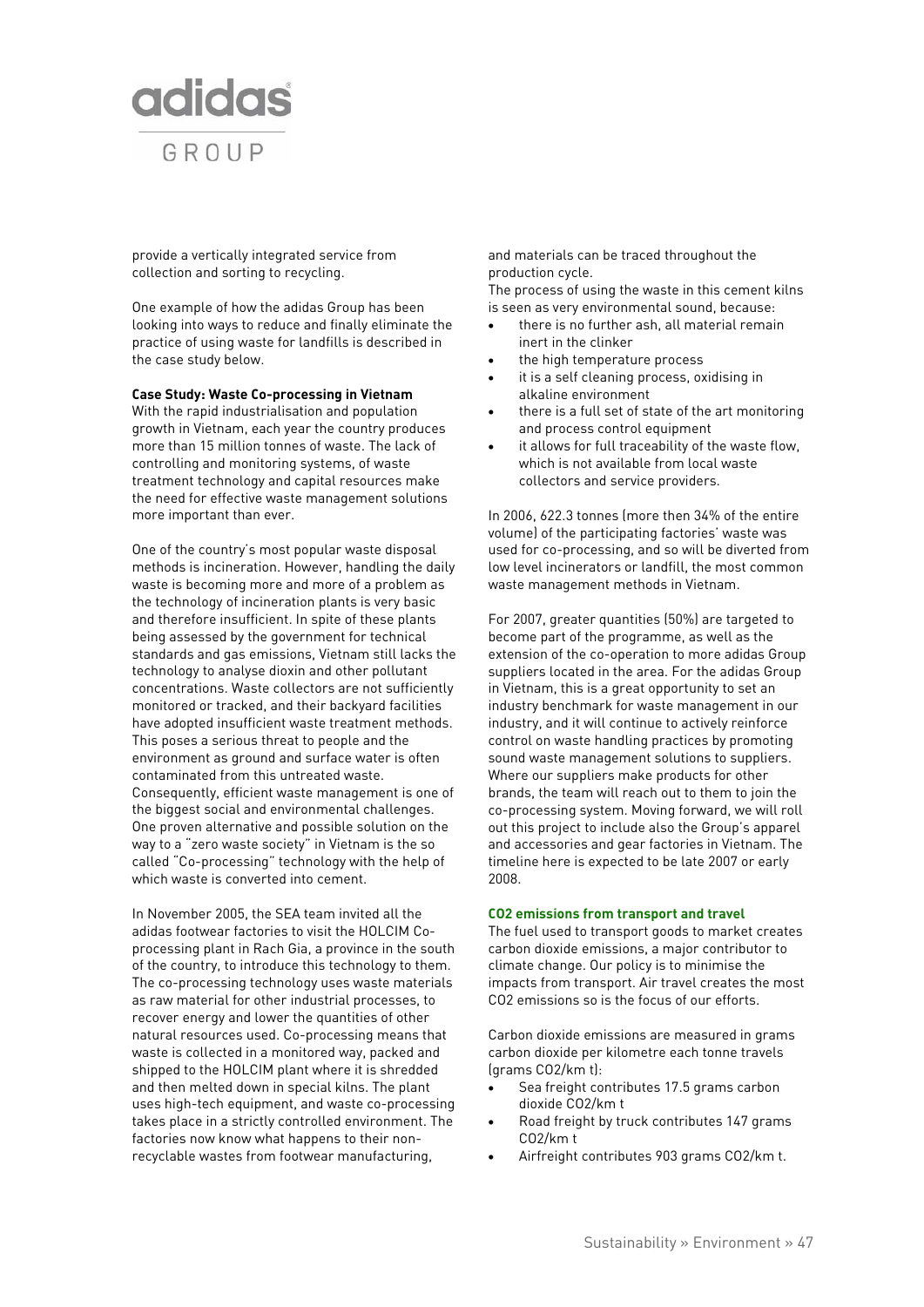

In 2006, air freight transport was again driven and heavily influenced by a major global sports event, the FIFA World Cup™ in Germany. Selected time sensitive products had to be transported via air freight to meet customer requests.

See the Performance data section for the full breakdown of percentages of freight types used to ship adidas products.

#### **Offsetting the SEA team's travel impact**

As a global business, with over 150 locations worldwide and a global supplier base, air travel is widely used by adidas Group employees. As an internal project, the SEA team has recorded all their air travel activities in 2005 and quantified the respective carbon dioxide emissions as 342 metric tonnes. In 2006, the SEA team travel resulted in 421.4 metric tonnes of carbon dioxide. The increase in emissions is due to the greater number of team members running the Group's SEA activities around the world.

We are committed to fund a carbon-offset project which meets the quality standard defined by the World Wide Fund of Nature (WWF). This project will fund the construction of small local bio-gas facilities in Nepal, which help to improve the local infrastructure and living conditions through more safe sanitary conditions for the people, protecting the local wood and wildlife resources.

From 2007 onwards the adidas Group will regularly record global travel activities and will quantify respective carbon dioxide emissions. Approaches will be developed that encourage less air travel by setting feasible reduction targets.

## **Case studies**

In this section you can read how we have applied our approach on environmental issues to two particular factories in our supply chain. One case study looks at the gains made after implementing an environmental management system, and the other looks at tackling air pollution.

- Ongoing Evervan factory, China, achieving much and inspiring others
- 2005 Implementing environmental management systems in a football factory, China

• 2005 - Tackling air pollution in football production, Thailand

#### **Ongoing - Evervan, China, achieving much and inspiring others**

In passing the ISO 14001 in the year 2003 for the first time, and adapting our Guides of Best Environmental Practices, several initiatives and projects were finalised at the Evervan site, one of our major footwear suppliers in China, specifically:

- improved emissions, dust and noise control in work areas
- tighter management of chemicals
- replacement of diesel oil as the primary energy source in the canteen
- creation of a new waste management system
- an energy conversation project.

Energy savings were 15% for compressors, 21% for high energy devices such as mixers and rubber mills. A condensed steam recycling system saves 814 tonnes of water and 15.1 tonnes of diesel per month, paying for itself in 30 days.

Overall Evervan reported the following figures:

- saved water: 23.8% [ml/pair/month]
- saved electrical power: 2.68% [kWh/pair/month]
- saved diesel oil: 42.5% [kg/pair/month]
- saved gas: 47.6% [kg/pair/month]
- ratio of reused waste material: 47.6%.

In 2006 the following savings were reported:

- saved water: 53% [ml/pair/month]
- ratio of reused waste material: 68.8%.

#### **Apache II, China, learning from Evervan**

Results at Evervan have inspired other suppliers. For example, the new Apache II footwear factory integrated Evervan's findings into their new facility.

For 2006, the Apache II factory reported the following savings:

- saved electrical power: 9618.00 kWh/month
- saved diesel oil: 15.15 tons/month
- saved coal: 57.20 tons/month
- saved water: 1950.00 tons/month
- ratio of reused waste material: 45.8%

### **2005 - Implementing Environmental Management Systems in a football factory, China**

Besides the high volumes of apparel and footwear products, China has become an important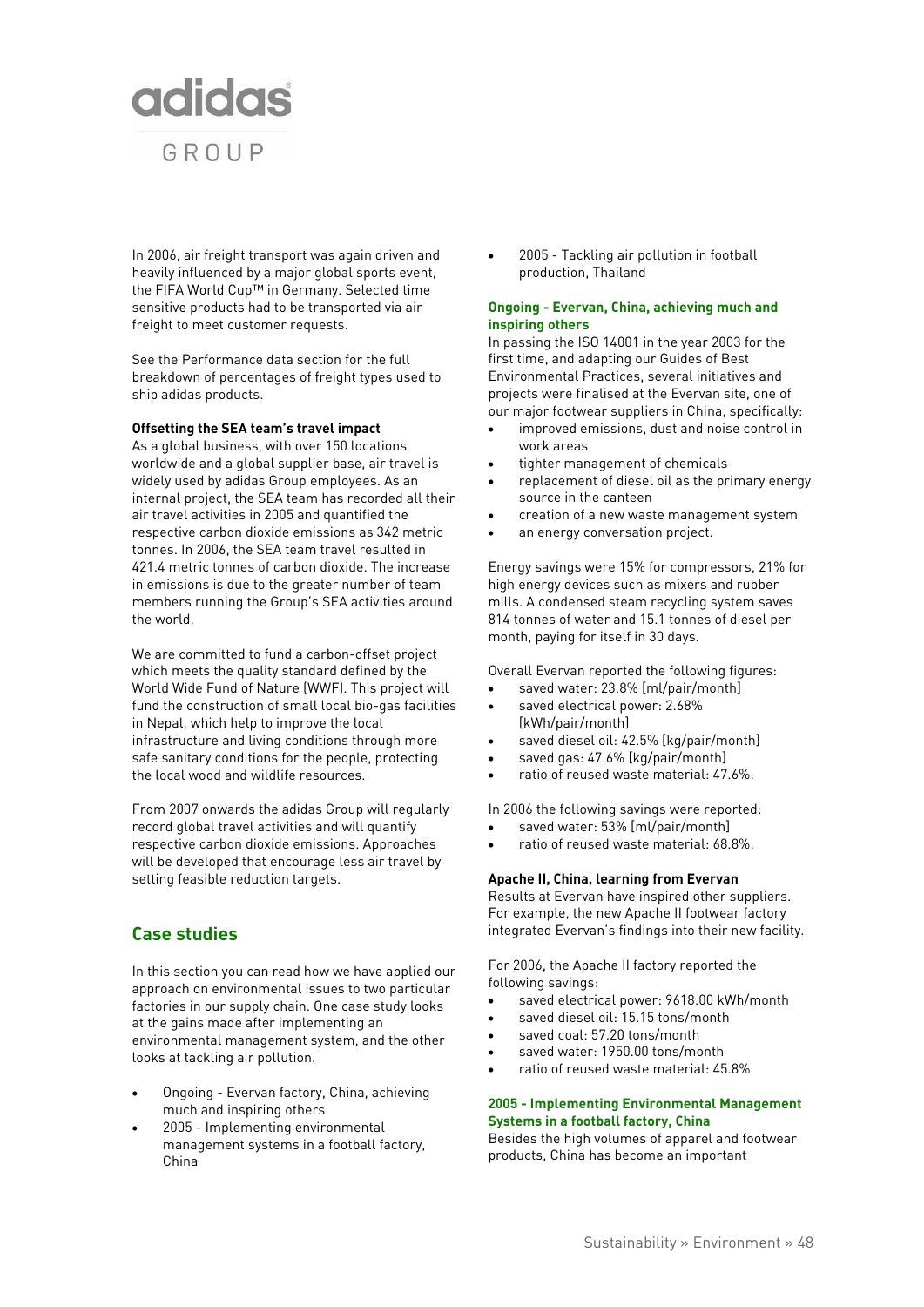

production country for sports equipment, and in particular for footballs.

Saving resources is crucial to meeting business targets. Kuan Ho Sporting Goods Co, Ltd., one of our major manufacturing partners for machine-stitched footballs is located in Guangdong, China. The factory employs more than 6,500 workers and administration staff. The supplier has invested in Lean manufacturing and has made significant improvements to its workplace conditions and general health and safety. After some initial challenges the management committed to the SEA programme and Kuan Ho is now established as a long-term partner. They have developed a comprehensive HSE management system within the factory.

The supplier tackled their specific environmental challenges by working towards certification to ISO 14000 and OHSAS 18001, which they achieved in January 2005. There have been a number of specific measures taken.

#### **Environmental improvements**

Following our Best Environmental Practice Guidelines helped Kuan Ho to reduce average energy consumption by nearly 20% from 2004 to 2005 (from 1.70 KWh/Unit to 1.36 KWh/Unit) on single production units. These savings enabled the factory to reduce the amount of additional diesel needed by 53% on average.

The chemical storage room was completely rebuilt. Anti-leakage systems on the floors, an improved air circulation and exhaust system, and better management of the chemicals in the production rooms all minimised exposure for the workers. A new surface ionization system, instead of using solvents for cleaning, reduced the VOC (volatile organic compounds) emissions by about 80 Kg per day.

These measures not only reduced the site's environmental impact they also led to a 5% decrease in the product defect rate.

#### **Training and health surveillance**

Comprehensive HSE worker training sessions were conducted during the year, with 4,932 workers participating. A specific health check with 746 workers by an external medical service provider took place in April 2005. By implementing the HSE

system, occupational injuries reduced from 95 in 2004 to 50 in 2005.

#### **2005 - Tackling air pollution in football production, Thailand**

While the national legislation on health and safety and labour issues is clear, Thailand struggles to implement it. Government agencies tend to focus on the regulation of heavy industries. As many of the light industrial factories producing apparel and accessories are in zones dominated by heavy industry, they remain relatively low priorities for local safety inspectors.

#### **About the factory**

Molten Thailand Ltd has been a key ball supplier to adidas over the last four years. Molten and adidas have developed technology for new ball products including the Roteiro ball for the Euro 2004 Football Championships and adidas selected Molten as the main ball supplier for the FIFA World Cup 2006™.

Molten has 960 workers making branded and unbranded balls in two production buildings. The building producing branded balls for adidas is new and has good safety measures in place. The other older building, where non-branded products are manufactured, had major non-compliances with our standards, putting workers' health at risk. It did not matter that this was not the building where our products were made. We wanted to see our health & safety standards met across the whole site.

#### **Working together to address the issues**

In 2004, SEA and a local consulting firm, SERV Consulting, worked with Molten's management to curb critical problems with ventilation and chemical safety. Using our strategic monitoring approach to identifying root causes, the SEA team uncovered gaps in engineering control and worker awareness. SERV was subsequently invited to assess the company's Human Resource Management system and complete the training needs assessment.

Our standards focus on restricting the use of harmful substances. As a result we banned the use of toluene, a key ingredient in glue used for patching ball panels. This presented Molten with the challenge of meeting the same quality standards but with less toxic chemicals.

In July 2004, Molten's senior management committed to eliminating toluene and introduced other less harmful solvents. SEA monitoring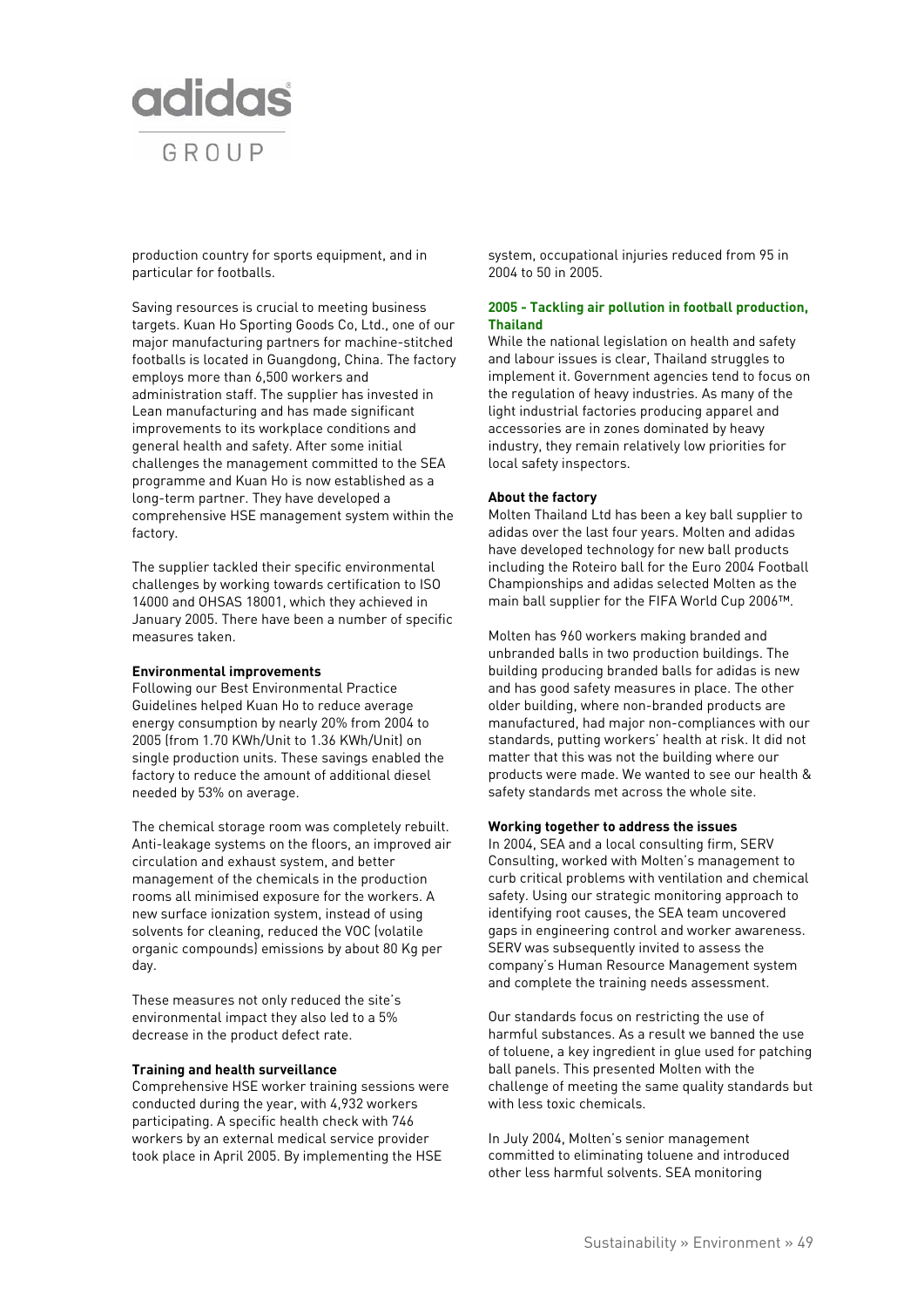

findings showed consistent efforts to improve ventilation systems and the factory management engaged a local chemical safety consultant and committed to ISO 14001 certification. In 2005, we provided training to Molten management and supervisors and Molten's safety team were trained in measuring against chemical thresholds. In September 2005, Molten had completely eliminated toluene from the production process at this site and was certified to ISO 14001.

#### **Improvements well received**

There is certainly more joint effort required to further improve the health and safety situation in Molten. However, the initiative of the past two years has clearly been a success:

*"In the past, I felt that adidas production plant was safer than my plant because of poor ventilation system. Now I feel that my production building has an improved working environment. Chemical usage is limited to only one-day supply, which relates to better ventilation."* Worker's quote

On the FIFA World Cup™, one worker states that: *"I am so proud of my country that we produce World Cup product. I think making World Cup Ball is more difficult than the Roteiro Ball but I take it as a challenge. I am proud to see them on the television and newspaper and I keep telling everyone that I am part of this special ball".*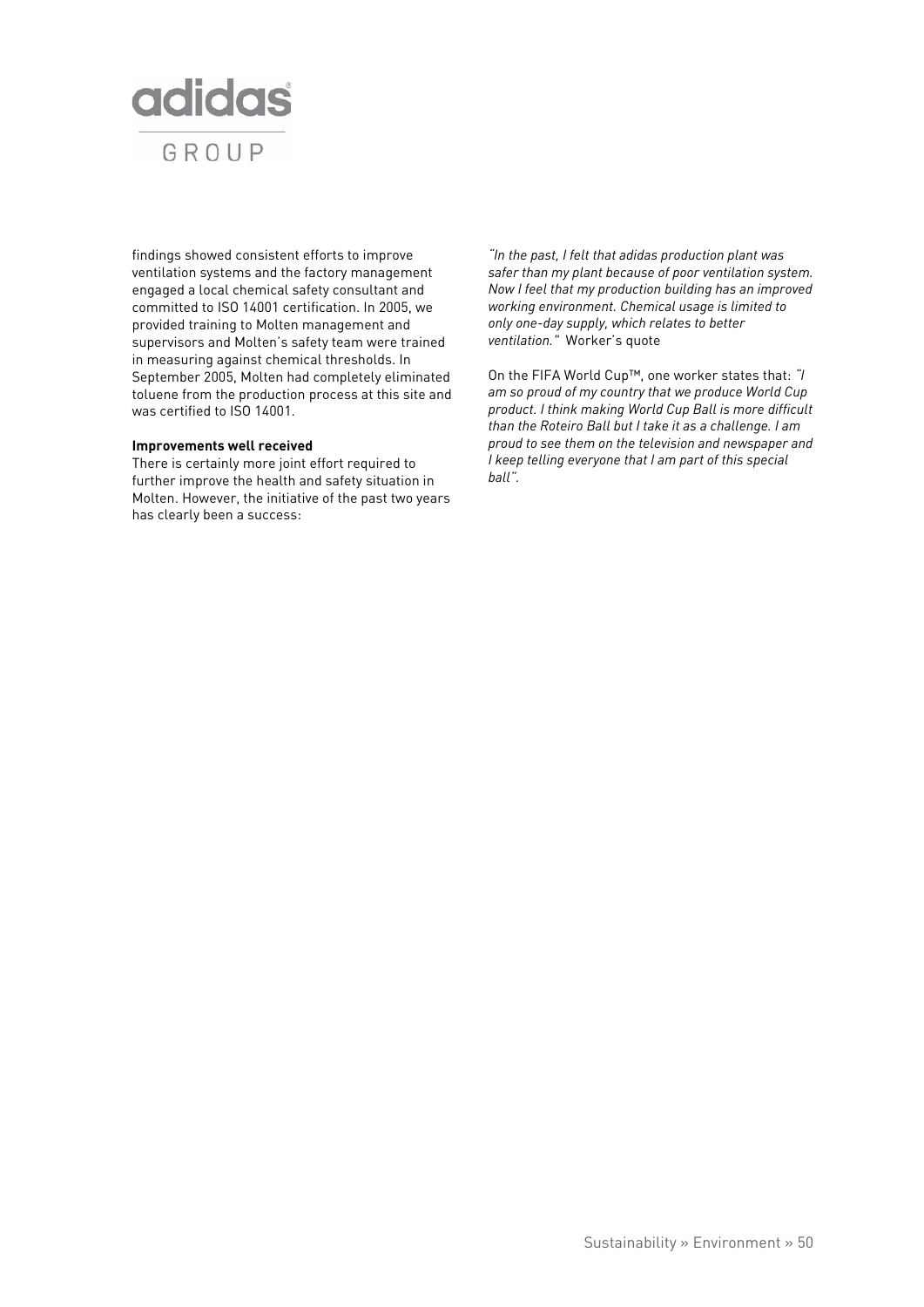

# **EMPLOYEES**

Our people are crucial to our success. Achieving our goal to be the global leader in the sporting goods industry depends on the talents, enthusiasm and dedication of our employees.

Here we define our HR functions and goals, and our HR programme. We ensure worker-management communications through employee involvement in decisionmaking. The employees have a responsibility to adhere to the employee code of conduct; and as employers we have a moral responsibility to ensure their health and safety. This includes developing an HIV-AIDS policy. The way we reward our staff has to be fair and related to our, and their, achievements.

We aim to develop our employees with opportunities for career progression, while striving to create a climate that celebrates our diversity, promotes global mobility and helps our staff achieve a healthy work-life balance. We also offer our staff access to a wide range of company sports activities.

## **HR functions and goals**

HR management is a core function within the Group's global organisation, managed by Global HR, with the global director reporting to the CEO. Within the Group, the Global HR organisation manages the following key functions:

- HR management and support to key functions Global Operations, Global Marketing, Corporate Services, Regions and Brands
- Global Services, including reward management and mobility management
- training and development
- company sports programme and work-life balance initiatives in Germany
- corporate community programme in Germany
- cross-functional issues, for example, HR information systems, communication, personnel and marketing.

Global HR focuses on the following goals:

- to create a working environment that stimulates team spirit, passion, engagement and achievement
- to instil a performance culture based upon strong leadership
- to make the adidas Group the employer of choice.

## **HR programme**

Our people and their talents are critical to our continuing commercial success. With more than 27,000 employees working at more than 150 locations in more than 50 countries we need to develop HR strategies that can be implemented globally. The first step is to identify the common challenges we face wherever we operate:

- talent management to identify, recruit and retain the most talented people and develop career opportunities for them tailored to the specific needs of our company
- employee-oriented leadership to strengthen the alignment of management and employees by improving communication and enhancing employee feedback systems
- performance management to instil a resultdriven management culture that supports up and downward performance feedback for continuous learning and improvement
- motivation to provide reward and incentive schemes as well as a working environment that promotes employees' commitment, engagement and wellbeing
- communication to improve transparency and efficiency in communication at all levels of the Group and wherever we operate.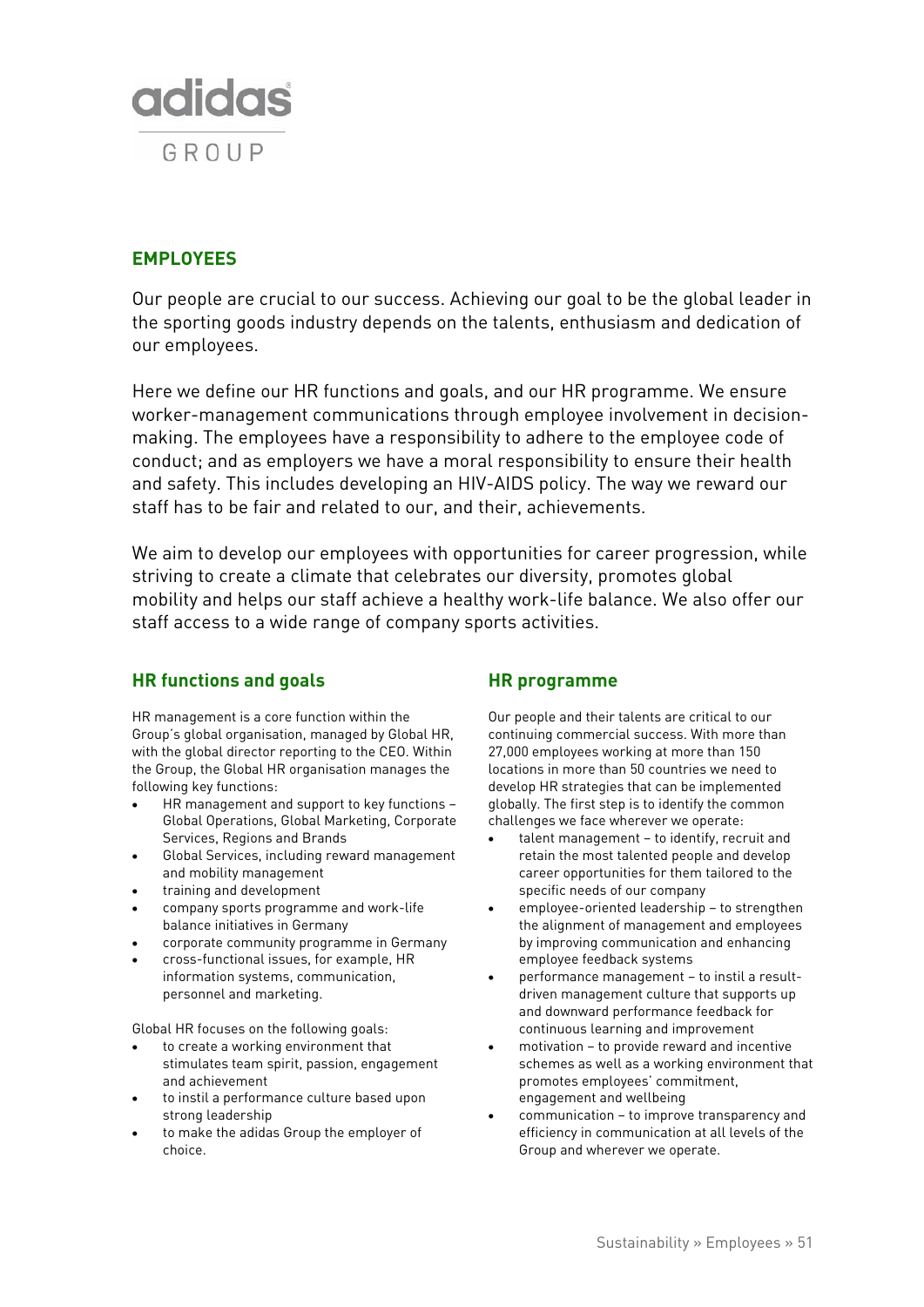

To rise to these challenges, our programme focuses on five core processes of HR management: attracting, recruiting, developing, rewarding, and retaining staff.

# **Employee involvement**

Employee empowerment, participation and codetermination play an important role in managing employee relations within the adidas Group.

The Group has established works councils at adidas in Germany and other European subsidiaries. The members of the work councils are elected by the work force.

Currently, three representatives of the works council are also members of the Supervisory Board. The Supervisory Board advises and supervises the Executive Board in the management of the adidas Group. It is involved in all decisions of fundamental importance to the Group and is responsible for appointing and dismissing members of the Executive Board.

Location determines the form of employee participation:

- HQ Works Council
- European Works Council
- Employee participation outside Europe

## **HQ Works Council**

In 2006, the HQ works council focused on the following projects:

- Job-grading and Performance/Compensation System (PEP)
- Work-Life Balance/Family Audit
- Annual performance bonus for eligible employees
- Internal agreements on the use of internet, (mobile) phone and E-mail, on reintegration of employees coming back from parental leave, and on on-call service.

## **European Works Council**

The European Works Council (EWC) currently consists of nine delegates from six European countries. The fruitful collaboration between the European and HQ Works Council and the SEA team continued in 2006. Members of the HQ Works Council, the European Works Council and representatives of the Trade Unions are regularly updated on progress of the compliance programme.

#### **Employee participation outside Europe**

While employees of the adidas Group in Herzogenaurach and Portland have enjoyed access to top management in a variety of forums, creating effective communication channels throughout the regions at Liaison Office (LO) and factory level is a constant challenge.

Our internet-based 'Ask the Management' forum gives employees throughout the regions an opportunity to raise concerns and post questions to top management. More direct communications are being established in the sourcing offices throughout Asia, based on the Guangzhou model detailed in our Social and Environmental report 2003. The Guangzhou management-employee committee is now in its fifth year and has incorporated elected representatives from Apparel, Accessories and Gear as well as the Originals footwear sourcing representatives.

Since its establishment, this committee has discussed and in most cases resolved a number of key issues, including:

- organising transport to our operations centres
- providing medical insurance for staff located in different cities
- improving the housing accumulation fund and social retirement fund coverage
- introducing flexible working hours in the LO
- choosing the venues and activities for company outings.

The committee is about to be restructured in order to accommodate representatives from Reebok Operations staff.

# **Employee code of conduct**

We have a Group-wide Employee Code of Conduct to help strengthen general governance. The Code serves as the cornerstone of ethical and social behaviour in day-to-day operations, and is aligned with the core values of the company.

In 2005, the code was subject to a detailed review. The revised version was released in 2006. The code is part of a Global Compliance Programme and is planned to be implemented by compliance managers worldwide, with the involvement of the Works Council.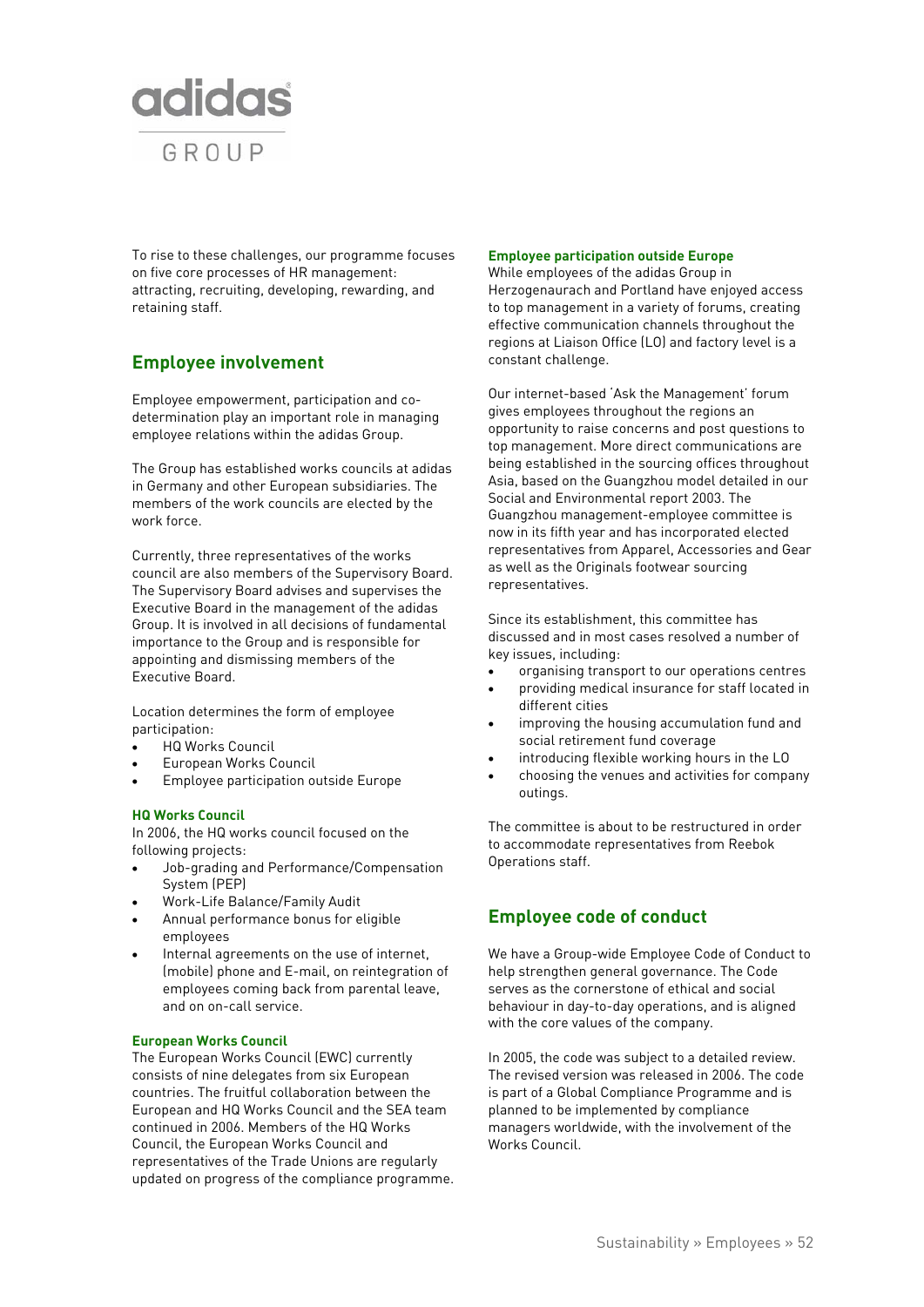

The code covers key issues such as:

- Treatment of business partners and third parties
- Handling of information
- **Complaints**
- Special rules for dealing with financial matters.

# **Health and Safety**

Everyone has the right to work in a safe environment. This has been recognised the world over and as a global Group, our operations have to comply with a wide range of different legal and cultural imperatives. Naturally, practices and procedures will vary from one facility to another, but the core requirements remain the same.

These core requirements are fully explained in a set of Corporate Guidelines for Health, Safety and Environment for facilities of the adidas Group. These guidelines especially help facility management of mainly administrative offices to manage health and safety issues in an effective way. Furthermore, larger administration facilities of the adidas Group and the very few production sites owned by the Group have comprehensive risk, health, safety and environmental management systems coordinated by local facility management. Key subjects of the Group's health and safety management are also activities focused on travel security and health and safety and precautionary measures related to communicable diseases like avian flue and SARS.

# **HIV-AIDS policy**

Based on guidance materials issued by the ILO and comprehensive field-testing by the adidas Group Liaison office in Thailand, the adidas Group launched a Group-wide HIV-AIDS policy in 2006. The policy contains general guidance on HIV-AIDS, an employee guide, and guidelines for HR managers on workplace care and support.

The policy was subject to review by the company doctor who proposed improving the privacy and confidentiality measures in the reporting mechanisms.

## **Remuneration**

Our Global Salary Management System (GSMS) sets employees' salaries in a clear, understandable and measurable way. It relates to performance evaluation and uses a clearly defined system for setting salaries in line with market requirements and performance levels. Managers and the HR department can evaluate where each employee currently is within the system based on his/her current salary and where he/she should be. The adidas Group also offers several attractive variable compensation components:

- Pay for Performance bonus programme More than 20% of all employees receive this variable salary component with an average of 20% of their remuneration linked directly to individual and Group performance.
- Long-Term Incentive Programmes (LTIP) These include brand- or business-specific three-year plans for senior managers that are based on the achievement of financial as well as compliance targets.
- Management Share Option Plan (MSOP) Beneficiaries of the MSOP (members of Executive Board and senior management) may exercise stock options granted to them in five tranches since 1999 if at least one of two performance criteria is met.
- Other benefits include our 401-K pension plans in the USA and the PP 2000 pension plan for our employees in Germany. In 2006, 1,154 employees participated in the latter, which represents an increase of 7% compared to the previous year.

## **People management**

We aim to identify, recruit and retain the best people by providing development and career opportunities on a Group-wide level. We achieve this through our strategic HR pillars that focus on:

- creating a positive work environment
- instilling a culture of performance
- and being the employer of choice.

#### **Go for Gold**

Just like athletes, employees of the adidas Group need a training plan and a coach to build on their strengths, overcome their own challenges and improve their technique to achieve their goals. We 'Go for Gold' and base our efforts on the three success drivers of our performance culture: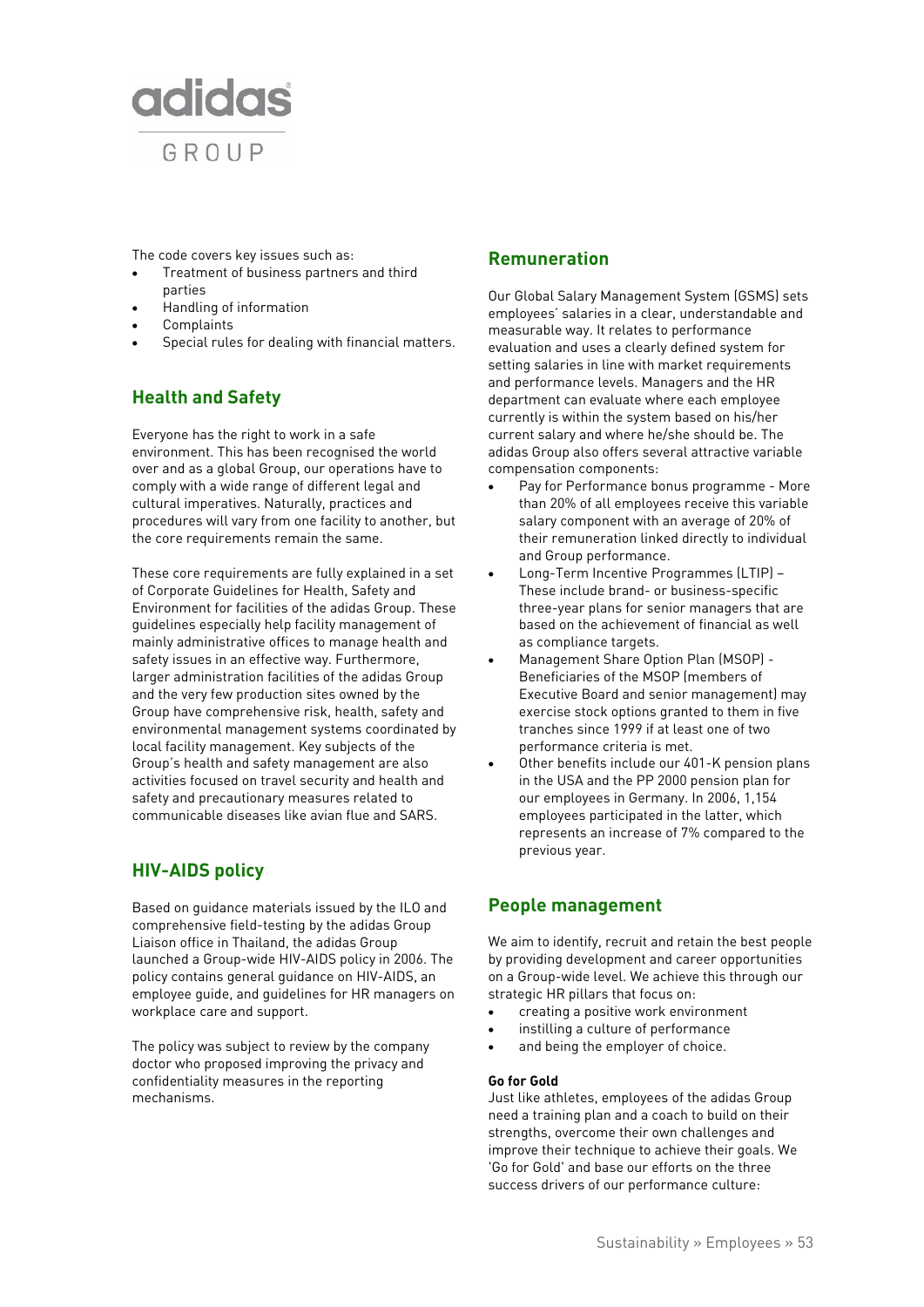

'Leadership Excellence', 'Performance Management' and 'Talent Management'.

#### **Leadership Excellence**

Leadership in what we do and how we do it is key to our success. Our Executives and Managers enforce Leadership Excellence and instil a culture of performance. They are the main drivers and sponsors of the company's Performance and Talent Management.

#### **Performance Management**

Performance Management is the platform of our success. Evaluation tools like PEP ('Performance Evaluation and Planning') measure employee's current performance based on job and competency requirements. Employee performance levels serve as an indicator for base salary development and variable compensation, supporting our goal of paying for performance. PEP also covers the setting of individual business targets and the planning of training and development activities. For both individual and team performance improvement we offer targeted support based on need: for example, basic skill training in team development or business coaching. All aiming for one goal: to train and develop our employees to be 'Fit for Today'.

#### **Talent Management**

With our Talent Management tools and processes we identify employees at all levels who have the potential to become leaders in the business - our Talents. In order to prepare them for new and more complex future roles they take part in targeted development programmes covering:

- innovative and state-of-the-art input in the area of management and leadership
- individual preparation for new competency requirements
- fostering of global networking
- knowledge transfer into the current and future business.

Actively managing internal succession is key to our competitive position.

## **Diversity**

Over the years, the workforce of the adidas Group has evolved to reflect the growing diversity of our communities, our varied fields of activity as well as our truly global marketplace. We will remain committed to understanding, valuing and

incorporating this diversity into the corporate culture of the adidas Group.

We believe that diversity helps us to sustain a competitive advantage, to foster motivation and to ensure organisational success and stability. Our approach to diversity is to:

- **Acknowledge** the richness of commonalities and differences we share; the intrinsic worth of each unique employee; that our products and our contribution to sports and the athletes that compete therein are enhanced through these multiple and different perspectives;
- **Aspire** to create respect for and appreciation of each other; to further increase diversity within the adidas Group and to foster a spirit of openness and partnership amongst our employees and within our communities.
- Act to assure an environment that welcomes, respects and embraces diversity; to capitalise on the value of a diverse work force; and to achieve excellence through our products and our people.

## **Global mobility**

Global presence and success in worldwide markets require a workforce willing and able to work around the world. For those employees who are interested in working in different countries, we have a programme of international assignments to worldwide locations within the adidas Group. Most of these take place between Germany, USA, China, Hong Kong and The Netherlands. The adidas Group provides training and cultural preparation to familiarise the relocating professionals and their families with their new living and working environments. In brief:

- the Headquarters of the adidas Group employs more than 500 international employees from almost 50 countries
- between 100 and 150 international assignments at various locations begin annually
- about 450 employees are currently on international assignments.

## **Work-life balance**

Every employee's quality of life should be improved by working for the adidas Group. So we have a responsibility to address work-life balance. We aim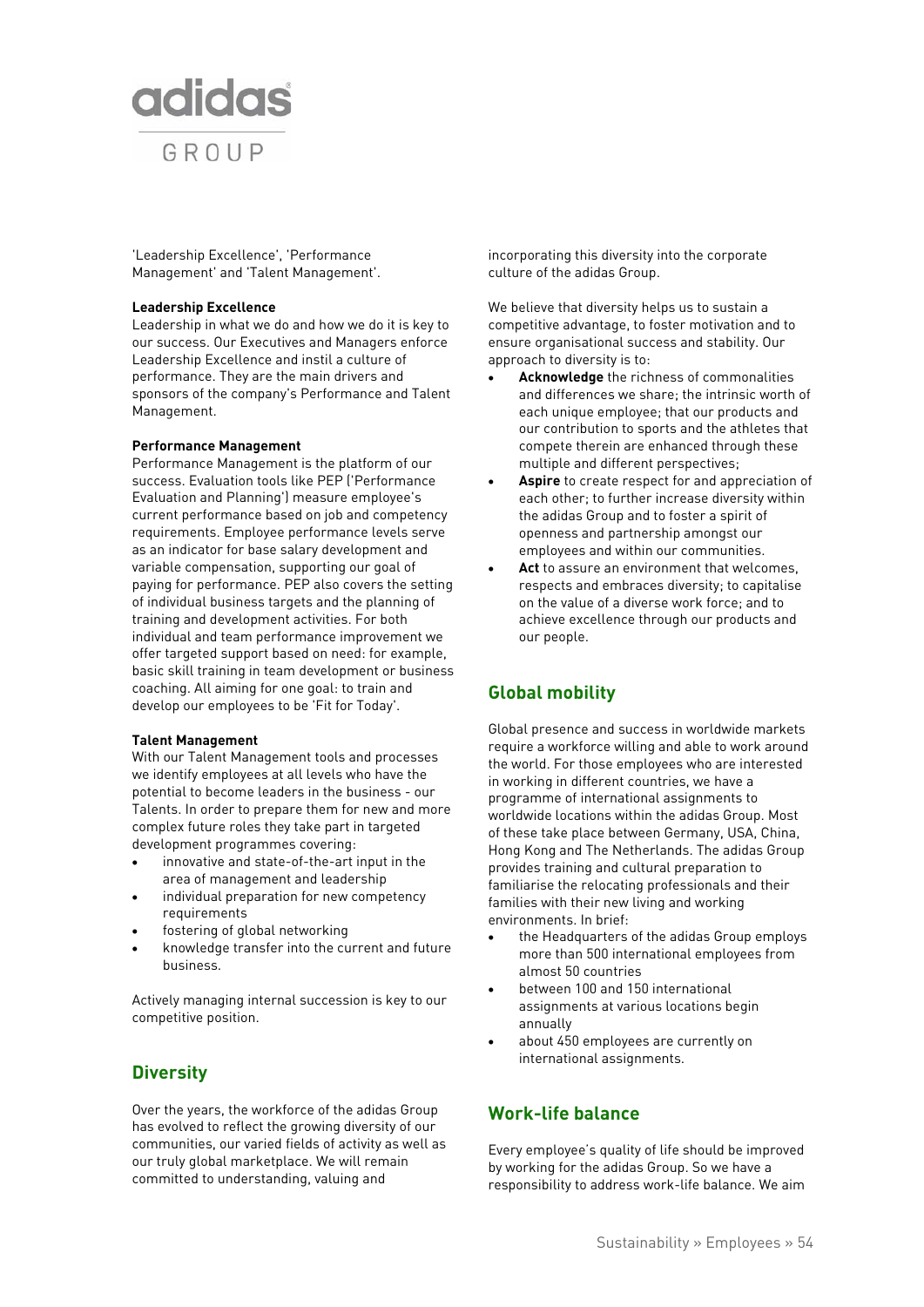

to harmonise the commercial interests of the adidas Group with the private and family needs of our employees, thereby assuring the mutual benefit of both. The programme includes family oriented services, flexible work time and place, people development and leadership competence related to work-life balance. More information about this topic can be found in the Employees section of our website.

Hertie Stiftung, the third largest private foundation in Germany, audited our programme to identify and initiate ways to improve family-oriented personnel management. We were re-audited in 2004 and awarded the official certificate as a Family-Friendly Employer.

## **Company sports**

We offer our employees a wide range of sports activities at our major sites including team sports such as football and basketball, fun and fitness courses such as fencing and Tae Bo, and health and wellness courses such as yoga, healthy back, and swimming.

At our Headquarters in Herzogenaurach, Germany, our Company Sports department also organises several sports events such as mountain biking, horseback riding, kayaking, skiing and ski tours and the biathlon. Special events such as one-week sports camps for employees' kids, transalpine mountain bike tours, and the yearly Berlin marathon weekend (with a suitable training programme prior to the event) are also available.

At our Headquarters in Herzogenaurach and Portland our employees have access to a company gym.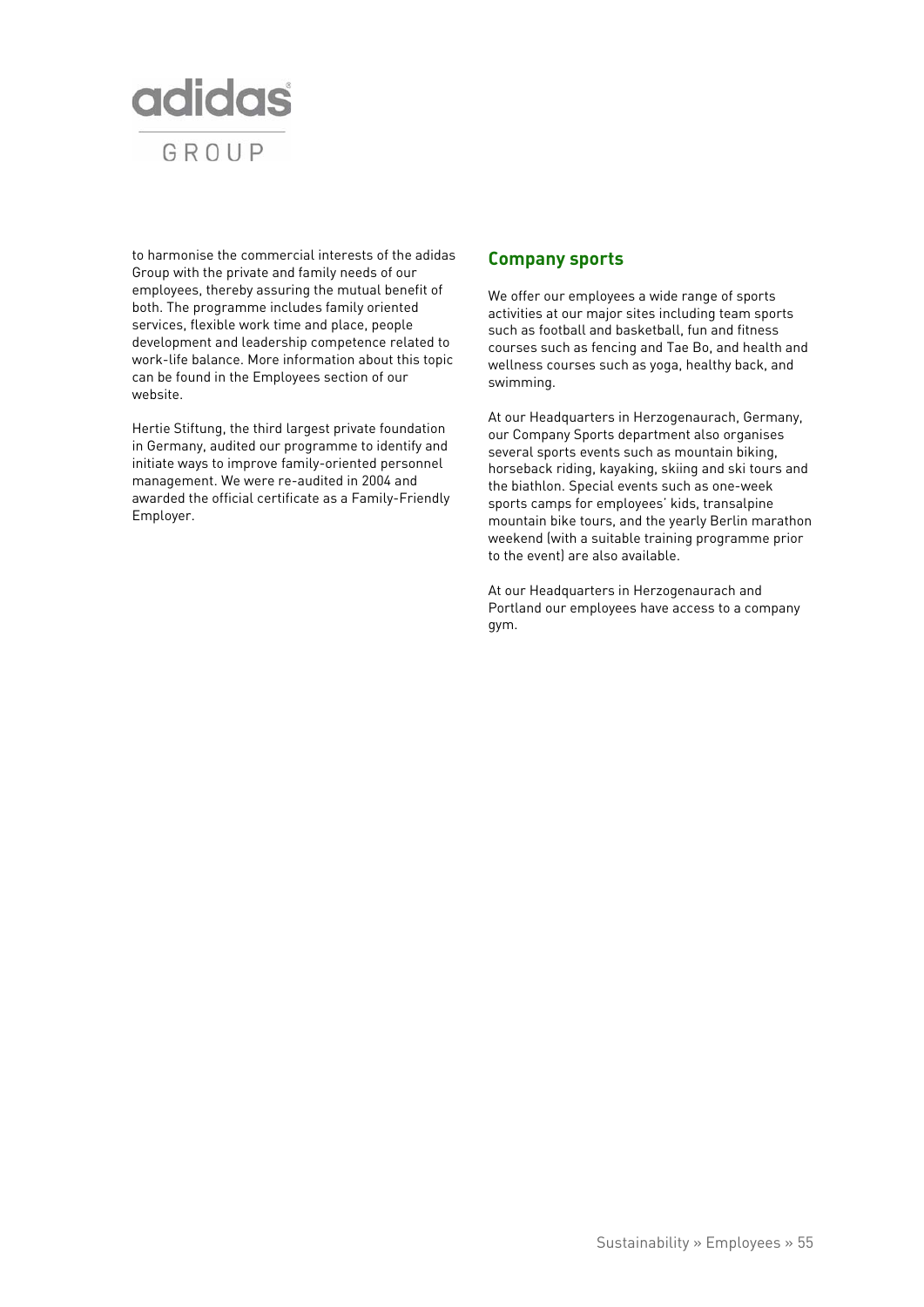

## **COMMUNITY AFFAIRS**

In managing our community affairs programme the adidas Group has adopted a largely decentralised and brand-oriented model for community involvement practices, recognising that people in our regional subsidiaries and Group entities best understand the needs and cultural sensitivities of their local communities. At the Group level we support our suppliers' communities, as well as make contributions to organisations that promote sustainable development practices within the industry.

Although varied in form, the initiatives are all aimed at supporting children and young adults, with sports as a common theme. We have three complementary pillars supporting our community affairs goals: community involvement, employee involvement and corporate giving and we list examples in these sections. Some initiatives are described in more detail under case studies.

## **Managing community affairs**

We want our community affairs work to be as innovative as our efforts to improve workplace conditions. To achieve that we have first clarified internal ownership:

- Internal Group activities are overseen by a network of employees from around the business. This network is coordinated by Community Affairs, a function that has been fully embedded in the Social & Environmental Affairs Department.
- External supply chain activities are managed by the Social and Environmental Affairs (SEA) team directly.

## **Group activities**

#### *Developments*

In 2004 we established the Community Affairs function at Headquarters as part of the Social and Environmental Affairs team in order to develop a direction and strategy for Corporate Giving and other Community Involvement practices. Since 2005 we have been focusing on working with a network of people from adidas Group entities around the world who are driving social improvements in their local communities.

Community Affairs provides support and assistance to them, especially when they are seeking advice on important projects. The challenge with our decentralised and brand-oriented approach is to implement comprehensive reporting mechanisms

so we can form a clear view of activities at the local level, and better analyse and report on them.

In 2006 we were able to improve our existing reporting mechanisms. Nevertheless, it remains a challenge for our reporting to be truly comprehensive and we still have some way to go. At Group level we continued to support our suppliers' communities, as well as make contributions to organisations that promote sustainable development practices within the industry.

## *Next steps for 2007*

After the integration of Reebok we are now in the process of reviewing our Community Affairs strategy at a Group level and plan a stronger focus on community and social programmes in the countries where our suppliers are based. In those countries where adidas Group entities and our suppliers both run social programmes, we will keep on building links between the two with the goal of increasing the programmes' impact.

#### *Pillars of the programme*

The adidas Group Community Affairs programme is built on three pillars: community involvement, employee involvement and corporate giving. In each community the specific design of these three pillars is determined by local cultural, economic and social factors. We are selective and support projects that show sustainable benefits to the communities where we live and work.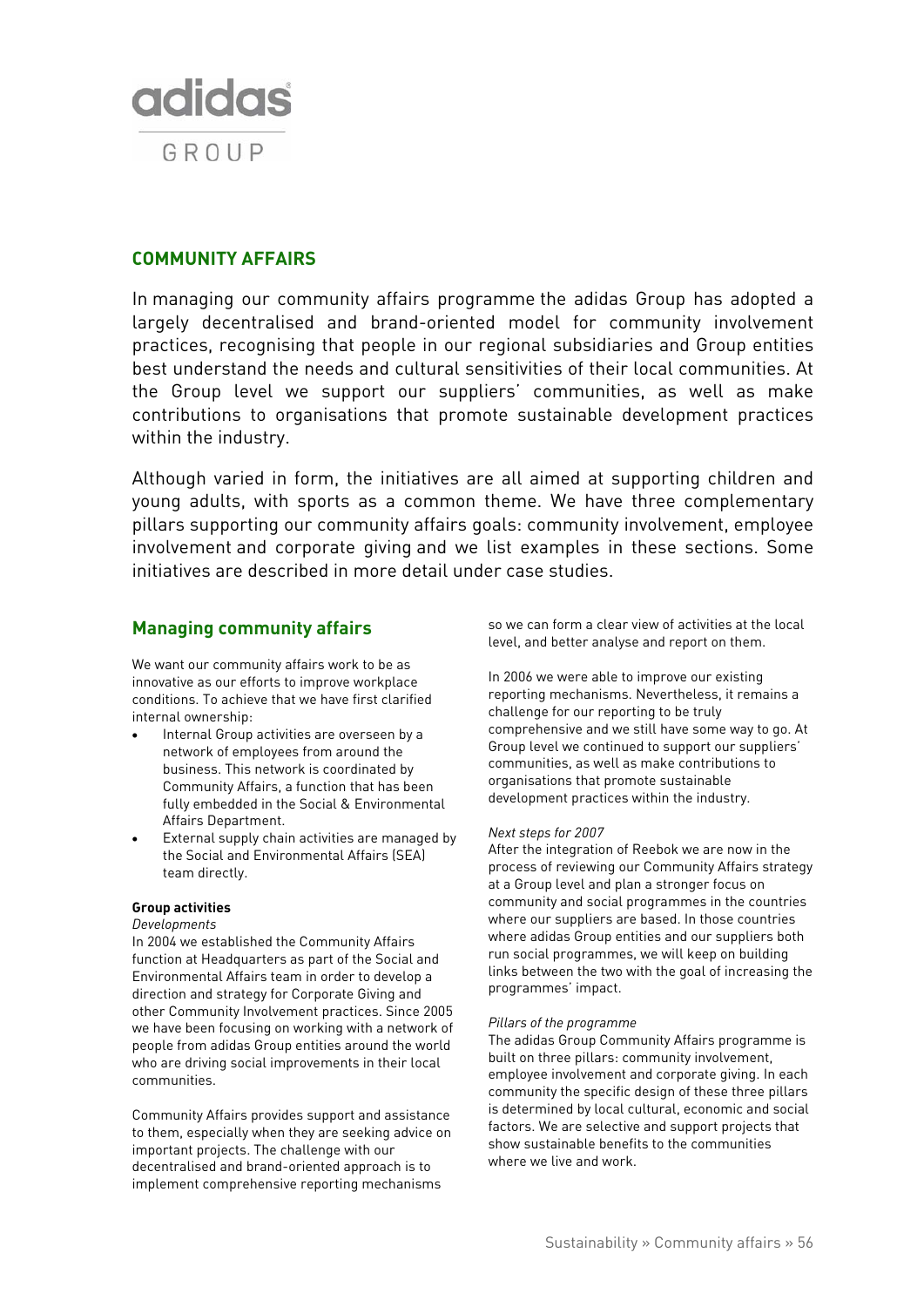

#### **Supply chain activities**

Many of our suppliers are involved in local projects that are valued by their communities. However, we are aware that we could achieve much more. Working with Marie Stopes International in Vietnam or supporting the Sudhaar education project in Pakistan has helped us to see that the adidas Group can act as a catalyst for change – change that would otherwise not occur – by partnering with a capable third party and our suppliers on a specific community and worker-oriented social programme. We will continue to support suppliers' communities as well as to make contributions to organisations that promote sustainable development practices within the industry.

## **Initiatives**

Examples of initiatives taken by the Group, its entities and subsidiaries around the world include:

|                                        | <b>Europe/Middle East/Africa</b>                                                                               | <b>Asia-Pacific</b>                                                                       | <b>Americas</b>                                                                    |
|----------------------------------------|----------------------------------------------------------------------------------------------------------------|-------------------------------------------------------------------------------------------|------------------------------------------------------------------------------------|
| <b>Community</b><br><b>Involvement</b> | Ongoing - 'Impossible is<br>nothing' - cause-related<br>marketing initiative, adidas Italy                     | 2006 - 'Fundraising for Caring<br>for Children Foundation',<br>adidas Hong Kong           | Ongoing - 'Junior<br>Achievements' - educational<br>programme, adidas Panama       |
|                                        | Ongoing - 'Franconian<br>International School'<br>Community Involvement, adidas<br><b>Headquarters Germany</b> | 2005 - 'JinQiao 8K Running<br>event' - Grassroots<br>Community Project, adidas<br>China   | Ongoing - 'Earn your Stripes'<br>Scholarship Program, adidas<br>America            |
|                                        | Ongoing - 'Diambars'<br>Community Involvement, adidas<br>France and Senegal                                    | 2005 - 'Tsunami Relief<br>Efforts', adidas Korea                                          | Ongoing - 'Golf Fore Your<br>Heart Pro-Am Tournament',<br>TMaG Headquarters, US    |
|                                        |                                                                                                                |                                                                                           | Ongoing - 'Terry Fox' cause-<br>related marketing project,<br>adidas Canada        |
|                                        |                                                                                                                |                                                                                           | Ongoing - 'New Orleans<br>Recovery Effort', adidas US                              |
|                                        |                                                                                                                |                                                                                           | 2006 - 'Association ALE IAP'<br>cause-related marketing<br>activity, adidas Mexico |
| <b>Employee</b><br><b>Involvement</b>  | Ongoing - 'Kids Sport Fun Day',<br>adidas Headquarters, Germany                                                | Ongoing - 'adiLIFE' Corporate<br>Volunteering Programme,<br>adidas Australia              | Ongoing - 'aCT!' adidas<br>Community Team, adidas<br>America                       |
|                                        | 2005 - 'Blood donation' from<br>employees, adidas Dubai                                                        | Ongoing - 'Special Olympic'<br>Corporate Volunteering and<br>Product Giving, adidas Japan |                                                                                    |
|                                        |                                                                                                                | 2006 - 'adidas Soccer Clinic',<br>adidas Japan                                            |                                                                                    |
|                                        |                                                                                                                | 2005 - 'UDAYAN Care'<br>Corporate Volunteering,<br>adidas India                           |                                                                                    |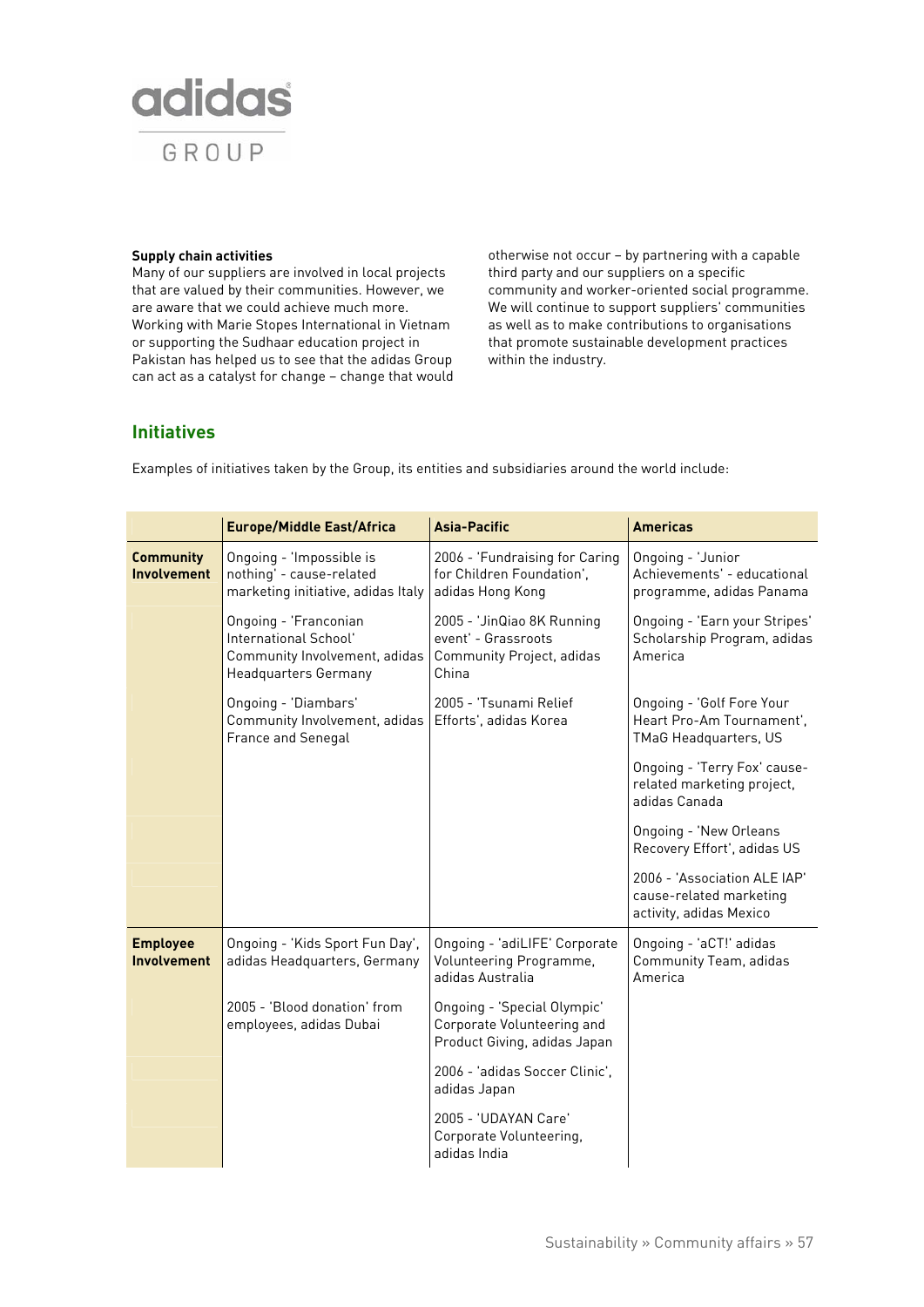

| Corporate<br>Giving | Ongoing - 'Product Donations',<br>adidas Spain                                                 | 2006 - 'Product Donations',<br>adidas Singapore                             | Ongoing - 'Charitable<br>Contributions Program'<br>TMaG Headquarters, US       |
|---------------------|------------------------------------------------------------------------------------------------|-----------------------------------------------------------------------------|--------------------------------------------------------------------------------|
|                     | 2006 - '6 villages for 2006' Cash<br>donation, adidas Headquarters<br>Germany and South Africa | 2006 - 'Children's Day DongA<br>Daily Quiz Event', adidas<br>Korea          | Ongoing - 'Product<br>Donations to children and<br>disabled', adidas Argentina |
|                     |                                                                                                | 2005 - 'Cash Donation to<br>orphanages', adidas Liaison<br>Office Indonesia | 2006 - 'BELL Foundations',<br><b>Reebok Foundation US</b>                      |

## **Community involvement**

Community involvement for us ranges from conventional community projects and cause-related marketing initiatives to immediate relief efforts for people in need.

### **Cause-related marketing initiatives**

The adidas Group joins with charities or good causes to market products that make a positive impact on key social issues and achieve business objectives.

## **Relief efforts**

The adidas Group responds to natural disasters around the globe, for example the Tsunami in South-east Asia, Hurricane Katrina in the US and the earthquake victims in Pakistan.

Read about community involvement initiatives in our three operating regions:

- Europe/Middle East/Africa
- Asia-Pacific
- Americas

## **Community involvement in Europe, Middle East and Africa**

#### **Ongoing - 'Impossible is nothing' cause-related marketing initiative, adidas Italy**

adidas Italy brought to life our campaign 'Impossible is nothing' by creating opportunities to participate in sport where none had previously existed. In 2005, ten Italian cities were chosen. For example, the floor of the prison gymnasium in Monza was laid, and a fencing piste for the Nisseno Fencing Group of Caltanissetta was supplied.

## **Ongoing - 'Franconian International School' Community Involvement, adidas Headquarters Germany**

The Franconian International School, close to the adidas Headquarters, has approximately 150

students from more than 20 different ethnic backgrounds. It aims to educate their students in an international environment to high academic standards and to create an atmosphere and spirit that respects all cultures and promotes responsible citizenship. Since it opened in 1998, many employees of the adidas Group have enrolled their children here and the company has been involved in all aspects of school life and management.

### **Ongoing - 'Diambars' Community Involvement, adidas France and Senegal**

The Diambars initiative has been developed by a group of professional football players in France and establishes sports schools for children from the African continent. The Diambars adidas Project aims to support the training of sports people, to contribute to the development of mass sport in Senegal and promote the value of learning and education. In 2005, a highlight was the pupils' summer school visit to adidas France in Landersheim. Supporting the initiative since the very beginning, adidas France remains the key enabler of the project with adidas France employees being closely involved in the development of the kids from Senegal.

#### **Community involvement in Asia-Pacific 2006 - 'Fundraising for Caring for Children Foundation' event, adidas Hong Kong**

Aiming to benefit kids and youth volunteers the adidas Hong Kong joined a half-day event in order to raise money for children in need. In addition, adidas sponsored products for a charity sale.

#### **2005 - 'JinQiao 8 K Running Event' Grassroots Community Project, adidas China**

adidas China is the title sponsor of the JinQiao 8 K running event held at JinQiao community in Pudong of Shanghai. We promoted healthy living through building up a grass roots running community from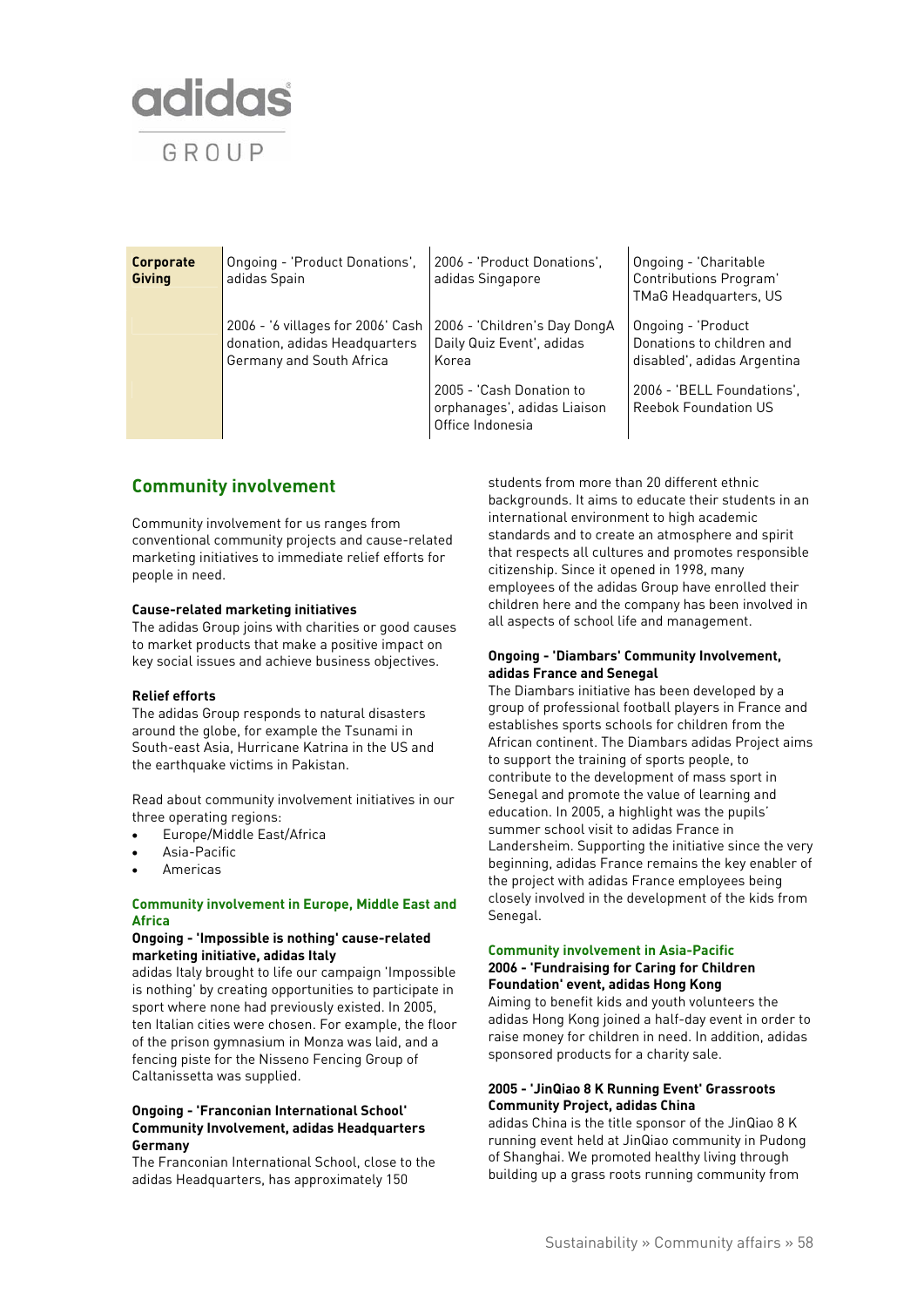

the event. A total of 1,489 people participated in the run.

#### **2005 - 'Tsunami Relief Efforts', adidas Korea**

With the objective to play a role as a global citizen, adidas Korea donated to UNICEF. The aim was to support the organisation's relief efforts in meeting the humanitarian challenges after the Tsunami in Indonesia. We decided to collaborate with UNICEF in order to effectively direct relief funds to those most affected by the disaster. The company decided to match employee donations in order to reinforce individual personal commitment while acting as a socially responsible company.

### **Community involvement in the Americas Ongoing - 'Junior Achievements' educational programme, adidas Panama**

Since 2001, in collaboration with Jóvenes Emprendedores adidas Panama has been promoting understanding of the development of a global economy for children at elementary school and high school. The main goal is the formation of leaders within a business culture from an early stage by educating and inspiring the youth so that they value free enterprise and understand the global economy and the world of business. adidas Panama supports this project not only through corporate giving but also through employee involvement.

#### **Ongoing - 'Earn Your Stripes' Scholarship Program, adidas America**

Since 2000, the adidas America 'Earn Your Stripes' Scholarship Program annually awards 17 financial scholarships to high school seniors from Portland public schools, who demonstrate their commitment and achievement in the areas of academics, athletics and community service. In addition to the financial award, each recipient receives a college kit that includes our product and school supplies.

#### **Ongoing - 'Golf FORE Your Heart' Pro-Am Tournament, Taylor-Made adidas Golf, Headquarters US**

The TaylorMade-adidas Golf 'Fore' Your Heart Pro Am has become the largest local charity golf tournament supported through TMaG Charitable Contributions Program.

TMaG provides product for all levels of team prizes and for individual putting, most accurate drive and long drive contests. At the evening's live auction, a gift certificate is auctioned to the highest bidder for the opportunity to be custom fit for a set of clubs designed to his or her swing specifications.

We also provide a \$15,000 purse for the annual Pro-Am, which is held in conjunction with the tournament. PGA professionals throughout Southern California are paired up with four tournament participants to compete in this spectacular one-day event.

#### **Ongoing - 'Terry Fox' cause-related marketing project, adidas Canada**

adidas Canada and the Terry Fox Foundation partnered in order to introduce the iconic indigo blue shoe, the adidas Orion TF. All profits of the sale were donated to the Terry Fox Foundation.

Terry Fox was a Canadian runner, who set out to fight cancer that had taken one of his legs. His goal was to raise money for cancer research by running through Canada from east to west, calling his journey the 'Marathon of Hope'. Fox was forced to quit after 143 days of running when his cancer returned, however, along the way he raised the awareness of people around the world. Today, the Terry Fox Foundation remains true to Terry Fox's vision and principles while raising money for cancer research through the annual Terry Fox Run, donations and planned gifts. During this run, Fox wore his favourite running shoe, the 1979 adidas Orion, which adidas provided him with in 1980.

This is the first time the Terry Fox Foundation has partnered with a corporate organisation. On an annual basis adidas Canada will explore with 'The Terry Fox Foundation' tasteful marketing initiatives that meet the three objectives of:

- raising awareness for the Terry Fox Foundation
- increasing participation in the annual run, and
- raising funds for the Foundation.

### **Ongoing – 'New Orleans Recovery Effort' Relief effort adidas, US**

In collaboration with the NFL and the adidas sponsored athlete Reggie Bush we help in the recovery efforts in New Orleans following the devastation of Hurricane Katrina. adidas and Reggie Bush combined resources to make a significant financial contribution to restore the Holy Rosary Academy/High School and to refurbish the facility and field at Tad Gormley Stadium in New Orleans City Park, also severely damaged in the storm.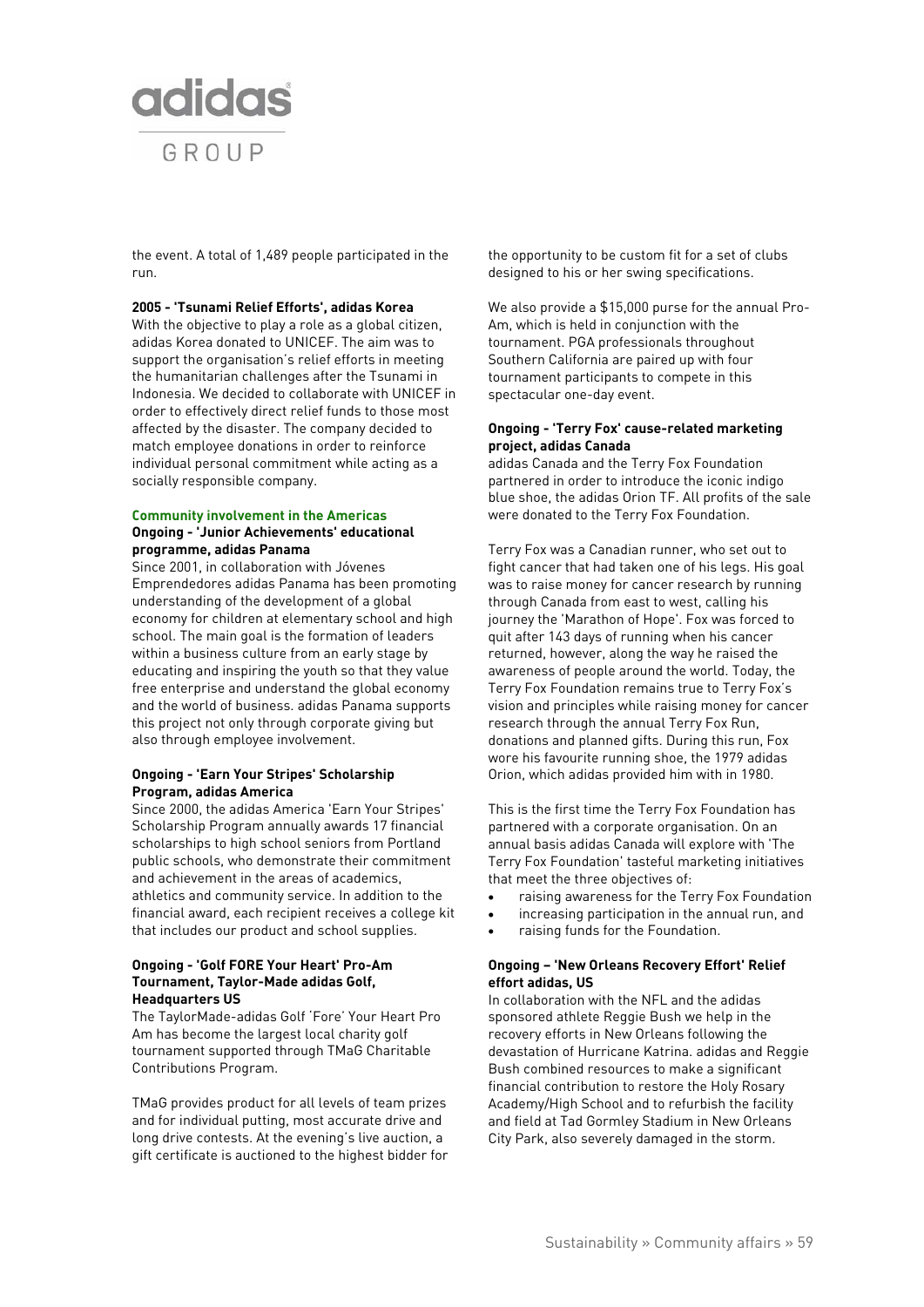

## **2006 – 'Association ALE IAP' cause–related marketing project, adidas Mexico**

adidas Mexico donated profits generated through selling an accessory tag in our own retail stores to the Association ALE IAP medical fund. These donations supported carrying out transplants of organs for socially deprived people who cannot afford such surgery or have no access to Mexico's Medical Social Security.

# **Employee involvement**

Employee involvement supports the company's community affairs goals and objectives by providing meaningful opportunities for our employees to engage with the communities where they work, and may also live. Read about employee involvement initiatives in our three operating regions:

- Europe/Middle East/Africa
- Asia-Pacific
- Americas

## **Employee involvement in Europe, Middle East and Africa**

#### **Ongoing – 'Kids Sport Fun Day', adidas Headquarters, Germany**

The Kids Sport Fun Day aims to help social deprived kids find friends by joining collaborative activities that enhance their self-esteem through sport. The kids spend a whole day playing sports and games and having fun at the adidas Headquarters in Germany.

Another element to the Kids Sport Fun Day is that almost the whole project management is in the hands of adidas apprentices. On a voluntary basis they have the chance to plan, execute and follow up this event as they see fit.

The 2006 event was very successful and therefore will be repeated in 2007.

### **2005 - 'Blood donation' from adidas employees, adidas Dubai**

The Blood Donation Vehicle, provided by the UAE Ministry of Health was with adidas Dubai for one day and after a slow start, and some uncertainty and nervousness, people began to filter into the Blood Donation Vehicle. Even though going through the unpleasant task of giving blood, we bonded with our office neighbours, who joined in from the street, and had a worthwhile, rewarding day.

### **Employee involvement in Asia-Pacific Ongoing - 'adi-LIFE' Corporate Volunteering Programme, adidas Australia**

adidas Australia embraces social responsibility and actively commits to benefiting the Australian community through support and involvement in sport.

Every employee can become an adi-LIFE volunteer in order to:

- create and participate in volunteer activities that improve communities
- promote education
- promote physical activity through sport
- seek out other motivated adi-LIFE employees to become volunteers to share common experiences and the camaraderie of everyone with whom we work.

### **Ongoing - 'SPECIAL OLYMPICS' Corporate Volunteering, adidas Japan**

The Special Olympics is an international organisation that offers children and adults with intellectual disabilities the opportunity to participate in society through sport.

We feel the Special Olympics convey adidas values of passion, authenticity and honesty in sport. adidas feels that the funding money is important, but the volunteer spirit of adidas staff is even more important for successful community programmes and therefore, since 2005, adidas employees have supported the event through volunteering activities.

## **2006 - 'adidas Soccer Clinic', adidas Japan**

adidas volunteers and a football coach visited an orphanage in Tokyo and taught the children to play football in order to convey to them the essence of team spirit and fun in sports. In addition, adidas Japan contributed uniforms and footballs to all the children.

## **2005 - 'UDAYANA CARE' Corporate Volunteering, adidas India**

India is a poor country. Our management team wanted to give something back to the community and has joined hands with UDAYAN CARE, a registered charity working with orphaned and abandoned children. Our mission for helping the disadvantaged kids is to:

- create a mentoring environment by involving staff
- providing financial assistance in-kind.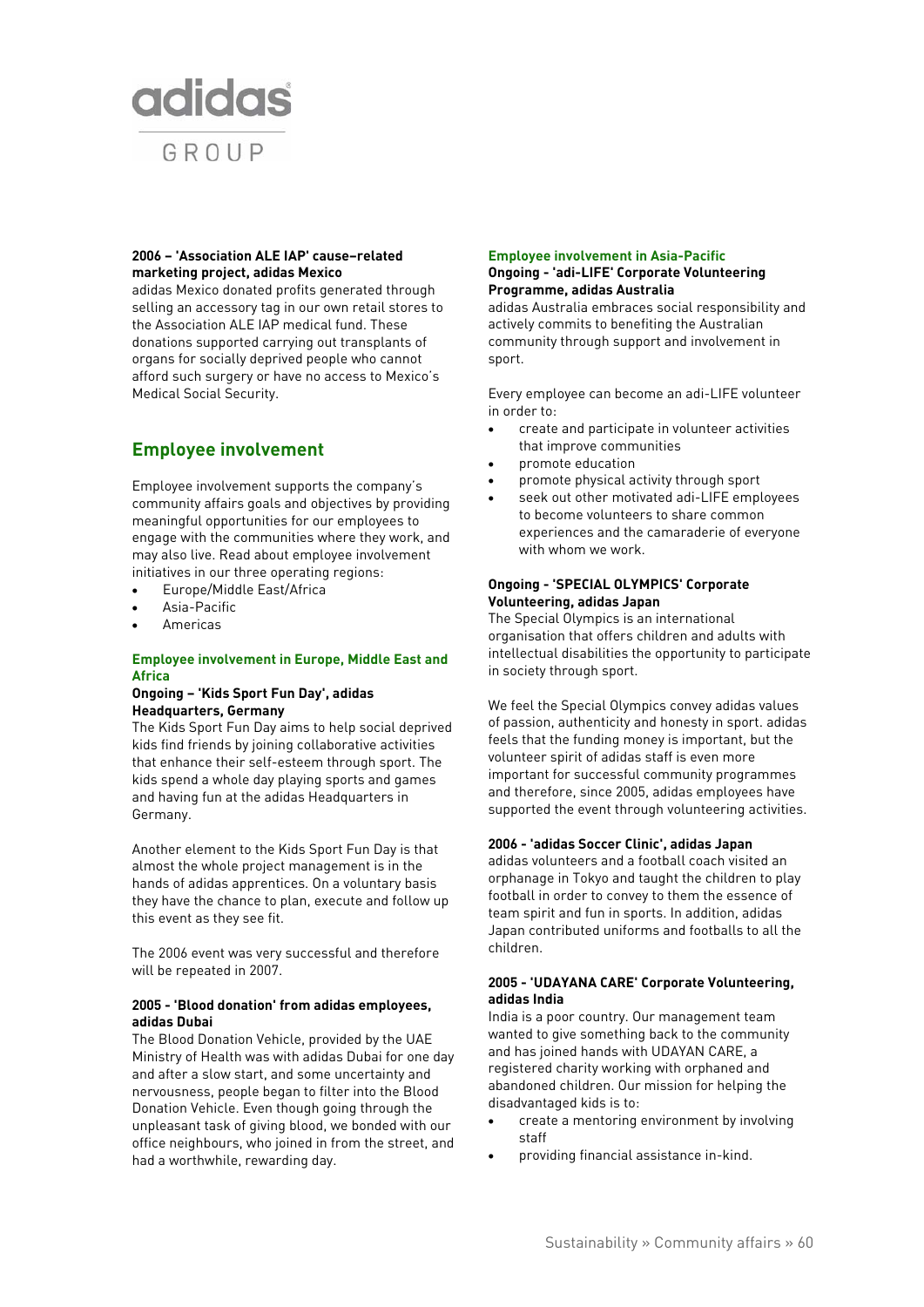

We invite these children to our office on weekends to spend some fun time on sporting activities. This includes coaching and mentoring by the staff.

Udayan care has four homes in Delhi that support 80 kids. These are residential homes for long-term care of disadvantaged children through a programme called L.I.F.E: Living in Family Environment. Women of vision volunteer to set up and sometimes even fund these homes and parent the children. These homes are in busy, middle class neighbourhoods, where the community takes ownership of them.

### **Employee involvement in the Americas Ongoing - aCT-adidas Community Team, adidas America**

As part of the Company's commitment to improving the communities in which we operate, adidas America has developed an employee volunteer programme called aCT! aCT! is the adidas Community Team, an employee volunteer programme that encourages employees to extend the adidas brand values of commitment and inspiration to helping those in our community reach their potential. Employees receive time away from work to help in the community by volunteering with non-profit community partners. Employee volunteer efforts are recognised with a financial contribution to the community partners when accumulated employee volunteer hours reach a total of 60 hours per six-month period. The programme was launched in autumn 2005 at an on-site volunteer event at the adidas Village (US Headquarters) in Portland where the programme will be piloted throughout 2006.

# **Corporate giving**

Donations at the adidas Group can take the form of financial contributions, product contributions and in-kind goods and services. Globally, in 2006, the adidas Group received 10,702 donation requests, supported 166 requests with a cash grant and 1,137 with product donations. For more information see the Performance data section.

Read about corporate giving initiatives in our three operating regions:

- Europe/Middle East/Africa
- Asia-Pacific
- Americas

#### **Corporate giving in Europe, Middle East and Africa Ongoing - 'Product Donations', adidas Spain**

adidas in Spain donates products to various social service organisations, including the Spanish Special Olympics, SOS Children's Villages in Spain and an Orphanage in Jaen. Furthermore, product donations were sent to Nicaragua and Indonesia to help people in need.

**2006 - '6 villages for 2006' Cash donation, adidas Headquarters Germany and adidas South Africa**  Please see case study for more information.

#### **Corporate giving in Asia-Pacific**

**2006 - 'Product Donations', adidas Philippines**  adidas in the Philippines donated products to a variety of Foundations benefiting the need in their local community.

#### **2006: 'Children's Day DongA Daily', adidas Korea**

adidas Korea donated mini balls to children participating in a quiz event celebrating the children's day in Korea.

### **2005 - 'Cash Donation to orphanages', adidas Liaison Office, Indonesia**

Several Indonesia Liaison Office employees and their families visited five orphanages between July and September 2005 to distribute money that was raised in an internal sample sale. The employees spent some time with the orphans there.

#### **Corporate giving in the Americas Ongoing - 'Charitable Contributions Program' Taylor-Made adidas Golf, US**

TMaG receives a vast amount of requests for donations – an average of 3,000 annually and therefore, developed the 'Charitable Contributions Program'.

Along with donating products, the Charity department offers the sale of TaylorMade-adidas Golf products to qualified charities at a discounted fee of up to 20% below wholesale pricing. A portion of the profit generated by the sale is donated back to the charity in the form of additional products. The remaining profit is applied to the cost of running the programme, including wages and benefits for two full-time employees and one part-time employee, with the remaining balance contributed to TMaG at year-end. The end result is a totally self-funding programme designed to create a win-win proposition for everyone. The charities are able to raffle, auction or use the product they've purchased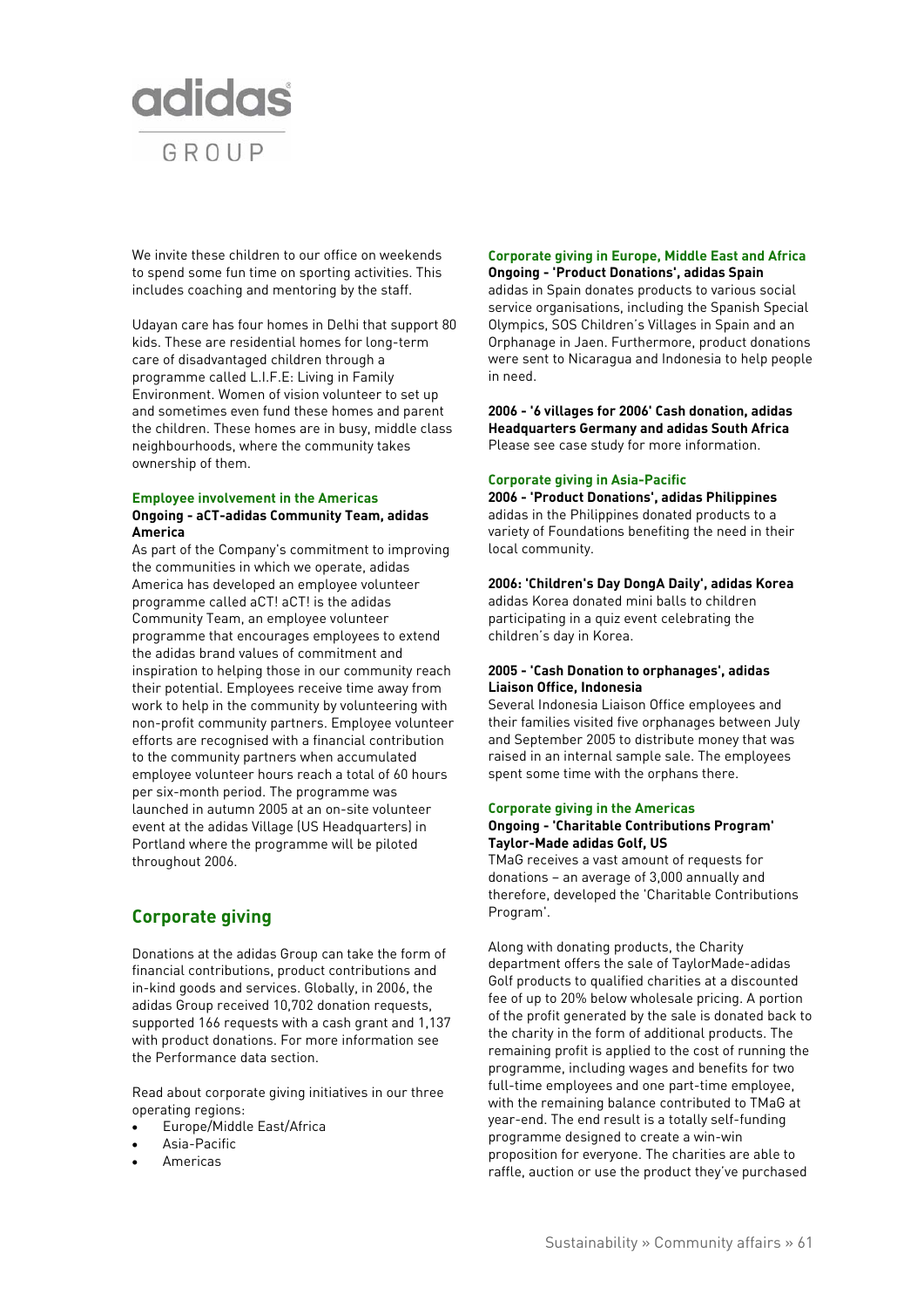

to raise funds that easily eclipse the price charged by TaylorMade and the charity programme has completely covered all of its costs.

Since its inception in 2001, TMaG's Charitable Contributions Program has grown in popularity and leads the industry with this innovative approach. The programme allows us to enjoy a larger presence at a greater number of fundraising events, spreading goodwill for TMaG throughout the country year round. Our willingness to partner with charities has proven to be highly valued across the nation, resulting in strong brand loyalty among thousands of golfers, their families and friends.

## **Ongoing - 'Product Donations for children and disabled', adidas Argentina**

adidas Argentina donates products to various social organisations in order to help groups in the community that cannot acquire this type of product. The focus was children and the disabled.

### **2006 - 'BELL Foundation', Reebok Foundation, US**

The BELL Foundation (Building Educated Leaders for Life) began in Boston in 1992 and soon became a programme that was expanded to other major cities in the USA. BELL's mission is to increase the educational achievements, self-esteem and life opportunities of elementary school children, kindergarden through 6th grade, living in underresourced urban communities through after-school and summer programmes. The vision of BELL is centered in the basic premise that all children can learn when they are nurtured and taught by knowledgeable and caring adults who believe in them and are committed to their growth.

The Reebok Foundation partnered with BELL in a 3 year grant to assist in the strategic expansion of the BELL programme into new urban centres in the USA bringing the number of students participating from 1,300 to 7,500. The goal is to serve 10,000 children in four to five metropolitan areas by 2007.

A grant from the Reebok Foundation allowed BELL to expand this national programme into markets where Reebok has a presence. The goal of the strategic initiative was to achieve dramatic growth while increasing programme impact on children's lives.

#### **Applying for a grant**

In 2005, we developed Guidelines on Corporate Giving so we could help the applicants, better

manage the large number of donation requests and remain true to our values in the approval process. In the guidelines we defined areas where we would and would not get involved, the application procedure and grant requirements.

You can find our Corporate Giving Guidelines in the Community affairs section of our website.

Organisations seeking support should send their request to the subsidiary or Liaison Office in their home country or the closest office. More information about office locations is available on our website in the About us section.

## **Case studies**

Here we describe some of our initiatives in more detail:

- Ongoing Reproductive health project with Marie Stopes International
- Ongoing Sudhaar education and school infrastructure programme, Pakistan
- Ongoing adidas America and football (soccer)
- 2006 SOS Children's Villages

## **Ongoing - Reproductive health project with Marie Stopes International**

## **The project so far**

 In 2003, we reported on our developing partnership with Marie Stopes International (MSI). Based on the research and survey work that was conducted at supplier factories in Vietnam in the first quarter of 2004, a broad-scale project aimed at addressing the fundamental sexual and reproductive health of workers has been developed. During the survey and research phase, it became clear that the two fundamental problems for workers are:

- Lack of knowledge and awareness in relation to managing their own health
- Lack of access to reproductive medical services.

Research and survey work has also started in Dongguan in south China, to assess the needs of workers, factory management and local authorities in respect of reproductive health amongst the largely migrant workforce.

#### **China programme**

In 2004, the Chinese authorities fully acknowledged the growing impact of HIV-AIDS. Given the growing support for programmes that address the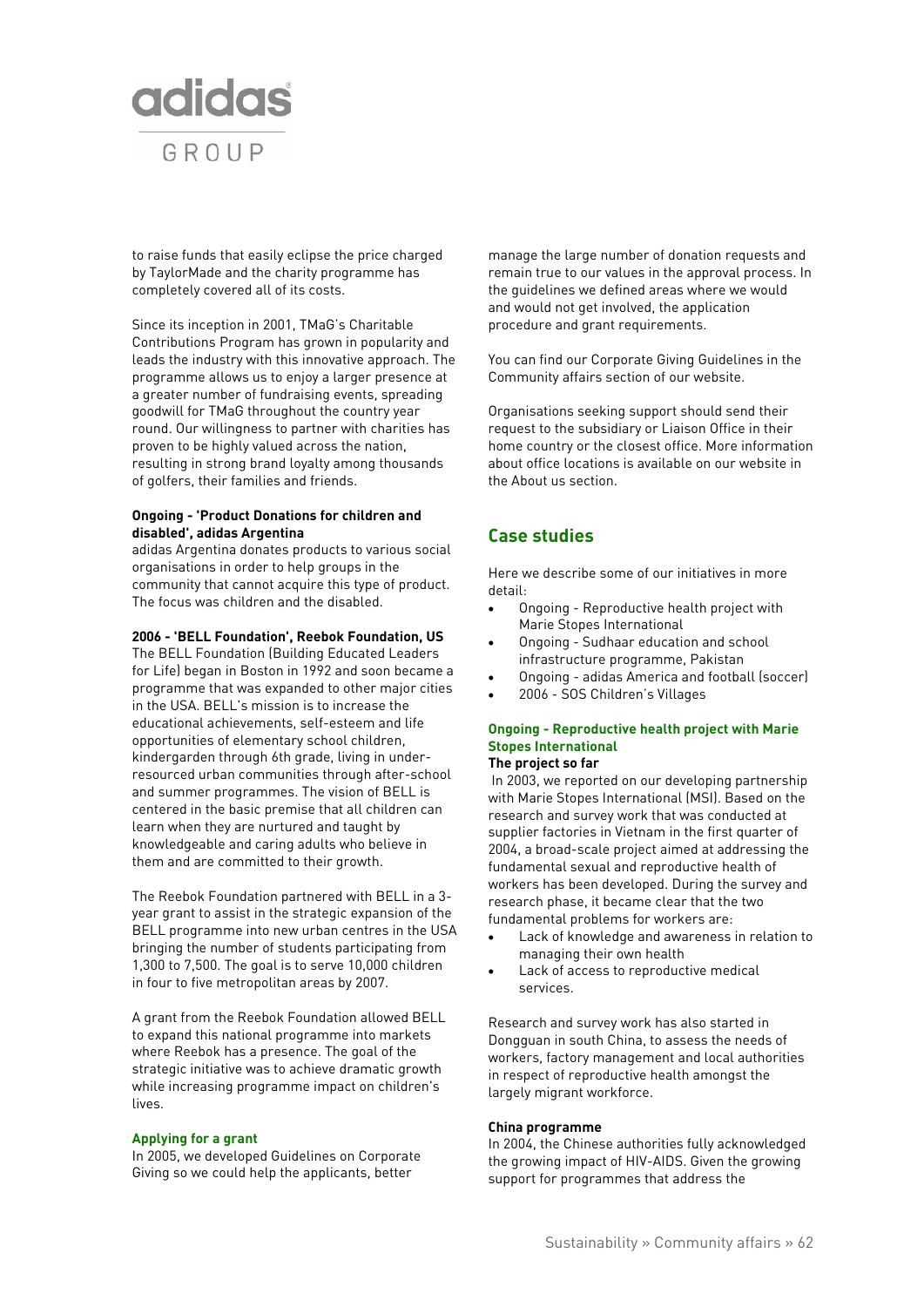

increasing health risks for China's urban workforce, the MSI China programme will identify the best methods for protecting workers against this disease and poor reproductive health in general. Underpinning the programme is the concept of personal responsibility.

At relatively minimal cost to factory management, a significant number of workers can effectively be taught how to protect themselves and improve their overall health and wellbeing.

During the course of 2005, MSI was heavily involved in the roll-out of several critical projects relating to HIV-AIDS in Yunnan, one of the provinces with the highest rate of infection in China, and the opening and development of its new China MSI clinics. Nonetheless, we still managed to convene a workshop at the adidas offices in Guangzhou, facilitated by MSI, to bring the relevant stakeholders together for the purpose of reviewing the needs assessment conducted at two different suppliers. We received feedback from the factories, the Guangdong Bureau of Health, the Family Planning Association, the China CDC, and experts from the Migrant Labour Research & Service Center of Zhongshan University and the Guangdong Women's College.

Following the workshop, both MSI and adidas have been conducting outreach with a number of different organisations to enlist their participation, in order to make this a truly multi-sectoral, private-public engagement. A proposal has been submitted by MSI for a programme covering the needs of workers in Guangzhou and Dongguan, with the potential to reach thousands of factories and 100's of thousands of workers. At this stage, there is some possibility that the programme may be pursued under the umbrella of the China Health Alliance, through the efforts of the Global Health Initiative.

#### **Vietnam programme**

In January 2005, the implementation phase of the Vietnam programme started, with the establishment of a permanent reproductive health clinic to service workers and the surrounding communities. In addition to this, a mobile team travels out from the clinic to the factories to provide a range of services including training of factory clinic staff, basic reproductive clinical services, distribution of information and educational materials, and direct training of volunteer workers as peer group leaders.

MSI has built capacity for the factory medical staff in basic counselling on contraceptives and essential reproductive health care through counselling training. Post training supportive monitoring has been conducted to ensure knowledge and skills obtained are put into use. Advocacy work is being done targeting at the senior management of the factories to make contraceptives easily available and accessible by the factory workers.

Marie Stopes also assist factory clinic staff to develop a proper referral network with local clinics, hospitals and pharmacies, as well as promote the MSI clinic and its unique philosophy on health services and standards. This activity makes it easier for the factory workers to access information and services on sexual reproductive health including HIV/AIDS prevention education.

Privacy, confidentiality and counselling of the patient or client are still somewhat novel concepts in Vietnam.

'*MSI and adidas share a common vision that solutions must be long term, sustainable and cost effective, with direct benefit for factory workers as well as factory owners*.' Marie Stopes International

By the end of 2005, the MSI static clinic had been operating effectively in Binh Duong province for several months with numbers of factory worker clients far exceeding expectations. Several short documentary news-items and public service announcements by local authorities and media helped raise awareness about the clinic and the need for these types of services to be made more readily available to migrant workers. Local authorities in Binh Duong province have been extremely cooperative and supportive of the clinic, ensuring smooth operations, and this was mostly due to the excellent government relations conducted by MSI.

At the same time, the MSI staff in Ho Chi Minh City has been working with all individual suppliers in each of the three product categories (footwear, apparel and accessories & gear) to map-out activities and timelines for their factory clinic staff training and peer education programme roll-out. As the result of the annual review meeting in March 2006, adidas and MSI agreed on and start tracking a number of key success indicators and other useful information, such as: number of local community clients versus factory clients accessing the static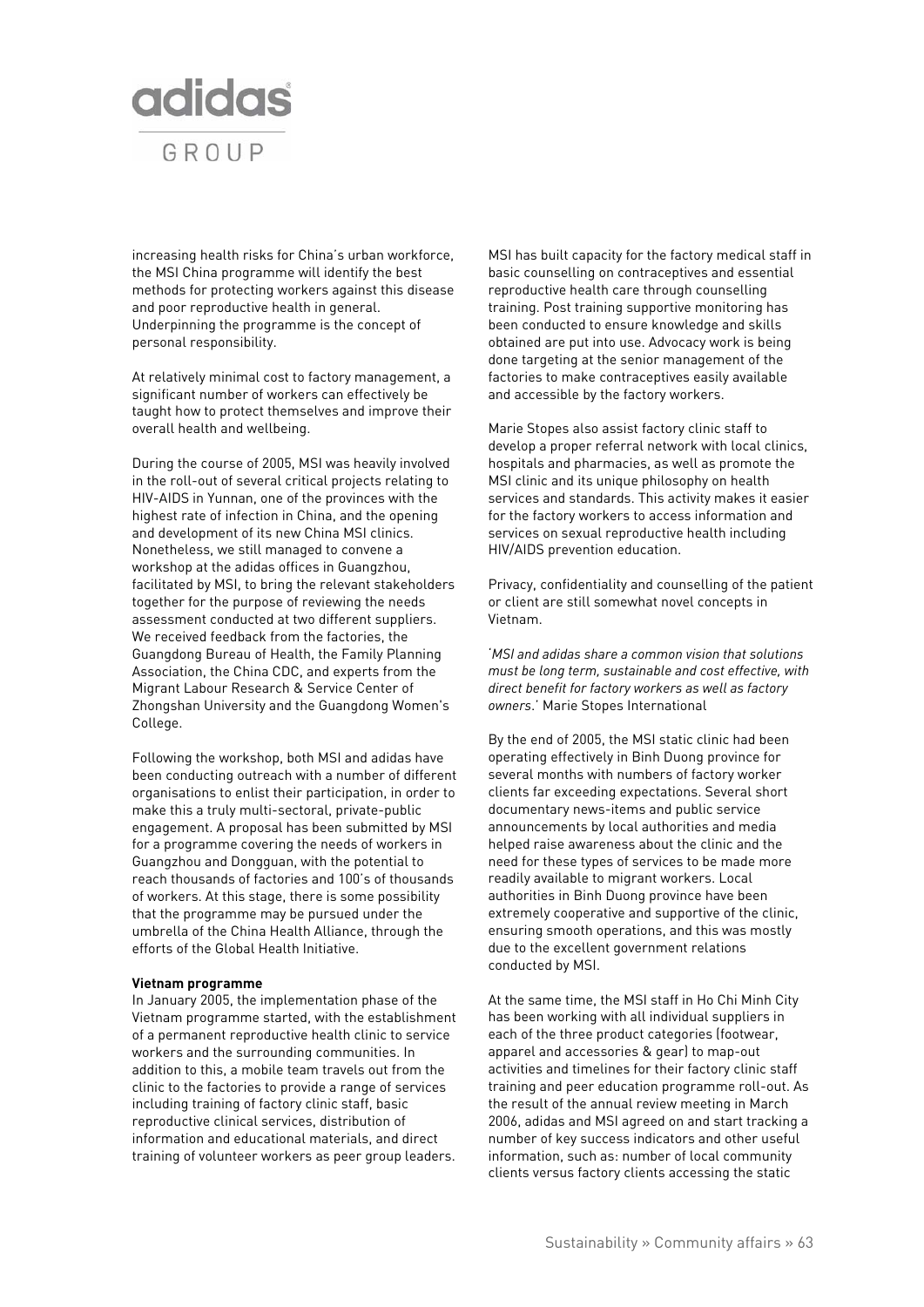

clinic; rate of use of mobile services versus use of static clinic by factory workers; the general health status of clients as well as other critical information, e.g. education level, current living conditions; and sick leave or absences from the factory due to gynaecological or hygiene problems or unwanted pregnancy. It is also anticipated that other buyers and donors may be brought into the programme to extend its impact.

#### **Developments in 2006**

In mid 2006, there was a quick assessment of the Peer Educator Programme conducted to identify areas of improvement for the programme. The programme generally runs well with vital participation by the 443 Peer Educators who are the direct workers from factories. 8,940 workers were provided with information on contraceptives and essential reproductive health issues by trained Peer Educators. They also referred 1,362 workers to the static reproductive health clinic and 8,601 workers met the mobile team for information and services.

A strategic planning section was conducted with all senior managers of the factories during which issues of concerns and barriers were presented and discussed in January 2007. As a result, the senior management committed to a strategic plan to facilitate Peer Educators and Factory medical staff to provide Sexual Reproductive Health information and contraceptives to workers right at the factories.

The project was also visited by government officials from the Ministry of Health in Vietnam and the representative of the United Nations Population Fund in Vietnam. The project attracts a lot of attention from central and local government agencies and international organisations. Other surrounding non adidas factories approached the project to request that similar activities be undertaken with their workforce. The static clinic was also visited by Mr. Luong Van Cu, the Vice Chairman of the Committee for Social Affairs in the Vietnam National Assembly in March 2007. This visit resulted in a call for a meeting with local government agencies in Binh Duong where the static clinic and the companies working in the province are located. The meeting is scheduled for June 2007 and will discuss how the government of Vietnam, the private sector and NGOs can work in partnership to replicate the model being piloted by adidas and MSI in Vietnam.

UNFPA (United Nations Population Fund) have suggested to MSI Vietnam that they could provide technical assistance to the district governments in Hanoi and Ho Chi Minh City about implementing an intervention programme targeted at migrant youths based on the proven success of the adidas/MSI initiative.

Due to the positive results of the project, MSI Vietnam has received a grant from the European Union to integrate the Voluntary and Confidential Counselling and Screening test on HIV (HIV VCCT) into the MSI Binh Duong clinic. This means that the service is now available to the factory workers in Binh Duong and Ho Chi Minh City. It is the plan that the Peer Educators will be trained specifically on HIV/AIDS prevention education and the factory medical staff will be trained on HIV VCT counselling as well.

#### **Ongoing - Sudhaar education and infrastructure project, Pakistan**

Sialkot is the centre of the football stitching industry in Pakistan, which has in the past employed underage workers. To discourage this, standards of education and access to schooling have had to be improved in rural communities in the area, which is what the local NGO Sudhaar has done with its Education and School Infrastructure programme. Originally supported by FIFA, the adidas Group has fully funded the programme since 2002.

Sudhaar has successfully motivated parents to keep their children in school, developed model schools, provided teacher training, and carried out educational planning for the District Government.

Over 17,600 children in 123 government schools have directly benefited from improved school facilities and access to better education. This includes the children of football stitchers, who make up 20% of the rural population in the areas where these schools are situated. The programme also has a strong capacity building component: strengthening the education provided by local government and fostering the involvement of parents and rural communities.

'*I am working in this school as head teacher since 1988. I have got training regarding leadership role and school management, and pedagogical skills in Science, Mathematics, Urdu and English under Sudhaar-adidas quality education programme; with the extensive motivation Sudhaar developed and polished our attitudes towards education planning, resources*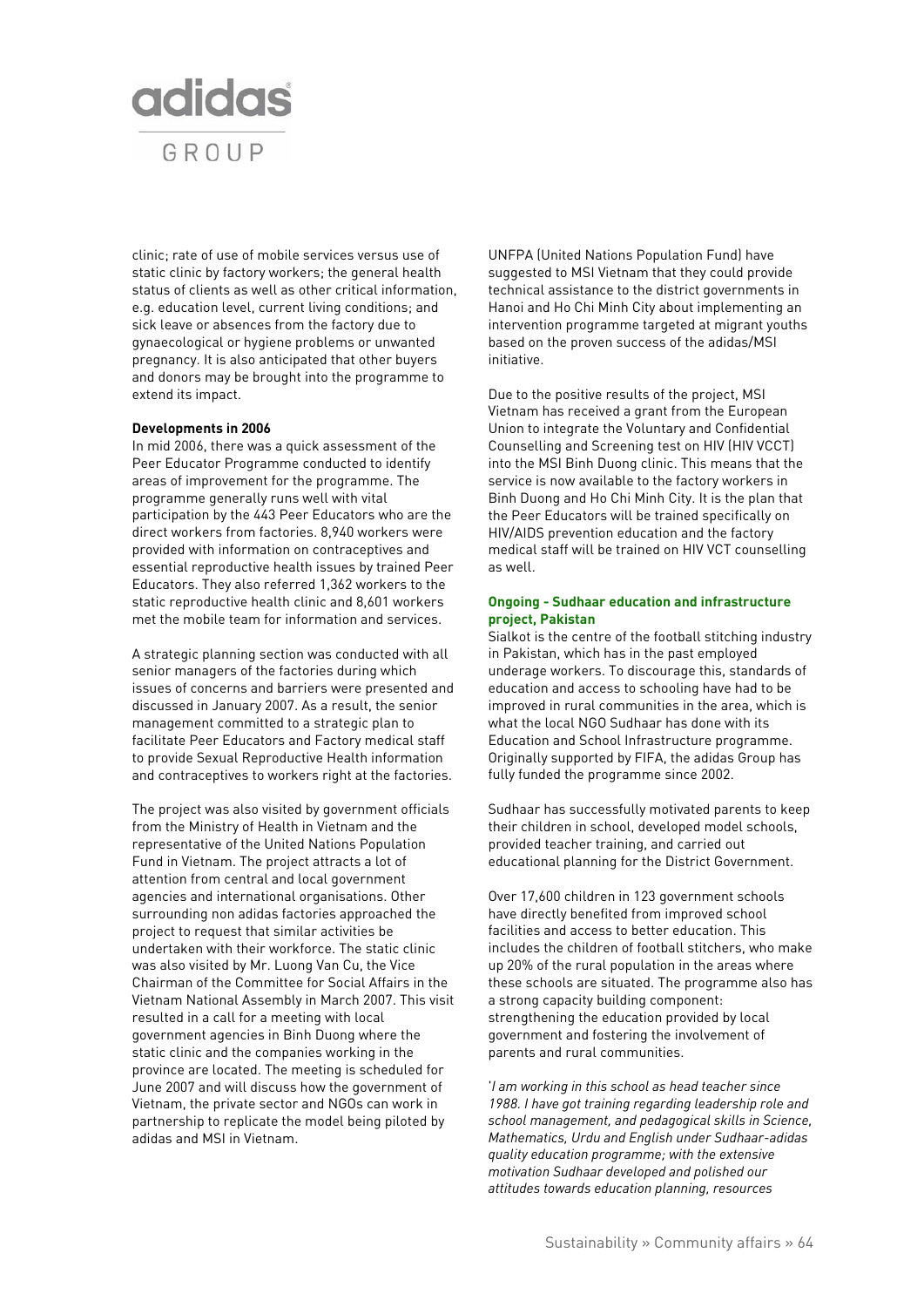

*mobilisation and our teaching style as well. I have provided basic facilities to my school kid through the Sudhaar programme.*' Ms. Zubaida Kousar, Head Teacher Govt. Girls Primary School, Mandair Kothay

#### **Ongoing - adidas America and football (soccer)**

adidas US works with football-affiliated organisations and athlete partners to promote access to football for disadvantaged, at-risk youth and kids. For example, our long-time athlete partner Eddie Pope, created his Foundation with the idea of using football to develop the mind, body and spirit of disadvantaged youth. The adidas Group makes financial and product contributions to help the foundation achieve its mission.

AmericaScores is a community-based, education organisation that uses football to teach urban children to apply the teamwork and responsibility they learn on the field to their work in the classroom. The adidas Group donates products in order to outfit all the children. Additionally, as part of a long-standing partnership with the US Youth Soccer Association, our financial and product contributions support TOPSoccer, a training and team placement programme designed to bring the opportunity of learning and playing football to youth with disabilities.

Those initiatives not only help to promote the football game itself, but help young people to develop their character and temperament.

Eddie Pope has been an adidas athlete partner since 1996, while the relationship with AmericaScore started in 1998 and with TOPSoccer in 1997.

## **2006 - 'SOS Children's Villages', adidas Headquarters Germany and adidas South Africa**

'6 villages for 2006' was officially launched by SOS Children's Villages and FIFA in 2004, with the aim of raising funds to construct six new SOS Children's Villages. They will be built in Brazil, Mexico, Nigeria, South Africa, Ukraine and Vietnam. The campaign will run until the end of the final match of the 2006 FIFA World Cup in Germany. The adidas Group finances the construction of one family house of the SOS Children's Village in Rustenburg, South Africa.

HIV/AIDS presents a serious threat for the entire social and economic development in South Africa: 40% of all deaths between the ages of 15 and 49 can be traced back to AIDS. The number of orphans has risen astronomically in the past years due to AIDS and all local health authorities, relief organisations and politicians need to make a joint effort to get the catastrophic living situation of thousands of children under control.

SOS focuses on supporting children affected by HIV/AIDS through its Social Centres and Children's Villages. The adidas Group is helping to build the new SOS Children's Village in Rustenburg, in the north-west of the country. The city has 53,000 inhabitants and is located in one of the quickest growing regions of South Africa. However, speedy growth has its negative side: the number of people in need of help, and especially of children in need of help, is rising quickly.

In the SOS Children's Village in Rustenburg, children who are on their own and in need will receive family oriented, long-term care. This will give them the chance of a positive future and the opportunity to grow up with a sense of security.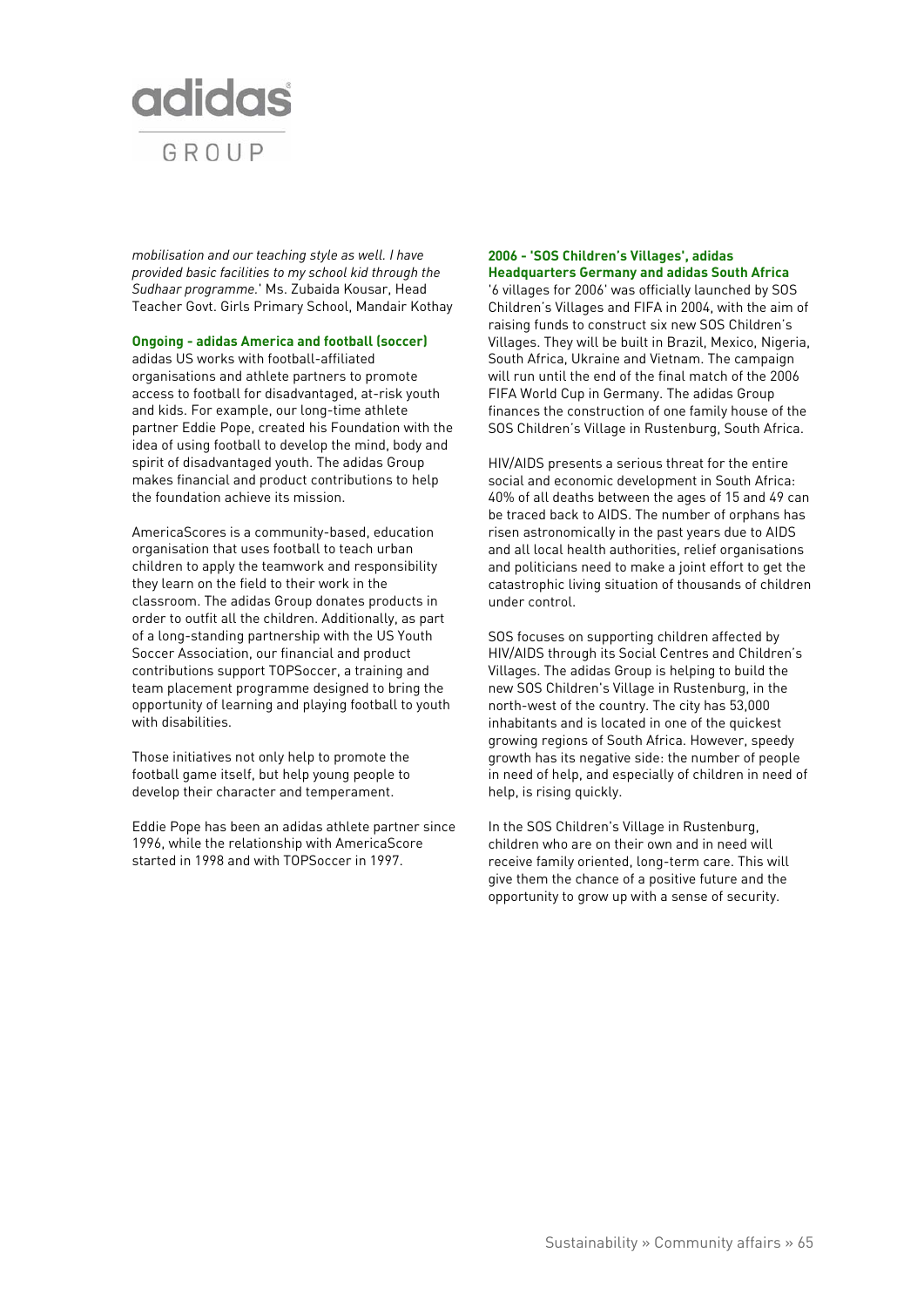

# **PERFORMANCE DATA**

As part of our commitment to transparency, this section contains data about our performance during 2006. Most of the data included here is about our suppliers. It includes data on the size of our supply chain as well as the number of audits we conducted, and those conducted by independent monitors. Details of the training sessions we ran, and the extent of our Initial Assessments are also included. The environment data section covers management system certifications obtained by footwear suppliers, water and energy consumption as well as waste accumulation at our own sites, VOC levels in footwear factories and what freight method was used to ship our products. Key statistics about our employees and community affairs activities completes our presentation of data.

Performance data for 2005 can be found in the Performance data section of our website.

## **Suppliers**

#### **Number of suppliers per region and our own factories1**

At May 1st, 2007, we worked with more than 1080 factories operated by independent business partners (excluding factories of our licensees). Supply chain consolidation remains a major part of our strategy to form strong partnerships with our suppliers. By placing larger orders more frequently with particular suppliers we can have a greater influence on their social compliance.

67% of our factories are located in Asia, 19% in the Americas and 14% in Europe and Africa. 22% of all these factories are in China.

| <b>Region</b> | No. of Suppliers No. of own<br>(excl. own<br>factories<br>factories) |    | <b>Total</b> |
|---------------|----------------------------------------------------------------------|----|--------------|
| Asia          | 723                                                                  | 2  | 725          |
| Americas      | 193                                                                  | 8  | 201          |
| Europe        | 153                                                                  | 3  | 156          |
| <b>Total</b>  | 1069                                                                 | 13 | 1082         |

**1** Including Reebok but excluding licensee factories

| Country               | <b>Total number of factories</b> |
|-----------------------|----------------------------------|
| Argentina             | 10                               |
| <b>Brazil</b>         | 36                               |
| Canada                | 23                               |
| Chile                 | 11                               |
| Colombia              | 4                                |
| Costa Rica            | $\overline{2}$                   |
| Dominican Republic    | 1                                |
| Ecuador               | 1                                |
| El Salvador           | 8                                |
| Guatemala             | 3                                |
| Honduras              | 10                               |
| Mexico                | 21                               |
| Peru                  | 3                                |
| Uruguay               | 1                                |
| <b>USA</b>            | 67                               |
| <b>Total Americas</b> | 201                              |

### **Number of supplier factories per country (May 2007)1**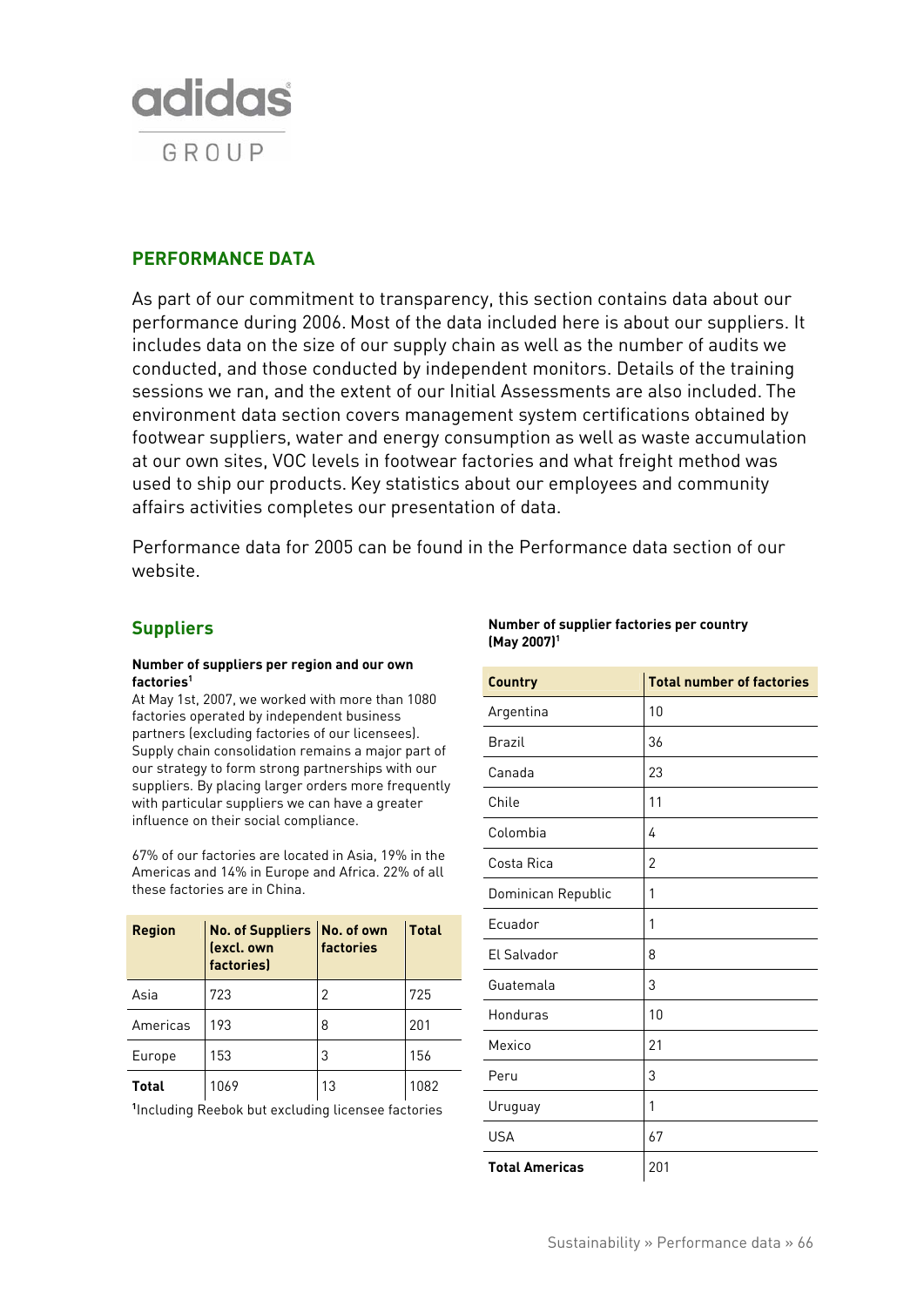

| <b>Country</b>    | <b>Total number of factories</b> | France       | $\mathfrak{Z}$ |
|-------------------|----------------------------------|--------------|----------------|
| Australia         | 11                               | Germany      | 4              |
| Bangladesh        | 11                               | Greece       | 8              |
| Cambodia          | 9                                | Hungary      | $\mathbf{1}$   |
| China             | 243                              | Israel       | $\overline{2}$ |
| Hong Kong         | $\overline{7}$                   | Italy        | 29             |
| India             | 48                               | Latvia       | $\mathbf{1}$   |
| Indonesia         | 56                               | Lithuania    | 1              |
| Japan             | 56                               | Poland       | $\overline{2}$ |
| Korea             | 75                               | Portugal     | 12             |
| Macao             | 1                                | Romania      | $\overline{2}$ |
| Madagascar        | 1                                | Russia       | $\overline{7}$ |
| Malaysia          | 14                               | Slovakia     | $\mathbf{1}$   |
| New Zealand       | 5                                | Slovenia     | $\mathbf{1}$   |
| Pakistan          | $\overline{7}$                   | South Africa | 18             |
| Philippines       | 22                               | Spain        | 14             |
| Singapore         | $\overline{4}$                   | Swaziland    | $\mathbf{1}$   |
| Sri Lanka         | 21                               | Sweden       | $\mathbf{1}$   |
| Taiwan            | $40\,$                           | Switzerland  | $\mathbf{1}$   |
| Thailand          | 39                               | Tunisia      | 8              |
| Vietnam           | 55                               | Turkey       | 26             |
| <b>Total Asia</b> | 725                              | Ukraine      | $\overline{2}$ |
|                   |                                  |              |                |

| Country              | <b>Total number of factories</b> |
|----------------------|----------------------------------|
| Albania              | 1                                |
| Bosnia & Herzegovina |                                  |
| Bulgaria             | 4                                |
| Czech Republik       | 1                                |
| Egypt                |                                  |
| Estonia              | 1                                |
| Finland              | 1                                |

| Ukraine                                                                                                        | 2   |  |
|----------------------------------------------------------------------------------------------------------------|-----|--|
| United Kingdom                                                                                                 | 1   |  |
| <b>Total Europe</b>                                                                                            | 156 |  |
|                                                                                                                |     |  |
| <b>Total Asia</b>                                                                                              | 725 |  |
| <b>Total Americas</b>                                                                                          | 201 |  |
| <b>Total Europe</b>                                                                                            | 156 |  |
| 1082<br><b>Total Global</b>                                                                                    |     |  |
| <sup>1</sup> Supplier production sites of the adidas Group<br>(adidas, Reebok, TaylorMade), excluding licensee |     |  |

factories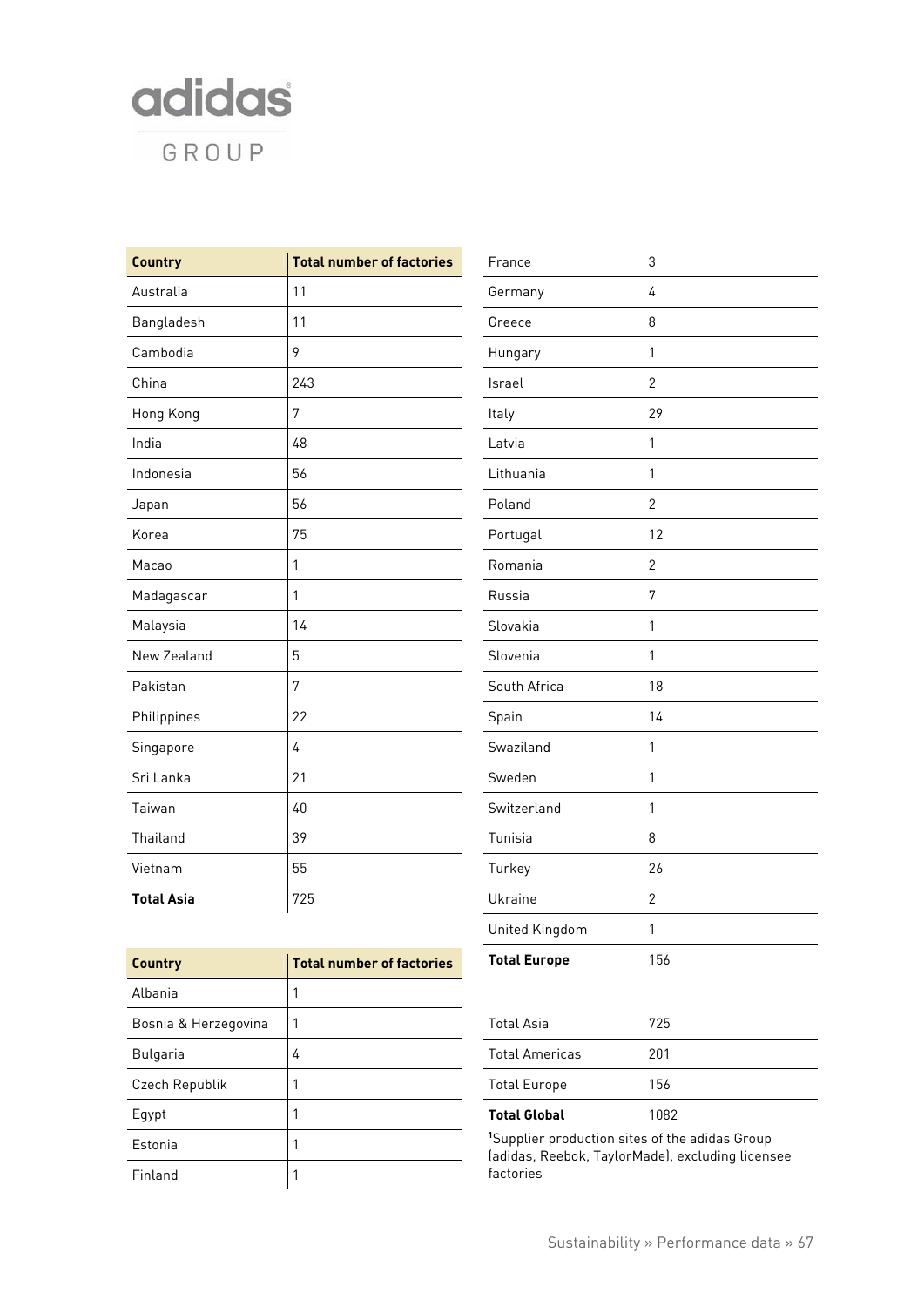

#### **adidas Group licensees (May 2007)**

| <b>Product</b><br>Range | Total no. of<br>licensees | Total no. of<br>factories<br>producing<br>for<br>licensees | No. of<br>countries<br>where<br>production<br>is placed |
|-------------------------|---------------------------|------------------------------------------------------------|---------------------------------------------------------|
| Apparel                 | 20                        | 120                                                        | 27                                                      |
| Hardware <sup>1</sup>   | 14                        | 50                                                         | 11                                                      |
| Footwear                | 3                         | 5                                                          |                                                         |
| Watches                 | 2                         | 7                                                          |                                                         |
| Glasses                 | 3                         | 19                                                         | 9                                                       |
| Cosmetics               | 1                         | 4                                                          | 4                                                       |
| Total                   | 35 <sup>2</sup>           | 2052                                                       |                                                         |

**<sup>1</sup>** Accessories and gear

**<sup>2</sup>** 35 licensees source products from 205 factories in 37 different countries.

## **Type and Number of Training**

#### **Trainings in 2006 divided by region and type**

We aim to integrate supplier compliance into our core operations and build capacity in our supply chain. To achieve this we conducted 173 training sessions, including multiple group session trainings in adidas Group supplier factories, including licensee factories and factories of the Reebok business segment.

#### **Number of audits and trainings**

| <b>Year</b>         |       | $\sqrt{2006}$ <sup>1</sup> 2005 2004 2003 |     |     | $\boxed{2002}$ |
|---------------------|-------|-------------------------------------------|-----|-----|----------------|
| Audits <sup>2</sup> | 1,101 | 916                                       | 954 | 906 | 1,148          |
| Trainings 173       |       | 225                                       | 160 | 206 | 255            |

**<sup>1</sup>** Including audits and trainings in licensee factories and factories of the Reebok business segment **<sup>2</sup>** Excluding FLA and other external audits; includes multiple visits in the same factory

| <b>Region</b>     | <b>General Compliance</b><br>training <sup>1</sup> | Specific Labour/HSE   Environmental<br>training <sup>2</sup> |     | <b>Strategic Monitoring Total</b><br>training <sup>4</sup> | trainings |
|-------------------|----------------------------------------------------|--------------------------------------------------------------|-----|------------------------------------------------------------|-----------|
| Americas          | 24                                                 | J                                                            |     | 3                                                          | -31       |
| Asia              | 48                                                 | 31                                                           | ט י | 27                                                         | 106       |
| Europe            | 21                                                 | د                                                            |     |                                                            | -36       |
| Total Global   93 |                                                    | 37                                                           |     | 42                                                         | 173       |

**<sup>1</sup>** General Compliance Training: E.g. Practical On-Site Training; Presentations for awareness raising

**<sup>2</sup>** Specific Labour/HSE Training: E.g. Worker-management communication; Sharing Best Practice; Freedom of Association; Factory Overtime System; Grievance & Appeal systems; Chemicals in production

**3** Environmental Training: E.g. Hazardous waste treatment; Environmental Best Practice

**4** Strategic Monitoring Training: E.g. Evaluation of compliance systems, administrators, and their efficiency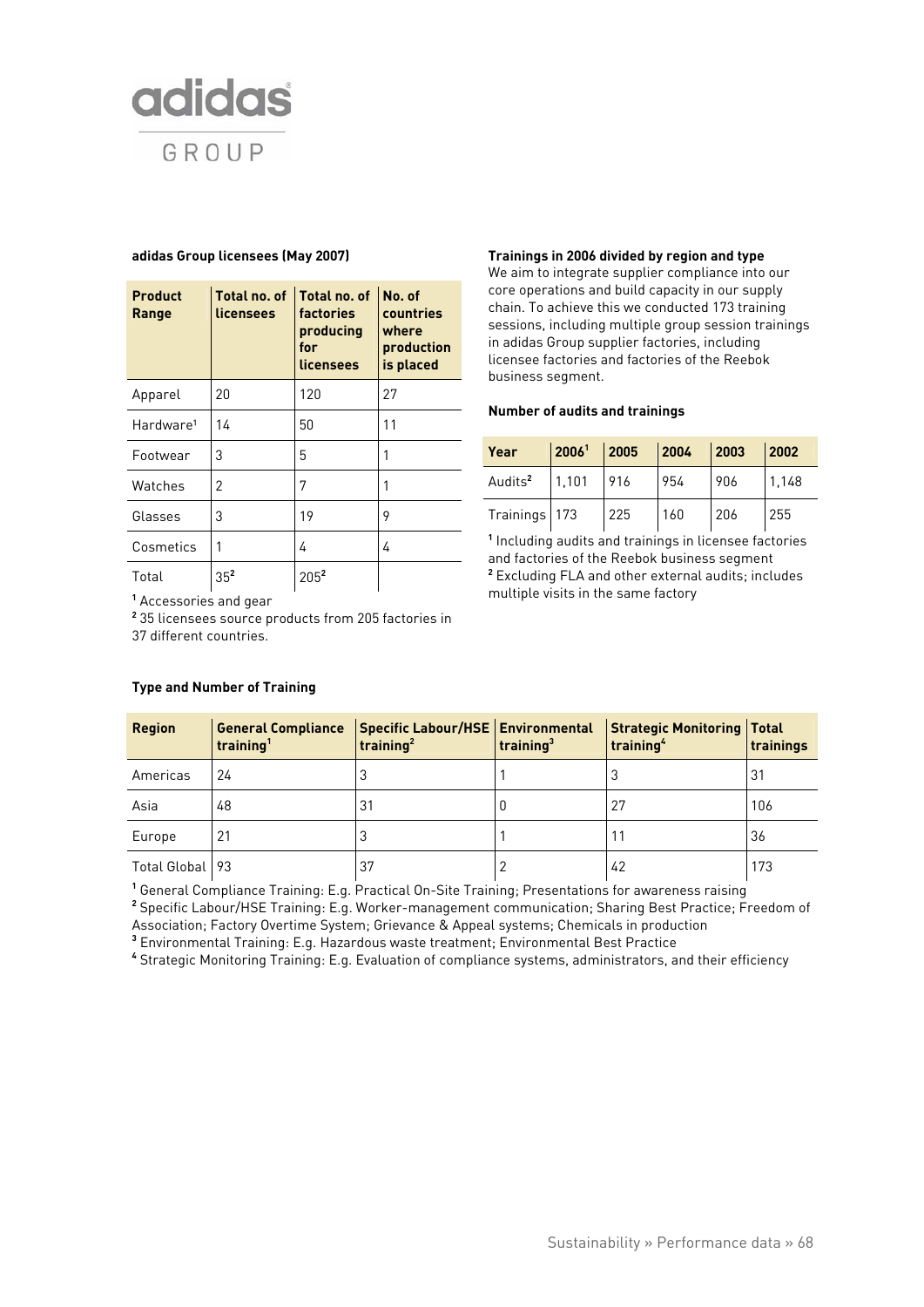

#### **Independent FLA Audits1**

The FLA accredited the Reebok and adidas programmes in 2004 and 2005. As part of the 2006 obligations, adidas and Reebok received 43 independent, external monitoring and verification visits from FLA monitors.

| <b>FLA</b><br>Year | <b>Period</b>          | No. of audits $2$                                                                 |
|--------------------|------------------------|-----------------------------------------------------------------------------------|
| 1st                | Aug 2001 -<br>Dec 2002 | 42 Audits                                                                         |
| 2nd                | Jan - Dec<br>2003      | 13 Audits                                                                         |
| 3rd                | Jan - Dec<br>2004      | 12 Audits                                                                         |
| 4th                | Jan - Dec<br>2005      | 7 regular FLA audits                                                              |
|                    |                        | 5 FLA audits as part of the FLA<br>'Soccer' project                               |
|                    |                        | 2 FLA factory visits as part of<br>the adidas SOE programme<br>assessment in 2005 |
| 5th                | Jan - Dec<br>2006      | 43 Audits                                                                         |

**<sup>1</sup>** As part of the FLA membership

**<sup>2</sup>** From 2003 onwards, a new risk method was applied by the FLA, randomly selecting the factories to be independently audited. Hence the reduced number of factories subject to FLA audits.

## **External Audits1**

On behalf of the licensees, external monitors completed 24 audits in licensee factories. 25 external audits (not FLA and no licensee audits) were conducted on behalf of the adidas Group.

|      | Licensee<br>audits <sup>2</sup> | <b>External audits on behalf of</b><br>the adidas Group |
|------|---------------------------------|---------------------------------------------------------|
| 2004 | 60                              |                                                         |
| 2005 | 46                              | 2                                                       |
| 2006 |                                 | 25                                                      |

**<sup>1</sup>** Excluding FLA audits

**<sup>2</sup>** Audits conducted in licensee factories by external monitors and internal licensee staff

### **Number of warning letters issued to suppliers in 20061**

We issue warning letters when we see an ongoing serious lack of management commitment to improving compliance with our standards. In 2006, we issued a total of 11 warning letters.

| <b>Country</b> | 1st<br>warning | 2nd<br>warning | 3rd and final<br>warning and<br>recommended<br>termination | <b>Total</b><br>warning<br>letters |
|----------------|----------------|----------------|------------------------------------------------------------|------------------------------------|
| Cambodia       | 1              | O              | O                                                          | 1                                  |
| China          | 2              | 0              | 1                                                          | 3                                  |
| India          | 2              | O              | O                                                          | 2                                  |
| Indonesia      | 1              | O              | O                                                          | 1                                  |
| Philippines    | 0              | 1              | O                                                          | 1                                  |
| Turkey         | 2              | O              | O                                                          | 2                                  |
| Vietnam        | 1              | O              | O                                                          | 1                                  |
| Total          | 9              |                | 1                                                          | 11                                 |

**<sup>1</sup>** Excluding Reebok enforcement system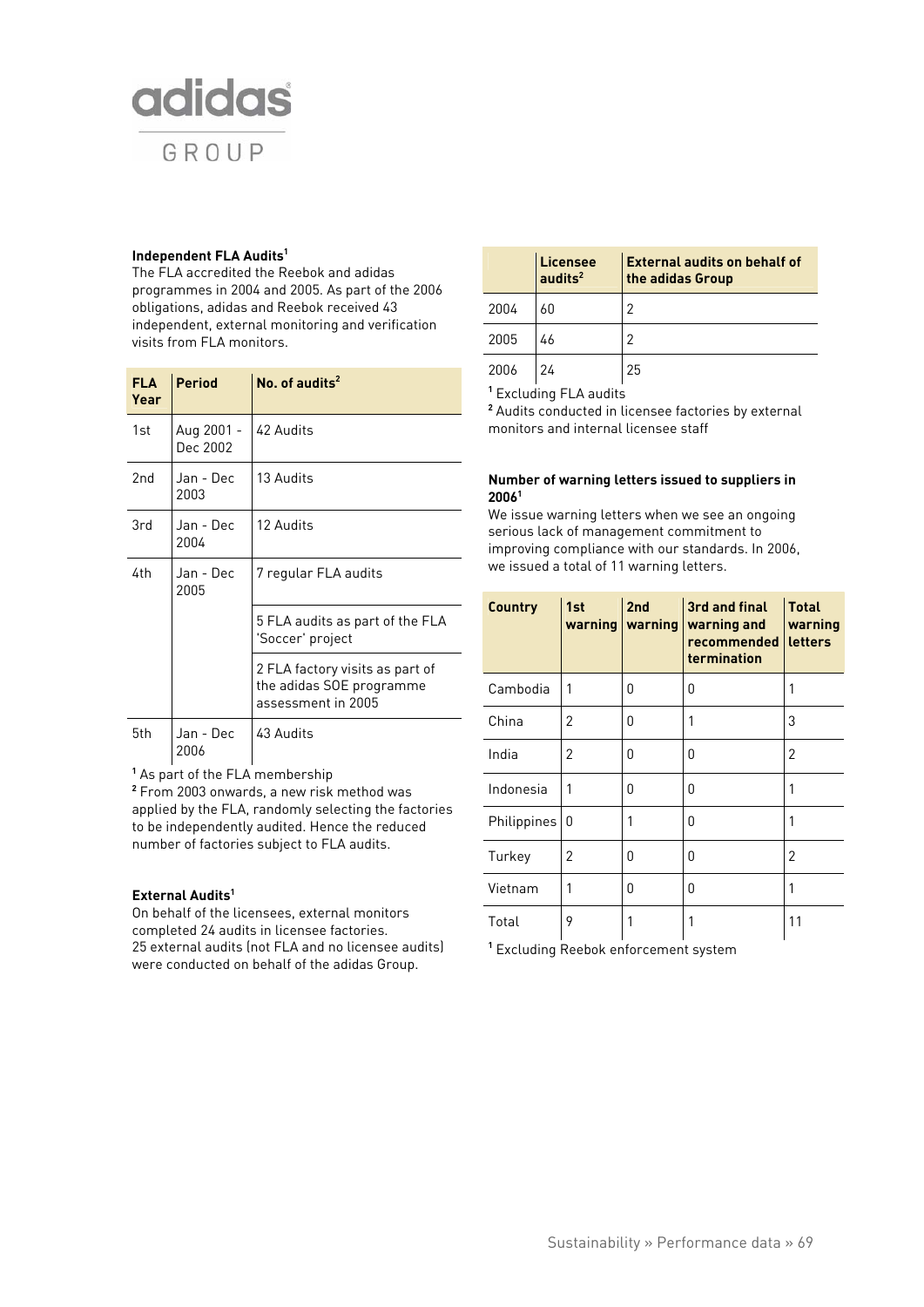

#### **Number of business relationship terminations due to compliance problems and rejections after Initial Assessment (IA) in 20061**

We work closely with our suppliers to help them improve their performance. In situations of severe or repeat non-compliance we will terminate our business relationship with suppliers. In 2006 we terminated agreements with two suppliers.

We also work closely with Global Operations to pre-screen potential new suppliers. In total the SEA team conducted 144 Initial Assessments, with 117 accepted and 27 factories rejected, six less than in 2005.

| <b>Region /</b><br><b>Country</b> | No. of<br>terminations<br>per country | No. of rejections<br>after PPA per<br>country | <b>Reasons for termination/rejection</b>                                                                                                                                                                                                                                                                                                               |
|-----------------------------------|---------------------------------------|-----------------------------------------------|--------------------------------------------------------------------------------------------------------------------------------------------------------------------------------------------------------------------------------------------------------------------------------------------------------------------------------------------------------|
| Asia                              |                                       |                                               |                                                                                                                                                                                                                                                                                                                                                        |
| China                             |                                       | 16                                            | Poor management systems, falsified working hours and<br>payroll records, coached workers, incorrect payment of<br>wages and benefits, child labour, excessive working<br>hours, no Sunday off, use of banned chemicals, poor<br>house keeping, lack of fire and machinery safety, poor<br>hygiene in kitchen and canteen, poor dormitory<br>conditions |
| Indonesia                         |                                       | $\mathbf{1}$                                  | Incorrect payment of wages and benefits, insufficient<br>social insurance, excessive working hours, use of banned<br>chemicals, poor HSE conditions                                                                                                                                                                                                    |
| Malaysia                          | 1                                     |                                               | Poor Labour and HSE conditions                                                                                                                                                                                                                                                                                                                         |
| Philippines                       |                                       | 1                                             | No management systems in place, no proper labour<br>documentation available, poor labour and HSE conditions                                                                                                                                                                                                                                            |
| Thailand                          | 1                                     |                                               | Lack of management commitment, poor Labour and HSE<br>conditions                                                                                                                                                                                                                                                                                       |
| <b>Americas</b>                   |                                       |                                               |                                                                                                                                                                                                                                                                                                                                                        |
| El Salvador                       |                                       | 1                                             | Poor management systems, incorrect payment of wages<br>and benefits, insufficient time recording system, use of<br>banned chemicals                                                                                                                                                                                                                    |
| Honduras                          |                                       | $\mathbf{1}$                                  | Poor management systems, excessive working hours, no<br>Sunday off, insufficient time recording system,<br>insufficient social insurance                                                                                                                                                                                                               |
| Mexico                            |                                       | 1                                             | Incorrect payment of wages and benefits, use of banned<br>chemicals                                                                                                                                                                                                                                                                                    |
| <b>Europe</b>                     |                                       |                                               |                                                                                                                                                                                                                                                                                                                                                        |
| Turkey                            |                                       | $\overline{4}$                                | Insufficient social insurance, incorrect payment of wages<br>and benefits                                                                                                                                                                                                                                                                              |
| Bulgaria                          |                                       | $\overline{2}$                                | Incorrect payment of wages and benefits                                                                                                                                                                                                                                                                                                                |
| Total                             | $\overline{2}$                        | 27                                            |                                                                                                                                                                                                                                                                                                                                                        |

**<sup>1</sup>** Excluding Reebok enforcement system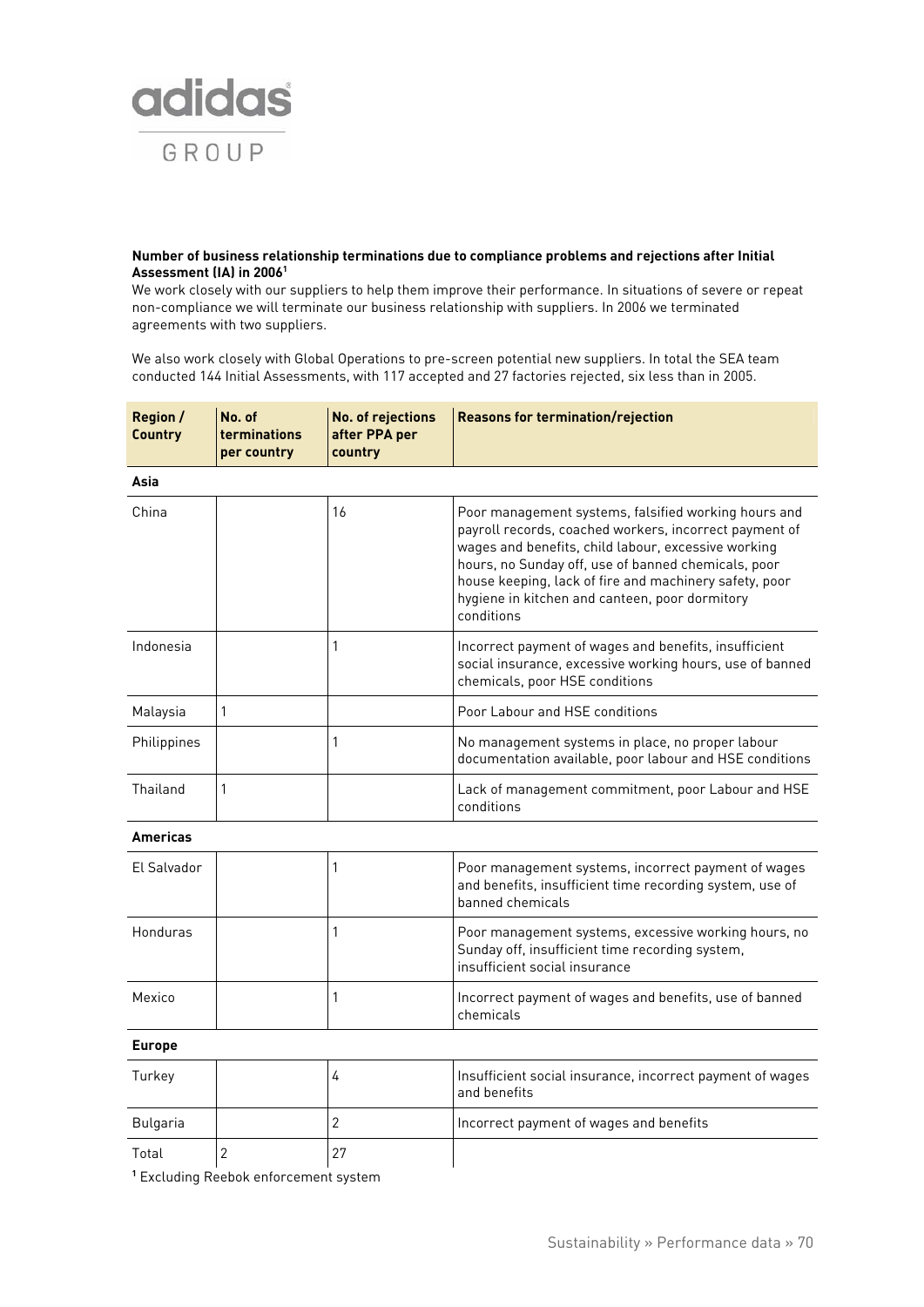

## **Environment**

**Environmental data for own production sites and main administration offices** 

| <b>Our own production</b><br>sites                         | <b>Energy consumption -</b><br><b>Electricity (kWh/year)</b> | <b>Energy consumption -</b><br><b>Heating Consumption</b><br>(therms/year) | <b>Water</b><br>consumption<br>(CUm <sup>3</sup> /year) | <b>Waste</b><br>(tons/year) |
|------------------------------------------------------------|--------------------------------------------------------------|----------------------------------------------------------------------------|---------------------------------------------------------|-----------------------------|
| adidas Footwear<br>Factory, Scheinfeld,<br>Germany         | 1.557.038                                                    | 141.433                                                                    | 1.668                                                   | 248,20                      |
| adidas Apparel Factory,<br>Suzhou, China                   | 321.294                                                      | 0                                                                          | 874                                                     | 10,7                        |
| TaylorMade Assembly<br>Factory, Carlsbad, USA <sup>1</sup> | 4.185.372                                                    | 13.995                                                                     | 376.9                                                   | 72                          |
| Reebok-CCM Hockey<br>Factory, Cowansville,<br>Canada       | 2.730.400                                                    | 37.323                                                                     | 861,93                                                  | 446,91                      |
| Reebok-CCM Hockey<br>Factory, St. Hyacinthe,<br>Canada     | 2.241.000                                                    | 47.565                                                                     | 9.892                                                   | 39,36                       |
| Reebok-CCM Hockey<br>Factory, St. Jean,<br>Canada          | 2.979.000                                                    | 104.570                                                                    | 7.773,64                                                | 153,36                      |
| Reebok-CCM Hockey<br>Factory, Edmonston,<br>Canada         | 1.387.800                                                    | 0                                                                          | 1.789                                                   | 95,24                       |

| Our main administration   Energy consumption -<br>offices          | <b>Electricity (kWh/year)</b> | <b>Energy consumption -</b><br><b>Heating Consumption</b><br>(therms/year) | Water<br>consumption<br>(CUm <sup>3</sup> /year) | Waste<br>(tons/year) |
|--------------------------------------------------------------------|-------------------------------|----------------------------------------------------------------------------|--------------------------------------------------|----------------------|
| Headquarters of the<br>adidas Group,<br>Herzogenaurach,<br>Germany | 11.635.564                    | 298.639                                                                    | 22.199                                           | 567.61               |
| adidas America Inc.,<br>Portland, USA                              | 6.889.000                     | 84.487                                                                     | 304.43                                           | not reported         |
| Reebok Headquarters,<br>Canton, USA                                | 15.073.743                    | 464.908                                                                    | 350.77                                           | 764.37               |

**<sup>1</sup>** Figures cover TaylorMade Headquarters and assembly factory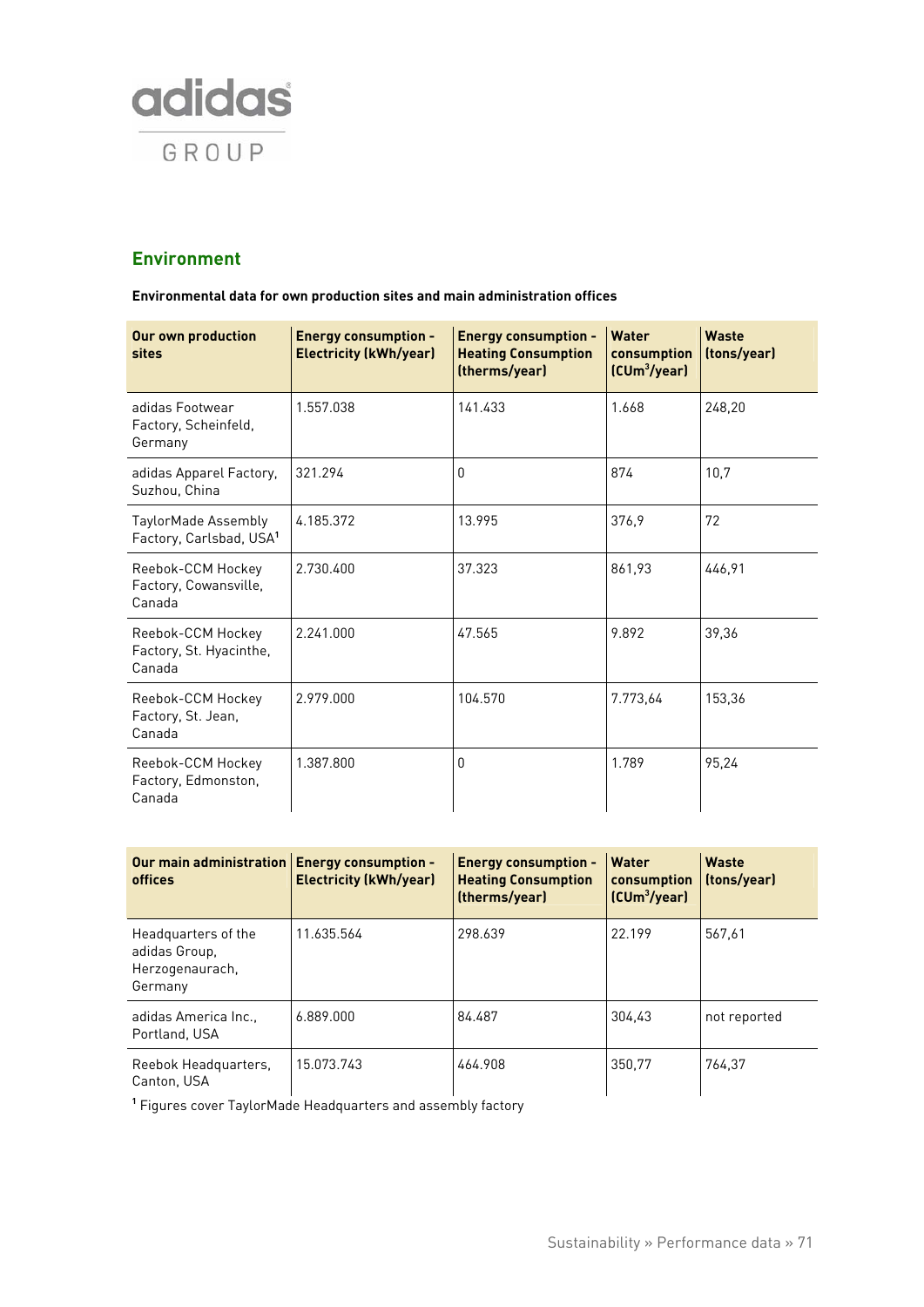

**Certifications obtained by footwear supplier sites1** We encourage our suppliers to implement health, safety and environmental management systems as the best way to internalise a process of continuous improvement against our standards.

| Country       | <b>Number of</b><br><b>FW suppliers</b> | <b>ISO 14001 OHSAS</b> | 18001 |
|---------------|-----------------------------------------|------------------------|-------|
| Argentina     | 2                                       | 0                      | 0     |
| <b>Brazil</b> | 3                                       | 0                      | 0     |
| China         | 11                                      | 10                     | 10    |
| Germany       | 1                                       | 1                      | 1     |
| India         | 1                                       | 1                      | 0     |
| Indonesia     | 6                                       | 4                      | 4     |
| Italy         | 1                                       | 0                      | 0     |
| Thailand      | 1                                       | 0                      | 0     |
| Vietnam       | 7                                       | 5                      | 5     |

#### **Reducing VOCs in footwear supplier factories**

VOCs are found in solvents used in the footwear manufacturing process. They can cause breathing difficulties and other health problems. Our target is to reduce VOC content to 20 grams/pair of shoes. The graph below shows the monthly average obtained from our footwear suppliers in China, Vietnam and Indonesia manufacturing more than 95% of our international footwear sourcing volume.

**<sup>1</sup>** Excluding factories from the Rockport business segment and licensee factories

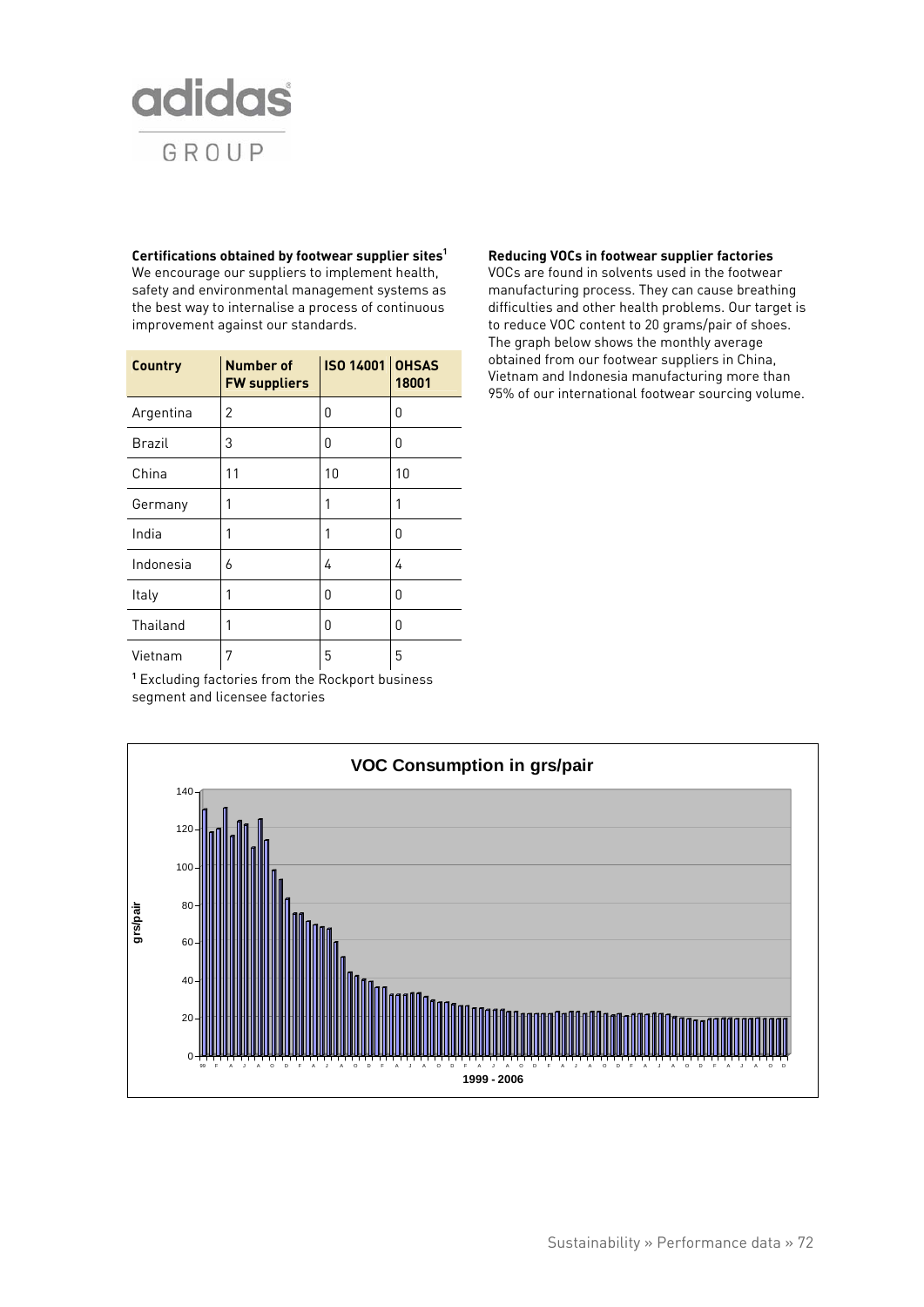

#### **Freight types used to ship adidas products1**

Fuel used in transporting goods from where they are manufactured to the selling markets creates carbon dioxide emissions, which are a major contributor to global warming. We aim to minimise the environmental impact of transporting our goods by reducing our use of air freight, the form of transport that causes the greatest emissions of carbon dioxide.

| % of products<br>shipped | 2006 | 2005 | 2004 |
|--------------------------|------|------|------|
| <b>Apparel</b>           |      |      |      |
| Truck                    | 21   | 22   | 22   |
| Sea freight              | 72   | 73   | 69   |
| Air freight              | 6    | 4    | 8    |
| Sea and air<br>freight   | 1    |      |      |

#### **Hardware²**

| Truck                  | 3  | 4  | 4  |
|------------------------|----|----|----|
| Sea freight            | 95 | 95 | 91 |
| Air freight            | 2  |    | 5  |
| Sea and air<br>freight |    | U  |    |

### **Footwear**

| Truck                  | 2  | 3  | 5  |
|------------------------|----|----|----|
| Sea freight            | 97 | 96 | 94 |
| Air freight            |    |    |    |
| Sea and air<br>freight | O  | U  | U  |

**<sup>1</sup>** Figures expressed as a percentage of the total number of products transported **<sup>2</sup>** Accessories and gear

### **Employees**

#### **Key Employee Statistics**

At December 31, 2006, the Group's continued operations employed 26,376 people. This represents an increase of 66% versus the previous year's level of 15,935. This strong growth is mainly related to the acquisition of Reebok. In addition, new employees were primarily added in own-retail activities at brand adidas as well at adidas Asia. At the end of 2006, 48% of our total employees were women and 52% were men. Of the executive management positions, 25% were held by women and 75% were held by men.

| Index/reporting unit                                  |                | <b>Total</b><br>(Global) | adidas   | <b>TMaGolf</b> | <b>Reebok</b> | HQ-Functions <sup>1</sup> |
|-------------------------------------------------------|----------------|--------------------------|----------|----------------|---------------|---------------------------|
| Total headcount (in %)                                | Male<br>Female | 52<br>48                 | 52<br>48 | 68<br>32       | 52<br>48      | 44<br>56                  |
| Management positions held by<br>(in %)                | Male<br>Female | 75<br>25                 | 71<br>29 | 87<br>13       | 77<br>23      | 80<br>20                  |
| Average age of employees<br>(in years)                |                | 31.0                     | 30.0     | 36.3           | 30.3          | 36.2                      |
| Employee-turnover (in $\frac{1}{2}$ ) <sup>2</sup>    |                | 10.9                     | 10.3     | 15.5           | 12.7          | 6.7                       |
| Annual average length of service<br>(in years)        |                | 5.5                      | 4.0      | 5.0            | 8.4           | 6.6                       |
| Average number of training<br>hours per employee/year |                | 14.8                     | 18.3     | 14.0           | 8.0           | 14.5                      |

**<sup>1</sup>** Global Marketing, Global Operations, Global Corporate Services (e.g. Legal, Finance, HR)

**<sup>2</sup>** Voluntary attrition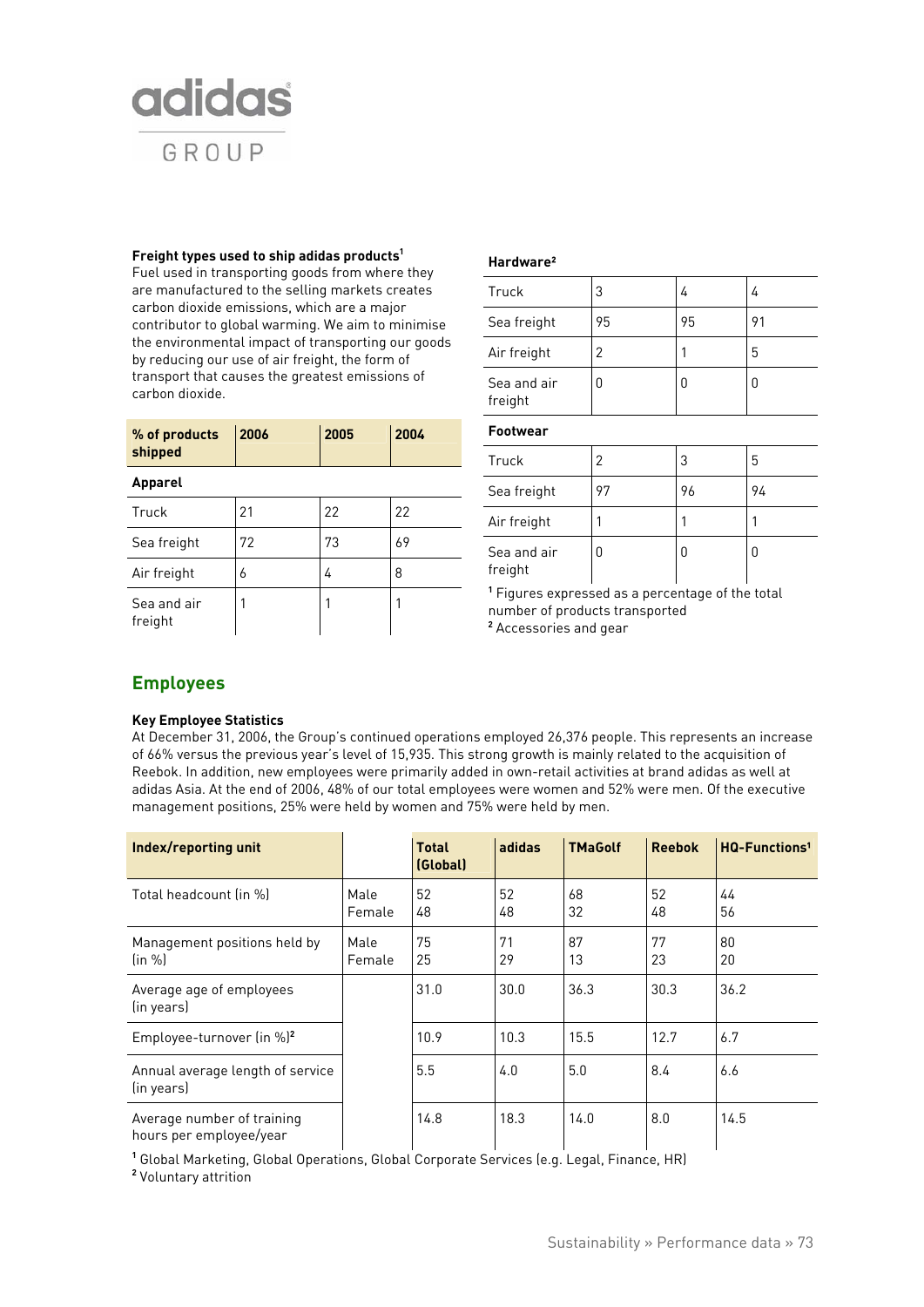

#### **Health & Safety statistics for our own production sites and offices**

| Our own production sites                                   | No. of employees | No. of workplace<br>accidents | No. of lost days |
|------------------------------------------------------------|------------------|-------------------------------|------------------|
| adidas Footwear Factory, Scheinfeld,<br>Germany            | 65               |                               | 4                |
| adidas Apparel Factory, Suzhou, China                      | 195              |                               | 4                |
| TaylorMade Assembly Factory, Carlsbad,<br>USA <sup>1</sup> | 850              |                               | 38               |

| Our main administration offices                              | No. of employees | No. of workplace<br>accidents | No. of lost days |
|--------------------------------------------------------------|------------------|-------------------------------|------------------|
| Headquarters of the adidas Group,<br>Herzogenaurach, Germany | 2282             |                               | not reported     |
| adidas America Inc., Portland, USA                           | 825              |                               | U                |
| Reebok Headquarters, Canton, USA                             | 1231             | $\circ$                       |                  |

**1** Figures cover TaylorMade Headquarters and assembly factory

# **Community Affairs**

#### **Community projects and donations**

In 2006, the adidas Group was involved in 1.379 community projects. The table below outlines the regions specific activities and the amount of our in-kind donations.

| Index/reporting unit                                 | <b>EMEA</b>    | Asia<br><b>Pacific</b> | Latin<br>America | <b>North</b><br>America | <b>Foundations<sup>1</sup></b> Total |         |
|------------------------------------------------------|----------------|------------------------|------------------|-------------------------|--------------------------------------|---------|
| <b>Donation requests received</b>                    | 3.841          | 190                    | 367              | 6.304                   | N/A                                  | 10.702  |
| No. of community involvement<br>projects supported   | 25             | 12                     |                  | 13                      |                                      | 53      |
| No. of corporate giving activities                   | 178            | 17                     | 102              | 895                     | 111                                  | 1.303   |
| No. of employee involvement projects<br>participated | 3              | 8                      |                  | 11                      | 0                                    | 23      |
| Total no. of community projects<br>supported         | 206            | 37                     | 105              | 919                     | 112                                  | 1.379   |
| Total no. of corporate volunteering<br>hours         | 362            | 2.632                  | 68               | 1.148                   | 0                                    | 4.210   |
| Total no. units of<br>products donated               | 142.484 14.734 |                        | 41.043           | 15.247                  | 0                                    | 213.508 |

**1** Adi Dassler Fund and Reebok Foundation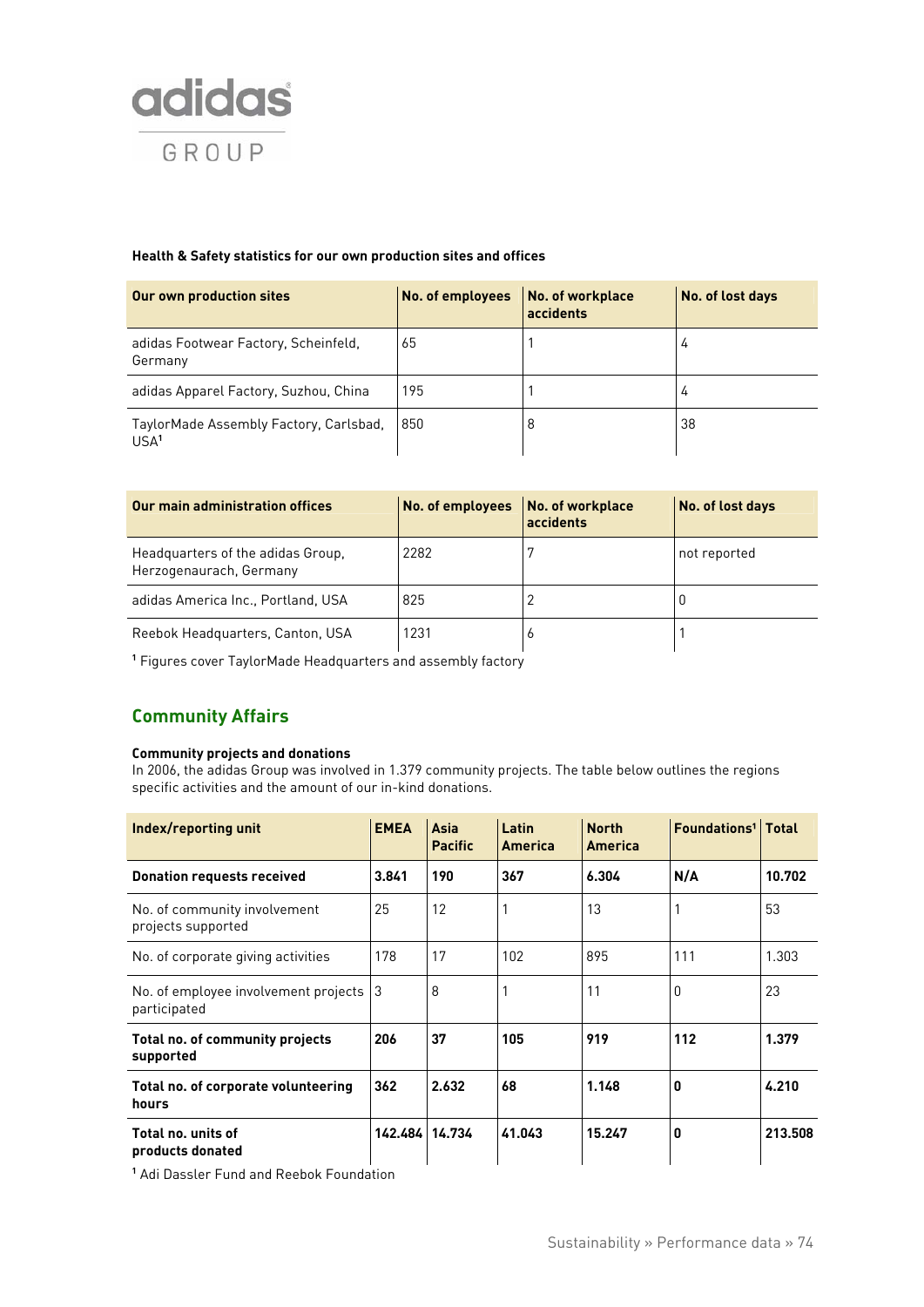

# **REPORTING**

We aim to act responsibly and communicate honestly. We recognise that stakeholders have a legitimate interest in our social and environmental performance and our ambition is always to satisfy that interest with complete and accurate information.

However, for 2006 we have not produced a social and environmental report that tracks progress and includes consolidated Group-wide data. We are however, updating this website so it reflects our current progress. Following the addition of Reebok to the adidas Group at the end of January 2006, we have built a Groupwide framework to generate reliable data about the newly combined supply chain and other corporate responsibility areas such as the environment or human resources. But consolidated data for 2006 does not exist.

Instead we produced a booklet that describes the steps we took in 2006 to create a unified approach to managing and measuring the new adidas Group's social and environmental impacts. One of those steps was to establish a central database for recording supplier performance, which will help us report in detail for 2007.

If you have anything to say about out reporting approach, we want to hear from you, so please do contact us and let us know what you think.

In this section you can find a chapter about awards and recognition and our position on verification of the data we report.

## **Awards and recognition**

We value feedback from our stakeholders about our programme and, of course we appreciate positive recognition from international institutions and rating agencies, non-governmental organisations (NGOs) and socially responsible investment (SRI) analysts. These organisations evaluate our work through in-depth analysis of the company's social and environmental programme, including document review and interviews with employees and management.

We have won awards and recognition from several organisations:

- Industry leader in the Dow Jones Sustainability Indexes
- Inclusion in the FTSE4Good Index
- Accreditation by the Fair Labor Association
- "Ökomanager" of the year 2005
- Best Sustainability Reporting for 2002 and 2004
- adidas Group among the 100 most sustainable corporations in the world
- Product rated best for quality and CSR by Stiftung Warentest
- adidas Group among Top Employers of the Year 2006

#### **Industry Leader in the Dow Jones Sustainability Indexes**

In 2006, adidas AG was included in the Dow Jones Sustainability Index for the seventh consecutive year. The index, which analyses the social, environmental and financial performance of more than 300 companies worldwide, rated the adidas Group as an industry leader on sustainability issues and CSR in the category 'footwear, clothing & accessories'.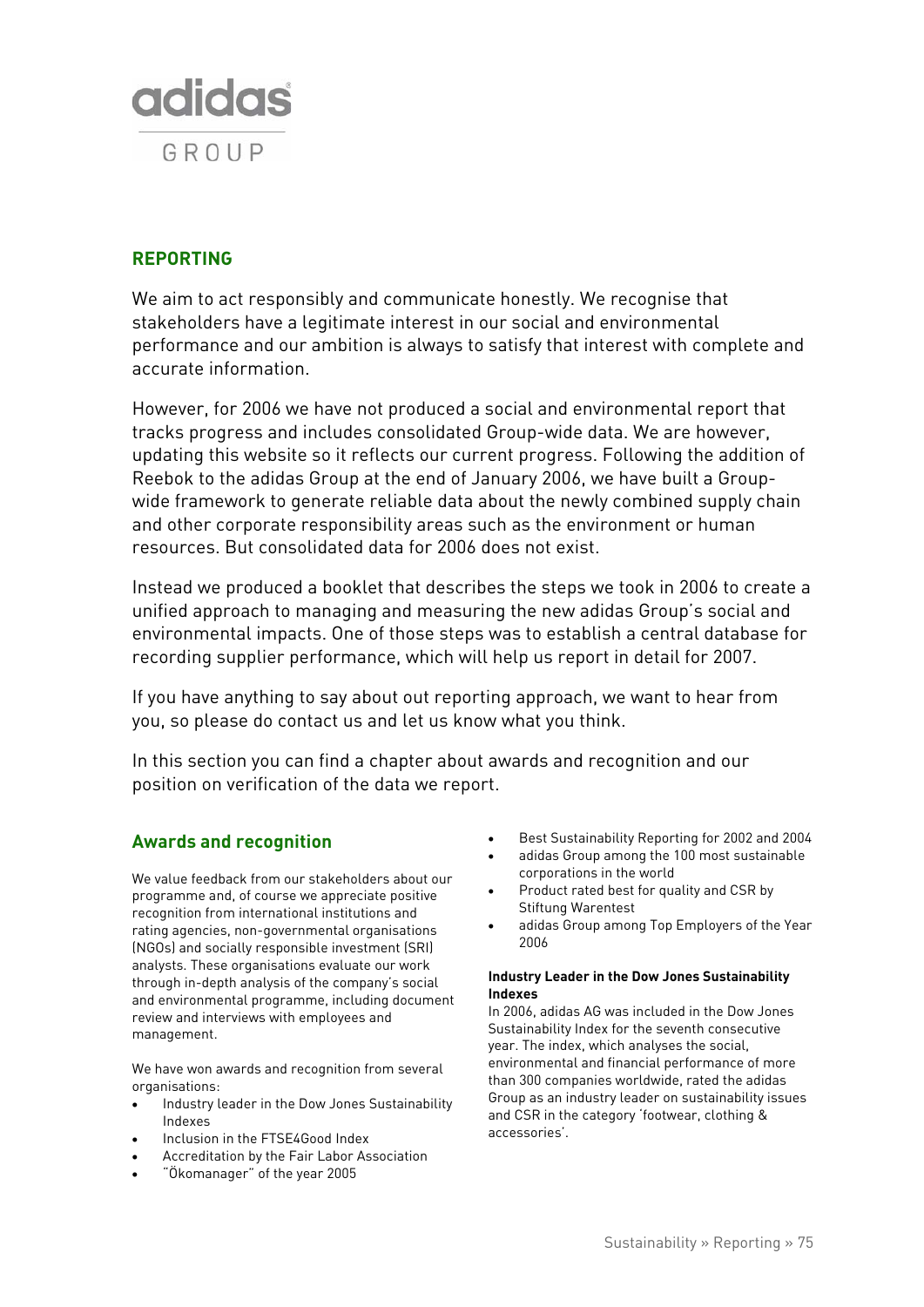

#### **Inclusion in the FTSE4Good Index**

In September 2006, the adidas Group was again included in the FTSE4Good Index, which selects companies on the basis of ongoing commitment to environmental sustainability, strong financial performance, a positive relationship with stakeholders and dedication to upholding and supporting human rights.

This positive reassessment acknowledges the Group's social, environmental and ethical engagement, and encourages us to continue and intensify our efforts to improve our sustainability performance.

Set up in 2001 by the Financial Times and the London Stock Exchange, the FTSE4Good Index Series offers investors an insight into companies that fulfil the globally recognised guidelines for corporate responsibility. The indices are used by socially responsible investors around the world as a basis for structured products and index tracker funds.

#### **Accreditation by the Fair Labor Association**

In 1999, the adidas Group joined the Fair Labor Association (FLA), a non-profit multi-stakeholder coalition of private corporations, non-governmental organisations and universities. As a member, the company is subject to external monitoring by independent monitors, participation in the FLA third-party complaint system and public reporting.

Following an extensive review of the Group's compliance programme, the FLA accredited the monitoring programme of the adidas Group (which at the time did not include Reebok) in May 2005. Reebok had already become the first company to receive this FLA designation when its footwear compliance programme was accredited in April 2004. In June 2005, Reebok's apparel compliance programme was also accredited by the FLA. The programmes apply for re-accreditation every two years, and so Reebok's footwear compliance programme was re-accredited in October 2006 (by which time Reebok was part of the adidas Group).

The accreditation signifies satisfactory completion of a company's three-year initial implementation period and a finding by the FLA that the company is in substantial compliance with FLA requirements to implement a rigorous workplace code of conduct in factories making the company's products. In evaluating a company's programme for

accreditation, the FLA monitoring staff review independent factory monitoring and verification reports of supplier facilities conducted by accredited external monitors, and verify the implementation of monitoring protocols, training programmes and auditing systems.

#### **'Ökomanager' of the year 2005**

The World Wide Fund for Nature Germany (WWF) and German business magazine Capital named adidas Group's CEO Herbert Hainer 'Ökomanager des Jahres' (Environmental Manager of the Year). The jury valued the company's efforts in improving the ecological and social conditions in the factories producing its products.

#### **Best Sustainability Reporting for 2002 and 2004**

The German Chamber of Public Accountants awarded the 'Best sustainability reporting' prize to the adidas Group for its social and environmental reports 2002 and 2004. The jury especially emphasised the consistent high quality of the sustainability reports and the proactive management of specific issues.

#### **adidas Group among the 100 most sustainable corporations in the world**

In 2007, the adidas Group was included for the third consecutive time in the list of the **The Global 100 Most Sustainable Corporations in the World**. The Global 100, a selected group of companies taken from a pool of some 1,800 international companies, provides investors and other stakeholders with a unique evaluation tool. Launched in 2005, the annual Global 100 is announced each year at the World Economic Forum in Davos.

#### **Product rated best for quality and CSR by Stiftung Warentest**

Before the start of the 2006 FIFA World Cup™ in Germany the adidas +Teamgeist match ball obtained the **best** rating of all ball products tested by the German consumer group magazine Stiftung Warentest. Our +Teamgeist match ball was chosen not only for its functionality, quality and material safety but also for the suppliers' working conditions and the overall CSR (Corporate Social Responsibility) performance of the adidas Group.

Stiftung Warentest has been assessing the social and environmental performance of companies in product manufacturing since 2004. During the evaluation process we provided detailed CSR information about the Group's social and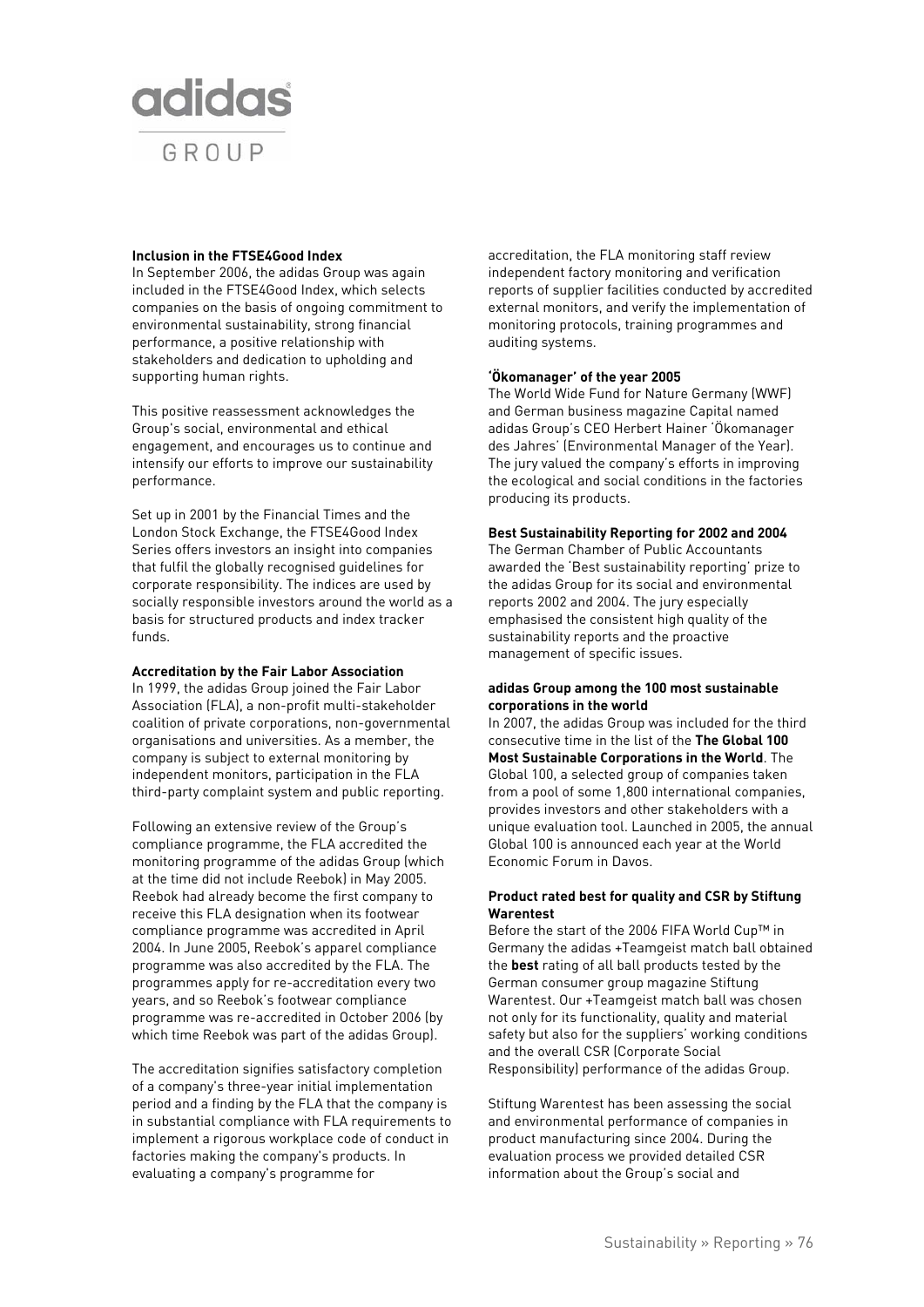

environmental programmes and initiatives, the products and the supplier sites. Part of the rating approach was the external validation and verification of information we submitted. Verification audits were conducted at the two supplier sites in Thailand and Pakistan, following a verification visit at our Headquarters in Herzogenaurach, Germany.

#### **adidas Group among Top Employers of the Year 2006**

adidas AG has been voted as one of the Top Employers in Germany by 'karriere' magazine. The overall ranking, which was conducted by the Corporate Research Foundation, lists adidas AG as number six in the list of Top Employers in Germany. In the category 'Job Security', adidas AG comes in a close second. In the category 'Market Leader' adidas ranks third.

Also in 2006, we ranked second in a list of the 100 most attractive employers for business students according to The European Student Barometer, the largest survey of university students across fourteen European countries conducted by the trendence Institute for personnel marketing.

## **Statement on verification**

We recognise that some stakeholders want companies to ensure the content and data disclosed in their sustainability reports is independently verified. While we strive to continuously improve our reporting systems for supplier monitoring data, we feel that much of this data, in particular data on labour conditions, is not always verifiable in a standardised way. At this stage therefore we do not feel that a report verification would add value. We do, however, believe that independent verification of workplace conditions and of the processes and monitoring approaches we adopt in our compliance programme is important. For this reason the report does contain information that is subjected to an annual review by the Fair Labor Association. We also refer to data verified when supplier factories or our own facilities were certified to ISO, EMAS and OSHAS standards.

See also our Statement on disclosure and transparency of factory data in the Statements section of our website.